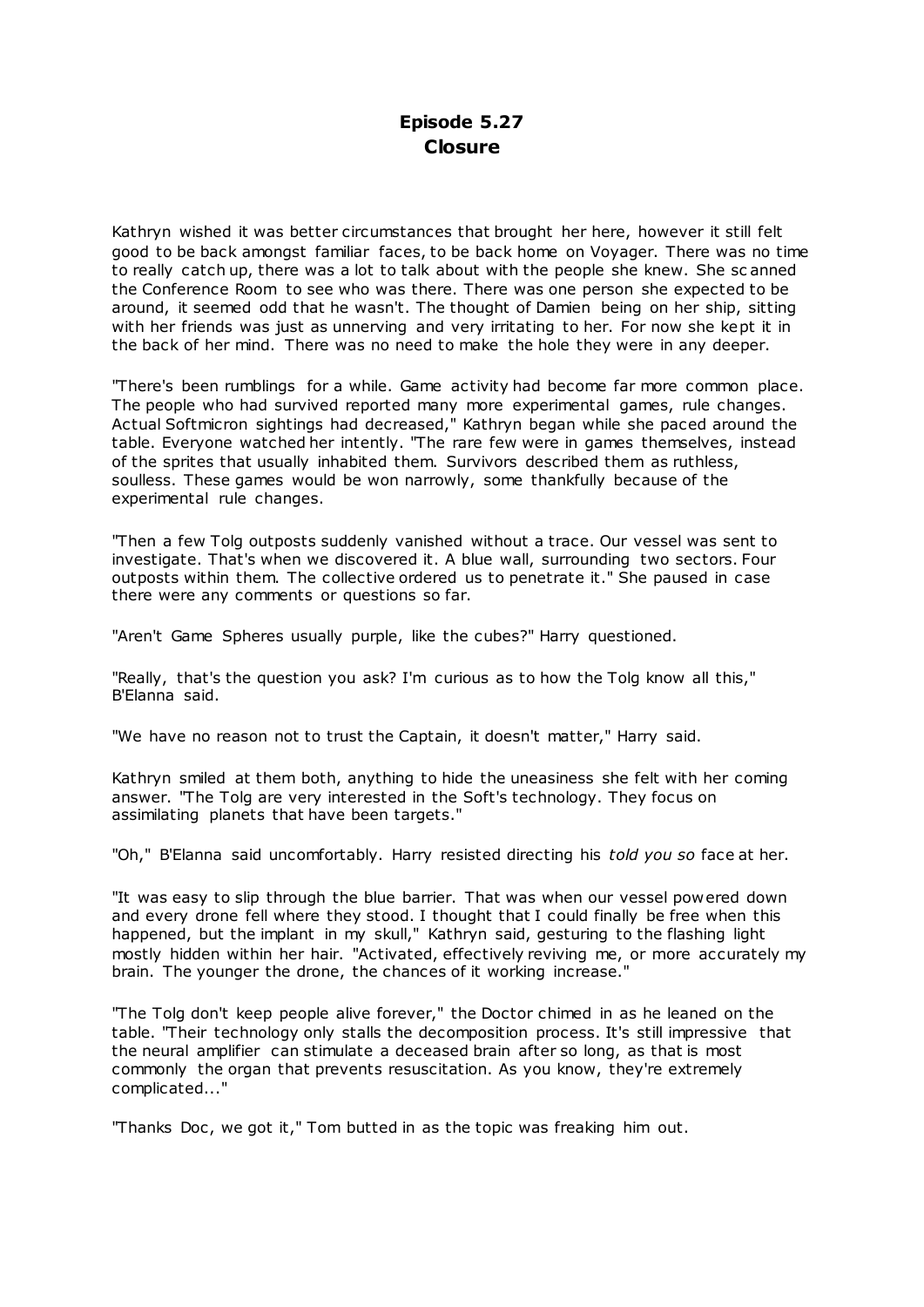Kathryn's smile grew. Even if the topic wasn't worth smiling over, she had missed the banter this crew always had, whatever they were talking about. Nevertheless she continued, "the Tolg ship was useless to us. We took what we could and abandoned it, in search of another. Specifically a one that would rouse less suspicion. We found a world that knew enough about the Tolg to remove the majority of the technology that wouldn't kill us. The rest, well, is necessary.

"We've spent a significant amount of time investigating the anomaly. The first port of call was the outposts I mentioned. Like us, they were disconnected and several drones had survived. A couple joined our crew, saying they had a lead they wanted to pursue. That lead was a strange *crack* in space, blue and red mixed together. I was certain I'd seen something like it before."

That part of the story made the rest of the Conference Room perk up, they stared at her far more intently than before. Even Damien seemed interested. Kathryn avoided looking at him and continued, all the while stopping behind the head chair where Tom sat. He glanced up as she leaned on the back of its head. "It was surrounded by a darkness that didn't even seem real. Darker than space. I couldn't believe it. It then spread two thousand kilometres before our eyes. This crack sat in its dead centre. Our scans picked up subspace readings from it, but everytime we scanned this darkness the sensors would go blank.

"We had no other leads, so we headed for the nearest habited world. Only we never found it," Kathryn continued. "In its place was a completely different system. We were searching for a binary system, five planets. Instead a one a little similar to the solar system; six worlds, one habited, one star, numerous dwarf planets. We double checked our astrometric data, but we had no information about this particular planet and system. We visited anyway, we were greeted immediately by its lead fleet. It was a controversial topic with our crew, but a majority voted in favour of not telling this planet about the nearby anomaly we discovered. I was in the minority."

"Was this a tower planet?" Tom asked, eager for her to get to any familiar point. B'Elanna nudged him with her elbow.

Kathryn sighed, not out of impatience, just sadness. "They knew nothing about a blue wall, they did confirm that our data wasn't the problem. Constellations were off, they lost contact with their colonies. A few of their ships were missing. You get the idea. Nothing else seemed out of the ordinary, so we left. I'll tell you now that I insisted countless times that we should warn them. That anomaly was so nearby. I was refused every time. You know me, I'm not one for being told what to do."

"You told them," Harry said with a smirk.

Kathryn however wasn't as impressed with it as him. "Their fleet escorted us out of the system. Before we jumped to warp, I left the lead vessel's captain a vague message with co-ordinates. It didn't matter, did it?" She looked over her shoulder so she could watch outside. One member of the fleet flew by their side, as they orbited a small grey world. A few members of the Conference Room followed her glance, even fewer still understood why and they fell back into their chairs uncomfortably from the realisation. "Maybe it saved them, maybe it was a coincidence. I don't know. When we tried to return, we couldn't detect the planet or its system. Instead, a black wave forced us to turn around and flee."

"Oh god," Tom stuttered when the realisation hit him too. "The Katane. It was them you told."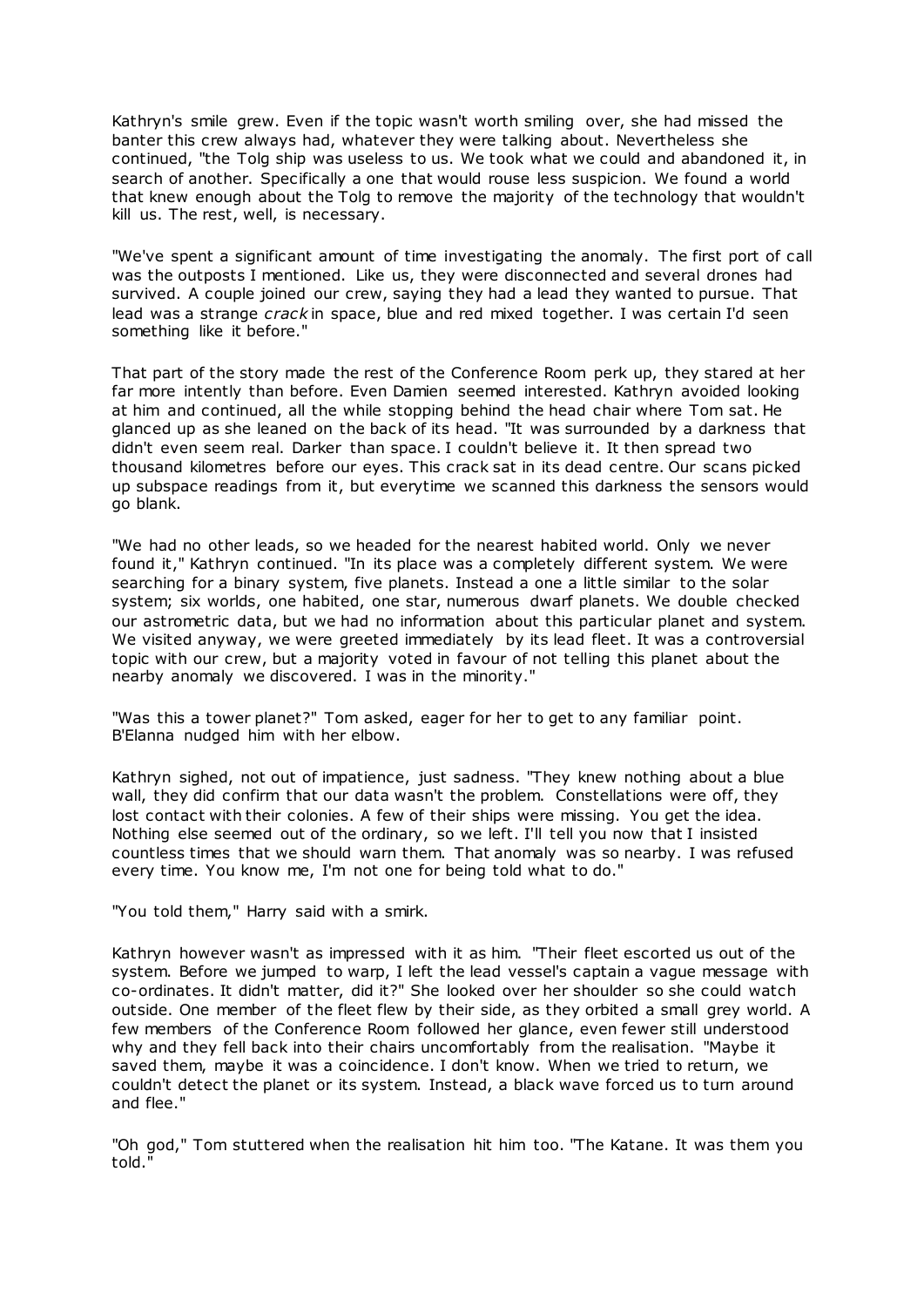Kathryn barely nodded her head, her pacing continued so she could turn her back on the window. "That's right. I left the co-ordinates with a man named Shoytin..."

"Crap," Craig muttered.

Damien sniggered slightly, "priceless. I should be paying for this, it's so good."

Kathryn rolled her eyes, she wasn't the only one either. "I had no idea how my interference panned out. I don't even know if it had anything to do with why he attacked Voyager, I never mentioned you. You'll have to tell me."

"Enterprise tried to liberate Erayas when the wave took over," B'Elanna started to answer.

Tom nodded quickly, "at first they thought Enterprise was behind it..."

"Hold on," Harry butted in. "The Captain might not know the Enterprise's story. Maybe we should fill in the blanks."

Kathryn was already regretting asking. The rest of the room had begun to chime in as well. "Does it matter? They captured the Enterprise, found out the truth..." Tom said.

B'Elanna groaned, "that doesn't explain the fact that it was empty, or what we were doing at the time. Harry's right."

"She asked if her message may have influenced Shoytin's actions," Craig tried to intervene.

"Well that answer's clearly duh," Damien sniggered.

B'Elanna threw him a glare, "not necessarily. There was nothing linking it to Voyager or Enterprise."

"They blamed us for the anomaly, so I'd say it did," the Doctor said. "We saw the same crack before the anomaly expanded."

Neelix pointed at him, "that's true. I'm gonna vote yes too."

"He may not have had time to see it," Harry said warily.

Kathryn cleared her throat loudly to shut them up. Her face had stiffened in anger. Like in the old days mostly everyone froze at the sight of it. "It doesn't matter in the grand scheme of things so..."

"Yes it does," Damien laughed. Everyone glared, not that it would put him off. "He obviously saw it before the anomaly grew. Am I the only one who figured that out? Of course I am. Fools."

B'Elanna narrowed her eyes in his direction. "He sent one of his ships inside the anomaly before he encountered us, or the Enterprise. He could have spotted it then." Damien scoffed and rolled his eyes. "I'm not saying you're wrong, just that it isn't the only possibility."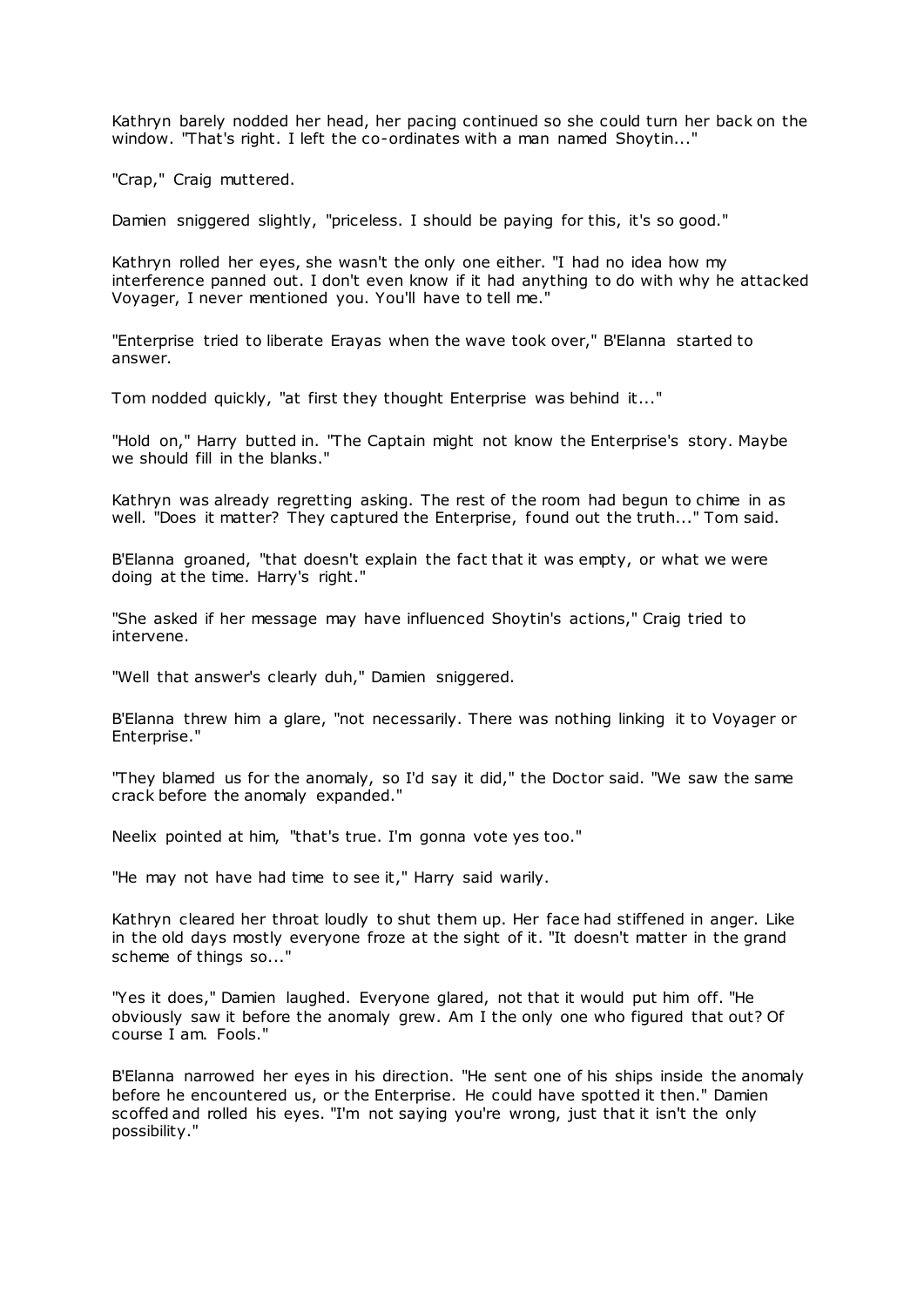"Actually B'Elanna, he probably is. That ship discovered something, we never found out what it was," Tom reminded everyone. A lot of the room nodded knowingly, agreeing with him. "It obviously wasn't Erayas itself, they already knew it was there."

"Ahem, key word is discovered," Damien grunted in annoyance. "Shoytin already knew about it."

Kathryn finally looked at him, giving him a deadly glare. He stared back at her menacingly, then smirked at her.

"Tom's right. Shoytin was the only who knew what it was. We wanted to retrieve the Enterprise first, then investigate it," Harry said. "Other things happened that distracted us."

"It's what likely made him so... mad," Craig said awkwardly. The brief eye contact he shared with Kathryn made them both a little uncomfortable, she lowered her head. "Sorry."

"It's all right. The only real casualty was Shoytin, right?" Kathryn said, giving him a meek smile.

Tom winced, "actually." B'Elanna elbowed him again to tell him to shut up. "Yes. Thanks to yours truly."

"The next planet we visited," Kathryn said quickly to change the subject. "Which was before we returned to witness the anomaly expansion, were a lot less friendly. They insisted nothing was wrong and sent us on our way. We visited a few more worlds, all but one reacted similarly. The last one we visited before the anomaly incident, it... well I've never seen anything like it." The pain in her voice was obvious to everyone, it put everyone but Damien on edge. "You've seen a similar planet yourself, it's where we met after all."

Tom's face fell, "a dying planet?"

Kathryn nodded. "Yes, a little further along than that one." A few members of the room were a little shocked, the planet they were at recently, they couldn't imagine looking worse than it was. "People were evacuating it. If it weren't for our sensors we wouldn't have known it was there. Black clouds choking it to death, sensors showed the land collapsing into the core. Lifesigns falling thousands per minute. Sickening."

"Yes, terrible," Damien sniggered. He was of course ignored, which made him sulk and look bored instead.

"Our ship couldn't get through the clouds, our shields were too weak. We don't have transporters. There was nothing we could do. As we left, it began to collapse. I... never want to see something like that ever again," Kathryn said, her fiery eyes matched her sharpened voice. "It didn't fall in vain though. Our sensors found something strange as it was destroyed. Two buildings that remained until near the end, which vanished before the land beneath it weakened. Our sensors only caught it as we tried to find out what caused this problem, and that particular continent was where it originated from. In its death throes, this planet told us the truth about this place."

"Wow corny," Damien said in a bored voice.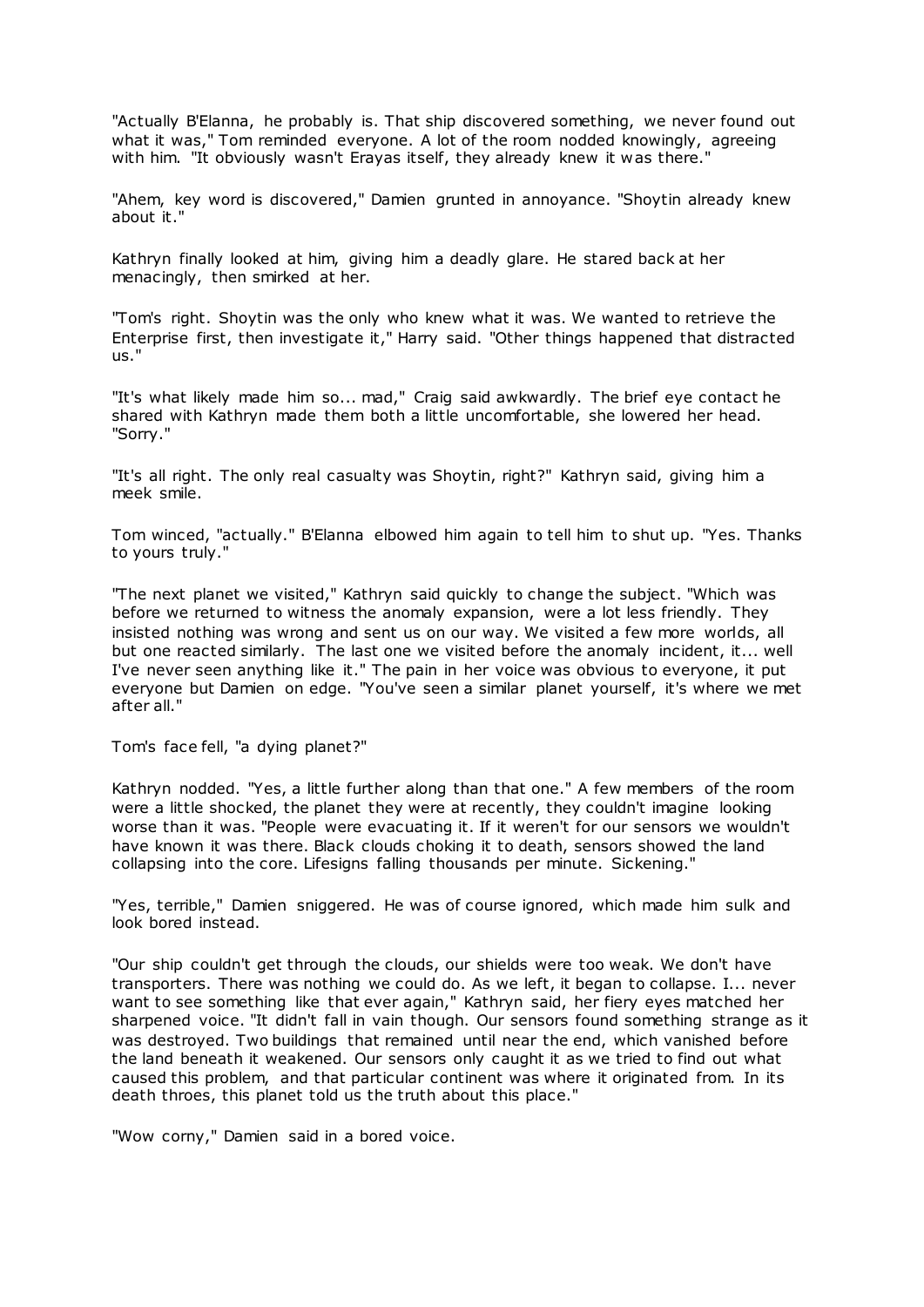"Can we kick him out, preferably into an airlock?" B'Elanna muttered to Tom. He just smiled weakly in response.

Kathryn meanwhile stared at Damien again, if looks could kill he'd be on the floor in agony by that moment. He didn't notice at all. She kept a lock on him as she paced. "Our previous scans told us that these towers were on all of the unfriendly worlds. What was even more disturbing was the evidence that one was being built on the first planet, Erayas. We naively thought we could stop it if it wasn't finished, so we rushed back.

"After the expansion, we overheard distress calls from a couple of planets. Each one described a large silver vessel opening fire on their power stations. We knew what that meant, there was no reason to respond. First we investigated the anomaly growth, then two nearby worlds, one of them being the one I mentioned. That was when we started to put the pieces together," Kathryn said, finally breaking her death stare towards Damien, just in time for him to notice.

"The towers caused the anomaly to grow. We're on the same page," Tom said.

Kathryn nodded, "for the most part. Am I right to assume that one of them was Voyager?"

"The Enterprise took down two, us one," Craig replied.

"Ah, so it's possible," Kathryn said. "I think you should know that there's no pattern here. Two networks went down and the anomaly grew from its tiny size. It didn't grow again until eleven more were destroyed."

Everyone stared with their eyes widening in shock. Even Damien was surprised, although while everyone else were shook by the news, he was a little impressed.

"I didn't know blond freak had it in him," he said.

Kathryn swung around to glare at him once again, this time she walked over to him. "What does that mean?"

Damien sniggered at her angry face, while everyone else cringed. "He's got a long way to go until he surpasses me, don't worry your coffee head about it," he teased.

Kathryn reached out to grab him by the scruff of his shirt, pulling him up out of his seat. "Why don't we change the subject to you, you scrawny little..."

"Uh, maybe we should calm down," Tom stuttered.

Harry shushed him, "no no, I want to hear this. Don't you?"

Tom sighed, "well yeah, I've been waiting all season but..."

"What's your problem Janey?" Damien sniggered despite his situation. "I did what I was supposed to. I fulfilled my side of it."

Kathryn growled as she shoved him roughly back into his seat. "Talk about James that way again, and I'll see to it you're back in the Tolg," she threatened.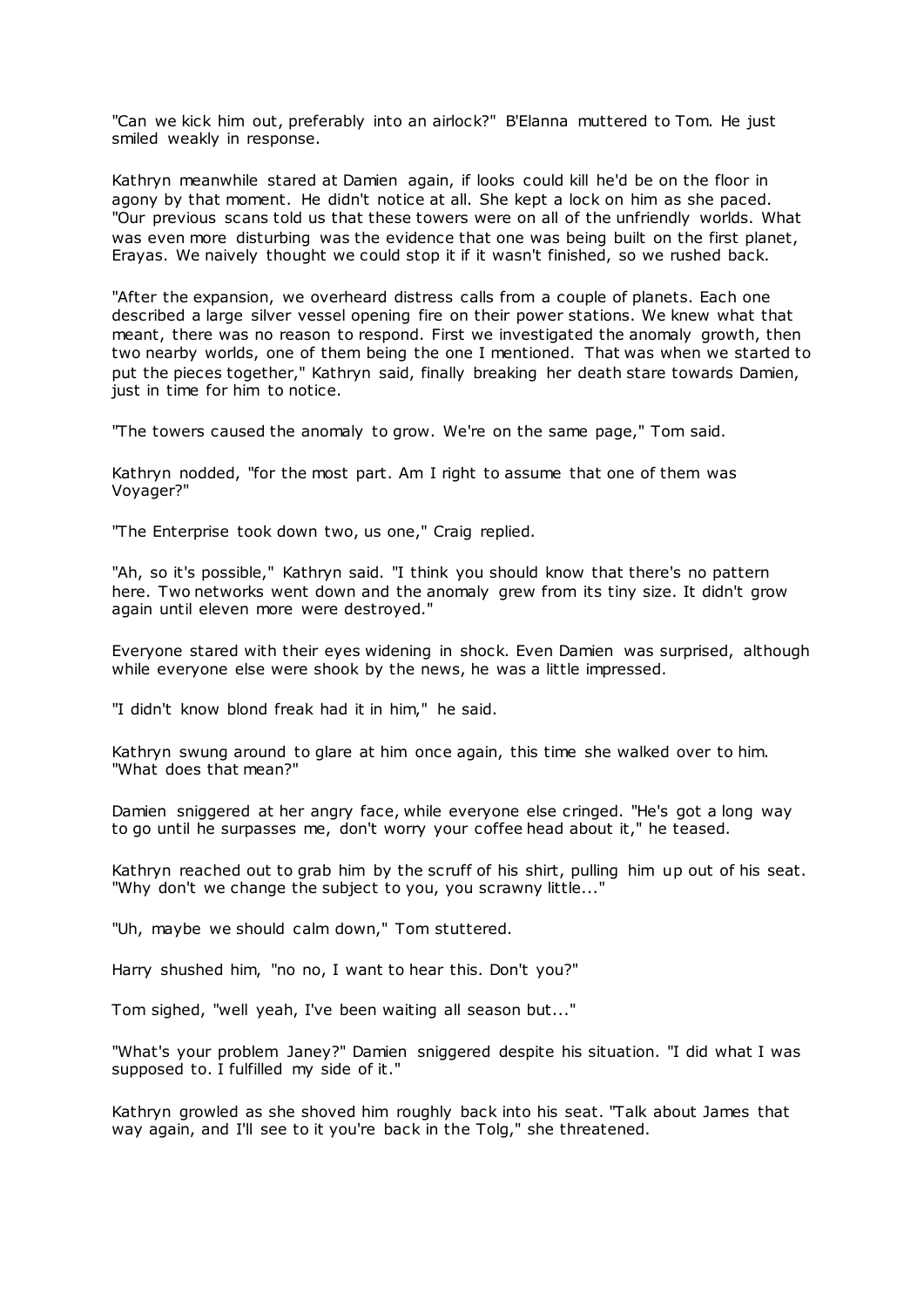Damien's eyes widened briefly while he smirked. "Ooh, you can tell someone's coffee deprived."

It was obvious to everyone that Kathryn was about to attack him again, she was trembling, fists clenched, her eyes on fire. Tom thought to put it out. "Oookay, so now that we're up to date. We should come up with a plan. Anyone, no? Dismissed," he said far too quickly.

"Hold on," Kathryn said through gritted teeth. "We're not up to date, not even close." Tom tensed as she turned to walk over to him. "I trust you know what the anomaly is, or have an idea?"

"A glitch, anything caught inside it is drained and the people suffer hallucinations," Harry replied.

"Hmm," Kathryn seemed a little put off by his answer. Everyone were looking at her to gauge her reaction. "The ship with a door closes the final link," she said ominously.

"What?" B'Elanna asked first for everyone in the room.

Kathryn bit her lip as her hands rested on her hips. "It was just some alien folks tale, about a cloud that moves the cosmos. It seemed oddly familiar to our current problem."

"It does?" Tom was more than confused.

Harry stared thoughtfully. "Moves the cosmos, could apply to the sphere mixing systems from the Beta and Delta Quadrant together. The ship with a door..." his face paled. "You don't mean?"

"Deck Thirteen," Craig finished for him, stealing his thunder.

Kathryn gave him a smile, "there's more to it, but I think you get the picture."

"What's the final link?" B'Elanna questioned.

"That I'm not 100% on," Kathryn admitted. "I assumed it referred to the final task to end the game."

"That doesn't really help us," Neelix said. "What was the full tale?"

Kathryn chuckled, "I don't know if it's worth putting all our faith in it. It just gave me a chill when I heard it, as I thought of Voyager."

"No surprise, you're dead," Damien commented.

"Please, maybe it'll mean something to us since our journey here was different," Neelix said.

"I don't remember it all. Something about four phases will falter, the fifth... um a new hope arises," Kathryn said in frustration. She leaned on the nearest chair to her, which was Craig's. "It was very detailed on these phases, but I don't remember I'm sorry. I heard it from a few protestors on Krralef. You know how they are, very spiritual. It's why I automatically jumped to Voyager. It could have easily been made up after they encountered us."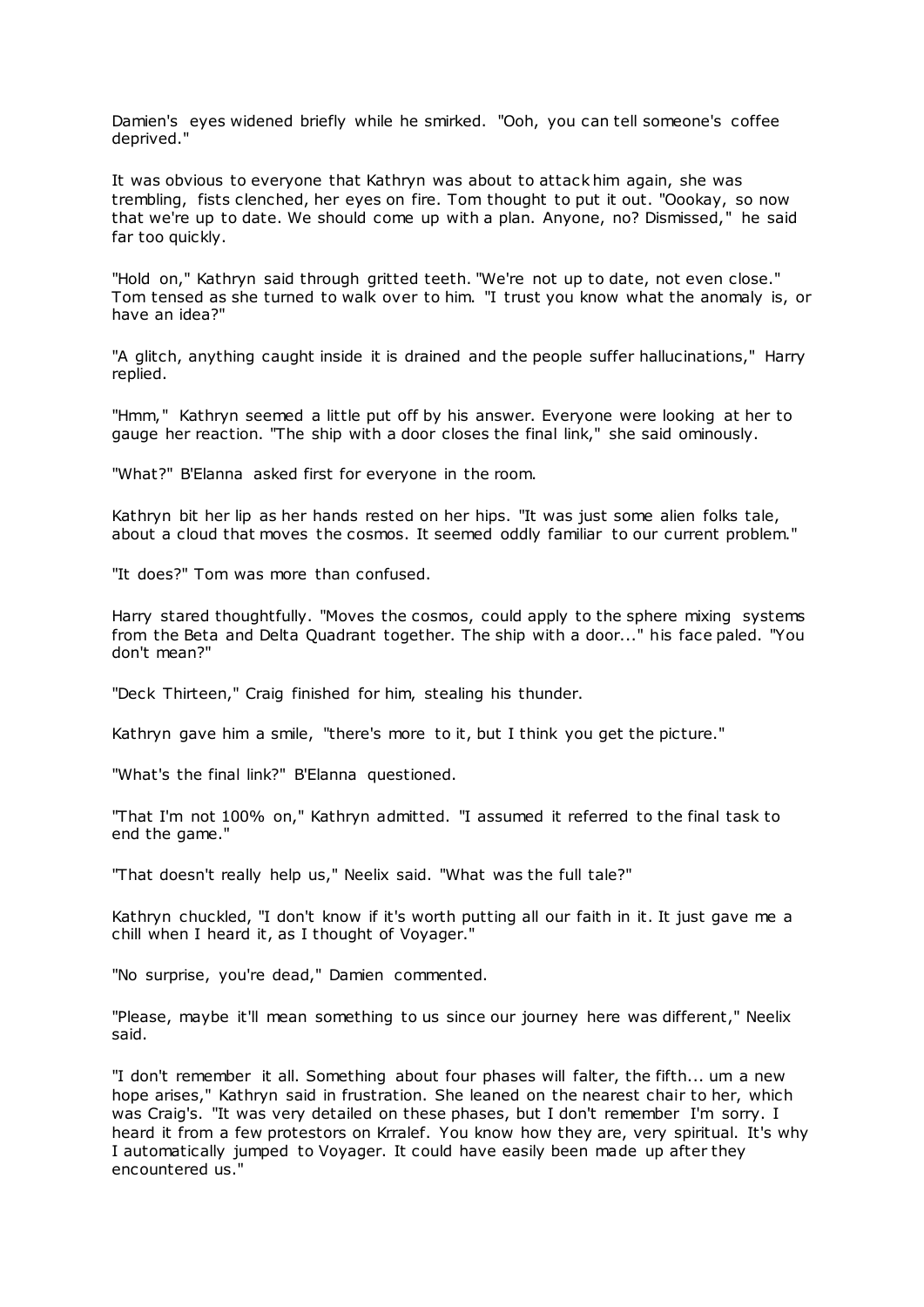"Maybe James heard them too," Neelix said.

"Oh boy," Tom sighed.

Harry's face brightened, "I'll ask Tira." It immediately faded away, "though she isn't what you call a believer in things like that. Maybe a few members of her crew can help."

Kathryn shrugged her shoulders, "I shouldn't have brought it up. I mean..." The light flickered on her head at the same time something about the story came back to her. "Oh, um with the second phase comes darkness, heralded by the beacon of a haze. The third phase begins with a choice." Nobody looked any of the wiser after that, which made her a little embarrassed. "It's likely a load of Damien, not worth listening to."

Damien scowled, "that's contradictory. I'm great, definitely worth listening to."

"Sure," Kathryn laughed mockingly. "That does bring me back to you though."

"Oh joy," Damien groaned sarcastically.

"Does a Game Subspace Scanner ring a bell to you?" Kathryn asked.

Damien froze for the moment, he turned an odd shade of white and a little blue. "No," he answered finally with a fake smug smile.

"Oh sorry, I meant the Damienator Sub Game Detector," Kathryn said, not sounding sorry at all.

Everyone stared at Damien, very curious about what was happening. They all witnessed Damien getting paler and a bit anxious. "That's an infantile name, how ridiculous."

"Yeah I thought so too," Kathryn said honestly. "I'll explain for everyone, since I'm mistaken about your *genius*." Damien obviously flinched at the second smack to his pride. "In a parallel dimension to ours, a scanner was invented for the sole function of detecting Game Cubes before the warning cloud even appeared. The interesting part was that it would detect it in subspace, as it travels to its destination."

"Why would *our* Damien know about it?" B'Elanna had to ask.

"Oh, just that the Tolg had no previous awareness of this specific dimension and this device until he was assimilated in 2376," Kathryn replied. She noticed Damien shaking while clenching his teeth together. "Just a coincidence, I suppose. I guess I got mixed up with all the other dimensions he introduced to them."

"Oh boohoo, who cares," Damien grunted.

Kathryn approached him, her hands back on her hips. "They knew about Voyager's final year in that dimension, nothing after that. So much detail, it got my interest. During that time period you were a member of the crew. You died with them."

Damien swung his chair around to glare at her. "Who's fault was that? As per usual, all you cared about was precious Jamesy." When his anger fizzled away he groaned and rolled his eyes, "oh what does it matter?"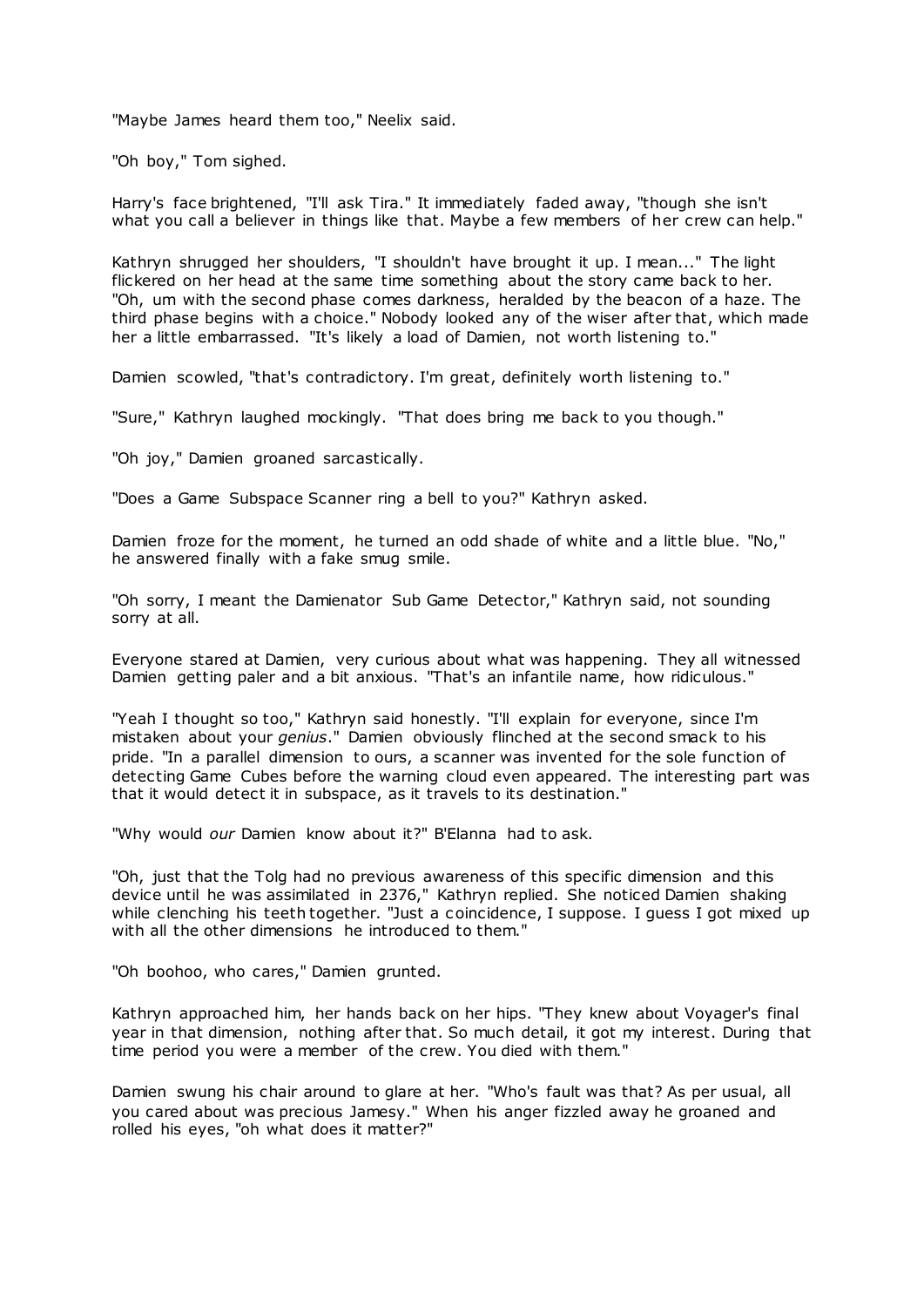Kathryn smiled while the rest of the senior staff were wide eyed and worried about what was going on. "Oh so you do remember? I was wondering how the Tolg got that information when you didn't. Mystery solved!"

Damien growled, "you're treading thin ice here Janeway."

"Please, I was on your list long before I knew you. I couldn't care less," Kathryn muttered. "I should thank you though, at least we have something that may be useful and dare I say, good."

"Oh god," Damien groaned in disgust. It even made him gag a little. "No, it was like a lifetime ago, I don't remember the specs for it. I definitely wouldn't have when I died. So too bad."

"Uh," Tom raised his hand to get their attention. "Are we still talking about the Damienator? We're already in the sphere, how will detecting a game in normal space help us?"

Kathryn smiled broadly, "it already did." Another groan from the so called villain made her laugh briefly. "The readings from the initial tear matched the subspace the cubes travel through. Exact match."

B'Elanna sat up, her face lit up with curiosity. "Blue and red, the Games Matrix? Of course."

"Uh hold up," Tom was suddenly very nervous about this news. Everyone turned to him, unsure why. "In Daniel's latest vision, a tower is destroyed, a black wave spread through space. People burned to death, with a giant sun on the horizon. All came true. The final image, Voyager's hull buckles with red and blue colours reflected on it."

The news made the Conference Room feel so much colder than it did before, as well as tense and awkward. Nobody said anything. Damien's laughter briefly broke the silence after a minute, he stopped it as if he didn't mean for it to happen.

"Sorry, full circle. It's beautiful," he said, struggling to stop from laughing again.

Kathryn's eyes narrowed in his direction, he smiled back. It all came flooding back to her. "The first phase begins and ends with a shattered circle. Come the second phase, influenced by a mother's love and with it the second phase ends in darkness, heralded by the beacon of a lavender haze. The third phase begins with a choice, shattered by death's cruel embrace. On the fourth the stars begin to align, offset by the span of time. Ends on a painful scream. Four phases all falter, birthing the fifth phase and the cloud that moves the cosmos. The ship with a door closes the final link. The cosmos begins a new day."

"Wow," Tom mumbled. "Now *that* is corny."

"So that's everything settled then, is it?" Rachel asked hopefully.

Jessie had been focusing on the bedroom door while her mother spoke. The question pulled her around with a judgmental look on her face. "It's about as settled as a meal cooked by Neelix is."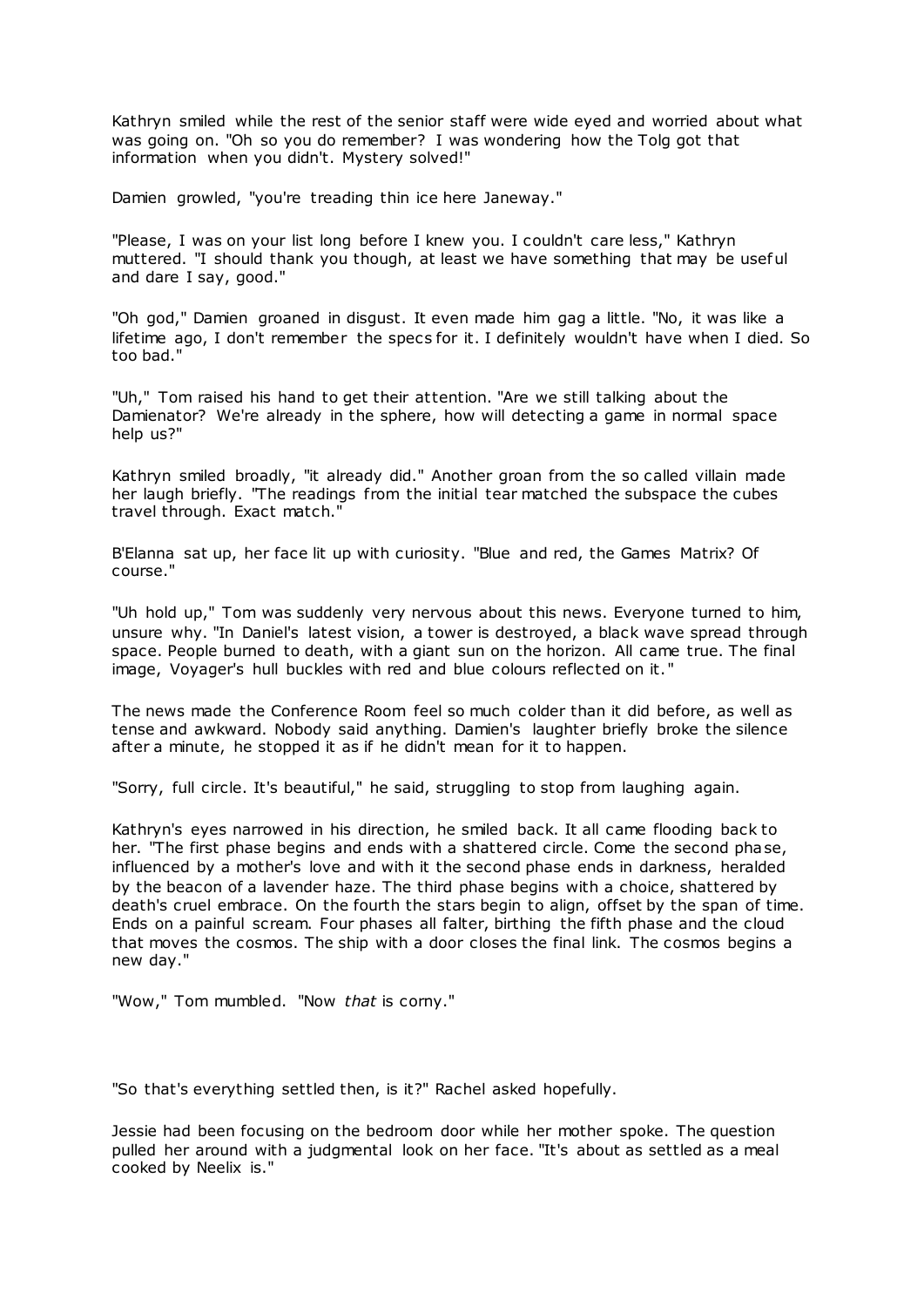Rachel wasn't going to let that put her off. "He's home, he's fine, and I've got some news."

"Oh, don't let me stop you," Jessie groaned sarcastically.

Rachel obviously didn't notice so she started to talk, just as Jessie headed for the bedroom. "Well as you know, me and Antony..." Then she realised her daughter wasn't interested in listening to her. "Jessica, I'm serious, this is important to me."

Jessie irritably walked back over to her. "Jess... ie."

Rachel rolled her eyes, "Jess. Your sister-in-law is in with him, I'm sure he doesn't need you now." Her eyes lit up, "oh that reminds me. Your sister left you a message. Something about transferring to the Enterprise. Anyway, getting back to me and..."

"What, that's it? Has she had the baby yet?" Jessie cut in to Rachel's annoyance.

"Um, she didn't say. She did say to thank you for warning her about the pain and I quote *grossness*," Rachel said.

Jessie raised her shoulders slightly while she smiled awkwardly. "I'm sure I did. In my defence, I tend to miss it. Three out of five ain't bad."

Rachel sighed impatiently, "yes, that's funny dear. Now, I've got some great news that should cheer you up."

"I thought you wanted to talk to me about Antony," Jessie said.

"Yes," Rachel said, trying not to sound offended. "As you know our wedding day was last week and..." Jessie's eyes widened, she looked worried. "Correction, as you *should* know our wedding day was last week, but since we're stuck in this silly game we couldn't reach the church we booked."

Jessie relaxed for moment, relieved she hadn't missed anything. She tried to laugh it off nervously, "I hope you didn't sent the invites before you got lost."

"Hysterical," Rachel briefly formed a fake smile.

Jessie's face tightened, any awkward nervousness and relief she had flew away. "Look, my family's lives have been turned upside down by a stupid little chip, planted by a stupid little jealous cow with a Kazon fetish. Ten sodding years ago. You're lucky I'm still here listening to you at all. I'm really trying here not to sound all doom and gloom."

Rachel could only blink a couple of times. She sighed as the guilt spread to her face. "You're right, I'm sorry. I was just thinking you could do with a distraction."

"Fine. How is your wedding being missed good news?" Jessie asked half -heartedly.

"Well we can always rebook it when we return, but Antony and I decided we've been waiting long enough. We'll have a small official ceremony on the Enterprise, and just have a ceremony for show at home," Rachel replied.

"Okay?" Jessie said as lightly as she could, hoping it would mask the dread.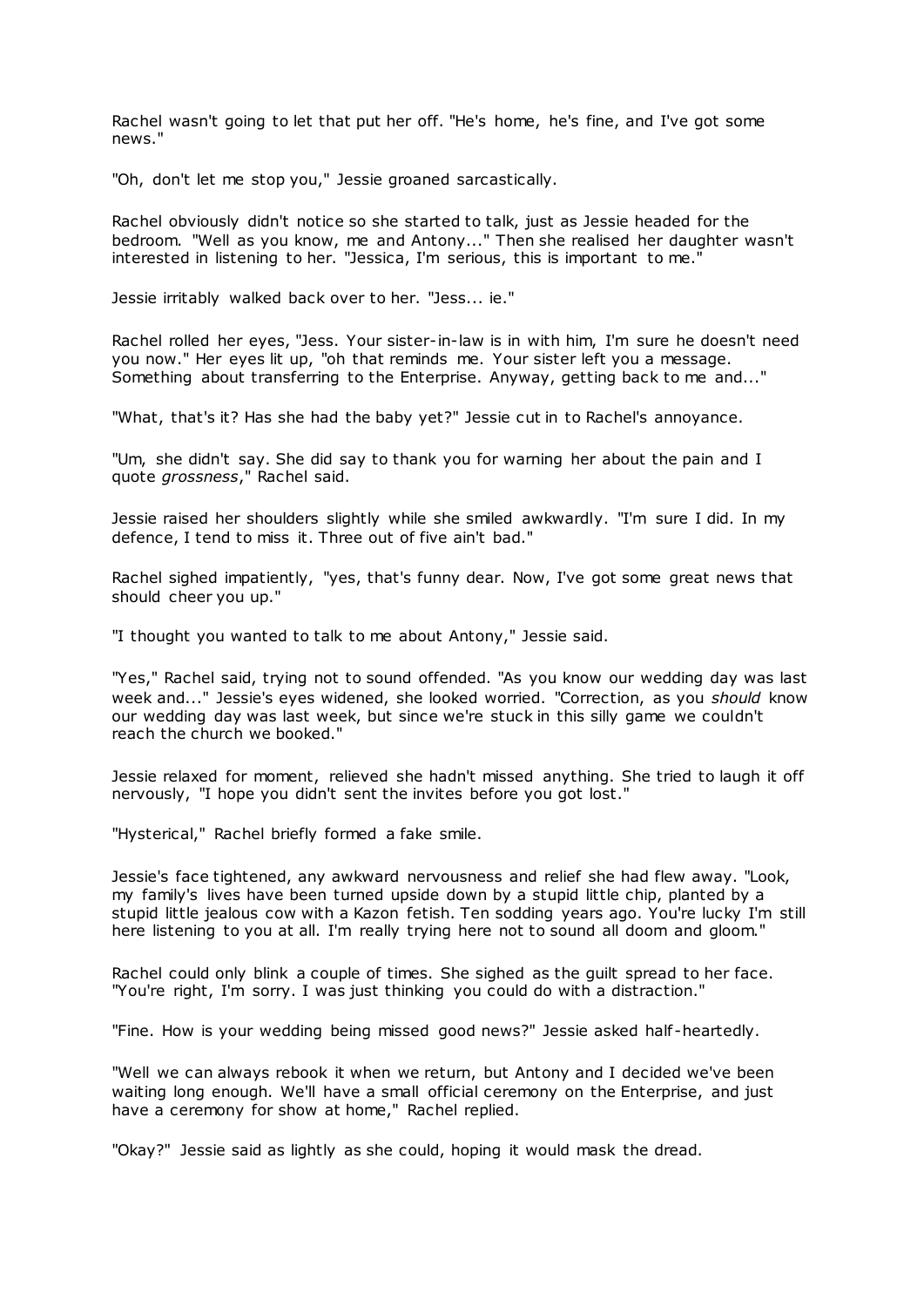"Two days time it's our anniversary, it seemed appropriate," Rachel said. Before Jessie could react she added, "I've found the perfect dress for you."

With the dread confirmed, Jessie shuddered in horror and revulsion. Not just at the dress part either. She tried to look disappointed, "oh, then I'm sorry, I'll definitely make it to your flashy show wedding. I assume that one's casual dress."

Rachel looked on, confused at her reaction. "Sweetie, I don't do casual dress."

Jessie groaned, the disappointment all the more real now. "No, neither do I."

Rachel beamed proudly at her, "that's my girl. Now, don't worry. There's nothing you need to do but show up and walk down the aisle before me. You've got enough on your plate."

"Yeah that's the problem. James won't be better in two days. I wish he could be, but that's not realistic ," Jessie said, wiping the smile from Rachel's face. "I'll be at the second one though, promise. Since it's not the real one, I'll pick what to wear. Y eah, agreed. Great."

"If this is about the dress, I..." Rachel then laughed, "no of course it isn't. We have similar tastes."

"No, it's about James. But yeah, we don't have similar tastes," Jessie said.

Rachel sighed knowingly. "Don't I know it," she muttered, but not about the dress. Jessie was none of the wiser though as she still looked awkward. "You haven't seen it yet, you'll love it."

"Is it a dress?" Jessie asked.

"You know it is," Rachel answered with a frown.

Jessie winced through her teeth, "then no I won't." Her mother stared at her as if she suggested wearing a scruffy tracksuit to her wedding. "I don't wear dresses, or skirts. Long story."

"Oh, you did say something about that before," Rachel said, disappointed. "What did you wear for your wedding?"

"Um... trousers," Jessie lied, and Rachel saw right through it making her groan. "I couldn't find anything wedding-y, James suggested I should try, Danny suggested designing one. Ironic, it wasn't really wedding-y either." Rachel smiled, seeing her chance. "But two days isn't do-able. I won't ask you to postpone it, and I'm not saying that to avoid the dress."

"You'll be there," she said with a confident smile.

Jessie was starting to get annoyed with her again. "No."

"What's the big deal? So his family watches him for an hour. No big deal," Rachel said with a laugh. "Though why he needs to be watched at all is a bit strange. Sometimes when a guy is having one of his tantrums, he should be left alone. No attention and bam, they're fixed. They can be right children."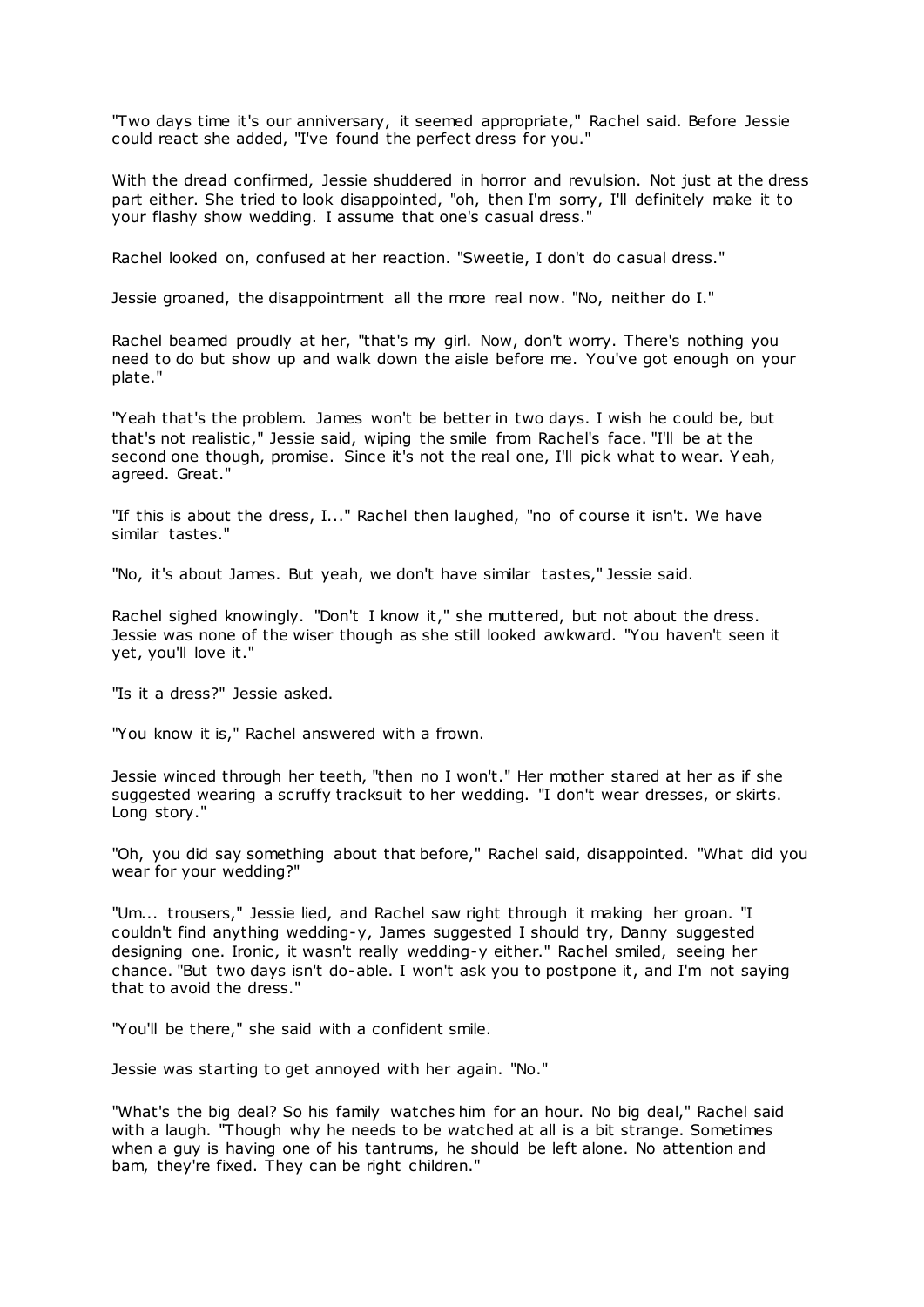Jessie stared at her blankly. "Have you been listening to me at all? Or have you just been thinking *wedding, wedding, wedding* while I've been talking?"

"Sick people don't go for a shuttle ride for two weeks. I'm not buying it," Rachel said bluntly. She pointed her finger at the bedroom door Jessie tried to go in earlier. "I've seen it before. A new baby comes along and they get a bit needy. Don't cater to him."

"What?" Jessie muttered, not believing a word of what she was saying. If it was a joke, it wasn't that funny to her. "That's the worst way to get attention I've ever heard."

Rachel just shrugged, "you said he was clever."

"Ugh, clearly you were thinking about hideous dresses when I mentioned chips in brain, hallucinations, post traumatic stress dis..." Jessie said.

"Psychotic breaks. Yes, I heard you," Rachel said too casually to be serious.

Jessie shook her head, "I didn't say that."

"Oh, wonder where I got that from?" Rachel asked herself out loud, prompting a scowl from her daughter. "It's one hour darling. That Leanne can babysit him while you're gone. He's not going to drop dead in that time."

"Lena," Jessie corrected her.

Rachel sighed irritably, "oh, I suppose that's short for something too."

"No and you can't accuse her of having a masculine name. What she used to go by though, yeah," Jessie mumbled. She shook her head at the change of subject. "It's no big deal. So I don't come to one of your weddings, it's..."

"It's why we put it off so long, remember? So you'll be there," Rachel snapped, making Jessie freeze a little. Her mother settled down, breaking into a smile but Jessie remained still with a feeling of guilt. "It will get your mind off all this sadness. It'll do you some good. Oh and, I'd clear your schedule for tomorrow evening too."

Jessie nodded lightly until the last sentence clicked with her. "What, why?"

Rachel giggled, "rehearsal dinner of course."

"That's fine. I don't need to practise walking and not putting on a dress," Jessie said. She tried again to escape to the bedroom.

"It's only a name. It's a party and you're going to it, if I have to magic you there I will," Rachel teased, stopping her yet again.

It took all the effort Jessie could muster to not shout at her mother for failing to note the seriousness of the situation. All she could manage was covering her annoyed face with her hands.

# **Enterprise:**

The only thing keeping Commander Chakotay from losing his mind and wallowing, was watching the three men in the parallel cell to his bicker about their now tenth escape plan. Like every other time one of them would sit down in what Chakotay could only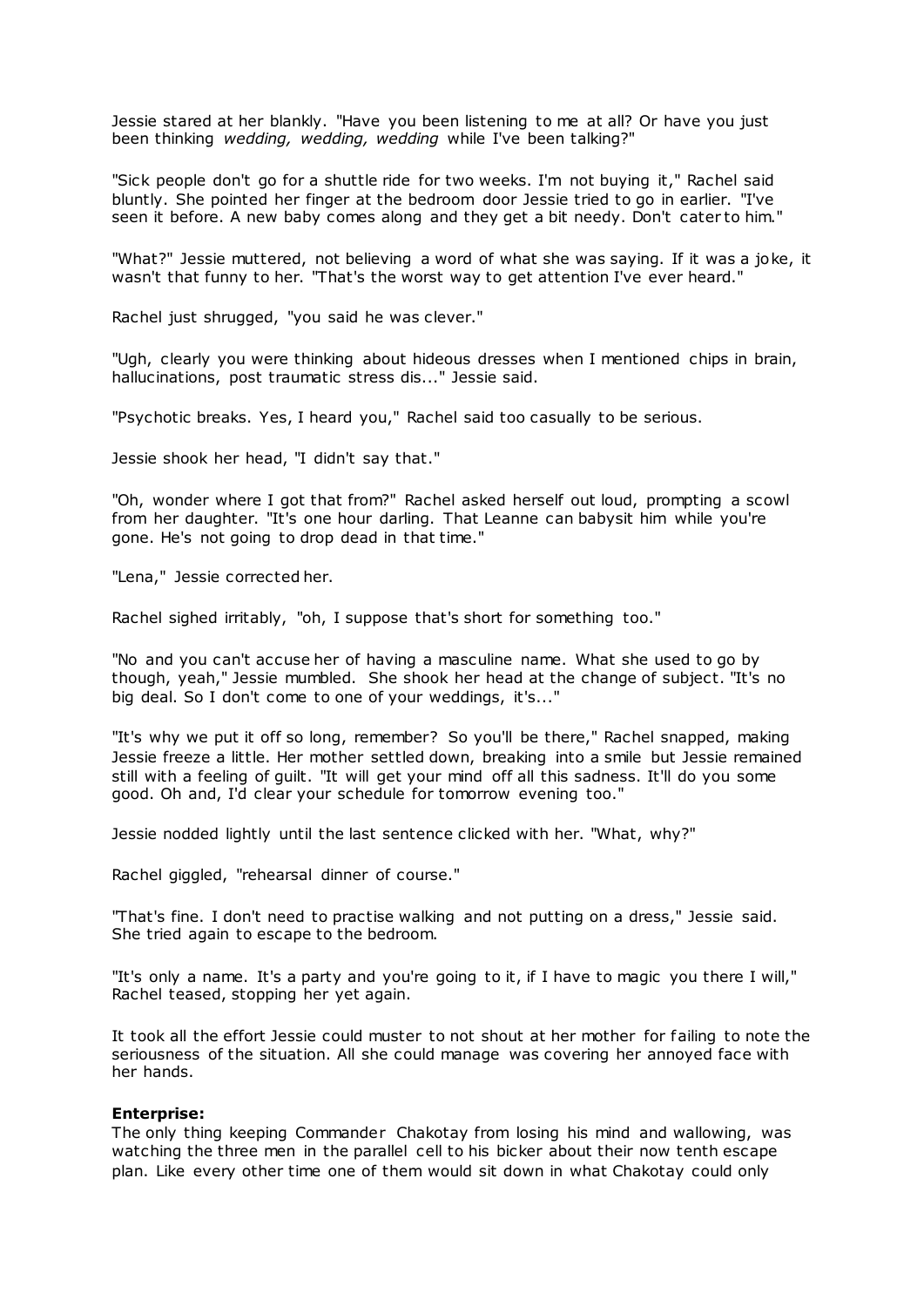describe as a bad Yoga pose, and mutter nonsense for five minutes. When nothing happened as always, the other two would give him grief for a while before sulking in different corners until the next round.

Unfortunately during their sulking stage, or when they were sleeping, there was nothing to really distract him. He would think about anything and it would eventually lead back to his current circumstances. Everytime he would ask himself how he got there. At least then his mind would go blank, as he had no answer.

The door to the brig opened, instantly causing a rift in the routine. It was likely a visitor for the three men, as it always was. The only exception was a Security officer getting confused as to which brig he was in and quickly leaving as it was the wrong one.

It took a while before he noticed something about this visit was different. The three men were whispering their plans to each other, their eleventh escape plan more than likely. They wouldn't do that if they had a visitor, that usually came immediately afterwards.

Chakotay forced himself to look up and check. The sight of the new arrival hit him hard, it took his breath away. His throat closed up, making it difficult to get it back. He started to consider that perhaps he had fallen asleep and was dreaming her. It wouldn't be the first time, so he braced himself for it to end in a horrifying nightmare as it normally did. It seemed like it already had progressed that far as he noticed the scars and the complexion of her skin, the metallic features and her almost white eyes staring right at him.

"We have a lot to talk about," Kathryn said, her voice was neutral. It was difficult to know what she was feeling. "I debated what to and how to start, then I realised why should *I*? But I know you're not one for defining parametres, so I thought I'd tell you a story. An ancient legend I heard on my travels."

Chakotay tried to get rid of the lump in his throat, with no such luck. It didn't matter, it wasn't what was keeping him from saying anything. Her words brought some meaningful memories back.

"It's about an angry warrior, who lived his life in conflict with the rest of his people. A man who couldn't find peace. He struggled for years with his fear and fury. The only satisfaction he ever got, came when he passed it on to others. This made him a pariah amongst his people, but the warrior still longed for the truth buried within himself."

He wanted to say something, badly, to put this to an end. Another side of him wanted to let her finish.

"What caused it? One fateful day, the warrior sparred with a fellow warrior. A woman he allied with. She called on him to support her, because her own tribe were fighting against her and her kin. The woman warrior knew her time was running out, she knew there was only one option left. The angry warrior had swore to himself that he would stay be her side, doing whatever he could to make her burden lighter. That her needs would come before his. It was the peace he had long fought for."

Her head shook, yet her voice and face remained neutral despite the words she was saying. "On that day, he turned his back on her. The woman warrior was lost in battle, but not in spirit. She had entrusted that with him, so she could keep fighting to protect her kin even in death. He left her side, did whatever he could to make her and her kin's burden heavier. His needs came first." Her voice turned cold for the last sentence, "and in that way, the warrior began to know the true meaning of darkness."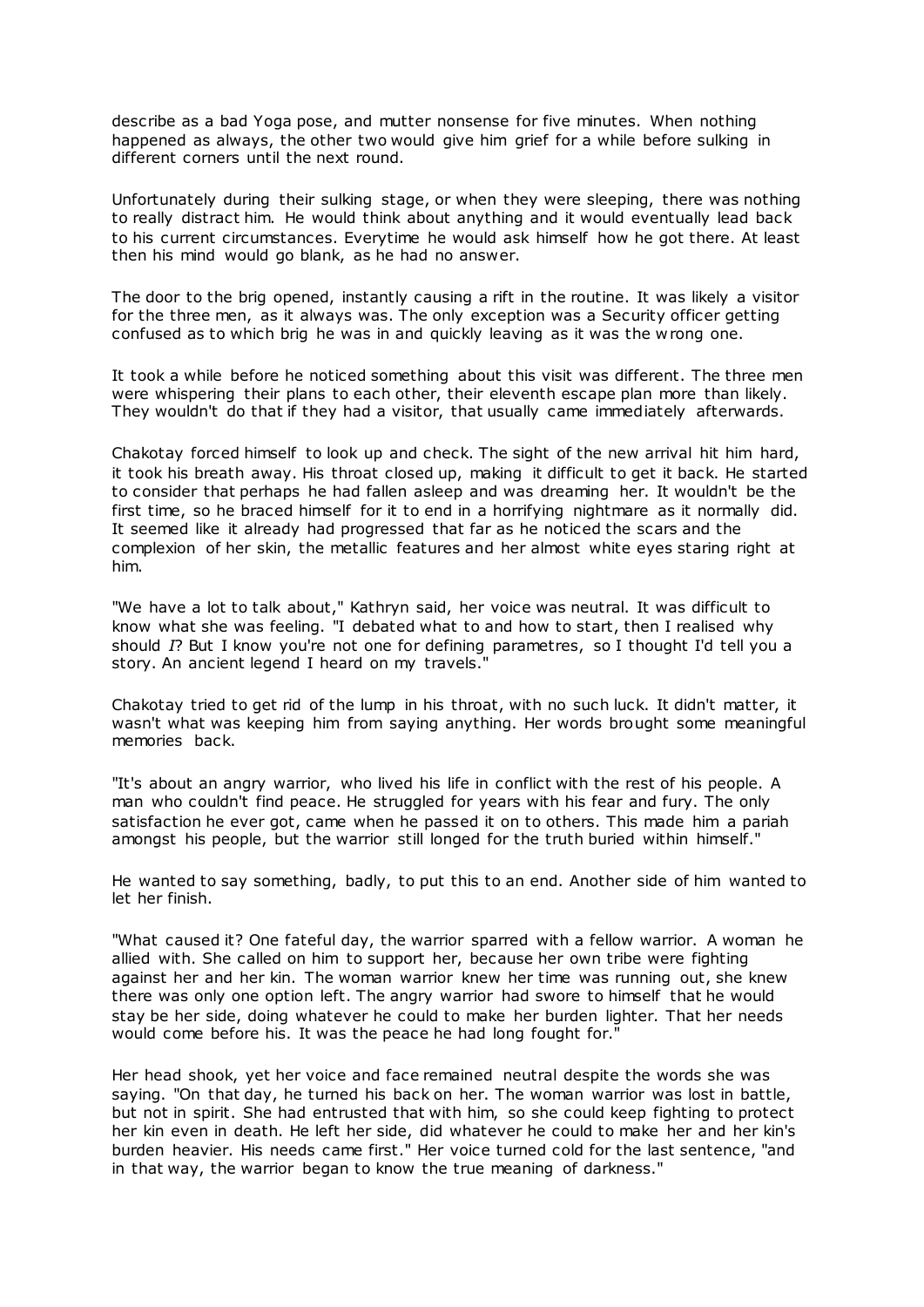Chakotay tried to look composed, he thought he pulled it off. Inside though he was dying. He said the only thing he could in response, "is that really a story you heard?"

He knew exactly what she was going to say next, so he prepared for it as she stepped closer to the forcefield separating them. "For your sake, I hope so." She may as well have punched him in the face, it felt like she did. "Perhaps you have a version of your own."

"I... I wouldn't know where to begin," Chakotay stuttered.

Kathryn's arms folded, her neutral face slowly faded into a one of contempt. "From the beginning. I really can't stand vague prologues based in the future, twenty years in the past, or something in the middle. It's lazy."

"I'm not sure where the beginning even is with us. I..." Chakotay said.

"Allow me," Kathryn said. "You didn't believe me, yet the first thing you did was take your anger out on James and your daughter." The air rushed from his lungs, making his chest heave. He didn't expect her to open with that. She stared him down, making him feel even more uneasy. She didn't fancy waiting for him to reply so she cut in, "in your mind, I wouldn't be dead if it wasn't for them."

"No," Chakotay protested but far too quietly.

"No?" Kathryn pretended to sound surprised. "You never liked James, you resented him, so unfortunately I can understand hitting him. But Lena? All she did was rightly ask why you didn't come to her mother's funeral. The nerve of that, huh? How selfish and inconsiderate of her to need her father at a painful time."

"Kathryn," Chakotay interrupted.

"Losing her daughter to the Q, her mother being murdered. That spoiled little girl deserved more than a slap for daring to..." Kathryn grumbled.

Chakotay couldn't take it anymore, "stop! That's not what happened."

"Well, if nobody tells me, I have to fill the gaps in the story for myself," Kathryn said. "I know you didn't expect me to know any of it, but still. I do."

"I didn't think it was possible, I couldn't accept it," Chakotay said. Even he was tired of hearing the same old excuses he had just spoken and were still in the queue to be, he grunted in disgust. "I should have listened, had faith in you. Then you died and... I couldn't, wouldn't accept that you were right. James was there, bloodied and freaked out, I thought it would be so much simpler to accuse him. I was so stubborn, I even started to believe it. I became lost in the delusion."

Kathryn's eyes drifted away, her lips tightened together, he saw her cheek bones flex.

"When I was linked to the Tolg, the delusion became even more convincing. It all made sense to me. He had to exist so that you would die. He was too weak, so Lena suffered and died as well to make that right. The Soft targeting Earth, for god's sake space time itself, all because of him," Chakotay said. He could feel that old resentment building up again as he spoke. He feared it would make him fall for it all over again. He couldn't risk doing that, not now. "I know. I know what I've become. I deserve whatever you think of me."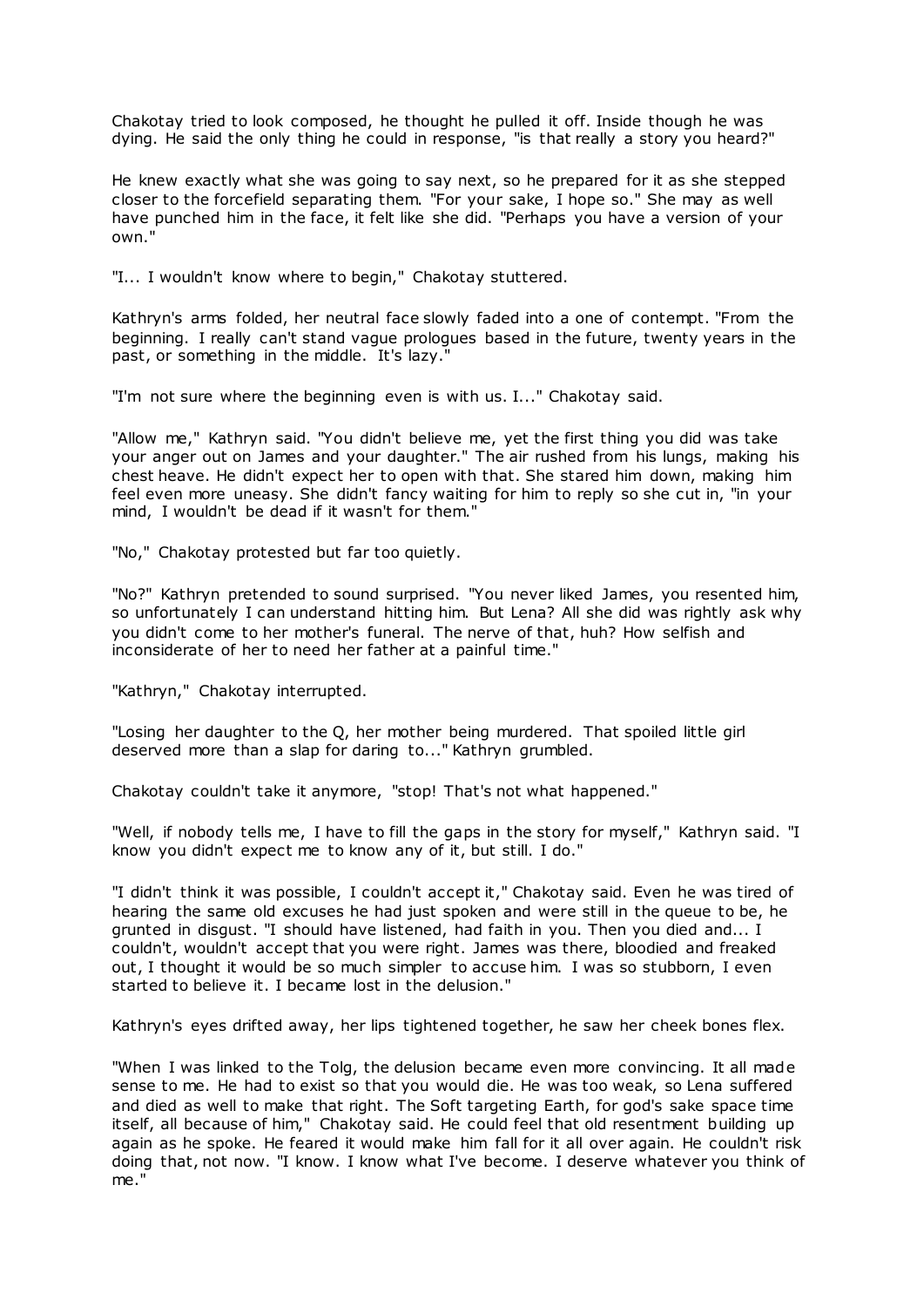Kathryn shook her head slowly. "That doesn't explain Lena, unless you blame her for the same thing." He tried to protest but she was too quick for him, "it doesn't explain what you did to Jessie. All of those efforts you made to go against my wishes, to disrespect everything I stood for. And why, you had to bring *him* into this."

"Damien?" Chakotay said, trembling from the wrath of her rage.

"He recovered his body, he got what he wanted. What did you expect him to do?" Kathryn snapped. She seemed to realise something, she gasped in an over the top fashion. "Oh that's right, without Damien being revived into his old corpse, you wouldn't have had any idea how to do it yourself."

"No," Chakotay muttered.

"No? Because that whole hoping he'd betray you, steal the shuttle and leave you behind plan was so convoluted, it made our Lena's origin story look like a children's book," Kathryn said. Chakotay's sigh frustrated her further, she stared intently into his eyes which he shut as soon as he noticed. "Damien was never going to hold up your end of the bargain, Chakotay. Remember that hatred, that blame you had for James. He has that for me."

"It was simple. He needed his body back, I needed you. The Tolg would never do a straight, one for one exchange. I could never give you up to them," Chakotay said, the pain pouring out of his every word. "He was going to leave us there, it's what he does. He only cares about himself. But he did nothing. Absolutely nothing."

## **Two years ago:**

Screens filled with alien languages, electronic charts and ship schematics lined every wall. Unlike a Borg ship, every surface shone under its piercing lights. Instead of a murky green, they favoured an iced blue and white colour scheme. Creepy in an entirely different way, it felt like a soulless hospital from far in the future.

Chakotay thought it was ironic that the collective who favoured the dead had ships that looked so pristine and bright, while the Borg's was so grimy and dark. Somewhere along the way, they got their ship designs mixed up, he assumed.

"Negative on both accounts," their collective voice replied. "We cannot accept the loss of this drone without the agreed replacement."

Damien seemed almost too gleeful as he pointed at the torpedo casing standing between him and Chakotay, and the quartet of drones ahead of them. "Well she's right here. Don't worry, all that coffee must be way gone by now."

Chakotay didn't even think about it. His hand swung across the back of the other man's head, causing him to scowl viciously back at him for it.

"Ow, it wasn't an insult you fool!"

"Excellent. We will zombify her into our collective, then we will return your body," the collective said.

Chakotay nodded, that was exactly what he expected. To his confusion and worry Damien wasn't particularly happy with the offer. "The agreement was that I'd get my body back first," he said.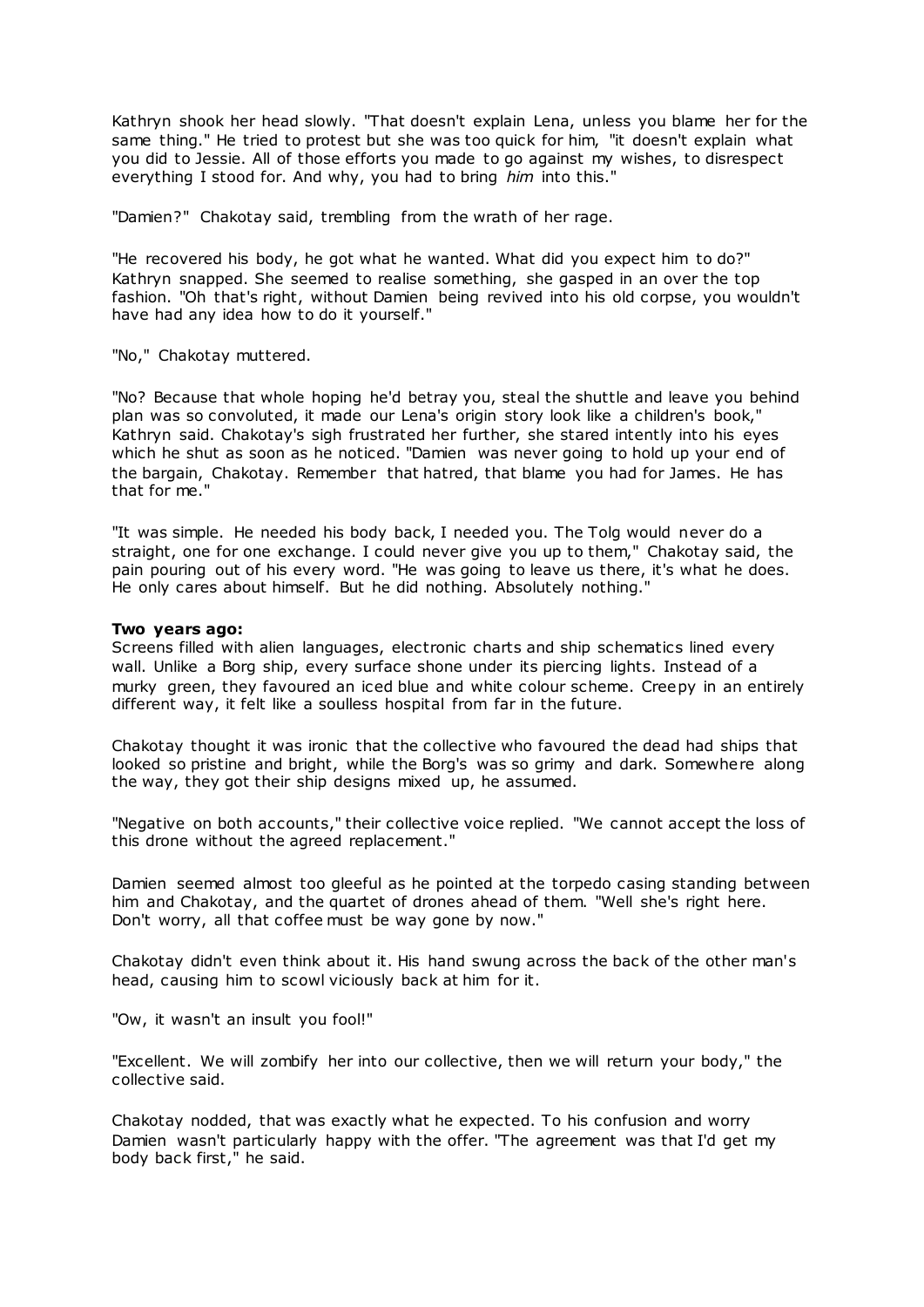An elbow to the ribs would fix it temporarily, "it doesn't matter, either way is fine."

He didn't see it, but Damien stared at him in contempt while his attention was on the casing. Three of the drones approached it, leaving the one that they had come for behind. Only two of them picked the casing up, the other kept walking toward them. Damien was instantly on his guard, he stumbled back a step.

"Wait a minute. I know how to swap bodies without the help of you zombies," he spluttered in a panic . He briefly looked to Chakotay, his eyes were wide. "You..." The drone grabbed his arm roughly.

Chakotay stepped forward, a similar look was on his face. "We had a deal!" he snapped at the room, knowing the collective would hear him.

"We will honour it," the collective responded.

Damien's relief was short lived. The hand holding him tightened, blood rushed to the surface. His skin felt like it was being punctured with thousands of tiny needles, setting his arm ablaze with an intense heat. The rest of his body was overwhelmed by a crippling cold on every heartbeat. On his last breath, the last thing Damien saw was Chakotay's look of indifference at his fate.

Damien's latest host lay lifeless on the white metallic floor, and yet the drone wasn't done with him. It peeled a small part of its own technology from its forearm. Before Chakotay could wonder about what was happening, it forced the tiny device into the host's skull. As soon as it did, a light blinked from it.

"Now you have your payment," Chakotay said. He noticed movement in the corner of his right eye. A slow turn of his head allowed him to see the drone resembling the true Damien standing beside him, staring straight through him. "It's time for the exchange."

"Correct," the collective said.

Chakotay breathed in deeply as if for the last time. Fear began to overwhelm him, his survival instincts tried to kick in. Angrily he attempted to push them aside. *No hesitation, no regret.* "I assume you've noticed. Get it over with," Chakotay said, offering his arm to the familiar drone next to him.

In those few seconds he knew how Damien felt in his final moments. The pain, the crippling heat and cold draining his life away. That was nothing. It was the stupidly bright room he was in fading to black while that was happening. He could barely see the outlines of closer objects when his brain was pierced. It didn't hurt but he was very aware of it. From what he saw of Damien, he knew he shouldn't be. He should be dead. Chakotay then wondered what would truly happen to him now. Would his restless soul linger for eternity, would he be pulled away against his will? Or just fade into the dark?

He had to focus or all would be lost. It was then the wave of voices struck him, drowning his own. So many images forced their way in, billions of them in a single second. Even still there were a few he could single out and see clearly.

Through his own perspective, multiple times over surrounding her from above, Kathryn's body lying in an open stasis unit.

And through only one, the inside of the shuttle, Damien's original face reflected in a console.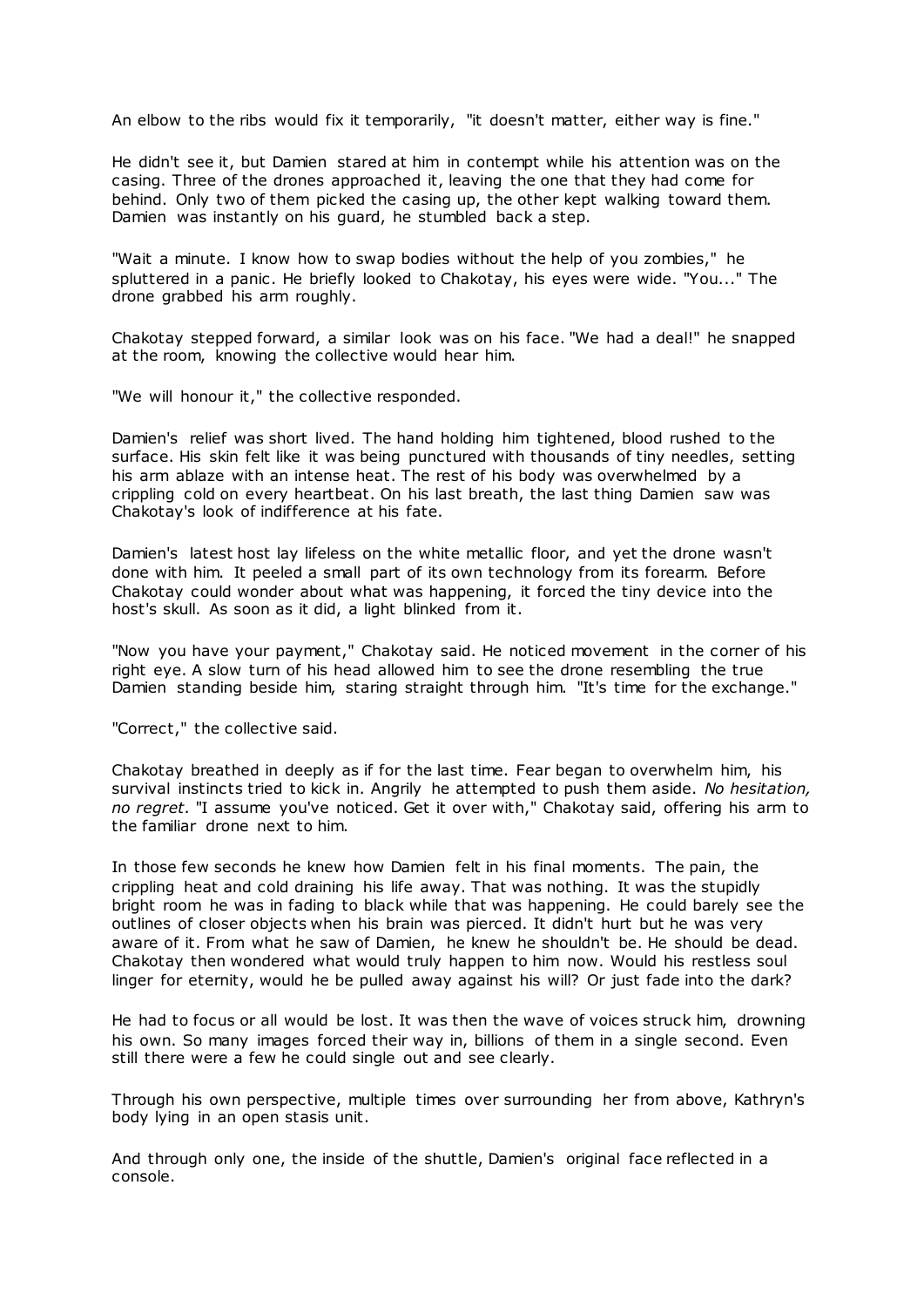# **Present Day:**

Kathryn stared at him pitifully as he once again tried to replay that event in his mind, his ego and sense of self shattered around him. "He ruined everything."

She didn't come here for anything like that, someone had to put a stop to it. "Damien did exactly what you wanted. His host was given to them as payment, he ran away."

"He knew. He knew all along that I was playing him," Chakotay muttered. He rolled his eyes and huffed, "but still, he never did anything. He played along right until the end."

#### **Two years ago:**

At the helm of the shuttle Damien sat on his own, quietly seething towards a screen. His eyes scanned it multiple times, trying to make sense of it. Frustrated he couldn't he flung himself back in the chair.

The message on the neighbouring screen, still unfinished waited for him. He lingered on it, looking for anything hidden in it that could mean something else. It was only the final part that screamed to him.

*"I know you will consider simply assimilating all of us, and why not? Do so and the information stops flowing. You lose a tantalising opportunity in your greed. With your thirst for knowledge, I'm sure you will find this offer more than satisfactory for the both of us. If you're interested, meet us at the co-ordinates..."*

Damien slammed his finger down on the command that would transmit the message. The door behind him opened, allowing Chakotay to enter. He with a look of disgust on his face, and Damien with a one of fury. Each face was replaced by a mask as the former Commander sat down in the chair next to him.

"Not used to doing things on your own?" Damien asked lightly.

Chakotay faked a smirk, "a sarcastic quip about lazy commanders, from the guy who enslaved people to clean the toilets. Good one."

"It is much easier that way," Damien grumbled.

"Ironic isn't it?" Kathryn said, putting an end to the memory. "That Damien, the fool that hates me the most, and you the man who claims to love me the most. And he's the one that helps me."

"No, no, don't!" anger flared in Chakotay's eyes. "Do you have any idea what you asked me to do? What you expected of me? There was no guarantee that the Tolg knew anything."

Kathryn glowered at him with her usual death stare. His anger made him immune to it. "Chakotay..."

"No proof, no explanations, just *oh Chakotay, when I die toss me to the zombie Borg, would you. Oh and darling, what should we do for dinner?*" Chakotay snapped, making her stare flicker hesitantly. "It's just like you. Only you would think of something so ridiculous. No, that's not true. We have a daughter who would stay on a planet about to die, in the middle of power draining cloud, just to save a few extra people."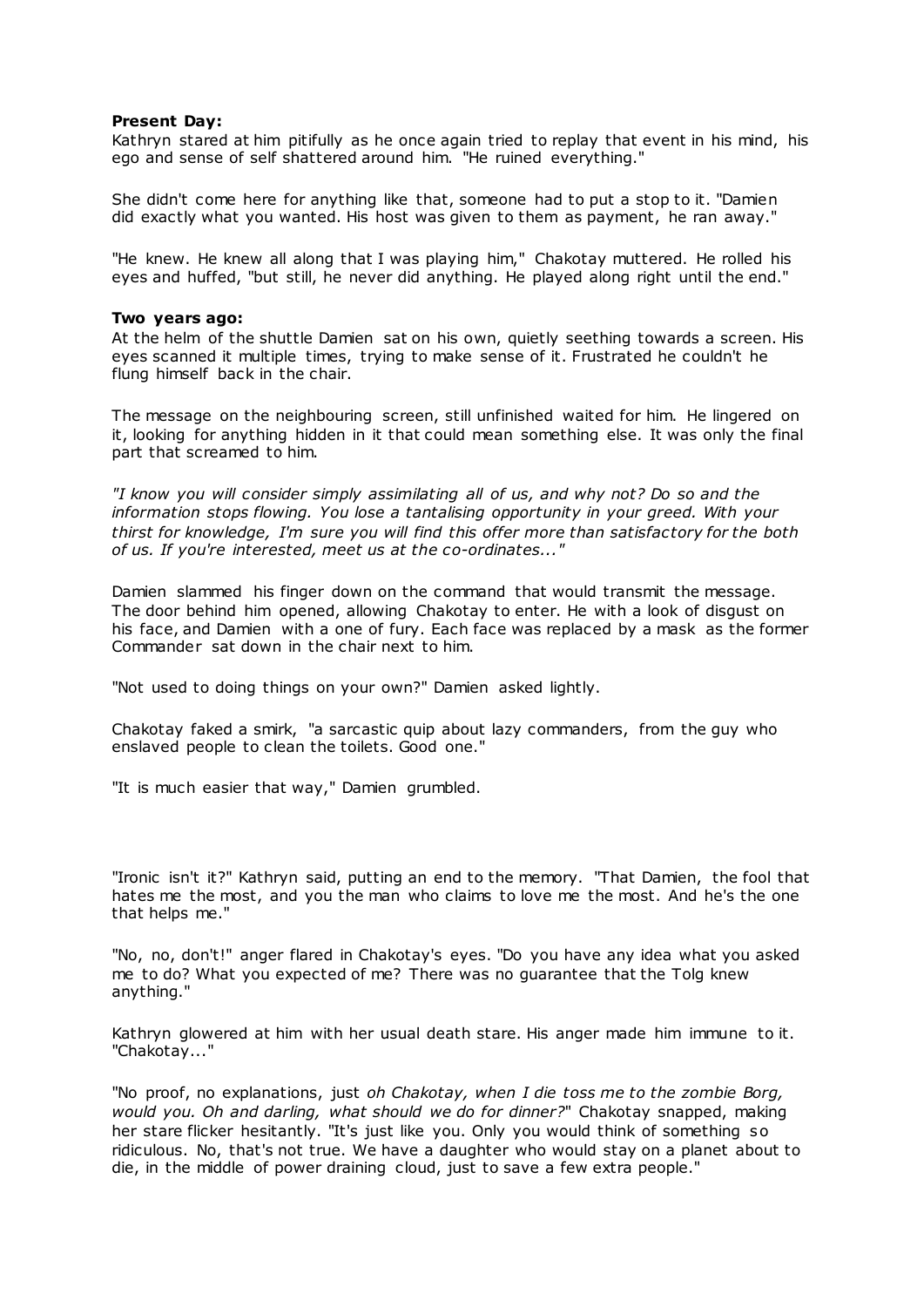Kathryn's eyes glazed over at the last sentence, he wasn't done though.

"Then there's your son, who's no better is he? Who cares about everyone else's feelings, people are in danger and the only solution, is my solution. People who love me be damned," Chakotay's rant ended with a pained sigh. He didn't feel better for it, he had no idea how long he had been harbouring these particular feelings. Something about it was strangely liberating.

Kathryn stared solemnly toward him. It didn't help him feel any less guilty. "I'm sorry," she said, horrifying him.

"No, I don't want an apology. All I wanted was for you to understand, heck for me to," Chakotay said.

"Do you?" Kathryn asked gently.

Chakotay shook his head and scowled more toward himself. "No. You owe me nothing. I understand the isolating helplessness that comes with being the parent of a Slayer. You got it twice over. You wanted to help them without adding to their burden. For Lena, I should have trusted, believed in you. The evidence was right there all along. Yet, all I thought of was myself. You died and my peace was shattered.

"You think that trying to turn Jessie so she'd revive you, or hitting James while he grieved for his recently deceased mother were my lowest moments. You'd be mistaken. I don't even deserve your scorn, let alone an apology."

"Don't misunderstand. I'm sorry I asked something so horrid of you," Kathryn said. "I'm not taking the blame for your actions."

Chakotay nodded. "Good," he said honestly, out of relief. "He tried to pay me back for what I did to his wife. He didn't know about you. The first chance I got, I tried to kill him. Twice."

Kathryn's face froze, what little blue was left in her eyes fired to life. "Why?"

"I told you. I had convinced myself it was his fault," Chakotay answered bitterly. "He did it personally, or his failure to kill Frenit lead to it. His part in the paradox. Everything. I hated everything he stood for."

"If he's talking about who I think he is, join the club," one of his fellow prisoners whispered to another.

Kathryn made a mental note to slap all three men behind her, she wouldn't know whic h one spoke after all and that suited her fine. "Warlocks?" Chakotay's eyes shifted, lips curled slightly to confirm it. "Lucky me."

"I know he's your son and you love him deeply, but..." Chakotay said hesitantly. "There's an air of truth to what I said, even if I don't carry that hatred anymore."

"It's not James' fault that things have ended up this way. He didn't ask to be born or chosen," Kathryn reminded him gently. "He didn't demand more strength so he would literally be Chosen. He's just the easiest to blame. It's like blaming the white wash being ruined on the stray red sock. The blame falls on who put it there. It didn't get there on its own."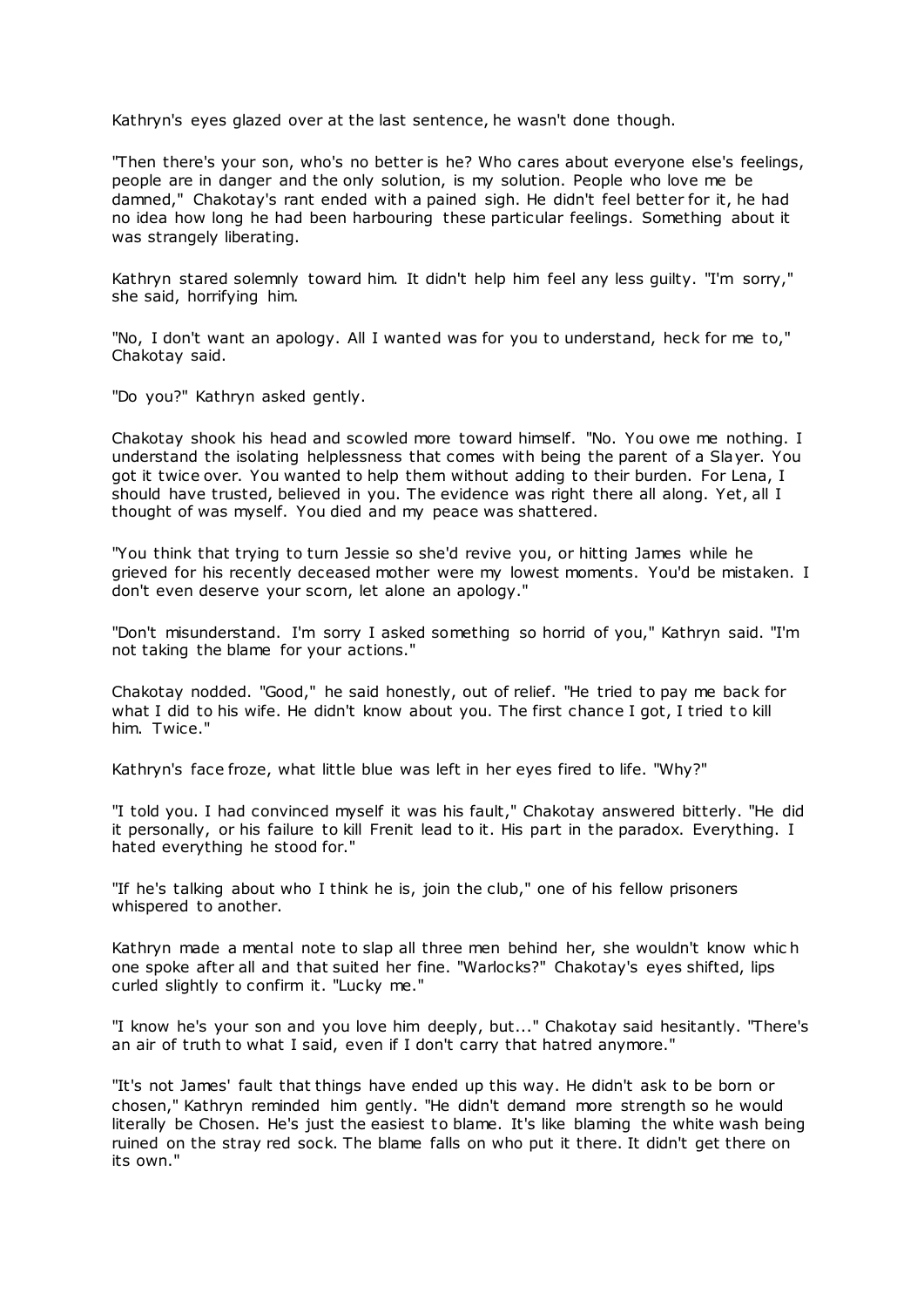"You mean Q?" Chakotay questioned.

Kathryn's features darkened, her eyes were strangely haunted. "No, me."

"In your analogy, that's like blaming the washing machine," Chakotay disagreed. He pulled a face, "that sounded so much less offensive in my head."

"If I had known what it really entailed... Q was right, I wouldn't have made such a sacrifice," Kathryn said as her voice strained. Chakotay felt a rush of instant regret coming out from it, something he wasn't used to hearing from her. It was unnerving to say the least. "This would have fallen on someone else's shoulders. It'd be their burden. Q chose us because he had faith in us, or even in me, I'm not sure. Nevertheless, I wonder what would be if I refused."

She made eye contact with him as if preparing for the final act, "I do know we wouldn't be here, having this discussion."

"What? How do you know all this, what are you talking about?" Chakotay stuttered.

Kathryn managed to smile through the pain and hesitance, something that he was sure she had stolen from him sometime during this encounter. "From what you said, I assumed you knew. I suppose without any Tolg technology left, it's only what you work hard to remember that remains."

"Kathryn, I know about the diverging timelines. Kes told of us of a one without Lena, and about the one where she was born. I saw a brief glimpse of a one where James wasn't on Voyager. If there was one where you actually had a choice in this circus, I'd remember it vividly," Chakotay said.

"Hmm," by Kathryn's tone, she sounded disappointed and somehow relieved at the same time. Her face had changed so he couldn't read it and find out which it was. "Doesn't change my point, does it?"

Chakotay wasn't sure what she meant again, his head shake told her that.

"Your blame was pointed in the wrong direction. James and Lena never hear of this, understand?" Kathryn said determinedly. "I've inflicted enough on them and so have you. We need them to be strong, with nothing to hold them back. They need us to be a united front to aid them. All of us are crucial players in this game. I need to know if you'll willingly be one of them."

There was no hesitation, nothing to regret that he could think of. "Of course."

Lena felt like she had been there hours. The silence was painful. Everytime she considered breaking it her mind would go blank, or she'd think of something to say and quickly realise it wasn't good enough. For now she leaned by the door, keeping a watchful eye on her brother as he stood at the window, staring into literal space.

The warning that the Doctor had given her and Jessie still weighed on her mind, which was likely why nothing she wanted to say was any good. James had very likely heard everything she thought of so far, still he didn't respond. Was there any point in saying anything? Apart from when he hallucinated, his side was closed off. She had no idea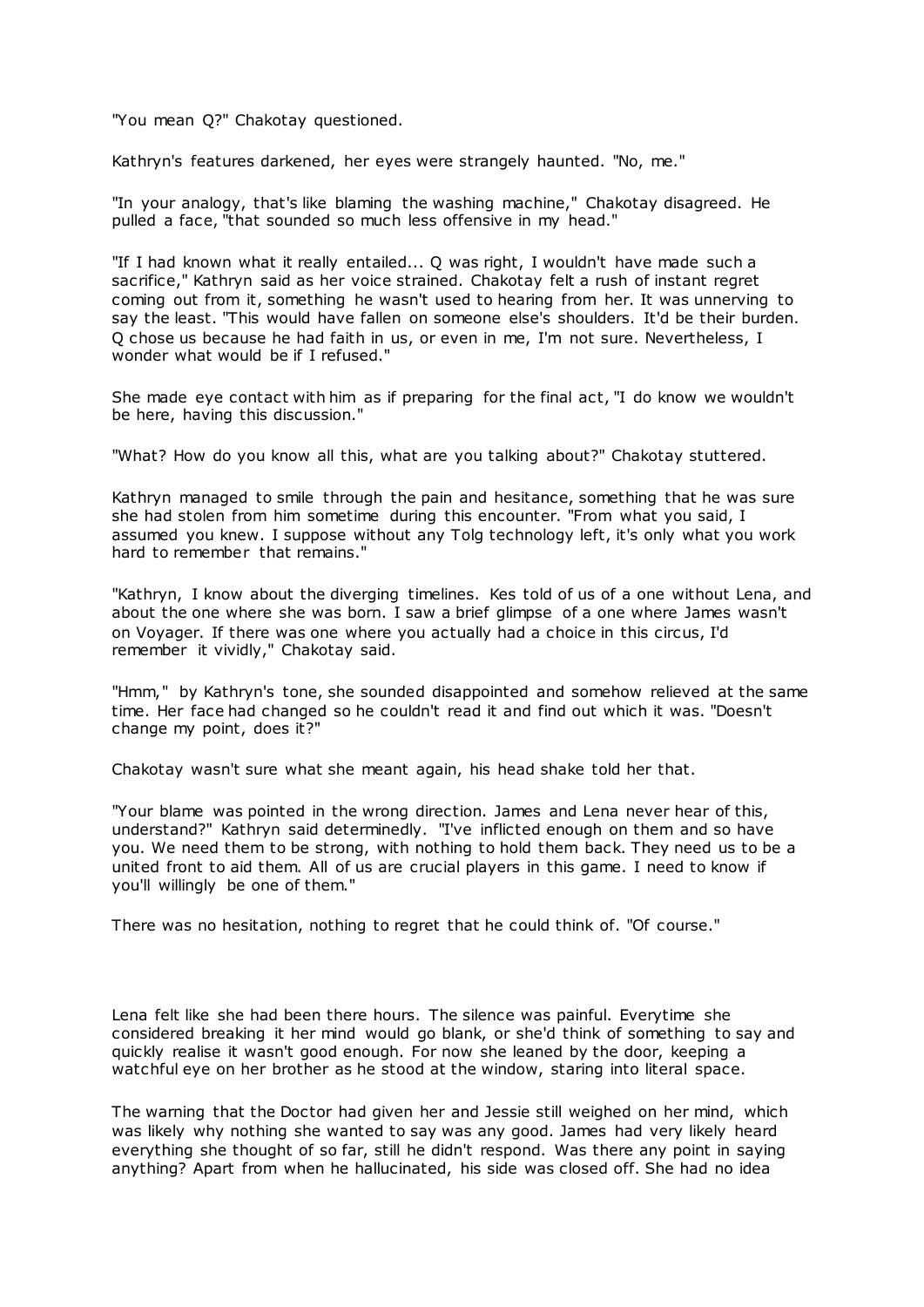what was going through his head, or whether or not the drug the Doctor had given him was numbing his telepathy in any way.

What to talk about hit her suddenly, she doubted he had time to really make sense of it before she said anything. "You remember the story I told you about my timeline James? About how he felt when Zare and her brother were killed on that ocean colony? I never told you the rest of it. I'm sure you have your own version of it, considering..." She hesitated briefly.

"Doesn't matter. It was just a routine mission for supplies. Turned out that a group of vampires were stranded there, waiting for any ship to come along to feed off, steal parts from," Lena said anyway.

James didn't move, however Lena felt a little flicker of recognition from him. There were no words, to Lena it felt like the story was familiar to her as if she experienced it. Nevertheless she didn't let that put her off. "He told me the parts they stole from his shuttle were vital. However he later admitted that he wanted to make up for running away in the incident with Zare. Their deaths kept him up every night, especially the boy's. He was just a kid, who wanted to save his sister.

"That was when my James first met Frenit," Lena said a little hesitantly. She waited to see if there was a response to that, when there was nothing she continued. "I was right, you have your own version. However this'll be where it differs. My James wasn't as strong as you. He did things he regretted to stay alive but it was no use, Frenit won. Somehow, his team got him out of there and took him back to Voyager. While they were occupied the vampires fixed their own ship and left."

Lena breathed in deeply, her shoulders raised and then lowered as she breathed back out. "Zare and Rean weren't the sole reason for that James' guilt. Those vampires ravaged every planet they picked and expanded their own group doing it. In his mind it was his failure to stop Frenit, not retrieving that part, that killed so many people. That was what took him a while to get over. And he did, you know. It wasn't his fault. It took two us, two Chosens to finish Frenit off. That James was a Natural, he couldn't have stopped him. Besides, even though the odds were against him, he still in his words at the time *cleaned up his mess*. I dunno how, he never said.

"Those times where he isolated himself out of guilt, he'd always come off worse, he'd make mistakes and cared less and less everytime he was injured. The more broken down he was, the harder things got and the more things went wrong. Then he would feel bad about that. A vicious cycle. It took him a while to realise it. He wasn't a weapon, he acted that way because he was Human. It's such an obvious realisation to some, but for us, it's still a question. What's better? In his case acting like a weapon; not bothering to heal, refusing to sleep and eat, just focusing on the job, got him into so much trouble and nearly killed him. The times where he remembered he was still a guy with a family, important for more reasons than just being strong, were when he excelled. He'd survive to keep on fighting.

"The point is; even though that James had to fight by himself in my timeline, he wasn't alone. He said that he wouldn't have survived without Jessie, their kids, mum, me. I'm struggling here because I thought you had already reached that realisation, years before my James did. I mean, this is the same argument you used to talk me out of the same thing. So I don't get it James," Lena started to stutter as her confusion sank in.

She tried to calm herself down before she started to shake. "Everyone's blaming the chip. This has been going on long before then though. It's not just me, Jessie thinks so too." While she was speaking, his head turned very slightly to the right toward her. She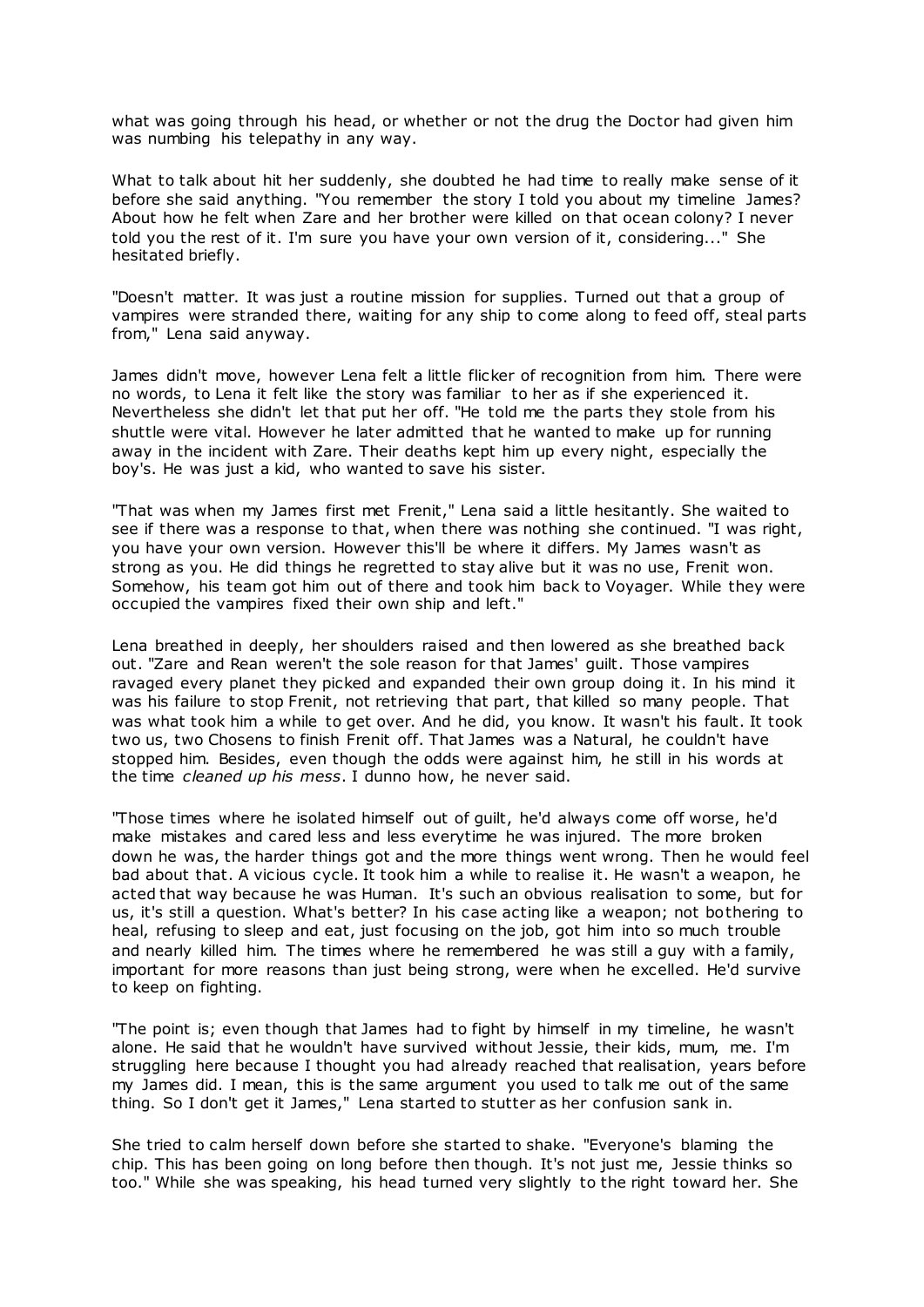continued without realising it, "so whatever is causing this, it must be something that happened here and not in my timeline. Then I'm right back to where I started, thinking that a few kills that you can't be blamed for managed to break you. And I refuse to believe that. You're so much better than that. It took a lot more to almost break the other James and yet, it didn't, not to this magnitude so..."

"Go," she heard him mutter, startling her enough to cut her off completely and lose her train of thought. The only word he spoke then registered with her, it stung.

"What?" she whispered.

His head lowered ever so slightly, that was when she realised the movement he made while she was talking. "Go," he repeated. "You're just going to get hurt."

Lena rushed forward, anger taking over. "Going? You don't think you've hurt me enough already?" she blurted out without thinking, immediately regretting it.

James closed his eyes and turned his head away. In that moment Lena felt something from him, and she wasn't sure if it was a good thing or not. She tried to explain it to herself, but the only word that came to mind was acceptance. Thinking the word made her realise that maybe she was proving whatever point he was trying to make. At least that settled whether it was good or not.

"James, acting like this hurts the people who love you. If you're bothered about that, then the answer here is simple," she said.

That did something. He shook his head, as he did she felt so much bitterness and self hatred swarm out of him she had to try and close off her own telepathy to avoid it taking over. It made her skin crawl, she stepped back instinctively.

"You're better off without me," he said. "Everyone is."

She could still feel what he was feeling, lingering behind. His words added onto that made her throat swell. "That's not true."

"Safer," he mumbled.

"Safer?" Lena whispered. "Where's this coming from?"

It took a while for him to answer. "Everyone dies..." Lena froze before he could finish. "Around me. No argument. It's fact."

"No, you're wrong," Lena said quickly as if that would instantly change his mind, or before he could say anything further. Her mind raced to think of a more useful response, something that would convince him. Then a horrible realisation hit her. He may have a point. Their mother, his big sister, step mother, step father, Jessie, even herself. He'd lost two babies, one stillborn thanks to the same jealous Q that created Kiara, and Amy's twin sister gone for no reason that the doctors could find. His living c hildren were lucky to be here as well, even their latest one had a brush with death when she was barely a few hours old. His father probably counted in his mind and twice, so there was another.

Lena was trembling viciously once she finished running through them all. She couldn't stop it. James stood there, staring at the stars. Now that she knew what was on his mind she wished she was still ignorant. The whole situation chilled her to the bone, no, to her very soul. For a brief moment, she wished that Ylara was in her place again. The selfish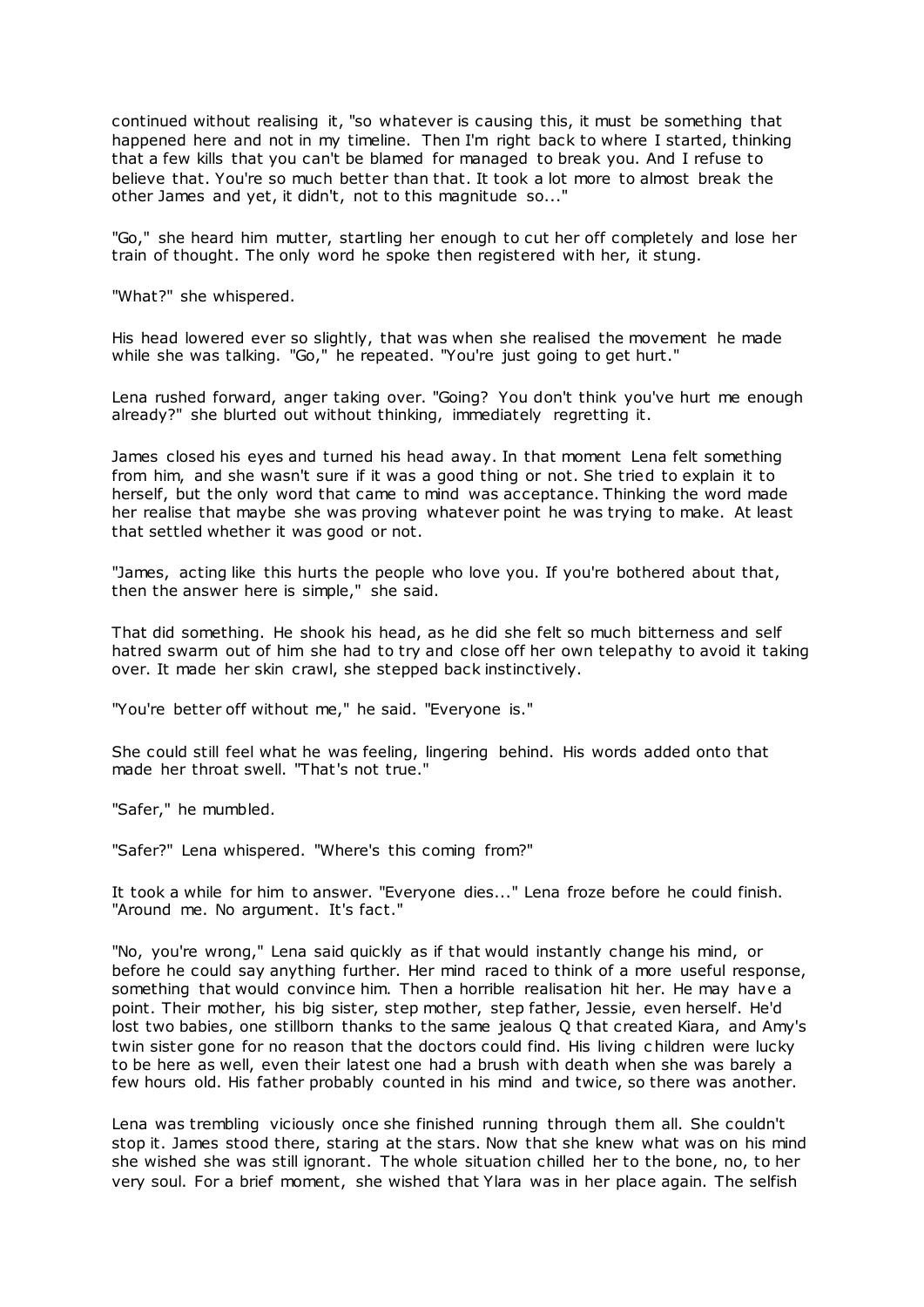thought made her a little mad at herself, it was enough to calm her even a little. Now she knew, she had something to work with. It was how that was the tough part.

"That's not your fault," Lena said. She expected a rebuttal so quickly continued, "I know, I know. Your step mother was murdered to influence you. Mum was murdered by Frenit to get to us. That doesn't make it your fault though. You didn't do it personally. The only one that I can think of that was you directly, was your father and then you weren't even yourself. Considering what he did to you, it's a testament to who you are that you had to be evil to even touch him. I mean come on. Dad slapped me and I let him have it. I dunno, I don't get it. If I were you, as soon as he showed up on Voyager I would have given him a taste of his own medicine. But..."

"I don't blame him," James said quietly.

Lena wasn't sure what to make of that. "Blame *him*? I thought..." Then she understood what he meant, it made her angry again. "He was a mons... no, a coward. Only a weak, pathetic little idiot would smack around a little kid, his own son. You did nothing to deserve that, no kid does."

The silence took over. Lena waited for a minute for him to say anything, or do something for that matter. Desperate for anything, she opened her mind to see if she could hear anything from him. Immediately she felt like she was all alone in a dark room. Pressure slowly crushed her chest, as a horrible feeling she couldn't name flooded around her. Panicked she closed her mind again, just in time to hear the words, *I did*, echo in her subconscious.

She looked at James, still frozen in the same spot. His head turned only slightly toward her. The jaw clenched, just a little, but since he had gotten so thin it was so clear for her to see. "I'm sorry," he said and it was the only thing he said with any real feeling behind it. He meant it, the apology was riddled with guilt. It was probably the only emotion he was capable of so that didn't surprise her.

"Don't be. You didn't cause all of this pain, you're the one living it. You're not alone," Lena said. "Jessie, mum, me, we're all behind you, no matter what. We won't abandon you this easily, no matter what you do."

Kathryn hurried down the corridor, eager to get to her destination as quickly as possible, and to avoid more people seeing her. In her haste she neglected to notice someone step out of a nearby turbolift, and then follow her. She was almost by the door, finger raised to press the door chime, when the follower decided to get her attention.

"Grandma?" The young girl's voice stopped her completely in her tracks. The girl though used that as an opportunity to catch up and approach her. Her face brightened the closer she got, seemingly not put off by her appearance. "So the rumours were true for once. I can't believe it."

"Kiara?" Kathryn whispered. The shock lifted, quickly replaced by joy at hearing her. She turned to face her with a smile spreading. "You're back?"

"Yeah, you too," Kiara said with a relieved look on her own face.

Kathryn resisted the urge to reach for a hug, thinking that with the way she looked she would scare her. So far the girl didn't seem that put off, but she did have her hood up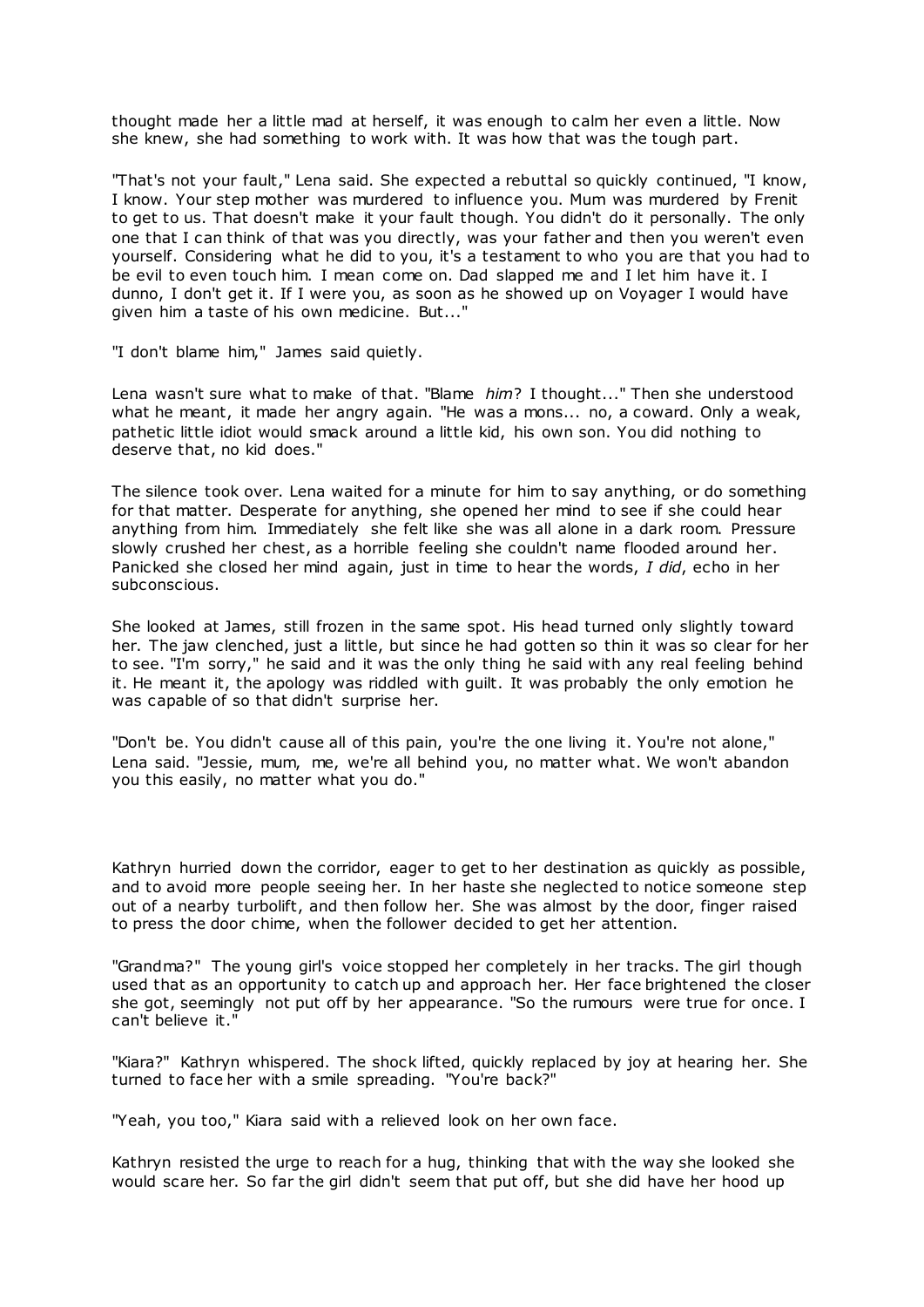covering most of the damage. "I'm so glad, I bet Lena was too. How was the Q training?"

Kiara pulled a hesitant face, "oh, this could take a while. Maybe later."

"How did you know it was definitely me?" Kathryn asked.

"Please," Kiara scoffed, her finger raised to point at her. "Only you would do up your hair while wearing a robe like that."

"Hair?" Kathryn mumbled, as her hand flew up to check. Then she noticed that her hood wasn't up like she thought. "Oh. Well, that doesn't matter. You're another person I didn't expect to see here, another nice surprise."

Kiara smiled, then she spotted where they were standing and her face fell. "It can wait. You're going to see James right? I heard he was back."

Kathryn sighed a little in annoyance, "news still travels fast, I see." Kiara nodded a few times. "I'll be honest. Considering what I knew and where Voyager was, I only expected him and Jessie being onboard. I'm not complaining, I just, I'm not sure what to do. I need to help him but..."

"It's okay. I already said it can wait," Kiara said.

"No it's not okay. I need to make time for you. You, Lena and I..." Kathryn said.

"Yasmin," Kiara added on.

Kathryn stared at her blankly, "Yasmin's here too? I understand James, technically Lena, and you could go where you want. But why Yasmin, she's a civilian. She should be at home."

"I dunno, I wasn't here when they picked the crew," Kiara answered.

"Next you'll be telling me Phoebe's here, or my mum," Kathryn said, only partly serious. Kiara shook her head and shrugged, all with a smirk on her face. "Wow, they've really gone out of their way, haven't they?"

Kiara was confused, "who have?"

Kathryn gave her a warm smile, "just muttering. Look, give me an hour to check on him. Lena and I will join you and Yasmin in the Mess Hall then, okay?"

"But..." Kiara said uncomfortably. Kathryn's expression told her she wasn't going to budge on that. Instead of standing down and agreeing, it just made her inspired to speak her mind. "We can't do that. It feels like we're excluding James, abandoning him, just because he's sick. It's not fair."

Kathryn's smile wavered, though Kiara's protests made her feel prideful of her granddaughter. Ignoring her earlier concerns and fears, Kathryn reached forward to pull her into a hug. She was more than relieved when she hugged back tightly.

"We're not excluding him from anything," Kathryn whispered into her hair. "When he's better we'll have our family get together. You, Lena, Yasmin, James, Jessie and their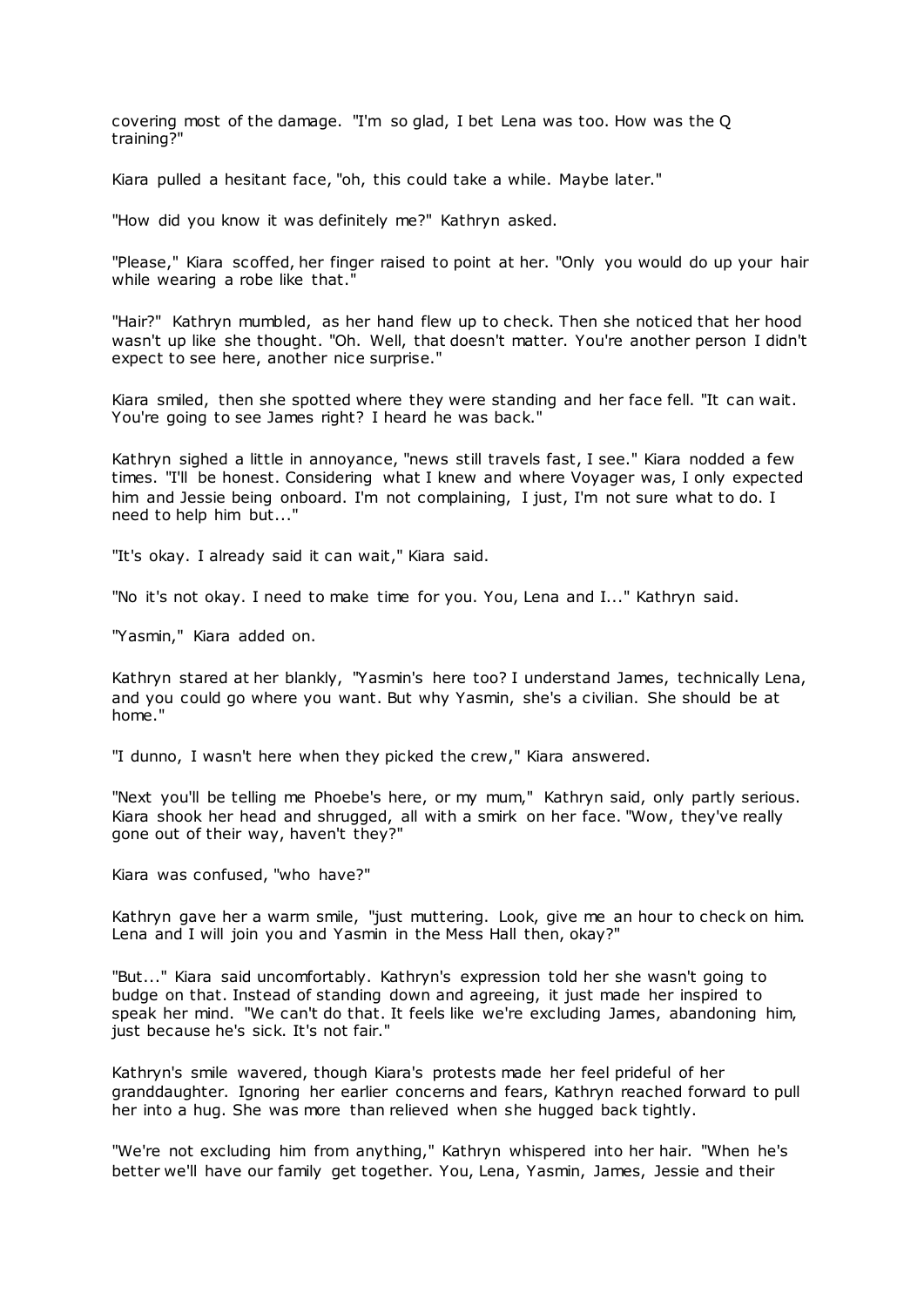children. What I'm suggesting is something to tide us over in the mean time. He meanwhile won't be alone, he'll have Jessie with him."

"Phoebe and your mum?" Kiara asked in a voice that sounded like she was teasing her.

Kathryn chuckled, "we'll just have to have another one when we get out of this game."

"What about Chakotay?" Kiara asked, her lighter mood instantly gone.

Kathryn pulled away slightly so she could look her in the eye. "For today, lets just invite the girls. Okay?" she said it as jokingly as possible.

"Right," Kiara didn't fall for it. "I don't feel right about you leaving James in exactly one hour, when the time runs out. It'll seem to him like he's a chore, part of the routine. Oh it's three pm, time for the next appointment."

Kathryn grimaced, she was right on the surface. However Kathryn wasn't sure if he'd even notice such a thing. Not that it made the insult any better. It lowered her mood considerably. "Still meet me there, sweetheart. If I need to stay with him past that time, I'll leave you a message. All right?"

Kiara still wasn't happy with the idea, her head shook, "but..."

This time Kathryn definitely wasn't going to budge. "I want to hear everything. The training, your life here. I so badly wanted to make up for lost time with Yasmin, as even though I tried when we were staying at my mother's house, it wasn't enough. I want to hear about Lena, and how she's managing with remembering her previous life."

"That... that's going to be more bad stories than good," Kiara said.

Kathryn smiled again, "I don't care. We can't ignore the bad, if we do, we only make it easier for the bad stuff to hurt us later."

Kiara couldn't help but giggle at her and she didn't know why. "Use that on James and he'll be joining us later."

"I may have to write it down, improvising isn't really my thing," Kathryn had to laugh too.

"Yeah right," Kiara said.

Kathryn raised her right hand to brush some of her granddaughter's hair back behind her ear. She smiled proudly at her, "my little girl. You've grown so much."

"Mum... stop, you'll make me get all teary," Kiara just laughed. Her head shook. "I mean grandma."

"I'll tell you what. You call me whatever makes you comfortable. As long as it isn't rude of course," Kathryn said. "I don't mind mum as long as it doesn't bother your actual mother. I really don't. You'll always feel like one of my daughters, okay?"

"I doubt it would bother her. I think she'll always prefer to be called Lena," Kiara said.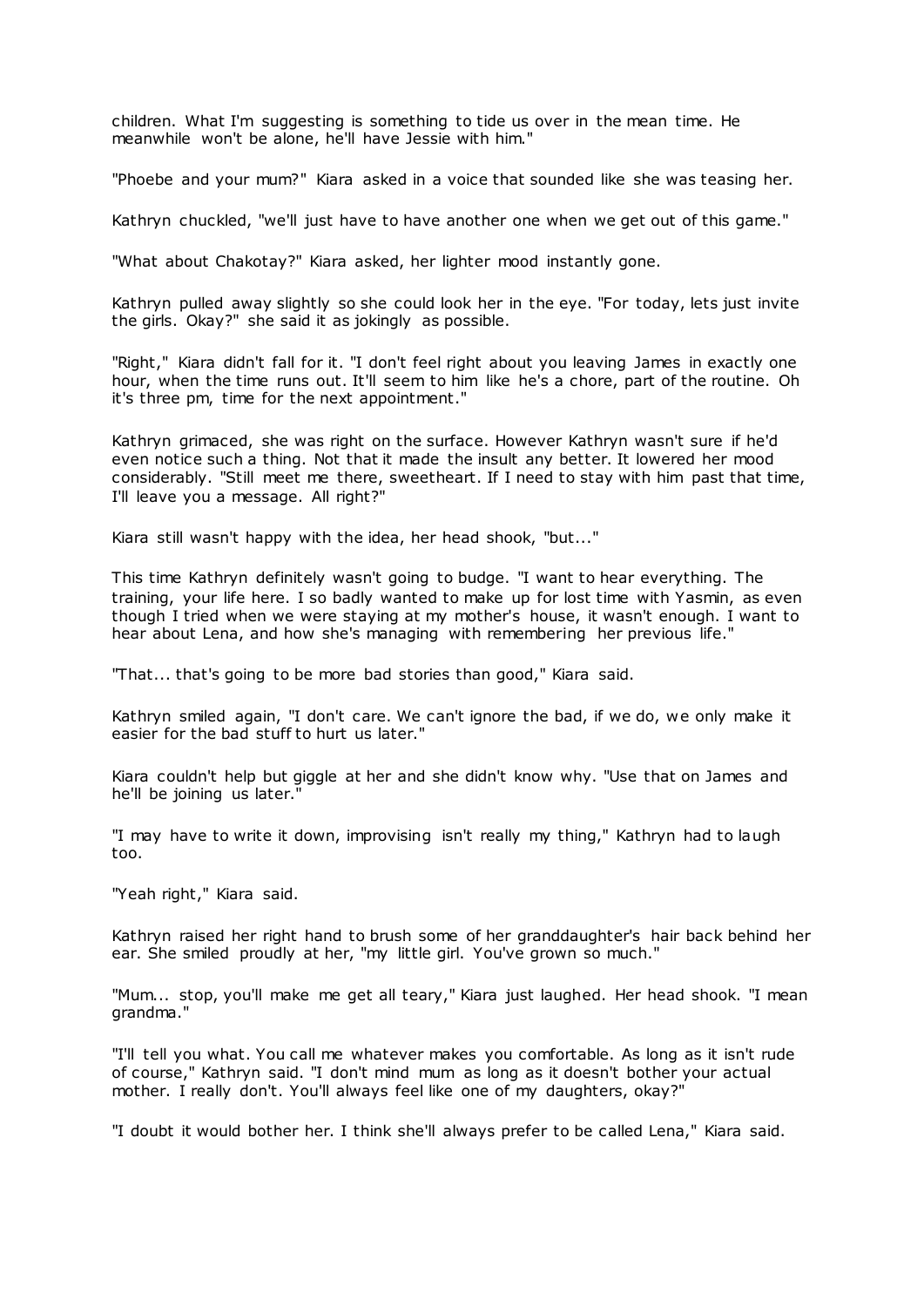Kathryn gave her a brief wink, then an amused smile. "Maybe you should consider mummy, you're still only nine after all."

Lena shook briefly, causing Jessie to stare at her with a quizzical frown. "That bad, huh?"

"Something horrible's just happened," Lena mumbled.

"Sounds about right," Jessie said wistfully.

Lena fidgeted slightly as she leaned against the back of a chair. "I wanted to return the favour, but I really just made things worse."

Jessie looked at her sadly. "At least he's talking to you. You must be doing something right."

"Believe me, I don't think you want him talking to you," Lena said honestly, feeling the need to shudder again. "All I did was speechify and lose my temper."

"You're being too hard on yourself. I've known him for so many years and I can't figure out what he's thinking," Jessie said.

"Well we both know it's not as simple as guilt," Lena said, prompting a nod from Jessie. "Or the chip. If the culprit's intention was to destroy him, it worked."

Jessie averted her eyes, Lena wondered why. "That part's no big mystery, the demon in Nathan wanted to keep up its charade. James acting out was a way to point blame away, distract us."

"That doesn't explain the later damage to it," Lena said.

"It had unfinished business. When the Doc first said it was physically damaged, I knew..." Jessie said uncomfortably. "The demon wanted him to suffer."

Lena's composure started to fail her, "but how, why? How did he do it? James was already crumbling from everything that's happened to him. Debbie was already on his mind. It's still guilt, I felt it. It's just not the only thing." Her voice was getting higher and more strained, it started to tremble with her as her face turned whiter. "How did Nathan, no why did the demon use the chip to prey on that? It was already working. What was the point in making it more powerful? So he gets the memory visions more often?"

Jessie felt the same wave of panic that Lena did once she finished rambling. The younger girl finished with, "does James know Nathan did it, and that's how?"

"Why else would he activate a chip that not only forces him to relive painful and relevant to the situation memories, but also boosts his telepathy," Jessie said.

The two stared at one another, each with horror across every inch of their faces. Jessie stubbornly attempted to shake it out of her system. Lena though couldn't, she hugged her own arms tightly and bit her lip.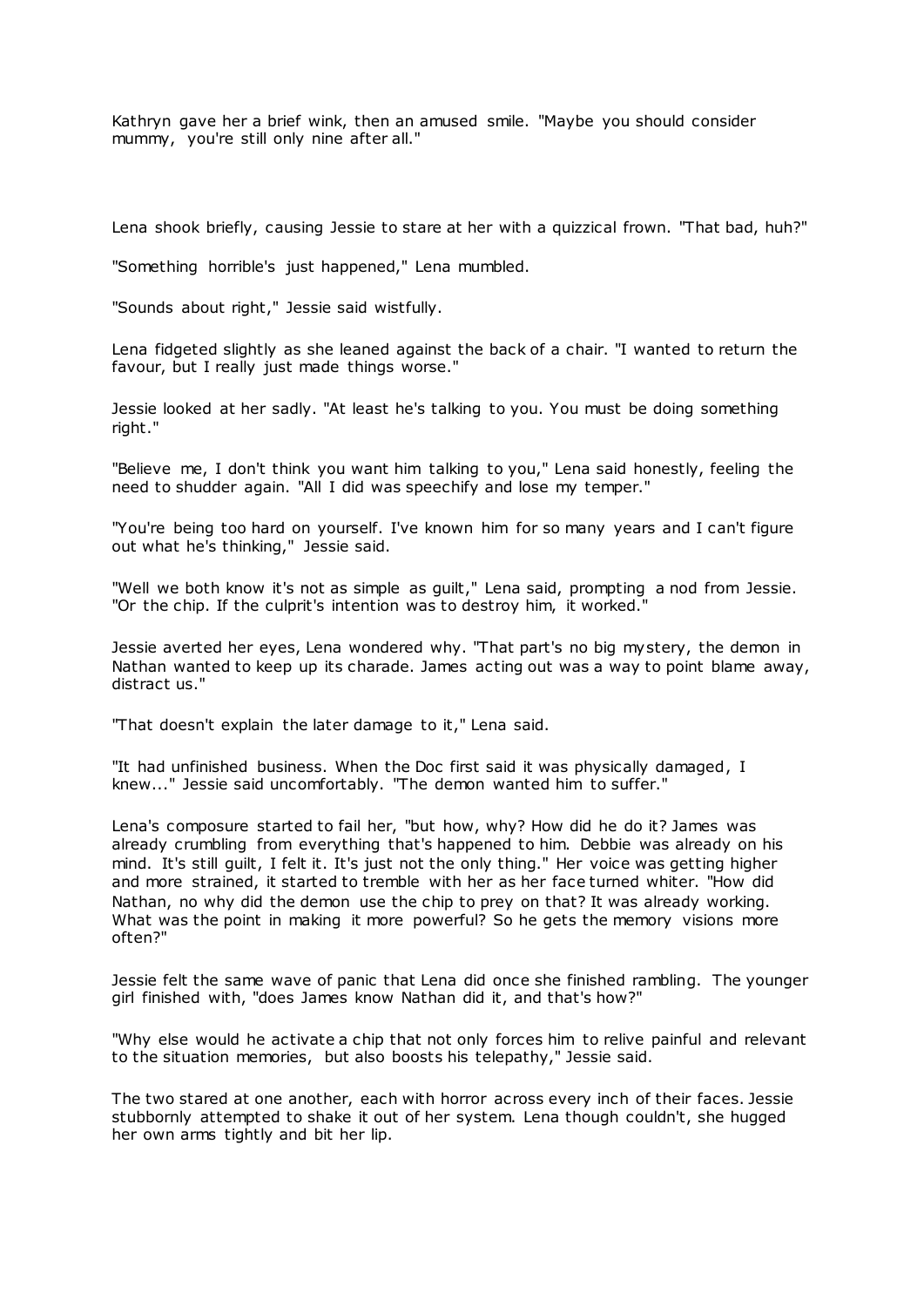"No, it doesn't make sense. Yes finding out that Nathan was involved would hurt him. But it also absolves any guilt he had over his sister's death," Jessie quickly said to calm her down. It wasn't working but she had more to say, "it doesn't push him away from his life to do what he did. It doesn't add up."

"What if he saw it?" Lena trembled, she looked like she would throw up at any second. "Maybe that was the point in boosting the chip."

Jessie rushed forward to grab a hold of the other girl's arms, gently shaking them. "Lena listen to me. We don't know for certain. If we do, it explains nothing. James doesn't give up his beliefs, something he relied on, believed with all his soul because he saw his sister's murder. Unfortunately he's seen murder and horrible violence against family many times."

"Then what is it Jessie?" Lena snapped at her. Still Jessie kept a firm hold on her. Tears threatened to fall. "He thinks he's the reason why people he loves suffer and die. He blames himself for all the pain that he's suffering because of it. He's not responsible, he's a victim in this too, it's all tragic coincidences. Even through all that, hell even when he was evil he still didn't disappear into that faceless mask in there. I tried to reach him back there, but there was no person in there, just hatred. How..." It was all too much for her, she broke out into full on tears.

Jessie struggled to think of something else to say that would stop it, instead she just felt helpless. "He's as good as dead like this, why?" Lena said through the tears.

"He's... he'll want us to give up on him. Don't," Jessie stuttered. "If he thinks he's to blame for everything, we show him he's wrong, prove that what he's doing isn't only hurting him." While she spoke the door to the quarters opened, neither girl noticed. "He's done this before, I can..."

"What, exactly this?" Lena wasn't convinced.

The answer to that wasn't really that much better. Jessie chose to avoid it, "I've helped him through a breakdown like this before. If it's what you say, leave it to me. Don't worry." Her words broke Lena down completely, leaving her inconsolable and Jessie feeling terrible for it. She wasn't sure if it was how she said it, making her sound unsure of herself and desperate, or if Lena felt like she had been told she was powerless to help her brother. Unfortunately she felt it was the latter.

"Mum?" Kiara stuttered, startling Jessie as she hadn't noticed the new arrivals. When Lena didn't respond to her she hurried over to wrap her arms around her, her head collapsed onto her shoulder. Jessie's own arms fell to her sides. "Don't do this, it's okay. You're not alone, you never will be."

Kathryn carefully walked over to the pair, sharing a pained look with Jessie as she passed. Noticing her expression, Kathryn shook her head. "Don't you start with that," she gently scolded. Jessie swallowed the lump she didn't know was there before and turned her head away. "Sometimes there's nothing you can do. Things happen, you can only do your best. Buck up, all right?"

Jessie briefly smiled out of her control, "buck up?"

Kathryn meanwhile slipped an arm around her daughter's shoulders. It appeared that it wasn't necessary as Kiara seemed to be enough to settle her down.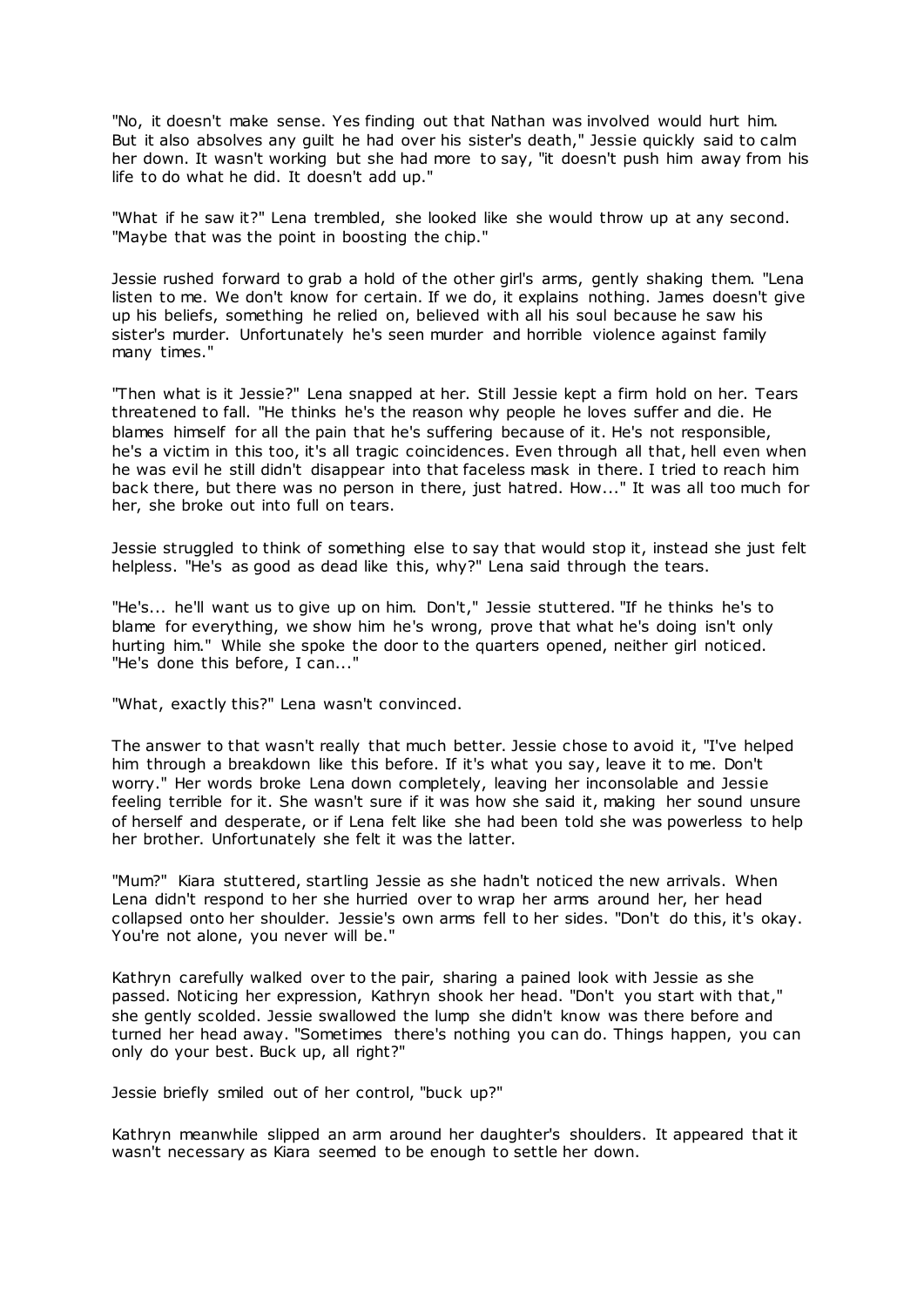"She needs a break, she needs her family," Jessie said.

"Jessie, we're all family here," Kathryn said.

"I know but..." Jessie blurted out, even though it was a lie. It was also a surprise to hear something like that from her. Then she thought that Kathryn obviously just included James in that comment. Putting that aside, Jessie forced herself to explain better. "If he sees her like this, he'll blame himself, add it to his list."

Kathryn appeared to consider it, she frowned and looked a little torn about it. While she did a realisation hit Jessie hard, it momentarily made her a little scared and unsure if she could do anything. "That's why he's hiding. If we knew what was bothering him, it'd hurt us and that's the last thing he wants."

"Typical. A stupid martyr to the end," Kiara said not seriously, or at least she made it sound that way. She felt her mother shake a little, then heard her laugh briefly and quietly.

"I hope you're not insisting we throw in the towel," Kathryn said.

Jessie shook her head, "of course not. Maybe hit him with a wet one, it may wake him up."

Kathryn responded with an amused head shake. "You're not doing this alone. We've all gone in one at a time so far and..."

"No. Lena says he's playing the blame game again. It's the only game he's never beaten me in," Jessie said.

Lena straightened a little, still with Kiara's arms around her. "You're going to *no I'm worse cos of evil witch antics* him to submission?"

Jessie felt her face flush with embarrassment. "No no, that's not what I meant. Although I could give him a run for his money there too."

"She means she's good at rebutting his self blame," Kiara said helpfully. Once she said it though she doubted it. "Right?"

"Right," Jessie said. "One of the reasons James and I work; I'll defend him to the very end, even if I have to fight him to do it."

Kathryn looked at her warmly. It meant so much more to her considering that in her state it must have been harder to pull off. "Oh we all know that."

Jessie smiled at her back. "Take a break, catch up, eat something. Leave him to me. You three have suffered enough over the last two years, you deserve a time out together. It may help him later if you do."

"Normally I'd agree but I've missed a lot since I last saw him," Kathryn protested. Jessie shook her head with a stern look on her face. Kathryn recognised that glint in her eye, she wasn't sure if she was pleased to see it or not. "Suddenly I'm remembering the real reason why I didn't like you two together. He's stubborn and fiery, he got that from me. You're almost as bad. You may as well argue into a mirror."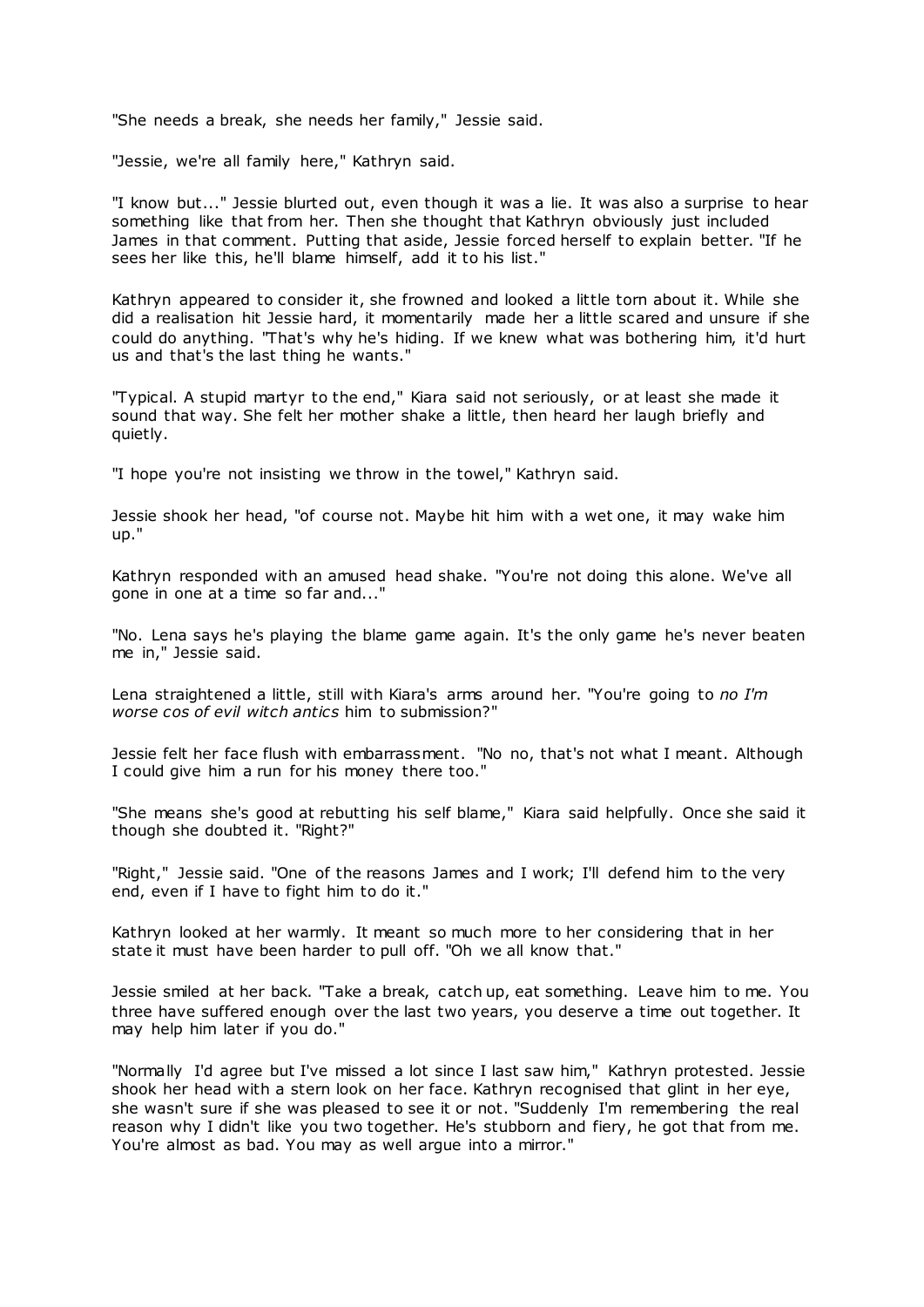Jessie seemed almost offended, "almost? Give me more credit than that."

"I suppose I can do that. You annoyed me so much back then," Kathryn laughed.

"Good," Jessie smirked at her. "Now go. Invite Yasmin too, have fun. Bye."

Lena stared at her mother, surprised that she'd listen to her. "I'll be fine, I just needed five minutes." Jessie gestured to the door with an odd smile that was partly friendly and half command like. "What about the baby, the kids?"

"Mum and I had time to drop off some packed lunches at school, and come back while you were in there. How I know that? I heard the whole timetable for both weddings and how she picked her stupid dress," Jessie replied, slightly exasperated by the end of it.

Kathryn frowned while Kiara and Lena just laughed at her, Lena a bit more meekly. "I'm sorry," she said in good humour.

"Why? You're not my self absorbed mum. Now go, don't come back until you're less blamey," Jessie ordered.

Lena responded with a sincere smile, then she made her way outside with Kiara, leaving Kathryn behind.

"The Doctor told me what happened the last time you were alone with him," she said, apparently waiting for Lena to be gone to bring it up. "He said that the drug isn't strong enough to repress the hallucinations completely, just make them less often."

Jessie raised her palm to cut her off, "it's fine, I know. I'll be fine."

Kathryn stared at her, a little fear was there to Jessie's surprise. "If your plan is to let him attack you again, thinking it will snap him out of it, then I'll be the one kicking you out of here."

"It's not," Jessie said.

Kathryn wasn't assured at all with her answer. "He doesn't need more things to feel guilty about. He loves you deeply, and hurting you is the second worst thing to him."

"It won't come to that. I know what to expect," Jessie said.

"Do you?" Kathryn asked. "What if you're wrong? You forget how strong he and Lena are. It's a struggle to hold back with even menial things."

Jessie tried to repress the anger slowly building from what she was saying. "I know that. I grew up with him for god's sake."

"One hit could kill you. Whether or not you're revived from it won't matter. It'll destroy him," Kathryn said forcefully.

"It won't happen," Jessie said just as much.

"How can you be so sure? This isn't a predictable situation," Kathryn stubbornly asked.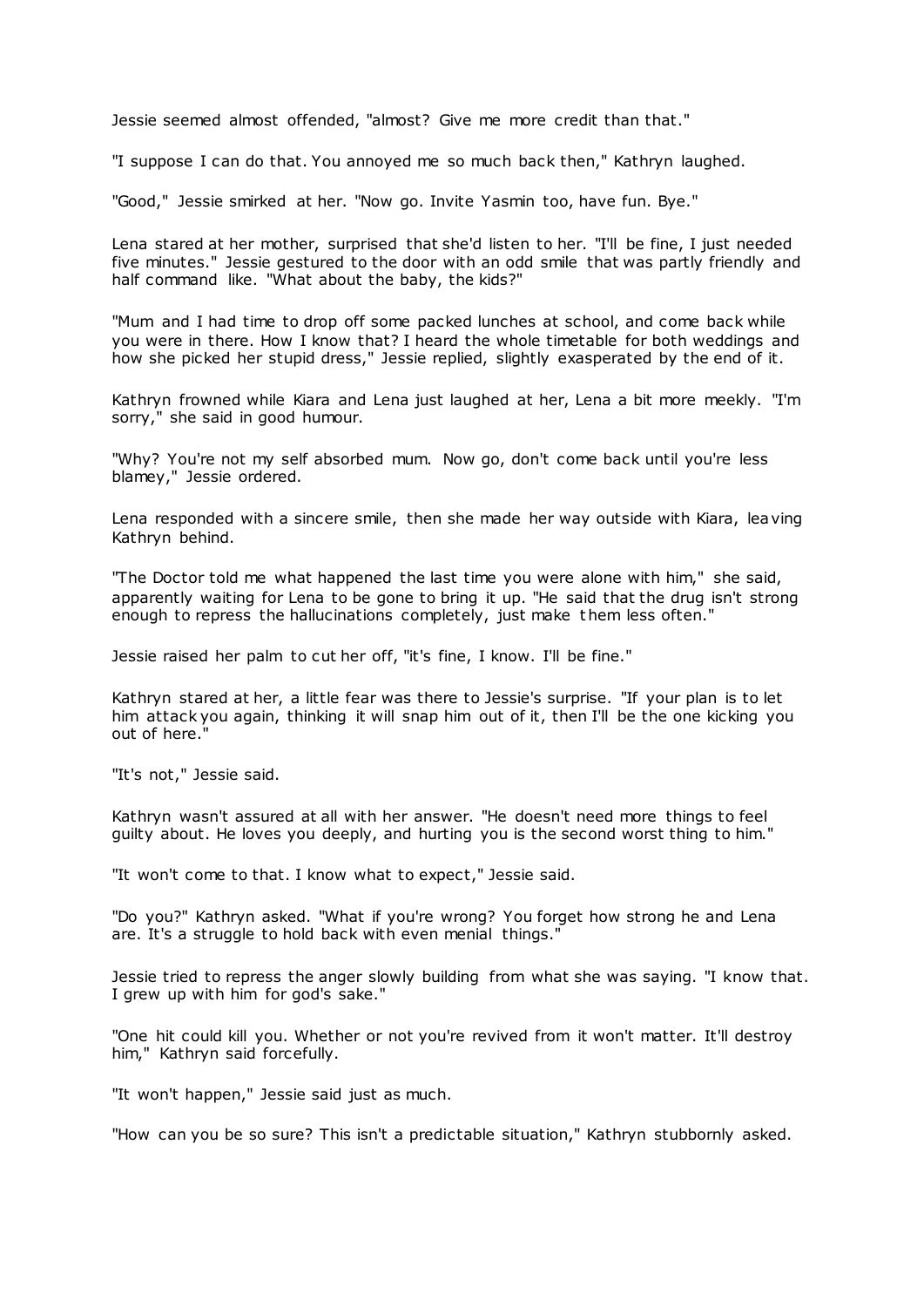"I know he won't do it again, because he's already seen what happens. If Lena's right, he'll fight to avoid that happening again. After everything that's happened, I still have faith in him," Jessie answered.

Kathryn sighed, her shoulders fell to signify her defeat. "I hope you're right."

"I am right," Jessie said with confidence. "Sometimes we need to suffer a little to get somewhere. It hurt yes, but I believe it was a necessary step forward."

"Without hardship there's no growth," Kathryn mumbled, relaxing slightly. "Fine. But you'll call me if..."

"I won't need to. Go," Jessie smiled.

As she left, still showing signs of reluctance, Jessie noticed movement coming from the mobile crib nearby. She hurried over to check, relieved to find her baby just kicking a little in her sleep. Apart from that, she looked content. Her hand reached into it to pull up the tiny blanket that had been kicked half way off. Just as she did she heard a voice coming from the bedroom. It was subtle, low she almost didn't hear it.

Then she realised that she hadn't thought kicking Kathryn and her girls out through. The idea of luring her mother back filled her with dread, and was a little embarrassing as well. Still, she couldn't be in two places at once, she certainly couldn't watch her baby and help James out at the same time.

The voice in the next room wasn't shouting, it didn't really sound that urgent either. It gave her a little time to think of what to do. She settled on using an open commline, one way only, so she could hear if she was needed. Jessie set it up, only just tapping her commbadge to activate it when something dropped in the next room, startling her.

Jessie rushed over to the bedroom. Before the door opened something inside her made her feel a little fearful for a fraction of a second. Her disgust for that feeling swiped it aside as she continued, allowing the door to open, but remained there so it wouldn't close behind her.

She wasn't sure what to expect, but she really didn't expect to see no sign of James at all. The bedroom looked fine, undisturbed. Jessie started to panic . The first scenario that popped into her head was him hacking into transporter controls and running away again. Before she could think of and worry over a second one, she spotted the top of his head just on the other side of the bed. Just barely, he would have had to be sitting on the floor, crouched down. Then she heard him whispering to himself, which she couldn't make out.

Even with the open comm system Jessie didn't want to leave her daughter on her own. At the same time she feared he'd freak out like he did before, and the noise of it would frighten her. Not that a closed door would mute it out completely, but it would help slightly.

"Sorry," she heard finally from him. "I'm sorry." He said it over and over. "Please, I didn't mean to." He sounded frightened to her, helpless too. The urge to go over was too strong. If she understood the Doctor's warning well enough, she didn't have to, he'd hear her. It was possible he already had.

"James." As she hoped he looked up sharply. "It's not real, it's..."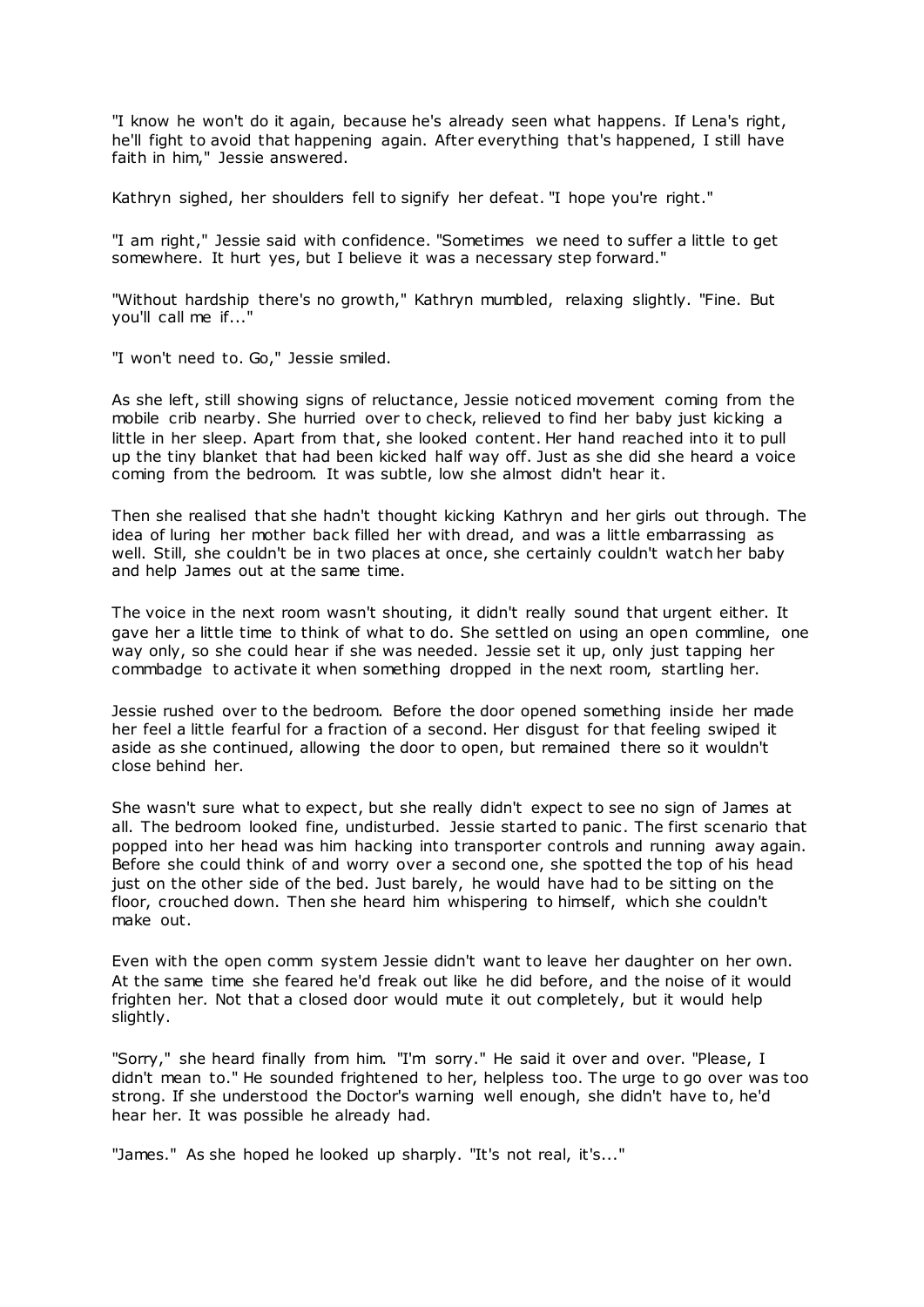"No," she heard him say, his voice shook. "No, no, no." He sounded more afraid than before.

"You're home, you're safe here. Try to remember that," Jessie said softly.

He jumped to his feet, then she could see for herself how panicked he was. Once again she felt a pull to go over and comfort him from whatever he was seeing. It didn't matter, something was pushing him toward her anyway. Even though his body language, his voice screamed fear and uncertainty, his face was still the blank slated mask. Jessie stalled upon seeing it, instantly on her guard.

"No, no..." he was still saying, only louder than earlier. This time he was looking right at her, she was sure of it. "You should go. Leave me alone."

Jessie felt her lips and her lower jaw quiver as she tried to think of a response. "James, calm down. Whoever you're seeing isn't really here. It's just me, we're alone."

"Jessie," he said not in surprise, but fearfully.

Jessie wasn't sure what to make of it. Had he only just noticed her? "You want me to leave?" she asked to make sure. He kept his distance, his head turned away. Jessie knew exactly why, still the words didn't make sense.

"I shouldn't be here. Anywhere but here," he said. Jessie noticed his attention was directed at one of the computer panels. She felt a wave of panic at what that could mean. Instinctively she stepped forward once, instantly making him back off a couple. "No, don't come near me."

Jessie's throat started to throb, "you won't hurt me again."

"Yes I will," he stuttered in response. The next words chilled her to the core, "I'll kill you."

Jessie hated that they had made her tremble a little. "You... you don't have it in you."

"When I see... I..." he said, stalling as if forming words were difficult for him. "I don't see you."

"Yes I know," Jessie said. "That's why I know you didn't attack me. It was someone else."

"I'll do it again."

"No," Jessie protested a little too quickly. It was the only time there was any kind of movement in his face, it was barely a twitch but it meant something. "I'm not abandoning you." He looked calmer after hearing that. Jessie knew better than to let her guard down though, it was only one tiny step. "I don't care if you accidentally kill me. I'm staying put."

"It's... not worth it," he said plainly.

Jessie bit her lip briefly and shook her head. "If you think that I'd give up on you now, you don't know me as well as you think. If you also think that you'll let something like that Sickbay incident happen again, the James I know would avoid it at all..."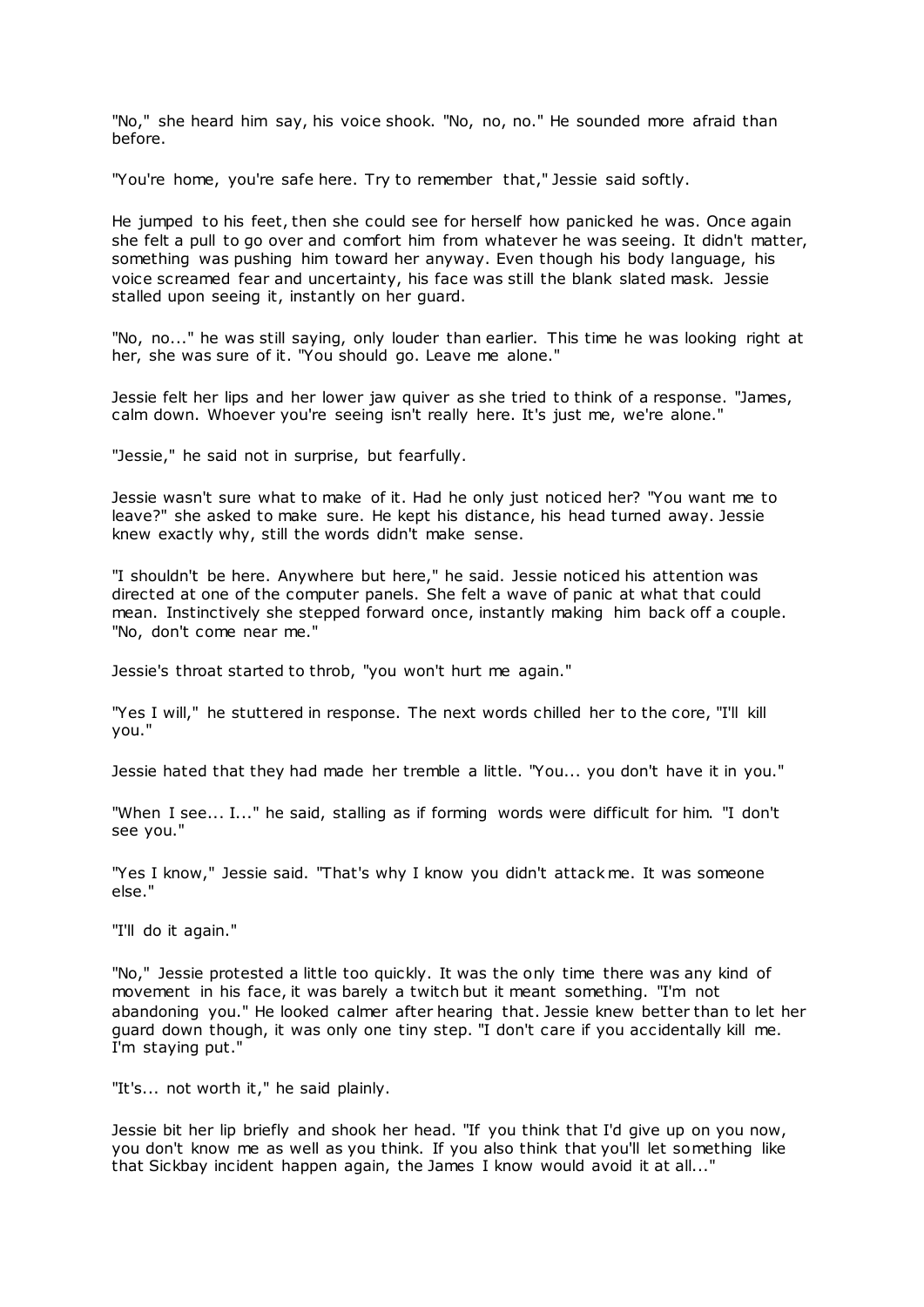"He's gone," James said in the same blank tone. "There's nothing to save."

Only then Jessie noticed he rarely blinked at all, his eyes seemed much wider than normal despite the bags under them. The blue that always brightened them regardless of his mood, were lifelessly grey. Coupled with his words, someone else would have believed him.

"You've said barely anything, all the while hiding in your head. But when there's a risk you may hurt me, you're suddenly talking, even emotive sometimes," Jessie said. "James is still there, or you'd still be staring out that window. You wouldn't be reacting to these visions of yours. Hell, you wouldn't have even left the ship at all."

"I can't... stay here," his face grimaced for a moment. Then he turned back to face her. "Move aside."

"No," Jessie muttered stubbornly.

"You'll die. You'll all die." Jessie felt that cold chill again as he spoke. "I fight, I kill. Nothing more."

"James, you're more to me," Jessie said. "If you want me to get out of the way, you've got two choices..."

"There's nothing... to talk about," James said, clearly responding to what she was thinking, not saying aloud. Jessie shook it off as her just being obvious. He backed off slightly, then began to walk back to where the encounter started. Jessie had no idea why, her thoughts were only about the possible mind reading and what to say next. "Brig, Thirteen. Not here."

Jessie stepped forward, unintentionally setting the doors to close behind her. "You belong here. Not in a prison, not in a demon trap."

"I'm sorry," he said as sincerely as he could manage in this state. His head began to turn back to the window. "I brought you nothing but pain."

"What? No you..." Jessie protested, but not quickly enough.

"I was selfish, a coward. I wasted your life," he muttered, watching the planet the ship was orbiting come into view. "Sorry doesn't fix it."

Everything he said brought it all back like a déjà vu injected punch in the face. She almost wished he had literally done so, it would have hurt a lot less.

*"What does it matter? I'm a curse to everyone I know," James said, his voice seething with hatred toward himself. "If it were not for me, you wouldn't have been bullied so much. You wouldn't have been expelled, you wouldn't be here."*

*"I don't care about that," Jessie stuttered all those fifteen years ago.*

*"You'd be better off without me. Everyone would," James mumbled so quietly she almost didn't hear it.*

*Only three hours later she found him, lying in a pool of his own blood at the bottom of the stairs. Jessie remembered screaming so much in anguish, that her throat felt like*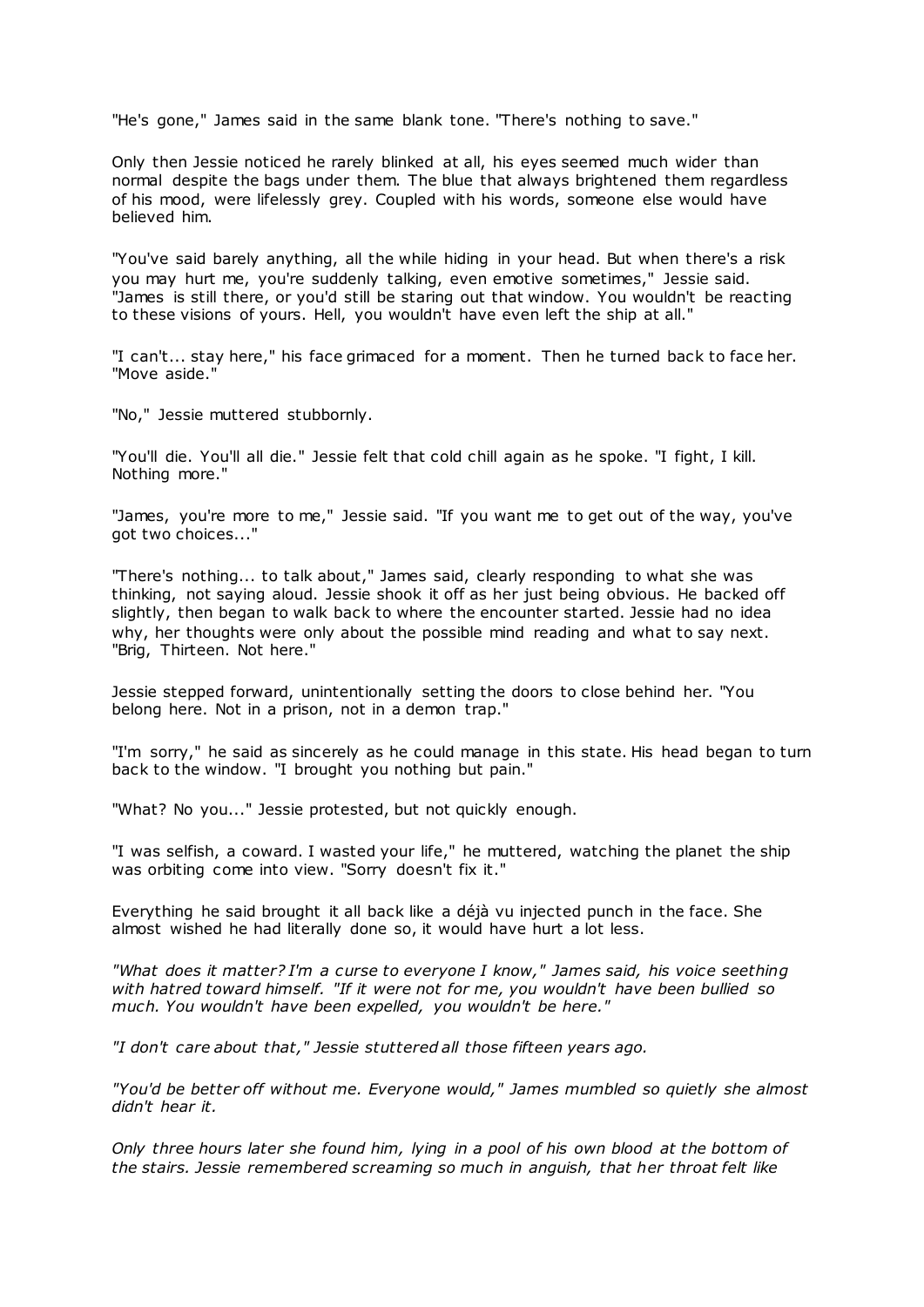*nails had been dragged through it. She nearly fell down the same stairs in her hurry to get to him.*

Jessie stared toward James, struggling to keep it together with that memory fresh in her mind. He must have seen it as well, with his enhanced telepathy. He must have been aware of how much he was hurting her, but still he remained completely still, staring away from her. His eyes shut, she noticed a subtle tremble.

"See, I can't stop," he said.

"You can," Jessie managed to say through her throbbing throat. She felt a tear drop onto her cheek, she hadn't noticed she was even crying. "Just fight. You're better, stronger than this. We can get through it, together, like we always have."

James' head shook slowly. "No we. It was a mistake."

"What do you mean?" Jessie stuttered, although she had a good idea. "All these years, you don't regret them do you?"

"Yes," was the answer she didn't want to hear.

## **The Mess Hall:**

Laughter rang out from the Janeway table as Yasmin told her story, she smirked all the way through it. "The next day I found her hanging from the end of the ladder with a jar in one hand."

"You didn't?" Kiara giggled.

Yasmin grinned at her, "she may as well have handed it to me. She was never going to get back on the ladder with one hand, I helped her."

Kathryn covered her face with her hand, "oh Phoebe. Why couldn't she just put it under her pillow like when we were kids?"

"That sounds uncomfortable," Lena muttered.

"And way too obvious," Yasmin smiled at her.

Kathryn nodded knowingly, "oh, that's why." She turned to Lena, "your turn."

Lena's laughter faded awkwardly, "um, I thought about cutting my hair, maybe a new colour."

"Red's nice," Kiara added helpfully.

Kathryn felt a little bad for what she said, she reached over to gently grip Lena's hand. "Sorry, didn't mean to put you on the spot like that."

"No it's fine. I have stories, they're just mood killers in comparison," Lena said.

"That's not true. What about Annika?" Kiara suggested.

"Huh?" Lena was momentarily confused. "Do you mean the note she left crumpled in my door?"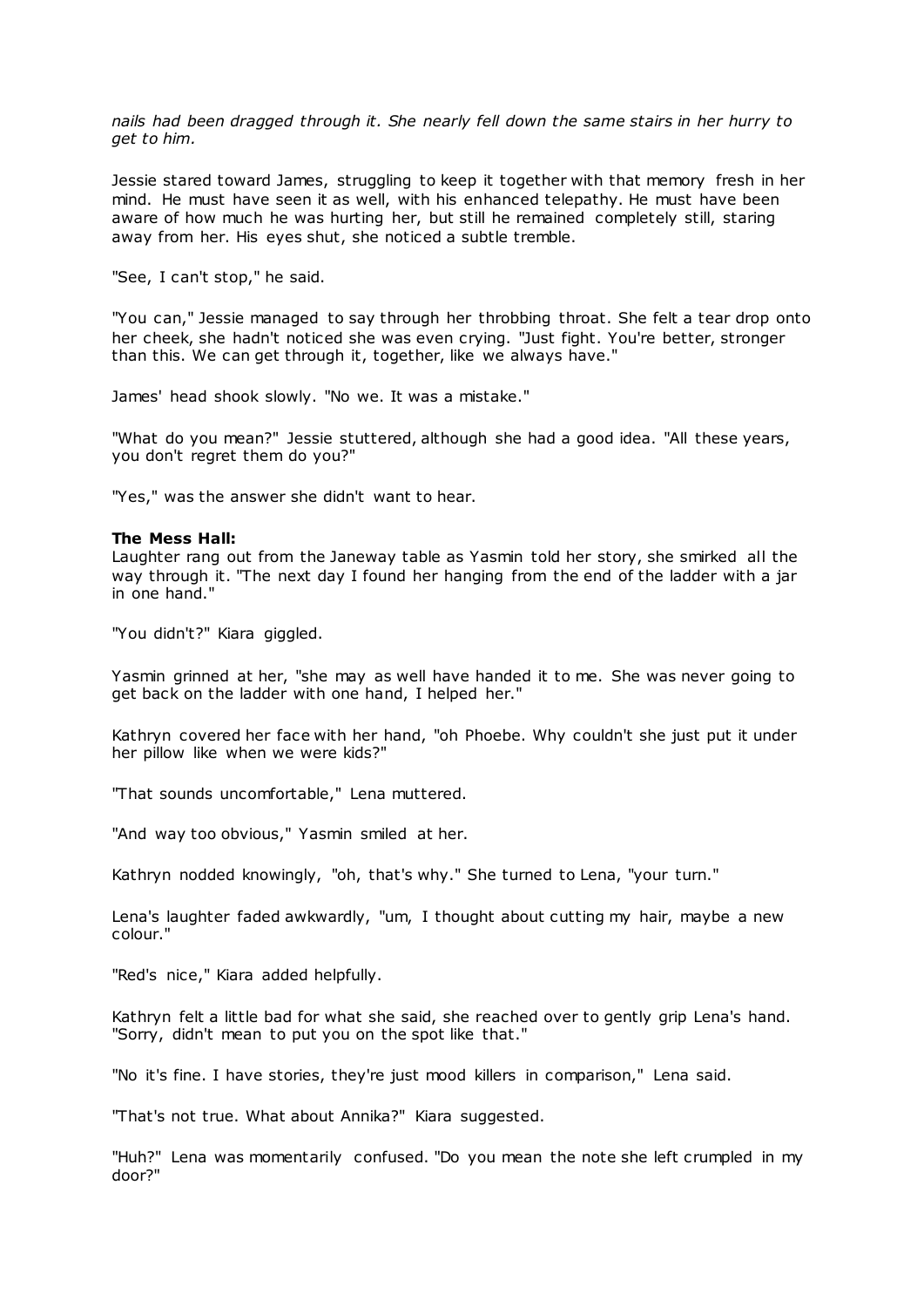It was Kiara's turn, she stared at her curiously. "No. That's got to be a far better story."

"Well it's short. The picture she drew for me took up most of the page," Lena said. Yasmin and Kathryn tried their best not to laugh. "And she crossed out a lot of what she said."

"So a letter saying she's the better ex Borg, and a drawing to illustrate her reasons why?" Kathryn had to guess.

Lena pulled a disgusted face, "more or less, yeah."

A few tables away Rachel and her fiance Antony had just finished their meals, only their drinks remained. She glanced over towards the Janeway table every few seconds, making Antony frown at her.

"What's the matter?" he asked.

"Is that her?" Rachel asked while she was facing him.

Antony tried to take a peek at the same table discreetly. "Looks like." He looked worried as Rachel immediately climbed out of her chair. "Rach?"

"Leave it to me," she said.

"She's clearly occupied. Maybe later," Antony said.

Rachel disagreed, "it will only take a few minutes. Be right back." She rushed away before he could argue any further.

"I dunno," Lena said uncomfortably.

Yasmin wasn't put off though. "Why? You could retake the Enterprise, show Harry Pandy how its done."

Lena shifted in her seat, dismayed by the thought. She got to her feet, "that letter will be much funnier in person. I'll go get it." There was no time to say anything to stop her, she hurried off as soon as she was done talking.

"Yasmin, she clearly doesn't want the pressure of command anymore. Commanding the Enterprise took its toll on her," Kathryn said.

"But..." Yasmin protested.

Rachel arrived at the table. "Excuse me," she said, cutting Yasmin off.

Kathryn looked up at her first. "Yes?"

"Hi, I'm Rachel. You're Captain Janeway correct?" Rachel said.

"Kathryn Janeway, yes," Kathryn said with a polite smile.

"Well my fiance and I were due to be married a week ago. But well, you know, we missed it," Rachel said.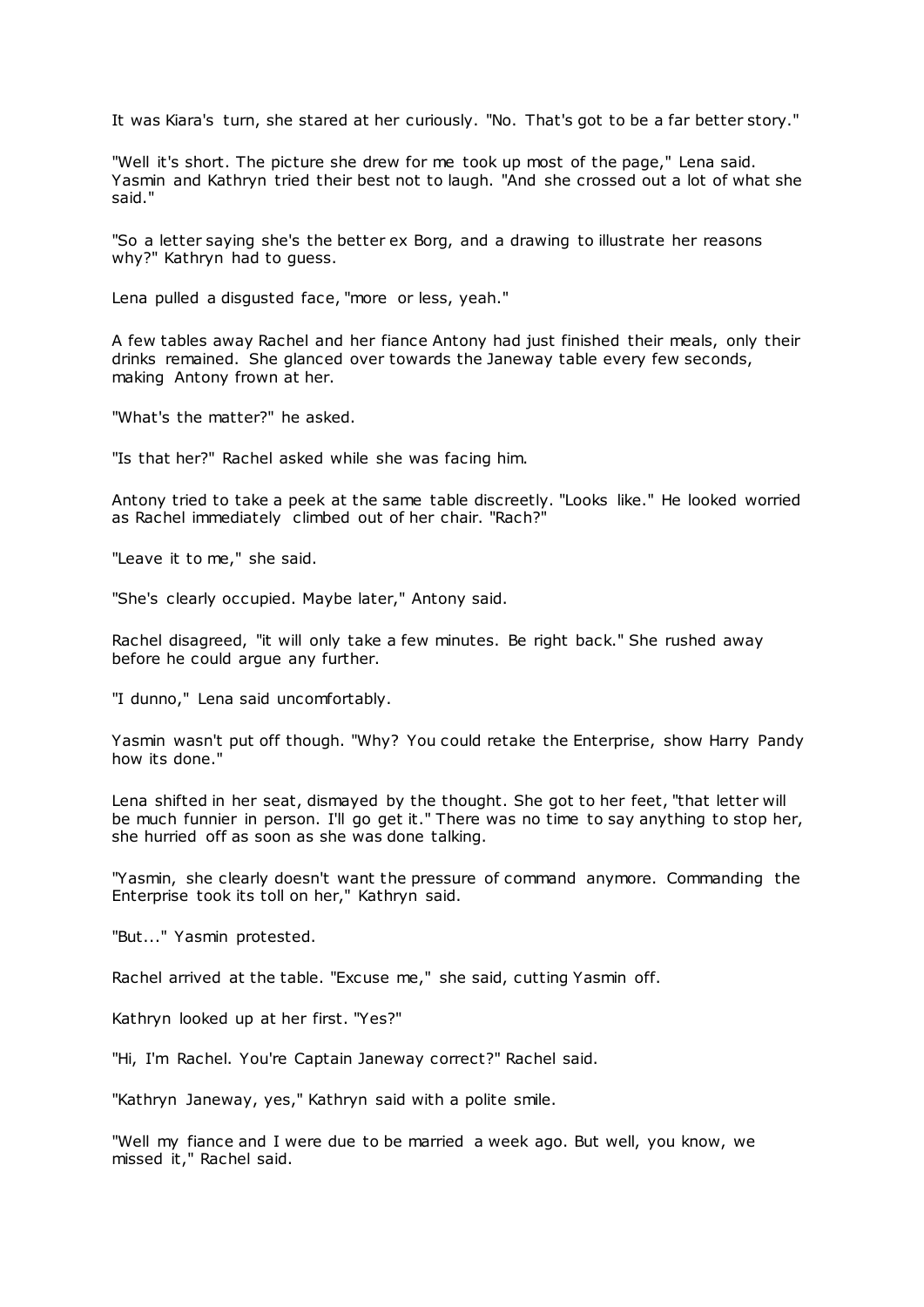Kathryn blinked while her eyes looked towards her daughter and granddaughter, all the while her friendly smile remained fixed on her face. They looked just as confused as her. "I'm sorry to hear that. We've all had a bad time here, I guess."

"I heard a Captain can perform the ceremony, so now that you're back..." Rachel said, her tone hinting.

"Oh," Kathryn sighed, now that she got it. "I see. You're asking me cos Tom can't."

"Yes, two days," Rachel smiled.

"Wow, short notice," Kathryn muttered to herself. "I'm sorry, but I can't."

Rachel's smile disappeared so quickly Kathryn thought she had imagined it. "What, why not?"

"Well, as you can see I'm here with my family, catching up on two lost years. Perhaps later when things have settled down," Kathryn replied.

Rachel glanced briefly towards Yasmin and Kiara, then at Kathryn again. "In two days, surely..."

"Surely what?" Kathryn's friendly facade almost broke.

"A wedding ceremony takes what; five, ten minutes. Hardly a problem, so..." Rachel said.

"Excuse me, but I said no," Kathryn said as nicely as she could, despite her wavering patience. She turned back to her family. "She just needs to get her confidence back. Maybe we should have a little music event later, encourage her to take part."

"Music event?" Rachel stammered with disbelief.

The table ignored her. "We all know she belongs in a Captain's chair, not on a stage dancing around," Kiara said.

"Yeah, holding a sword on her lap, ready for action," Yasmin giggled.

Kathryn groaned into her hand, "you're both jumping the gun."

"I'm not asking for much. Only ten minutes," Rachel butted in. "Surely that's more important than some concert."

Kathryn scowled up at her, "no. You can get married any time. In case you haven't noticed, I'm not in the land of the living here..."

"But," Rachel protested.

"I can't stay this way forever and it's a huge risk to cure it. Every minute I have is precious," Kathryn said.

Lena then returned to the table, but was put off by what was happening, so she stayed back a little with a curious glint in her eyes. Rachel meanwhile grunted as her temper slipped away from her. "It's ten minutes, not an hour or a day."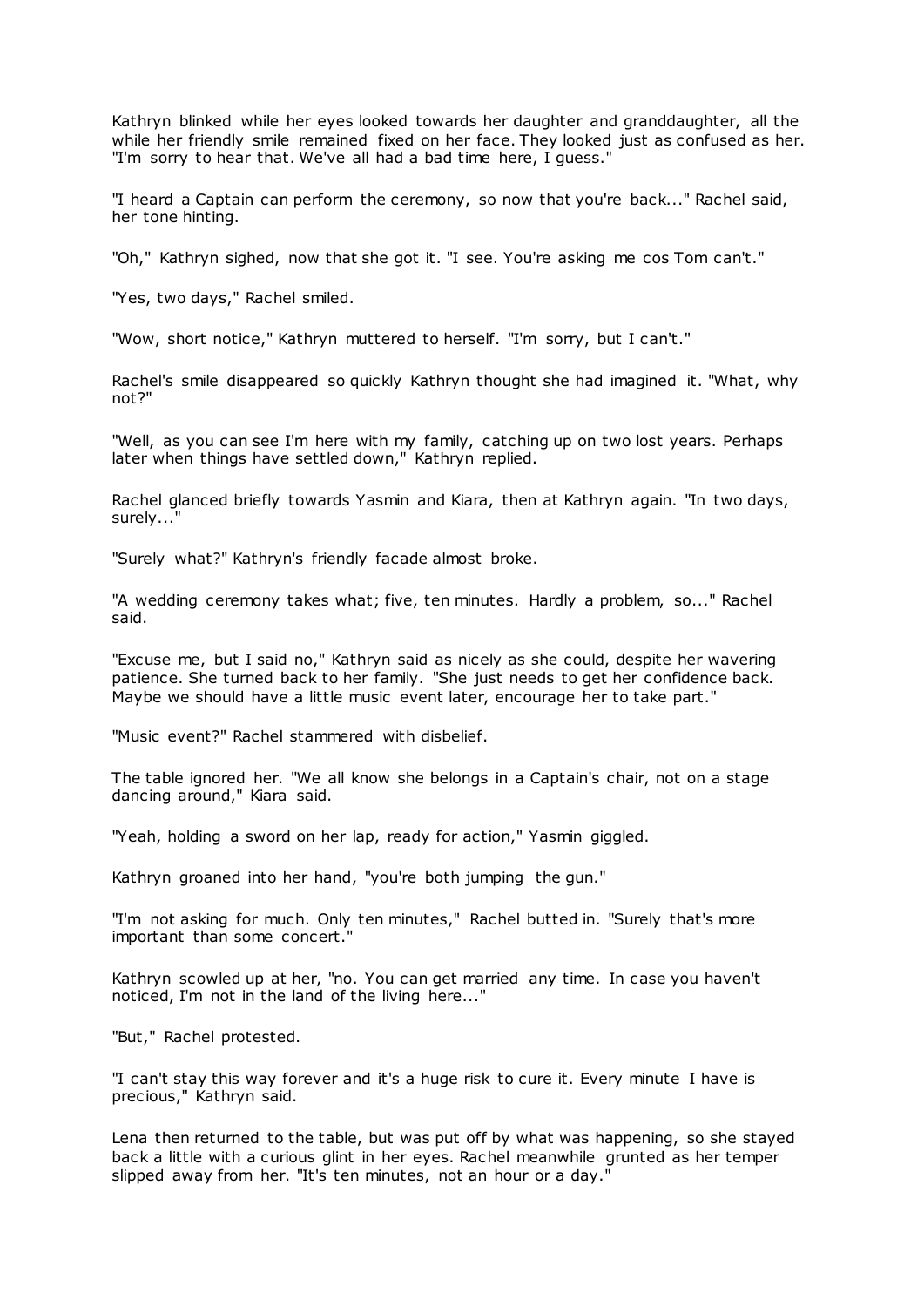"Ten minutes I could be spending with my two daughters, my grandchildren. Ten minutes may be crucial in saving my son," Kathryn argued passionately.

"What's going on?" Lena whispered to the younger girls.

Rachel's eyes flickered and widened when she spotted her. Her anger toward Kathryn grew once she looked back. "Of course, I should've expected this kind of attitude from you."

The death stare switch was flipped on by that comment. Yasmin and Kiara knew to shift their chairs a little backwards, although Yasmin had a small smile on her face as she did. "I beg your pardon?" Kathryn said dangerously.

"Selfishness must run in the family," Rachel muttered, clearly oblivious to the trouble she was in or not caring about it. "No care about anyone but yourself and your ridiculous family."

"Hey," Yasmin moaned.

Kathryn leapt out of her seat so suddenly it made Kiara jump, even though she knew something would happen. Rachel's face seemed oddly proud. "Who the hell do you think you are calling me selfish? Or ridiculous? I'm not the one whining about some stupid wedding ceremony I can have later. My family's falling apart, that's so much more important."

"With you, I'm not surprised," Rachel retorted.

"That's it," Kathryn growled. Lena quickly put her hand on her arm to stop her, just in case. "Get out of my sight or..."

"Or what, violence?" Rachel snapped.

Kathryn seethed, "tempting, but I've already said you weren't worth wasting ten minutes on and I've already wasted nine."

"Mum stop," Lena stuttered.

"Typical. Now I see where your dead beat runaway son gets it from," Rachel said.

"Don't you dare bring him into this!" Kathryn snapped at her.

Rachel shrugged her shoulders casually, "why not? After what he did to my daughters, you owe me."

Kathryn stared at her strangely, "your daughters, what?" She looked back at Lena who was busy wincing, she noticed and lightly nodded. Kathryn swung her head back, "you're Jessie's...?"

"Yes, I'm Dannielle and Jessica's mother," Rachel said with pride.

Kathryn rolled her eyes, "oh dear lord, somebody had a lucky escape."

"Meaning what?" Rachel asked coldly.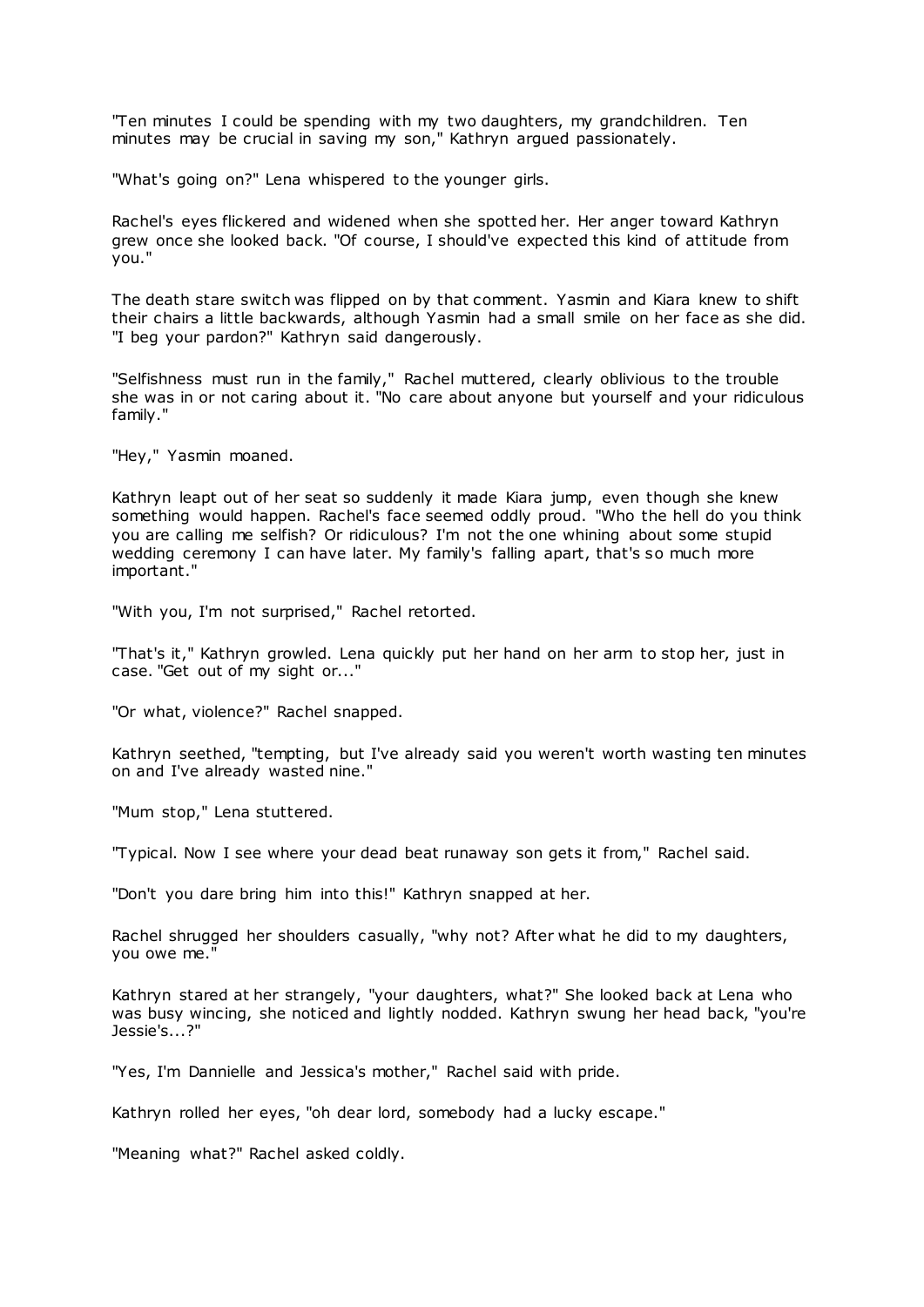"So let me get this straight. You abandoned your daughter, I abandoned my son. I lost twenty years or so with him, you thirty with her. I lost another two for my other children because of the pesky being dead problem. Here I am catching up with my daughters and granddaughter. You're here to make sure you snare your fiancee before he sees your true colours, and you're making a stink because...?" Kathryn said as neutrally as she could manage. She pretended to work something out in her head, while pulling some overexaggerated faces. "Hmm, I'm not sure. There's no differences between us that I can see."

Yasmin snickered quietly, Kiara tried her best not to do the same. Lena continued to cringe at the situation.

Rachel of course was furious. "We are not alike!"

Kathryn clicked her fingers as if she had helped her figure something out, "oh that's right, it was so obvious. I wanted to be with my son, help him through his trauma. Only your daughter sent all of us away as my daughter was upset, to give us some rare time together, to regroup, all the while she's left to deal with a tough situation on her own. The selfish mare."

"How dare you insult my daughter!" Rachel shouted at her. Doing so got her fiance's attention, he chose to intervene so he climbed up out of his seat.

Kathryn's silly faces and gestures were gone, in their place a stone faced glare. "No, you're the one doing that all by yourself. It just shows you doesn't it, the difference between the two of you. She suffers and fights on her own selflessly to help others, while you fight for your wedding night to come sooner. How fortunate for us all that Jessie was raised without a smidgen of influence from you."

"Lucky for you, and your delinquent murderous son," Rachel muttered.

Kathryn's eyebrow twitched. "Yes, lucky for the both of us. Lucky for her that we consider her a member of the family, when she's got fools like you in the background." Lena smiled at the final sentence just as Antony arrived at the table. "I won't stand here silently while you insult any of us. Especially not over a wedding. Take your spoiled tantrum somewhere else and get a grip."

Rachel was momentarily shocked and silenced by her speech, she didn't notice Antony gently put a hand over her shoulder. "Rach, remember? Count to ten next time you're mad," he whispered.

Kathryn shook her head in disgust as she sat down, choosing to take the high road and ignore her from now on. Lena though stared at her, concerned at what just happened. The older woman stared at her back with a tiny hint of malice in her eyes. Finally she walked away, leaving the Janeway family alone.

"I'm sure Jess will be thrilled that you think of her as a Janeway," Kiara said with a smile.

"Nobody tell her," Kathryn said half jokingly.

The feeling in her legs had gradually drained so much so that Jessie had shakily sat down on the nearest object regardless of its height or comfort. She wasn't entirely sure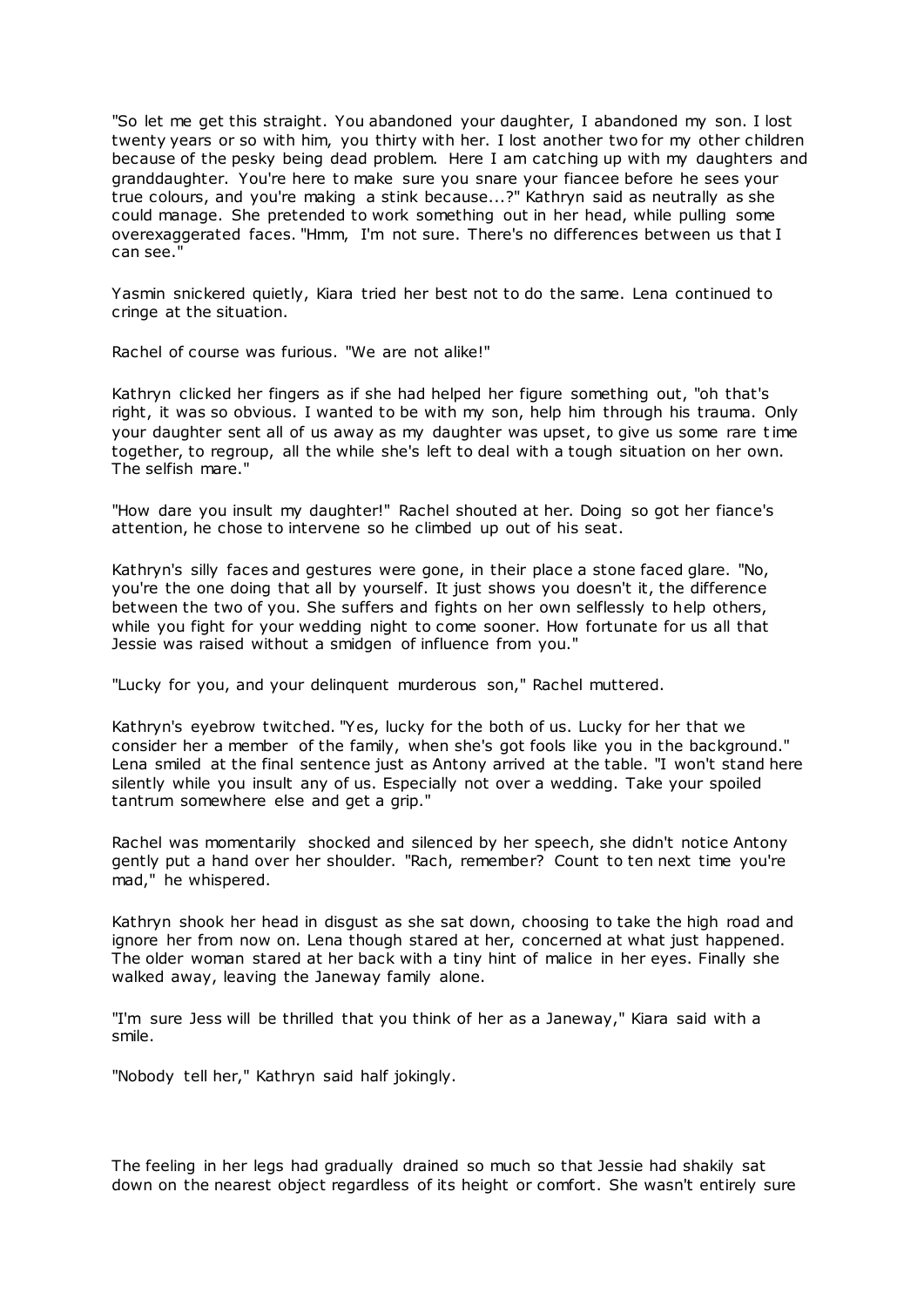what it was other than it was so low her weakened legs had to curl slightly on the floor. It forced her to occasionally strain her neck up to see if James was still there at the other side of the room. Everytime he seemed further away, only in her mind's eye as he remained fixed to the spot with the same exact expression.

"Inducing death so you could save me from a murderous ghost?" she said as soon as it entered her thoughts.

"Couldn't live without you. Nothing selfless about that," James replied a little too quickly.

Jessie scoffed. "Oh? Did you miss the death part?"

"I wouldn't, I didn't," he said plainly, then hesitated for a moment. "Pathetic attempt to impress you."

"Are you serious? Are you listening to yourself?" Jessie stuttered in disbelief. "You're not like that."

"Not now," James said quietly.

Jessie sighed, hoping for the twentieth time so far that she was only dreaming this. It didn't feel real at all. "Sacrificing yourself to the anomaly. There was no doubt at the time it would vaporise anyone going near it."

"Dead anyway if I didn't," James answered that one just as quickly as the last.

"Good god," Jessie muttered to herself to keep from losing her temper. She knew to save that one till later, thinking it would be difficult for him to argue against. Of course then she realised he heard her thinking about it near the beginning, and knew how to respond in advance. Maybe he always thought that way. She shook that away, determined not to go down that path. "Fine, so why do anything at all?"

"Why not?" James said quietly.

Jessie felt her back starting to give her complaints, she shifted slightly, forcing her to move her legs so they were slouching the other way. She straightened her back, determined not to slouch again as it was far more painful that way. It was something she had to concentrate on, and her mind was focused on more important things.

"Pain in the back. It's just the same," James said, creeping her out a little as there was no way he saw her.

"What?" Jessie stuttered.

"I slouched," he said.

Jessie moved her arms so her hands pressed against whatever she was sitting on, supporting her straightened back. "It was easier to jump into an anomaly that would kill you?"

"You would die first, I saw it. Didn't want to handle it, didn't want to think about it," James said, almost muttering. "It was my easy way out. You're the one who suffered, not me."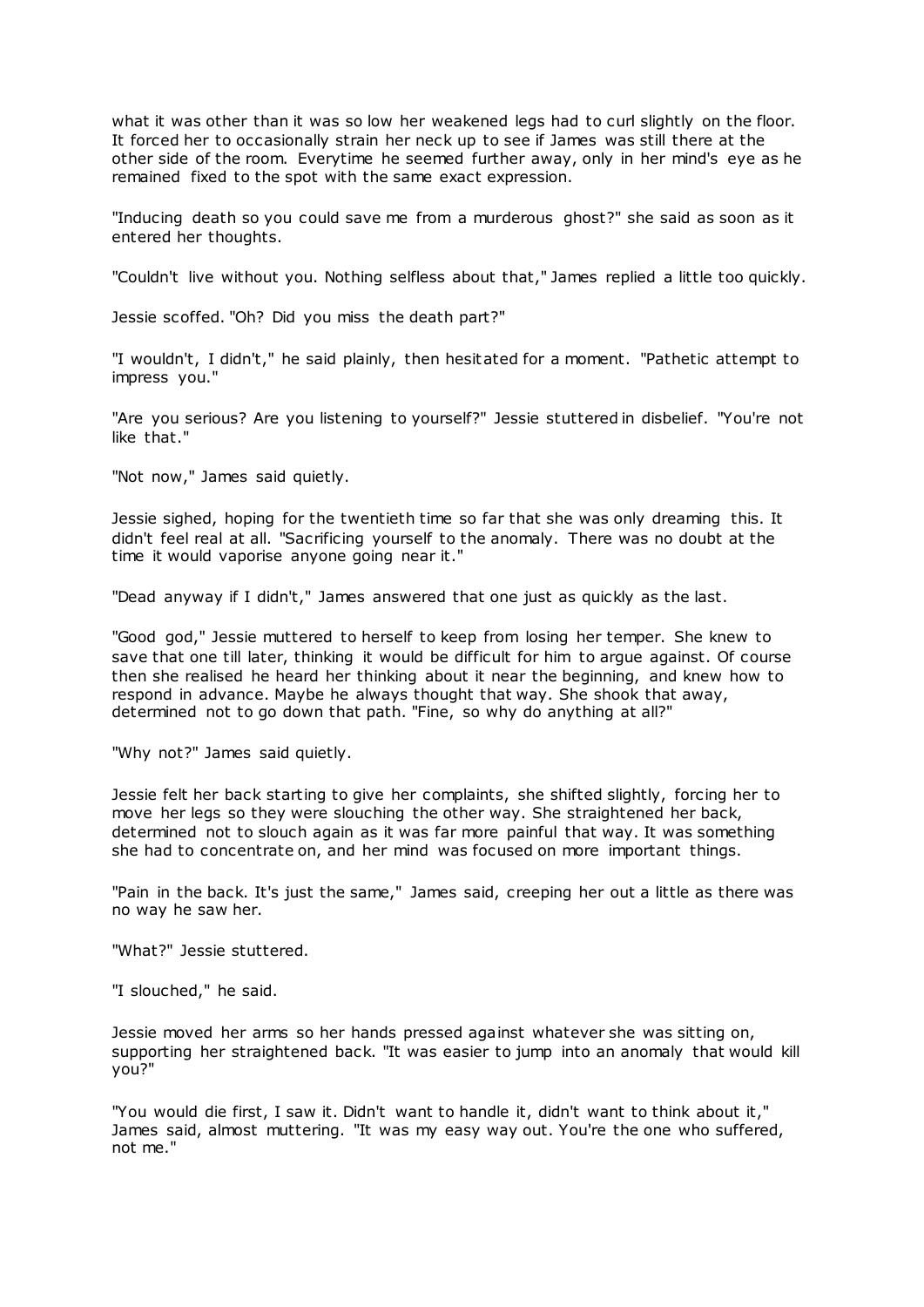Her hands gripped the edge of her makeshift chair tightly, "we both know that isn't true. Something happened there that you never told me about. For what reason, I don't know. I knew you were suffering, but I didn't know what to do. I just stood by you as I always have, hoping you would finally be as happy to be back as I was."

"And forget the pain I put you through, as I always have," James said, clearly using her own words against her. It was no accident. What she didn't know was who was the one forgetting, him or her?

"Who made the first move, hmm? Who wanted to take things further?" Jessie said quickly and urgently, so he had no time to hear her think it first or interrupt her. "Who confessed love first? Who chased who to their new home to be with them?"

She waited to see what ridiculous answers he had for these questions. As she half expected, he said nothing. "See. I did those things because I thought you were worth it. I still do."

"I didn't... shouldn't," he mumbled, stalling again. "I could have walked away. How I feel, I wanted to protect you. Instead... I did the worst thing I could do."

Jessie desperately tried to think of a response that he couldn't turn around on her. Before she knew it she was back to listing things he had done, hoping one would convince him he wasn't a selfish monster.

Finally one came to her that she knew would likely hurt him, but even he'd have a hell of a time trying to spin it to something bad on his part. If he did, it'd definitely make no sense. He had glanced in her direction, so she knew he had heard it already. Still, she said it aloud. "Why did you choose Miral over Sasha? If you were selfish, and in your mind protecting people you love counts, then why didn't you let them threaten Miral instead, leaving your daughter alone? Yes she'd still be in the room, but safe from harm, with you."

"I didn't want her to see..." James stuttered his answer.

Jessie could tell he was winging it, she cut in quickly, "no, no. What was your reason *then*?"

"Sasha, she would hate me. That's all that mattered..." he answered. Jessie was sure it was just another way of saying what he attempted to before.

"You would be in great pain if anything happened to Sasha. I know, we both know it. You wouldn't even try to live with it, you'd probably give up just like this," she said with great difficulty. Even the mere thought of that happening made her sick. "But your so called selfishness was more concerned about Sasha going in a huff with you? Really?"

He turned his head away so she couldn't see any kind of response other than that.

"It had nothing to do with you caring about someone other than you? That you didn't want to put another child at risk. Or you thought that having two children in the kidnapper's hands was far worse than one, even if that one was yours," Jessie said calmly. "How many people would have been able to make that same choice? Not many I bet."

"Most people aren't soulless," James said in a near whisper.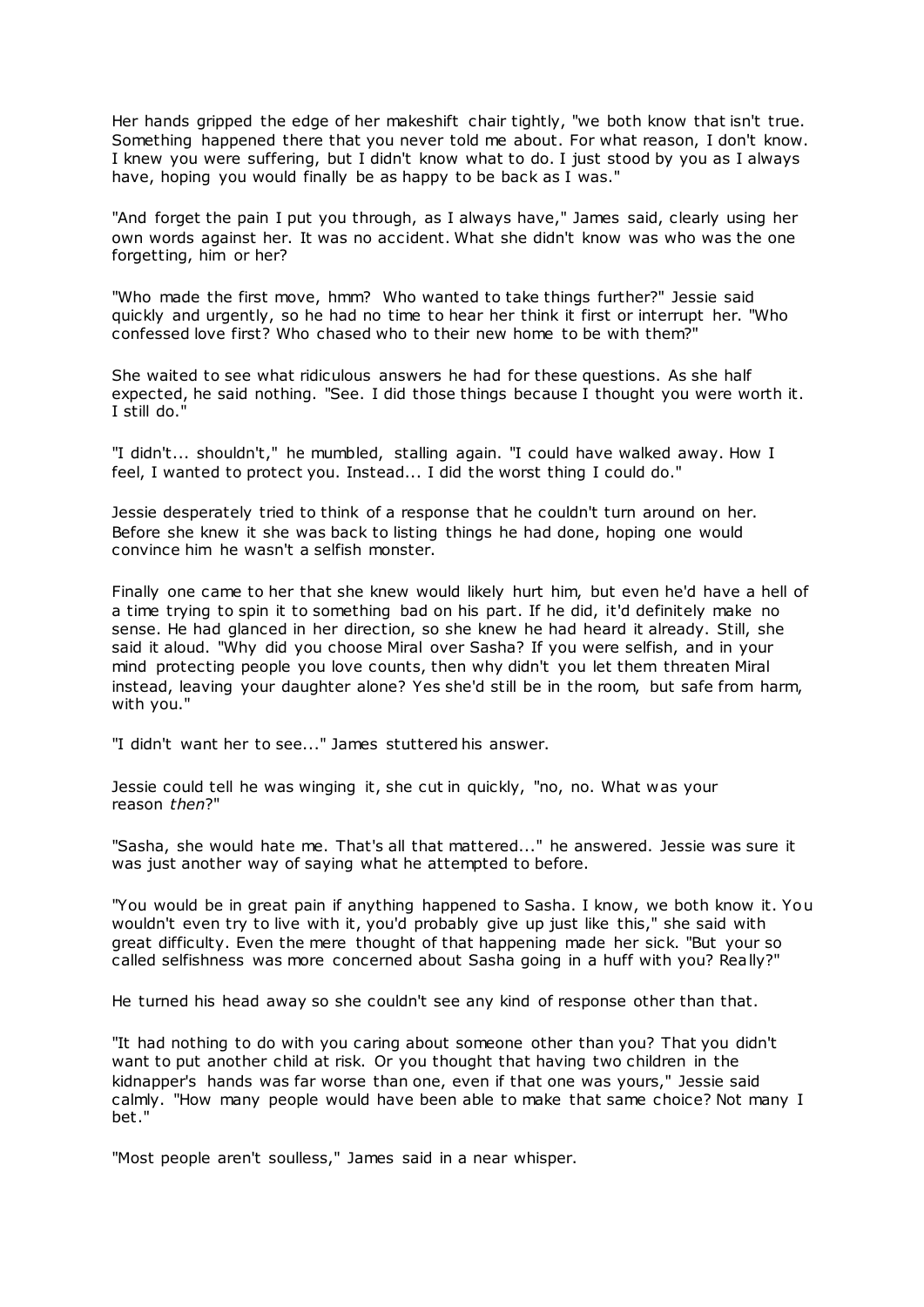Jessie's resolve started to waver as before, the tears in her eyes were trying badly to escape. There was no way she would let them, not now. "So that's how you're going to play it now, huh? With me of all people. No, that won't work with me. We've shared so much together, so many years. You're far from soulless. In fact, it doesn't even make sense with anything you've said so far. Soulless people wouldn't get so attached to people that they're bothered when they're hurt or die."

"Doesn't matter," James said. Jessie felt some anger come from him in that moment. Doubt made her think she imagined it, mistaking it for her own. "If I truly loved you, I would have stayed away. Instead, I selfishly put you in danger."

"James, that's..." Jessie stammered as his words left her a shivering wreck.

"And there it is. I hurt you anyway," he whispered. His head dipped slightly so he was seemingly staring at the floor. "Not just you. Everyone suffers, everyone dies."

"What about Debbie?" Jessie asked reluctantly. She noticed his shoulders tense only a little. It gave her a push of strength to finally stand up to his issues, figuratively and literally. "What happened there?"

She could see his face far more clearly this way. When she had first sat down the mask was firmly in place. Now it was starting to slip, there were cracks. As they always were, his eyes were what was betraying him. They showed fear, helplessness. Exactly how they were when the hallucination took hold in Sickbay.

"You know what," he answered as plainly as he could, but it was clear he was struggling to do it.

"Not really. I know you were three years old, maybe excited about your birthday." The final word seemed to strike him in the chest, as it heaved only once. "Maybe you did what most kids that age do. Run around without a care, full of innocence. Then..."

"I ran away," James said defiantly, and with it a little anger. This time she knew she wasn't imagining it. "I was thinking of only me. She paid the price."

Jessie walked forward, determined to keep going without breaking down herself. "What were you running from?" She waited for an answer that never came, she knew it though. "Your father?" His continued silence was answer enough for her. "No one can blame you for that."

"It was all for nothing. I could never get away from it. She died and I'm still running," James said.

Jessie quickly pondered what he meant, the father theory felt like it had been stamped out. All she got in that short space of time was one thing, "it wasn't the first time, was it?"

"It... it doesn't matter," he said hesitantly. "I killed her, just like every..."

"No!" Jessie cried out. "No you didn't. You were barely three years old, frightened so much of a violent father that you fled. It's not your fault that someone preyed on that moment. If it didn't happen then, it would have happened later. If you didn't know that, you do now. Debbie was a target, regardless of your actions."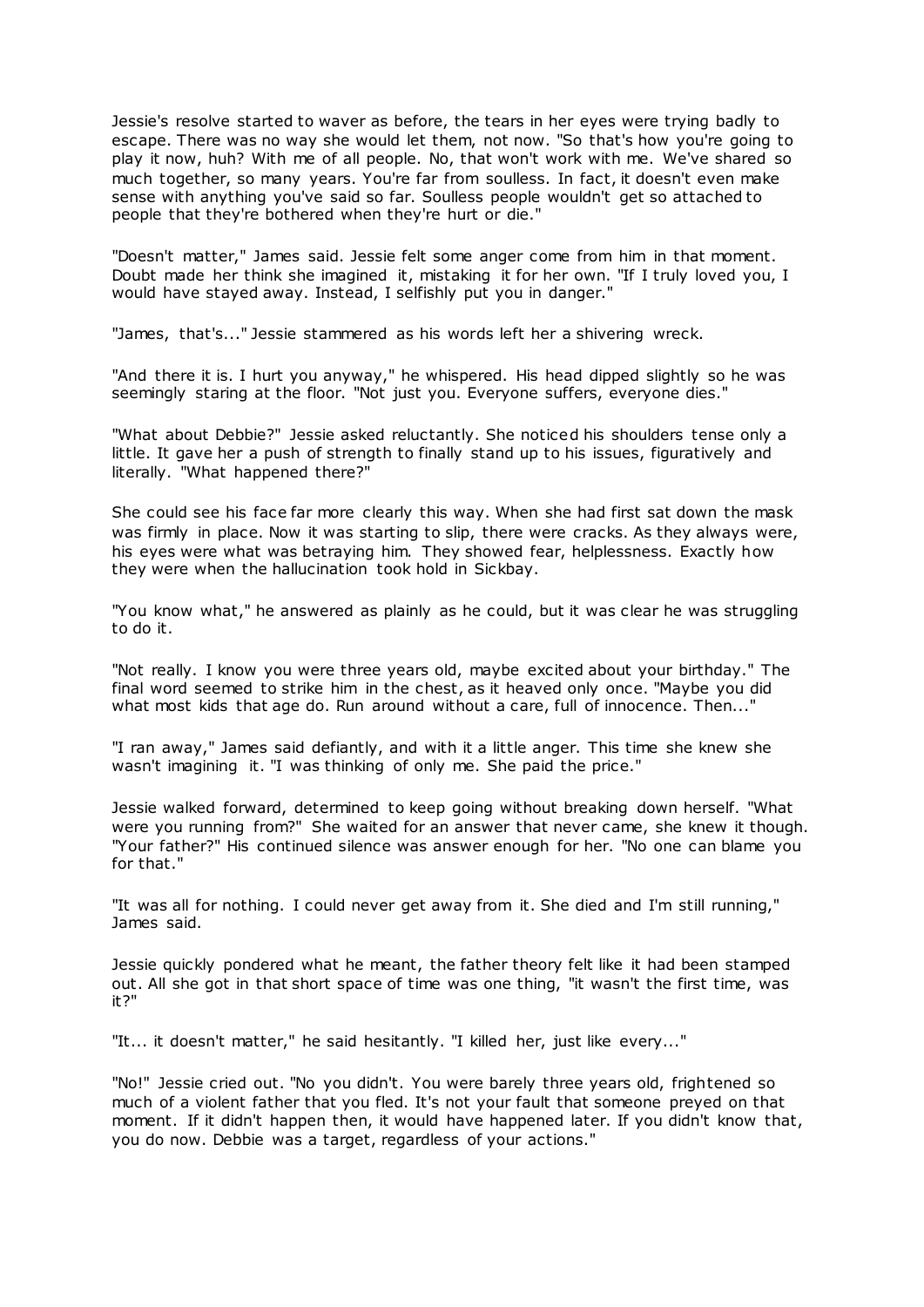He blinked, allowing a tiny tear to escape. Jessie only saw it when it rolled down to his cheek and the light from the window reflected off it. "She was a target... because of my existence."

All of her fears about what triggered the situation were confirmed, she was right. It hit her hard and left her a little breathless. The ache throbbing through her throat had spread to her chest. The shaking couldn't be held back no matter how hard she tried. "Even if that were true, it's not your fault. You did nothing wrong."

"It is and I did," he said.

"I doubt Debbie would agree. You're taking the word of somebody who by nature wants to hurt you," Jessie argued. He knew but she didn't know if he knew everything, now was the time. "A demon, it wanted you to be this way. It's winning, it's laughing at us. Debbie wouldn't...'

He turned to face her. "Debbie died for nothing!" his voice raised so high he almost shouted toward her. "I wasn't worth it. I ruined her life, so why? I was just free to ruin everyone elses."

Jessie frowned, a little confused as to what he meant again. "You *ruined* her life so why, what?" He appeared to be shocked about what he said, or what she was thinking. This time he turned his back on her. "James please, tell me. What did you mean?"

"Her, dad, Susy," James mumbled. "One family gone, wiped out because of some... stupid kid no one wanted. That shouldn't be here."

"James," Jessie tried to stop this, all the while approaching him.

There was no doing so now, he was rambling with very little pause in between. "That wasn't enough. Why not the step dad who tried to save him-"

Nevertheless Jessie tried to interrupt him the best she could, "you're not at fault there."

He continued talking as if she hadn't said anything, overlapping most of her words. "Expose him to the stuff only he should be, then not care when the vampires take him-"

"Your step dad chose to fight for his city," she tried again. "You can't be blamed for that. You weren't even there."

"What about his real mother? I'm sure not killing one vampire with a personal vendetta will end well-" he said before she had even finished talking.

Frustrated, she raised her voice. "You're not to blame for what Frenit did, and if you could have killed him you would've."

"One sister isn't good enough, why not just smack the other around a little while she's possessed, that should do the trick-"

Jessie was close to shouting by this point, desperate to be heard. "Possessed by an Evil Slayer trying to destroy Earth. My god, you didn't kill..."

Still he continued his word rampage, "how many times did I kill you, huh?"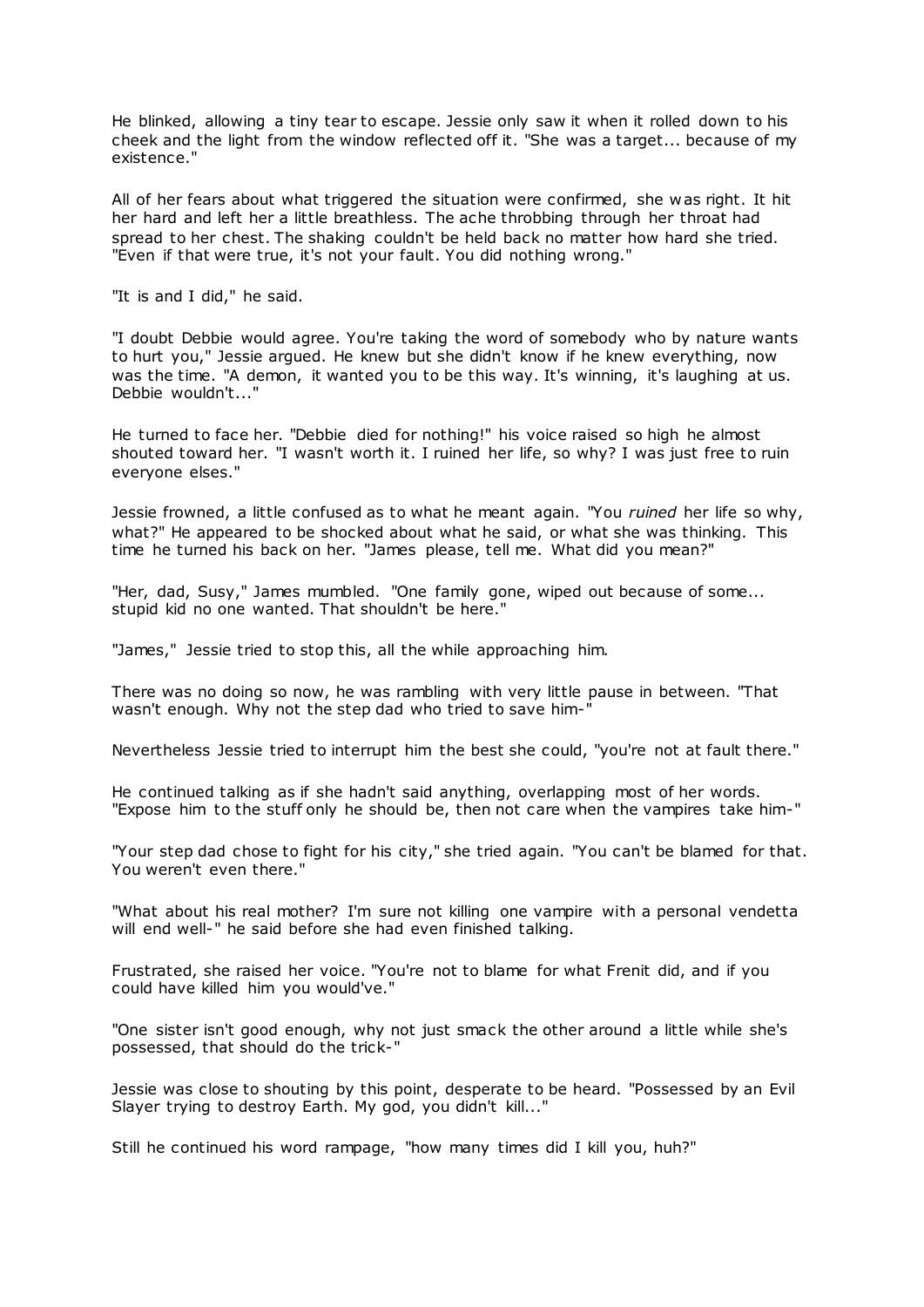Jessie had been desperate for him to listen and respond, but when he finally spoke to her directly instead of ranting she instantly regretted trying. The question threw her for a loop. "Zero," the answer was simple enough for her.

"I lost count," he said bitterly. His eyes seemed to glaze over, somehow the grey was even fading. The anger started to disappear as well. She knew what that meant. Even though their conversation had been the most painful one they ever had, she was determined to keep it from ending. The alternative was him hiding behind his mask again. Her hand reached out for his, and with no surprise on her end he pulled it back. "It's too late now, isn't it?" he asked quietly. "Either way, I hurt you. Not just you."

"If the either you're speaking of is what I think it is, I speak for us all; your mother, your sisters, our children. We want James back, we want him to want to come back. We want him to fight this, not for us, but himself. I personally didn't marry you with blinkers on. I knew that you being the Slayer would make our lives tough, I'm not naive. I thought you were worth the risk, like anything worth having is."

He didn't say anything, he did nothing. Jessie was sure though he wasn't retreating again. Worst case scenario he was thinking of way to turn her words into something negative. What she really thought was that he was finally listening to her.

"That's all this is. You're a victim of circumstance. You've been given all of this pressure, and one tragedy after another. It's so much easier for you to blame yourself. I know I did when my first foster family were murdered," Jessie soldiered on. His grey eyes flickered toward her. "I had nothing tangible to blame, and neither did you. Debbie and an unknown assailant. Your father's shuttle crash. Susy and another unknown assailant. John and what could be any vampire. Lena and her depression. Even your mother and Frenit. It was so much easier assigning all of that to one thing, your curse, especially with Nathan the part demon and Daniel the watcher being the mystery attackers. That way you can deal with it all at once."

"That's not it," James mumbled.

Jessie stared at him with sympathy in her eyes. "That's exactly what it is. You didn't kill any of them. Deep down, you know it. Why deal with all that pain, when you can just brush it away and claim that you don't deserve to. You overestimated how much blame you could take. I saw it slowly crush you, especially over this last year. I can't and I won't help you carry it any longer."

"What do you mean?" James stuttered.

Jessie finally got close enough to reach up and stroke his cheek. He tensed for a moment, but still allowed her to do it. She smiled in response. "I thought I was helping by waiting, and never asking about your sister. I didn't want to hurt or pressure you. By doing so, I was helping you bury your head in the sand. I waited until you were drowning to finally bring it up."

"Don't. It's not your... fault," James said so quietly, she had to read his lips.

"See how upsetting it is?" Jessie asked gently. "Don't keep doing this to me... no, not to me, to yourself. You've made mistakes, we all have, but nothing as bad as what you think. You've done so much good, you're capable of more. If you continue on this path you'll never help anyone again. I know that bothers you."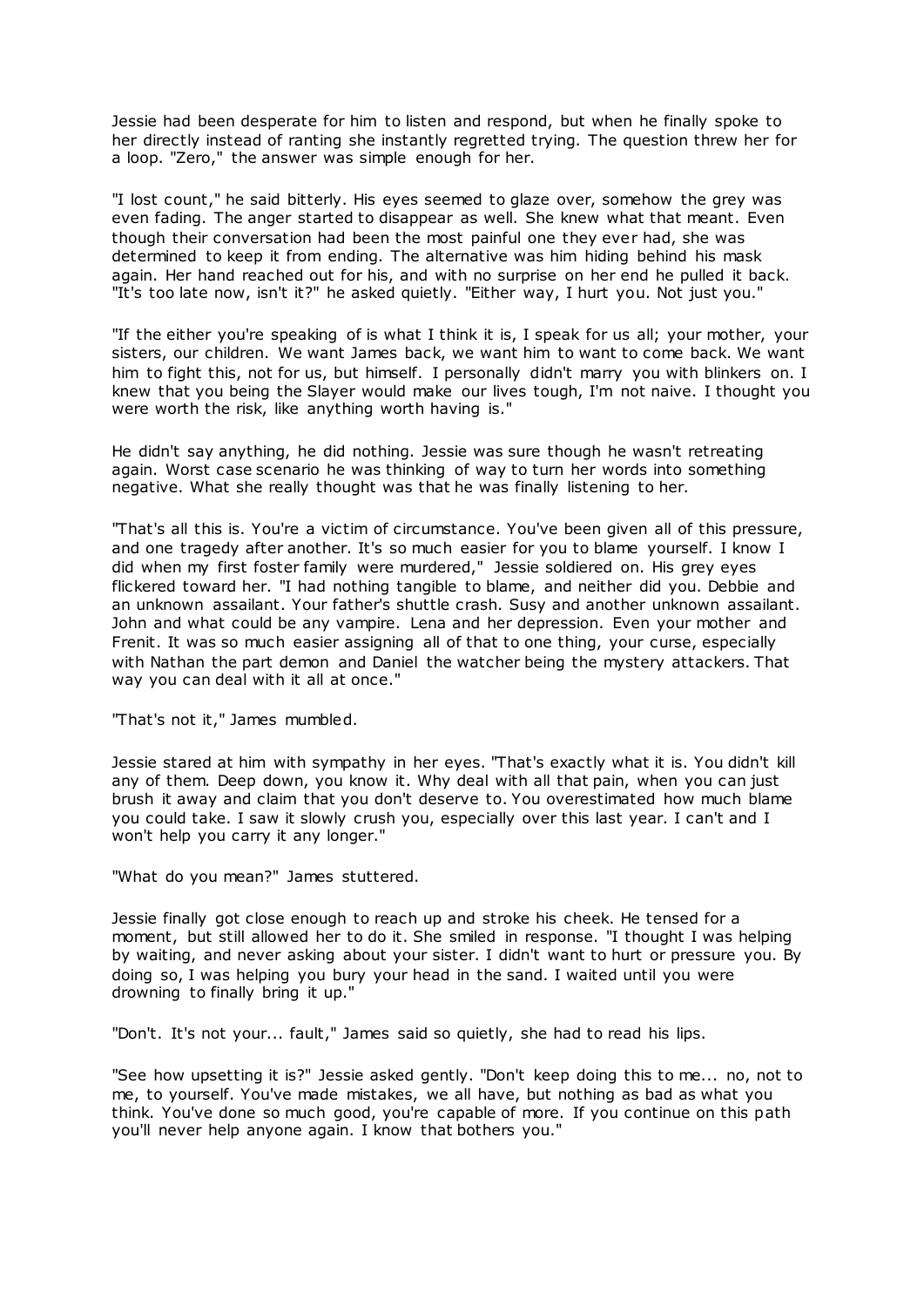"I can't help sticking my nose in everything," James muttered, a little resentment coming back to the surface.

Jessie shook her head, her smile grew slightly as she knew exactly what to say to bring him out of it. "You noticed. You know why, right? Because you're a hero. You're my hero."

He responded as she expected, somewhat mildly disgusted and awkward. She felt him fidget behind her hand. "No. You promised you'd never say it," he complained.

"I don't remember promising that," Jessie said with a cheeky glint in her eye.

"But, it's so cheesy and you're so much..." James sighed. She closed the gap between them so she could wrap her other arm around him. "Better than that," he mumbled hesitantly.

He eventually raised one of his own arms to hold her back. He barely had time to touch her when a voice called out from the other room. "Jessica? You here?"

Jessie groaned angrily, "damn it, not now."

"Jessica. I know you're here. You shouldn't leave a baby alone," Rachel's voice continued, turning into a scold.

"Hypocrite," Jessie muttered as she pulled away. She gave James a tired smile, "I'll be right back."

"It's okay," he said.

Jessie gave him a nod before walking toward the door. As soon as it opened she was greeted by her mother standing right in front of it, staring at her impatiently. She was so close she almost bumped right into her. "We need to talk!" she spat abruptly.

"Eew, space please," Jessie groaned while side stepping out of the way.

Rachel sighed irritably. "It's about your mother in law."

Jessie briefly looked over her shoulder on route to the mobile crib. "Here I thought you were dying or something. Calm down."

"I am calm," Rachel said through gritted teeth, all the while swinging around so her back was to the door. "I've never met such a rude woman in all my life."

Jessie ignored her until she picked up her baby daughter and was half way towards the bathroom. "What did you do?"

Rachel stared at her blinking furiously. "Me? Why do you assume it was me?"

"Well Janeway has her moments sure, but you're on a whole other crazy level," Jessie replied, stopping at the bathroom door as it opened.

"We're not alike," Rachel repeated.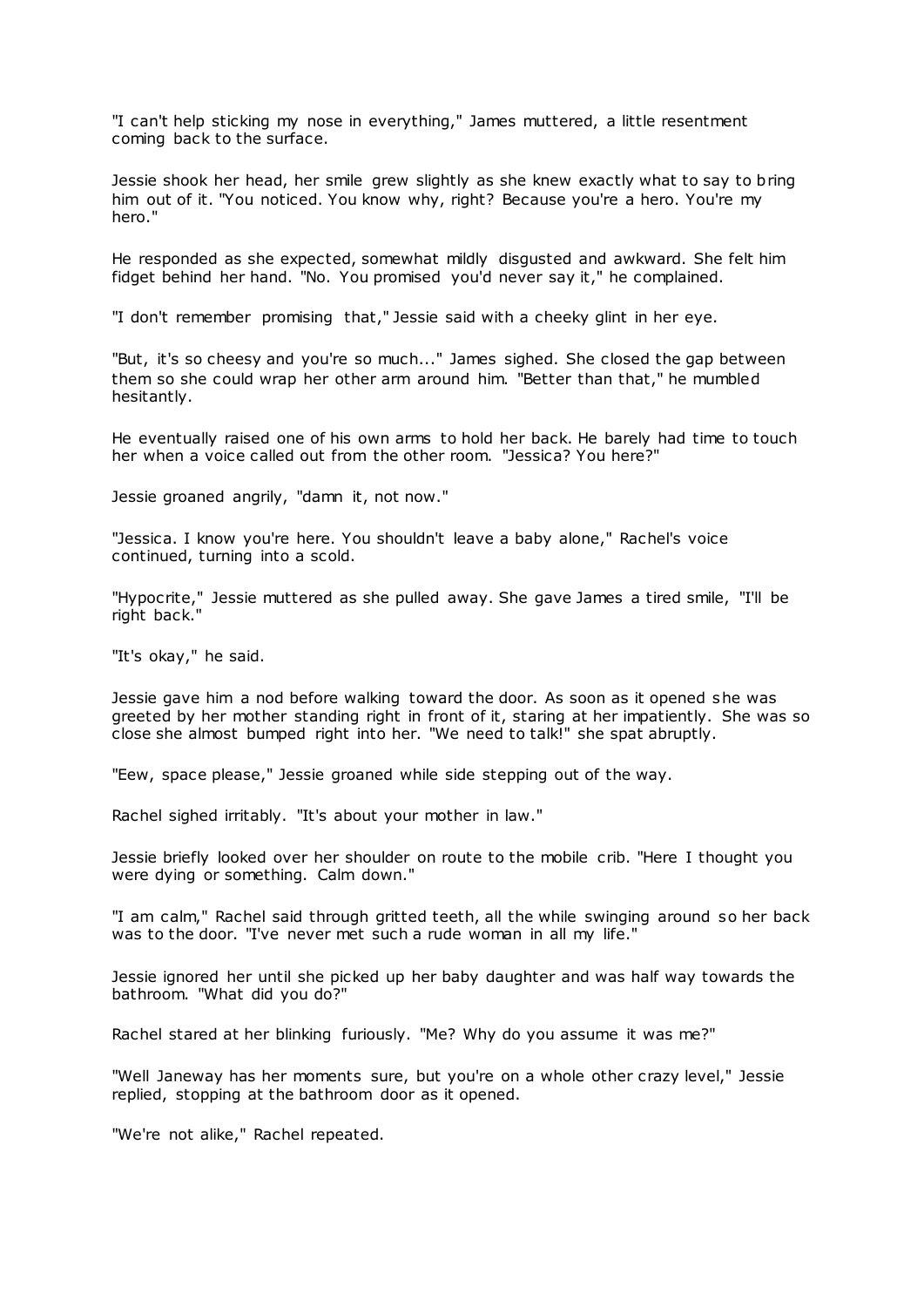"Okay, fine. What happened?" Jessie asked reluctantly. Just as Rachel began to answer she stepped into the bathroom. She huffed and ran over to join her. "The door's open, I can still hear."

Rachel stopped as soon as she spoke. "I can change her. It's 1700."

"Already?" she heard Jessie stutter.

"Yes, and I think it would be better if you picked up your kids and not me," Rachel said.

Jessie emerged still with the baby in her arms, who was starting to fidget slightly. Rachel hurried over to take her instead. "You're right. I don't want you blabbing about their dad running off and coming back, do I?" she said as she made her way to the exit.

Rachel's jaw dropped as her head turned to follow her out. "I wouldn't do that. I'm not a blabbermouth."

"Yes mum, and Janeway was rude to you through no fault of your own. I know," Jessie teased. The door shut behind her before Rachel could respond.

Despite that Rachel just smiled and shook her head. "That's my girl." She headed for the bathroom with the baby. A few minutes later she emerged to put her into her c rib. "It's okay, no need to fret. I'll deal with this." Once the baby was down and seemingly content, Rachel walked away, heading for the bedroom Jessie had left before.

The door opened for her, without hesitation she walked through to find James standing in a different spot, back to staring out the window. The door opening though made his head turn toward it.

"You don't look that sick," she said harshly. He stared at her blankly for a few seconds, his head began to slowly go back to where it was before. "Let me guess. Hand cramp from killing too many? Man flu, though that's stretching considering you're not one," she said holding back a laugh. "Feeling a bit left out now that Jessica's paying attention to a new baby and not you? Whatever you're doing, must be working a treat."

His silence started to annoy her, she took a couple of steps forward. "That poor me attitude won't work on me, so cut it out." He didn't respond to that either. "Fine, I'm not interested in what you have to say anyway. I just need you to listen. My daughter has suffered more than enough thanks to you. If you actually have any of that humanity you claim you have, which I doubt, you'll do the right thing here."

James lightly turned his head back her way. She took it as a sign he was listening and to continue. "You had the right idea before. I hear you were a pretty effective killing machine, so why come back? I know I wouldn't want to go back where I didn't belong, to screw up further lives with my presence." She noticed his eyes looking directly at her with a very subtle frown on his face. She smirked at it. "See, I knew you were faking it."

"Why would you...?" he began to ask.

Rachel raised her index finger while the rest of her fingers clenched, "ah, ah. This isn't a suggestion, or a request. It's a demand." She walked closer, all the while maintaining intense eye contact with him. "Leave. Don't come back."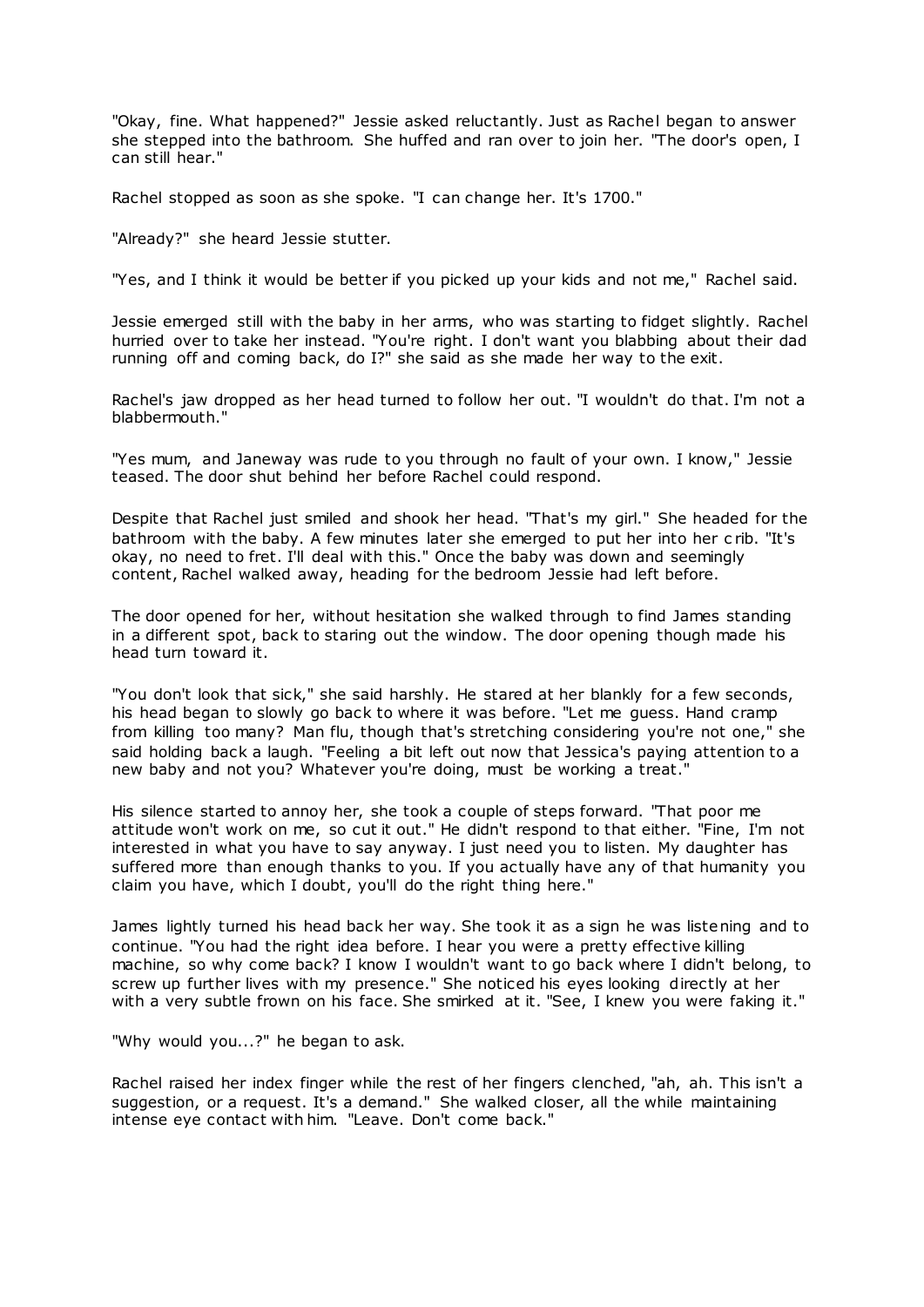James looked away, she continued staring at him, watching and hoping for any kind of visible reaction. When she got nothing she slowly stepped to the side so he would be forced to look at her again.

"If you don't, well, there are other ways of getting rid of you," Rachel said coldly.

Even though he was forced into facing her, his eyes weren't on her. "I'm not afraid of you," he muttered.

Rachel's smirk turned into a disgusted scowl. "Maybe you should start."

She kept eye contact with him as she backed towards the door. The only relief came when she disappeared through it. James kept on staring as if she was still there, his face tensed and shoulders tightened. His eyes meanwhile fell to the floor with uncertainty.

The nursery doors opened, Jessie dashed through them with the mobile crib on one arm, almost running into a waiting Lena in the process.

"What are you doing here, is something the matter?" Jessie asked her as she recovered to walk away.

Lena walked alongside with an anxious look on her face. "Well I stopped by your quarters and no one answered. I thought kicking the door down may trigger something."

"Oh, the Doctor popped by during breakfast, which I guess helps the *your dad's just sick* story. Maybe he didn't hear you," Jessie said.

Lena sighed in relief, "I knew I should have come back last night. I figured with your kids being home, I didn't want to make them suspicious."

"It's okay, I managed fine," Jessie smiled to reassure her.

"How is he?" Lena asked almost as if she didn't want to know.

They reached the turbolift. It didn't take long for one to arrive so they stepped in. Once it was moving Jessie attempted to answer, "it's hard to say. We had a rough start, then we talked for hours. Argued for most of it."

"I'm not sure if that's such a good thing anymore," Lena said.

Jessie's smile turned a little awkward. "At first it was so painful and frustrating, I wish I had a younger Tom around to punch or scream at." Lena bit her bottom lip lightly to avoid sniggering at the image. "I'd like to think I got somewhere eventually. He seemed better, but he's got a long way to go."

Lena couldn't hide her relief at hearing that, a grin almost broke out. "I'll be around tonight, definitely. I think he needs 24/7 pestering until he breaks," she said with a slight smirk that made Jessie think she wasn't entirely serious.

"16/7?" she said.

Lena shrugged, "mum doesn't have to sleep."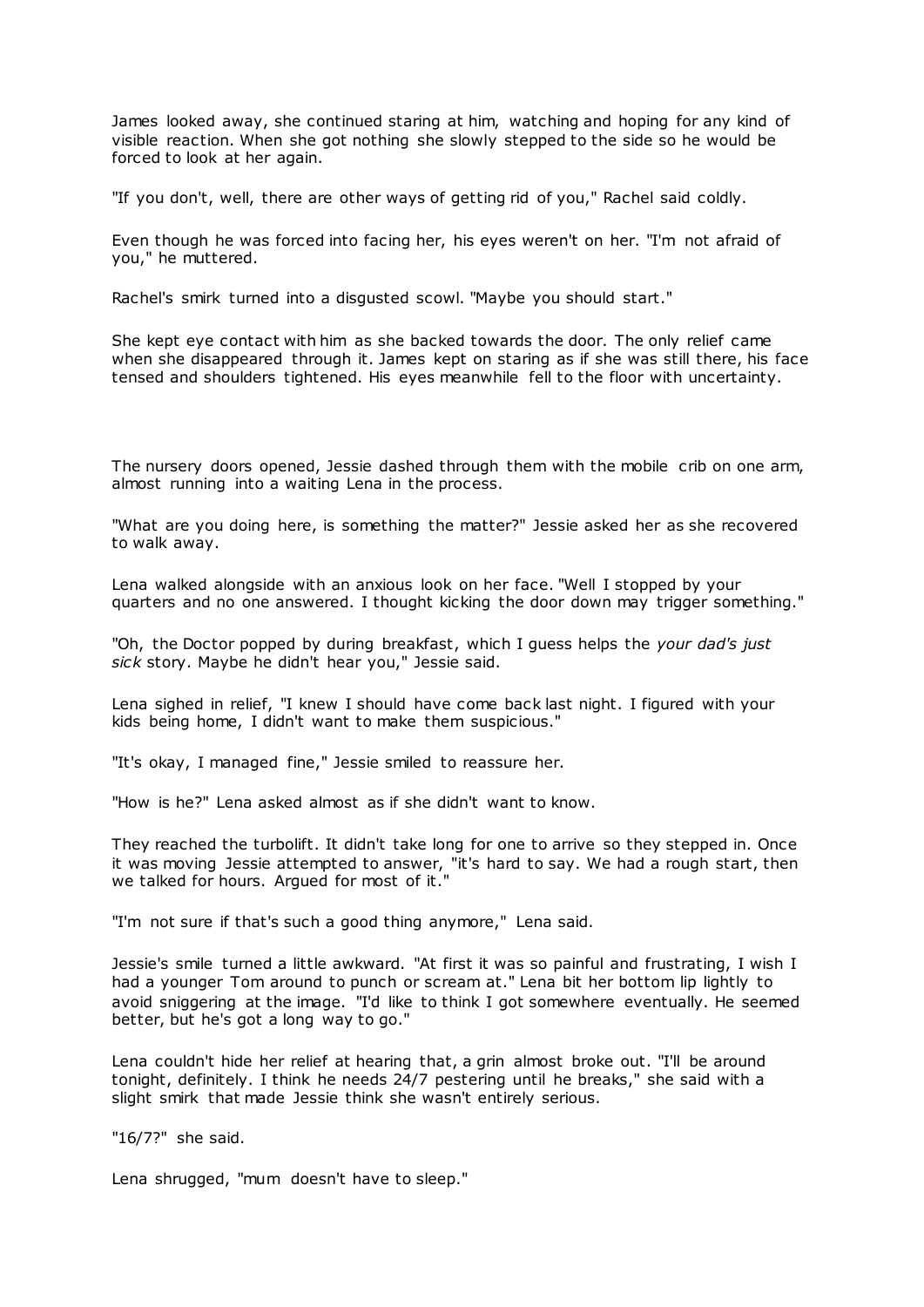Jessie shook her head, laughing quietly. "Unfortunately he seems to think he doesn't either. I did wonder how we were going to handle overnight, but he muttered something about sleeping on the sofa since he left. Then he walked out. Turns out sleeping on t he sofa means standing outside our quarters."

"What did you do?" Lena asked once they reached Jessie's quarters.

"What could I do? I have three kids who could very easily get up in the middle of the night. He couldn't stand around the living room all night. I offered to sleep on the sofa so he didn't have to leave. Oh no, god forbid. Staying in the room with me, no that's creepy," Jessie tried to explain. Lena mouthed the word creepy. "I guess I see his point. I'd be sleeping, he'd be standing or sitting around in a daze."

"Does this story end with you conking him on the head? Sedatives?" Lena asked.

"As I said. He stood outside. I barely slept, worrying about him," Jessie sighed. To Lena she sounded disappointed with herself. "Long way to go."

Lena nodded, her relief from before a distant memory. "Why didn't you call me?"

"Well, good thing I didn't if your solution was a *conk* on the head," Jessie said.

"I said sedatives," Lena said innocently.

Jessie's eyes narrowed mockingly, "yeah, my mistake." She walked into her quarters first, Lena followed closely behind. The pair were surprised to find somebody already there, waiting eagerly.

"Oh Jessica," Rachel spoke first, rushing forward to her daughter with a smile on her face. "Great news. Wedding tomorrow. I brought the dress we talked about."

Jessie's first reaction was to shudder before her mother had even gestured to it. She then looked over to see the horrid pink monstrosity lying on her sofa. She made a mental note to throw out the sofa later.

"How did you even get in?" Jessie asked. She gently put down the crib onto a nearby chair.

"The Doctor let me in, of course," Rachel replied.

Jessie rolled her eyes, "of course, you haven't teleported in without permission before. Look, that's great about your wedding and I'm happy for you, but I'm still not going. I'm definitely not wearing that."

Lena casually walked over to the sofa to get a better look at the infamous dress. She wished she hadn't, and she wasn't the one forced to wear it. The parts that weren't bright pink were a dazzling white and frilly. She was surprised that Jessie hadn't turned Evil on the sight of it and put her mother out of her fashion sense misery.

"You'll look so beautiful in it, darling," Rachel cooed at her daughter as if she was five years old.

Jessie actually had to repress a gag at the thought. "Even Annika would turn her nose up at it."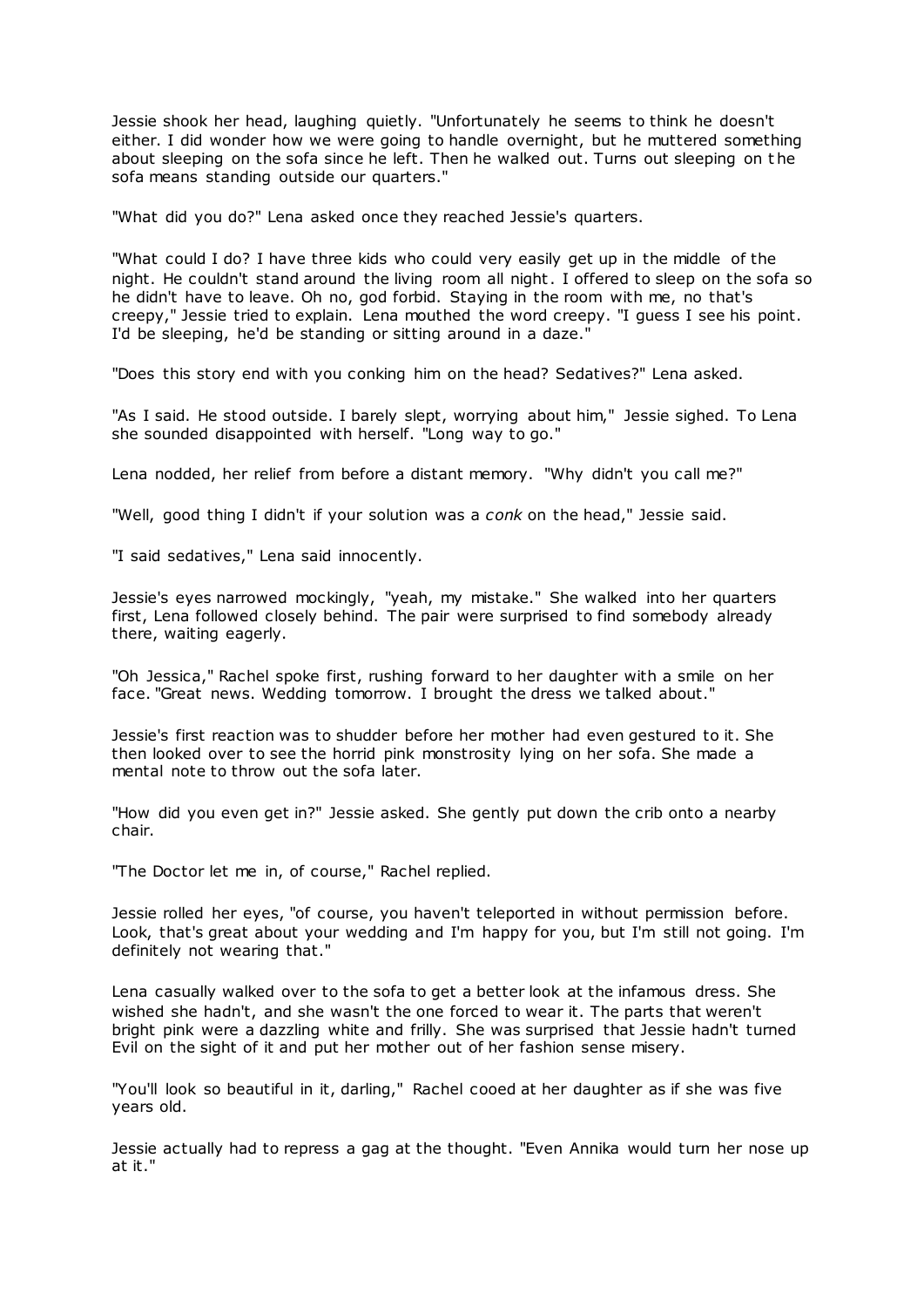Lena stifled a laugh while Rachel gasped in offense. "Why must you be afraid of your femininity so..." she whimpered.

"On that note, excuse me," Lena said with her eyes wide in horror, pointing to the bedroom. She hurried away before anything happened.

Jessie firmly ground her teeth, determined not to make too much noise with her baby nearby. "The only thing I'm afraid of is that dress. And your eye sight. Seriously, is this why Dannielle turned insane, you dressed her up like a frilly marshmallow? I get it now."

"All right. I guess I can go for my second choice. I thought it was a bit too macabre for a wedding. If I change it from pink and black to pink and..." Rachel muttered.

"Ugh, no. No pink and I already said I'm not going," Jessie groaned.

Rachel's good mood soured. "Why not? He seemed fine enough to leave alone earlier. Besides, he has plenty of other women that can pet his ego while you're away."

Jessie stared at her, blinking far more often than usual. "Why do you keep talking about him like that? I thought you two were getting along."

"I just want my little girl at my wedding," Rachel sighed sadly, while putting on the sympathy eyes. "Is it too much to ask?"

It didn't work on Jessie though. "Right now, yes. You knew what was happening, but you still picked tomorrow. Surely having a wedding and an anniversary on the same day would mean less gifts and nights out." She smirked playfully, "don't let future hubby convince you it's fitting or romantic. Take a stand."

Rachel laughed at her, "nice try, but it was my idea. I like having less important dates to remember. Now, 1100 tomorrow. The rehearsal starts at 1900 tonight...'

"Mum really. Not going," Jessie cut in. "I'm not comfortable attending a wedding while my husband is suffering. Delay it, I'll come. Don't and I'll just come to that unofficial one. That's the choice."

Rachel stared after her as her resolve threatened to break. Jessie left her to it, assuming she was thinking about it. She was too engrossed to notice Jessie's attempt to pick the dress off the sofa with nearby objects, so she didn't have to touch it. A fork seemed to do the trick. Rachel got a bit of a shock when she found it in front of her face, her hands quickly reacted to catch it before it fell on the floor.

"I don't suppose you heard all of that," Lena had said not long after entering the bedroom.

Sitting on the bed straight ahead of her, James moved his head up to look at her. To her that was an improvement on its own. Yesterday he would have continued staring at the floor, wherever he was staring at before she came in.

"That Rachel woman's a bit off her head, putting it nicely," Lena continued, forcing a small smile.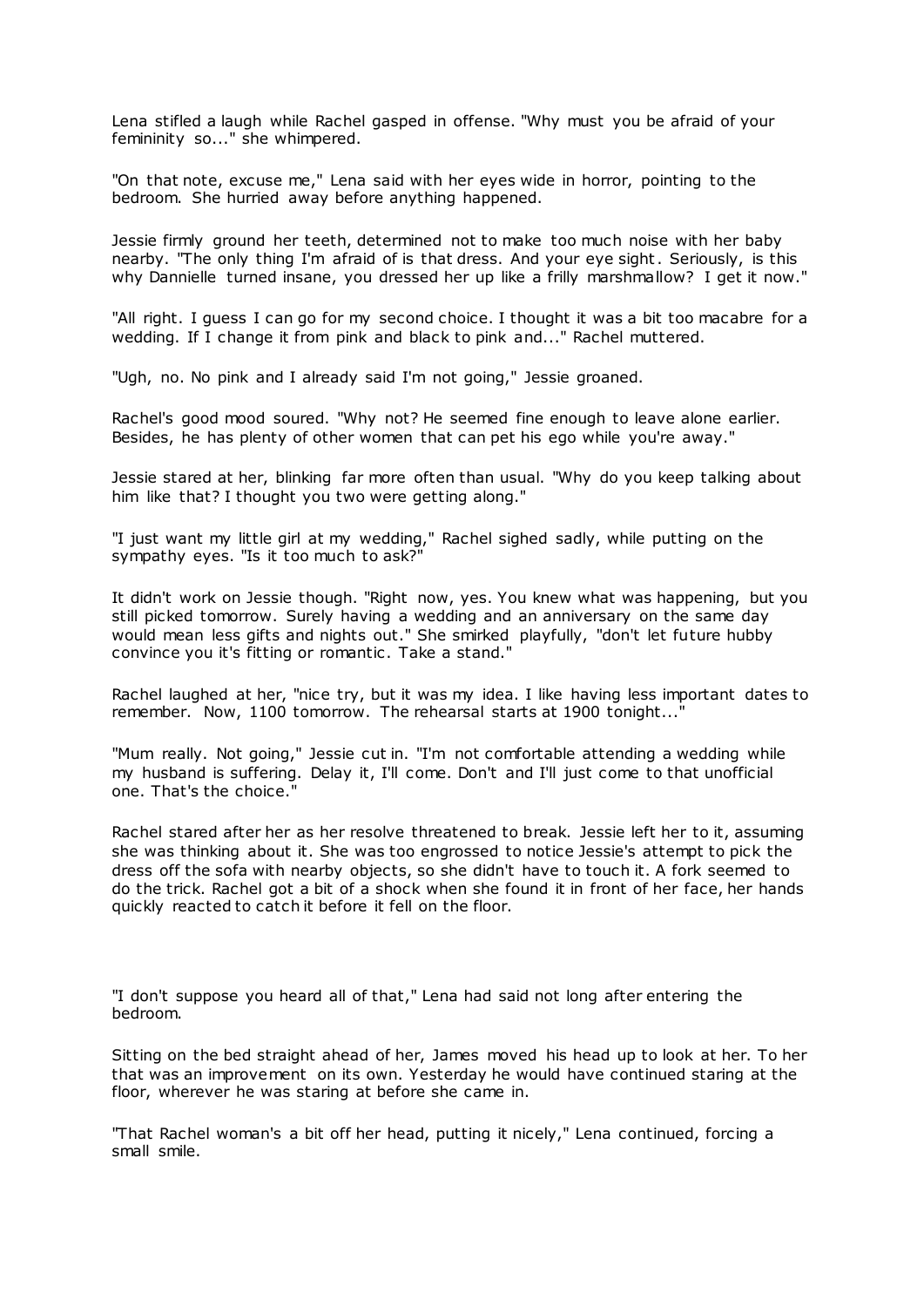"She's not exactly quiet," James seemingly agreed. "Or subtle."

Lena glanced over her shoulder briefly. "I had to get out of there before I witnessed Jessie choking her to death, with the pink shower scrubber she called a dress."

"I don't see the problem," James said quietly.

"Yeah, I could do with a laugh," Lena said, laughing anyway. She sighed to stop herself, in case it looked disrespectful to the situation. A medium bowl on the side cabinet caught her eye, it didn't look like it had been touched as it still had food in it. "You really should eat something. You don't want to make Jessie fret that she weighs more than you, you know how sensitive she gets," she said in a teasing manner.

James slowly looked toward it. He reached over to pick it up. "I doubt it."

"Oh I dunno. If you really were fighting all this time, you should have been eating more not less. I get the shakes just walking down the corridor when I haven't had breakfast yet," Lena smiled.

He stared at her with the bowl just sitting there on his lap. "You seem better today."

"You too," Lena said. "I wish I had been a little more help yesterday. The Doc says that you may pick up a few things, that... how do I put it? Well for example; me being hysterical probably made you feel like crap, cos you felt it too."

His eyes looked to one side, remaining there for a while. Finally he said, "so?"

"So, it sounded self explanatory," Lena said. "Does that mean I'm right?"

"Right now, no," James replied, looking back. "It's not something you should..." he stalled for no visible reason. "It's not your problem."

"Well that's stupid," Lena said bluntly. "How am I supposed to help you if I'm freaking out too? Sounds like my problem."

James looked mildly irritated, it was a small shock to her as he'd shown barely any emotion since he returned. "I meant *not your fault*."

Lena walked forward, then crouched down in front of him. "Would it be easier to talk telepathically?"

He looked at her with his eyes widened, "no. No, I'm sorry."

"Yeah, not a good idea right now," Lena winced, turning her head away to hide her embarrassment. "You just seem to be struggling. I thought..."

"It's worse in here, trust me," James confessed. Lena glanced back at him with concern. "You know that first hand."

"Not really. You didn't think that much, just felt," she mumbled.

James nodded as he moved the bowl to beside him, "exactly."

Lena cleared her throat as a hint while moving the bowl back into his hand. "Nice try."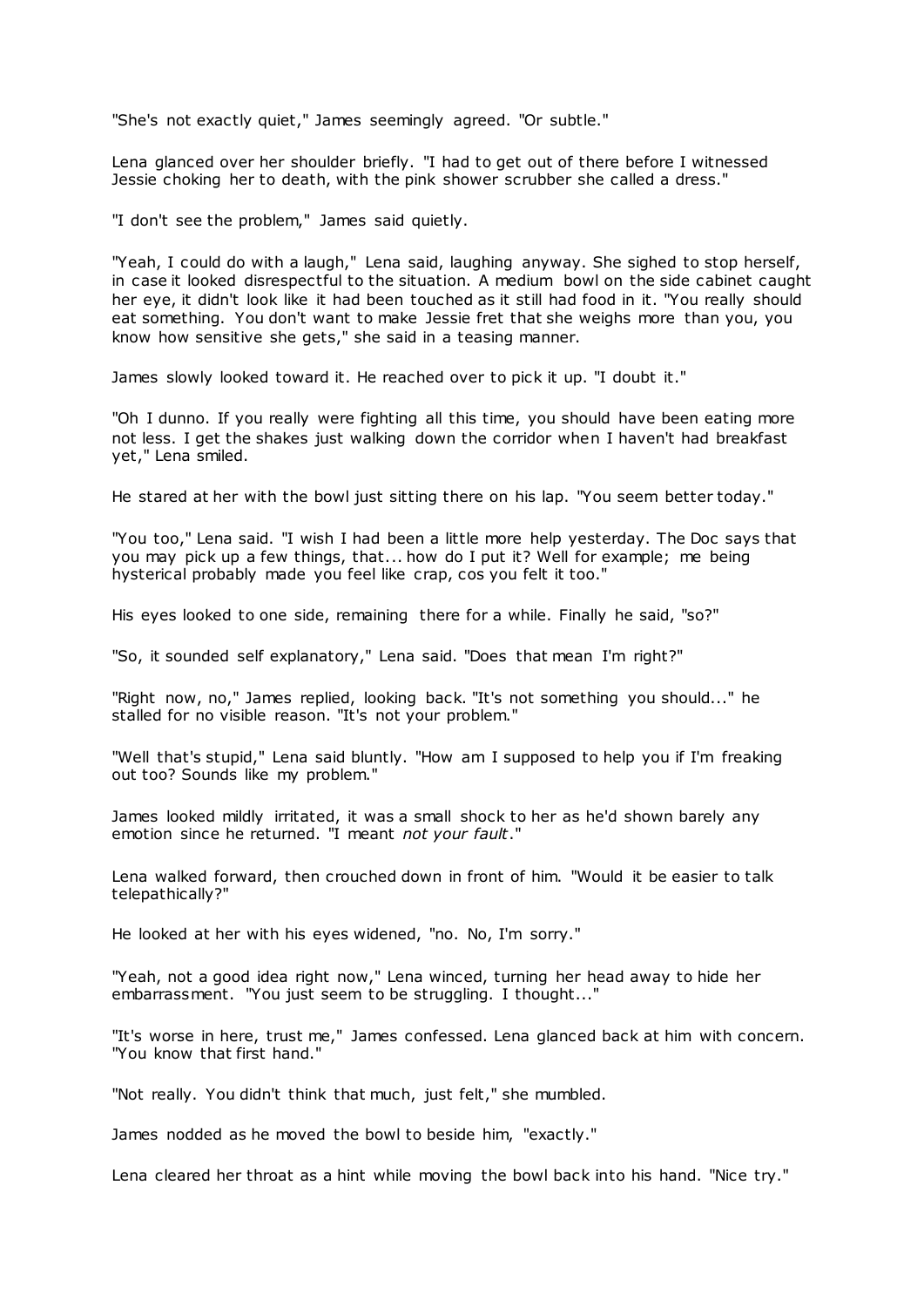"Not hungry. It's fine," he said.

"When was the last time you ate anything?" Lena asked. James looked down at the bowl. If it was an answer, Lena wasn't buying it. "You do realise I'd have the upper hand on you right now? I'll do it."

"I did. I had some," James said. There was nothing like deceit in his voice, it wasn't neutral like before either. It didn't seem as if he was lying to her.

"How much is some? A bite?" Lena questioned. She tried to smile again to hide the worry. "I'm not going to catch you in the bathroom later with your finger down your throat, am I?" Their eyes briefly met, she was certain there was a little flicker of mirth there. Even if it was imagined, it was something. "You're probably used to eating almost nothing. Maybe a few more *some's*, and I may stop pestering you."

His eyebrow twitched minutely. "May?"

Lena's smile spread, "more food and the odds go up."

"What, really?" Jessie stammered. Rachel stared at her curiously, all the while still holding on to the dress as if it was precious. "I'll be right there."

Her jaw dropped, she rushed forward as Jessie headed for the door. "Wait. Where are you going?"

Jessie stopped right in front of the door to pass a confused frown her way. "The bathroom. Where do you think?" She groaned when Rachel's eye drifted to a different door. "Sarcasm, look it up. Seriously, didn't you hear?"

"No, I was trying to think of a dress you won't throw in my face," Rachel muttered.

"I can see why that would be a struggle," Jessie commented. "My sister's had her baby. This is my first nephew, so... Can you watch her?" she said with a point to the crib.

"Well..." Rachel said uneasily.

"Thanks," Jessie said just as she hurried out the door.

Rachel felt a scowl coming on, she tried to push it aside. "Fine, fine," she muttered while fidgeting slightly. No matter what she did the scowl did come through, she exhaled to ease her impatience. Finally she dumped the offending dress onto the arm of a nearby chair, just in time for a door to open. Thinking it was Jessie coming back she swung around. To her disappointment it was Lena walking through the bedroom door. "Oh. Leanne."

Lena rolled her eyes, "Lena."

"Does it matter?" Rachel grunted.

"No, no it doesn't Racquel," Lena said, managing to smirk through her disdain. It helped that Rachel flinched at being called that. She walked by her on route to the replicator. "Where's Jessie?"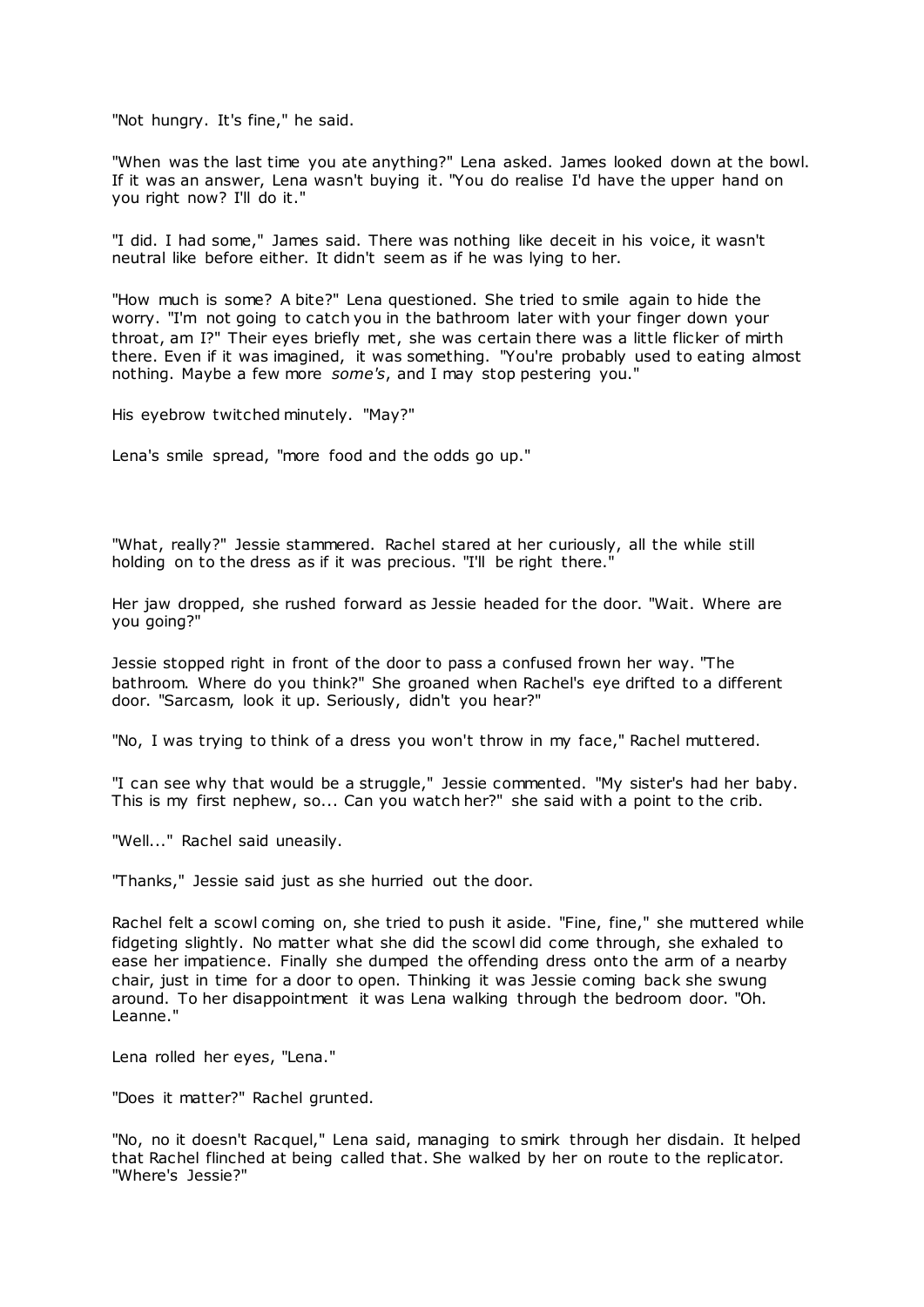"Meeting a new nephew I believe," Rachel answered, disgruntled.

"Oh, the horror," Lena teased her, noticing her tone. "Cherry Coke, two cans."

Rachel pulled a horrified face, "ugh god. Nothing like a can of sugar crap to chase the *doesn't give a craps* away."

"Are you sure you're Jessie's mother?" Lena asked seriously, all while eyeing the dress.

Rachel's eyes narrowed maliciously, "yes, I was there."

Lena just sniggered to herself, "yeah, I wouldn't count on that as proof. Ask my mum." Rachel's expression looked even worse with some confusion mixed in. Lena shrugged, not letting it bother her. "Or not. Maybe you should try some of this, calm down."

"I'll pass. Excuse me," Rachel grumbled. She walked away.

"Wow," Lena sighed, turning back to the replicator. The sound of the door opening and closing signalled she was gone, so Lena focused on the crib sitting close by. "She's gone. You're welcome." The girl squeaked, it sounded like a giggle to her.

Unbeknownst to Lena, Rachel hadn't left the quarters. She had merely walked into the bedroom instead.

"You're still here, I see." James stared straight ahead of him, she took it as him staring at her. It rattled her further. "Maybe I didn't..."

"Not now," he said.

Rachel scoffed, her hand reached up to angrily swipe some hair behind her ear. "I don't really care about what you need. Tomorrow..."

"I know," James interrupted to push her further. "Before, your wedding is ruined. After, doesn't matter."

A small smile formed on her face. With it and her eyes glistening, she walked toward him slowly. "So you'll go?"

James closed his eyes and nodded once.

"You do realise that after doesn't work for me either. Jess will not come," Rachel said.

"If I'm..." James said, he grimaced as his words slipped from him again. "Okay, she will."

Rachel nodded. A chuckle escaped her, "you know you were right. Keeping this our little secret worked out for everyone." His eyes opened to stare back at her, catching the derisive glint in hers. "Except you, but who cares about you right?"

"Right," James agreed, no feeling in his voice.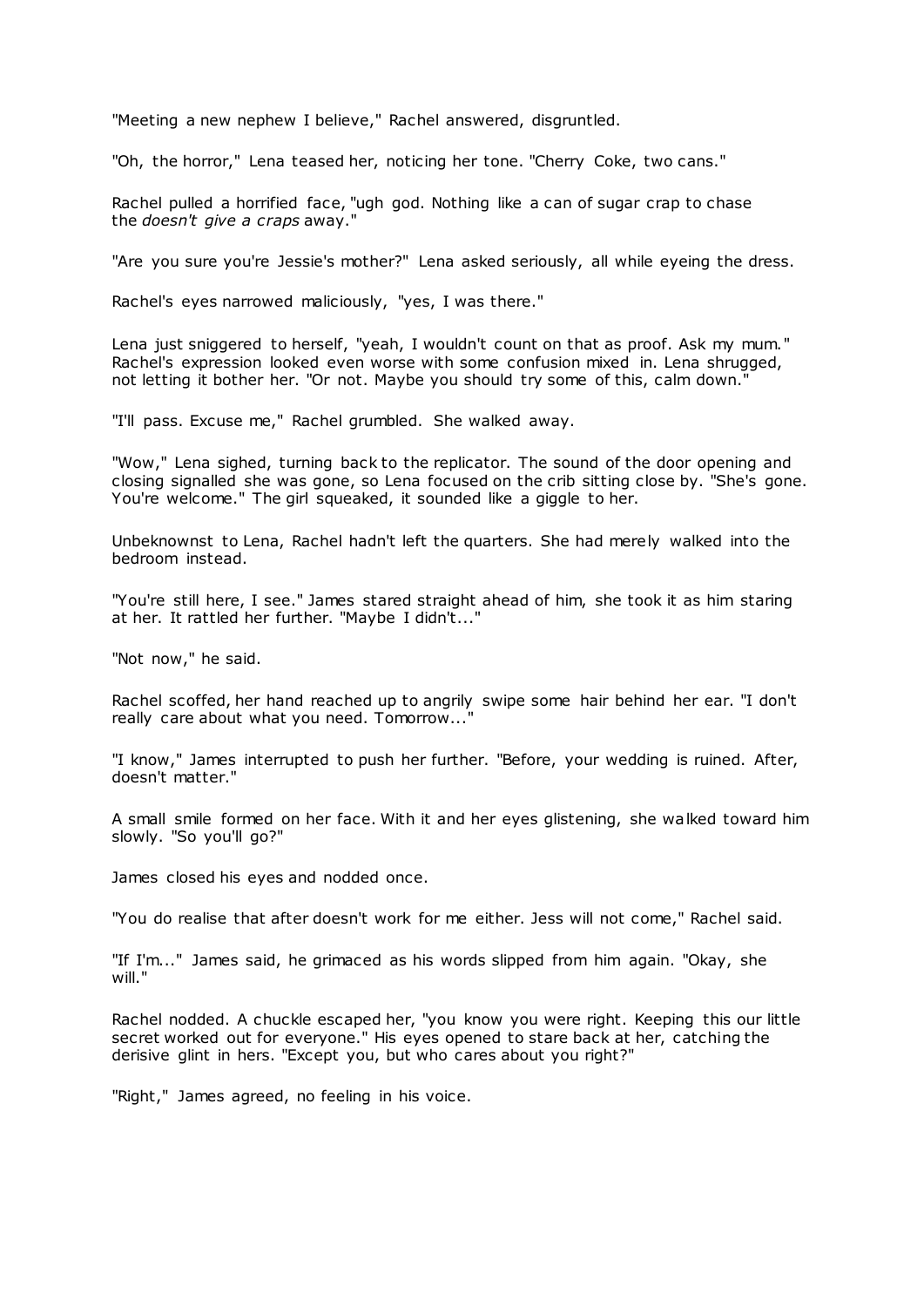"Jodie was so certain it would be a girl. She asked me if calling him Lindsay would still work," Jessie giggled while she lay a sheet on the floor by the bed.

"I hope you said no," James said.

Jessie picked up a plastic basket from a chair nearby, then she put it into the centre of the sheet. "Who do you think I am?" After answering she crouched to sit down. The basket was opened, revealing sandwiches and various snacks. James stood nearby, watching her as she started to spread the contents which were already in bowls and plates. "I said if I helped her, she could help us with ours. You gonna sit?"

James reluctantly did so, on the other side of the basket. As soon as he was down, she gestured to a couple of sandwiches nearby. He picked up the plate to hand them over, she shook her head whilst pushing them right back. "No, you eat. They're your favourites."

"Oh," he mumbled. He stared at one of them for what felt like ten minutes. There were a pair of eyes staring at him, he didn't have to look to know that. Reluctantly he clutched one half of it to raise it up to his mouth. Jessie watched him still, likely making sure he'd finish it. She wasn't eating herself, so it inspired him to pick up the pace. Good thing he did, once he was done with the whole piece, she started to eat.

"How is it?" Jessie asked with a smile.

James nodded. "Good." It was a lie but she seemed to buy it. Everything he ate tasted like nothing.

"Lena said you were a little quieter when she brought you a few things," Jessie said with concern. "She was worried she said something wrong."

"She didn't. I told her that," James said.

Jessie nodded a few too many times while trying to think of what to say, then how when she did. She wasn't used to doing this with him. Normally their conversations were easy, natural, but this wasn't a normal situation. She decided that the first thing that appeared in her head she would say, as she normally did.

"You going to your mum's wedding tomorrow?" he asked before anything came to mind.

This wasn't a topic she had in mind, not even close. "No."

"Why not?" James asked.

"You know why," Jessie answered.

"I... I never want to get in between you and your mum," James stuttered.

Something about his tone made Jessie believe that was the only thing he said to her this morning with any real feeling to it. It bothered her more than she liked. "Don't be silly. She knew it was bad timing and she did it anyway. Besides they've got this second, unofficial one in a church planned for when we return. I can just go to that one. The Enterprise one is just a registry office type deal, with probably no more than a dozen guests. No thanks."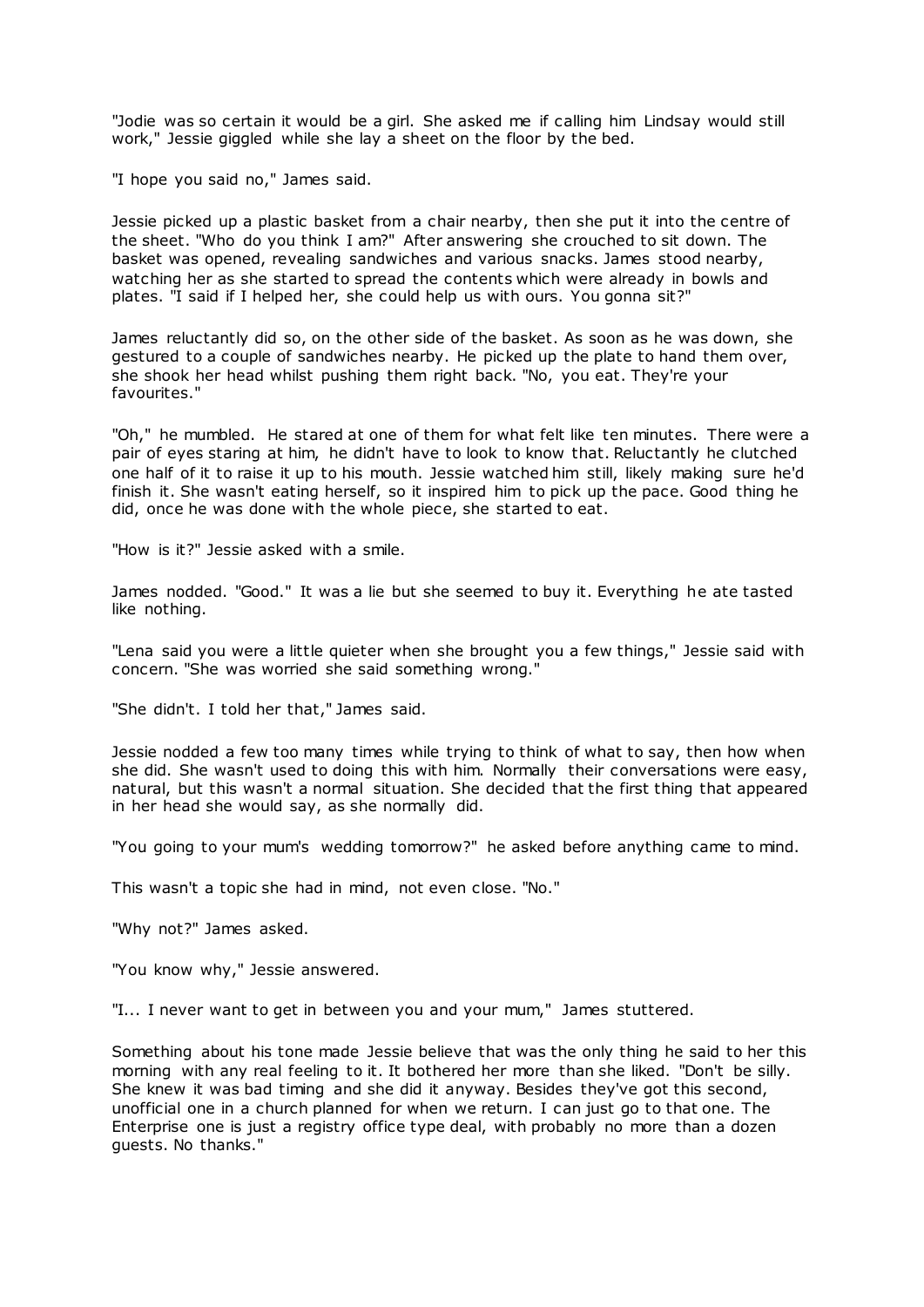"Then it won't be that long. It sounded like it meant a lot to her," James said.

Jessie cringed at the thought that came to her. "Oh god, you weren't exposed to her thoughts? I know she's loud, but you'd think she wouldn't shout in her own head."

He shook his head lightly. "I won't be alone, if that's why. I have Lena, mum..."

"Actually," Jessie said quickly. "Tomorrow is Saturday, Duncan won't have any class to go to, someone will have to watch him. And your mum, well..."

"What?" James frowned.

"She's the only one who can officially perform weddings. Mum said she had a change of heart," Jessie replied awkwardly.

"I don't get it. You were dead set against it yesterday," Lena said.

"Well, I thought about it and ten minutes to say a few lines wouldn't do any harm," Kathryn answered.

Lena couldn't believe what she was hearing. "You basically called her a spoilt brat. She insulted all of us."

"I stopped by to see how James was, she was there to see Jessie. We ended up talking," Kathryn said.

"I knew I should have kicked the door down when I was there the first time," Lena muttered.

Kathryn chuckled at her, "oh don't get me wrong, she's still really annoying and self absorbed. Maybe I'll slap her in between vows. If I don't, she owes me."

"Oh yeah? Why didn't you answer when I called, why didn't you stay to see him?" Lena asked, blinking furiously as her eyes had been wide a while.

"You mustn't have called when I was there," Kathryn replied. She laughed and gestured to her daughter's face, "keep that up and people will think you're doing a Seven impression."

Lena quickly blinked a few more times to get her eyes back to normal, all the while muttering, "eew."

"You want to know the truth?" Kathryn said, serious all of a sudden.

"During the vows you're going to say *do you take this fist* and hit her?" Lena asked hopefully.

"She was just angry yesterday. There's no need for that," Kathryn scolded her.

Lena scowled, all the while thinking what she said was more disgusting than the Seven remark. "You heard the way she talked about James, right? If you say *oh*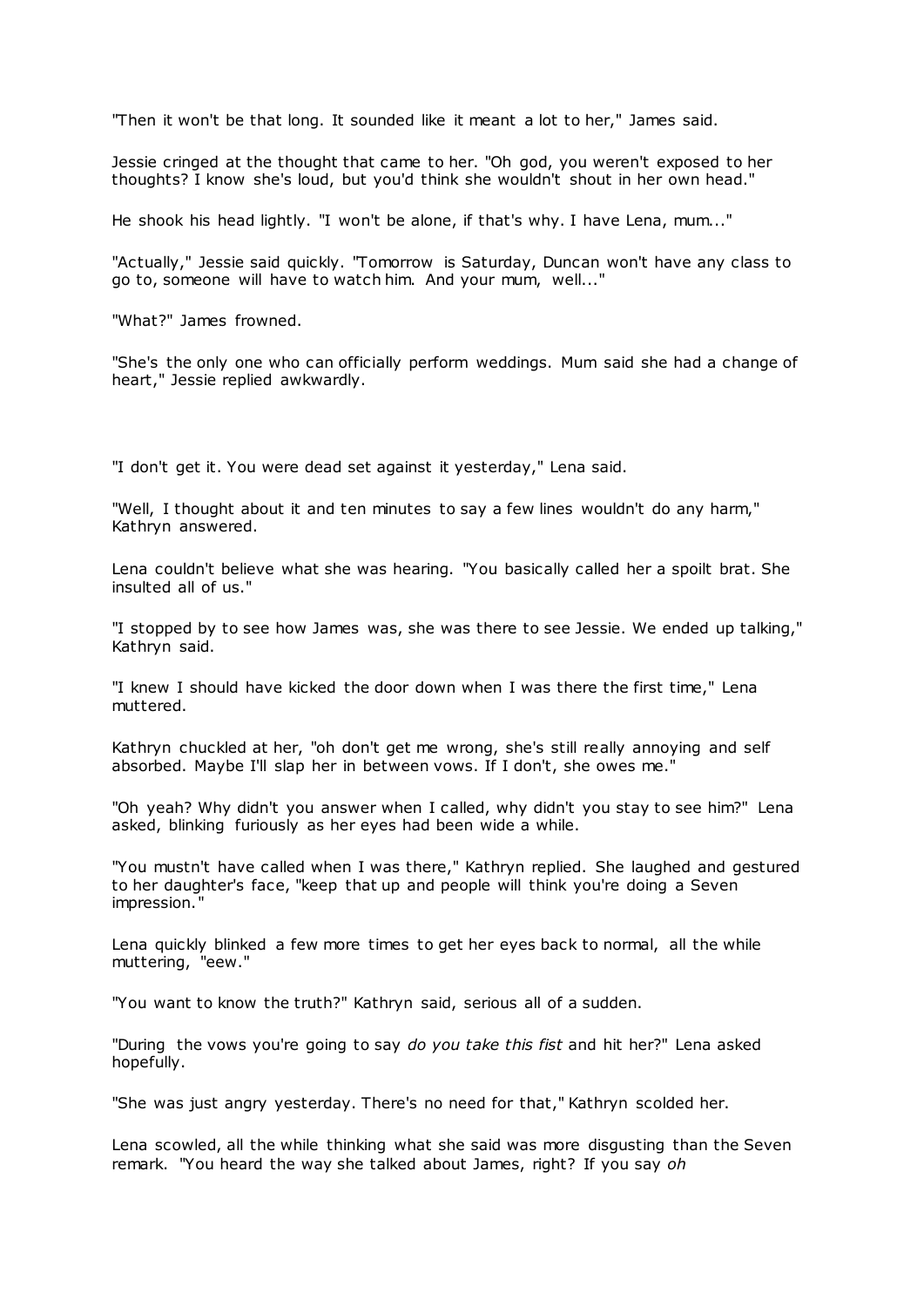*she's his mother in law, it's normal*, I'm going to start throwing the coffee into space. I don't care if you can't drink it yet."

Kathryn narrowed her eyes, "you wouldn't dare." Lena did the same back, all the while putting her hands on her hips. Kathryn couldn't help but giggle at that familiar habit of hers. "Lena, Rachel and I have more in common than I wanted to admit. She told me why she gave Jessie up and it sounded so familiar. And yes, I thought about hitting her but you know why? I'm still mad at myself for leaving James..."

"But mum, you believed you were doing the right thing. You still do, as he was better off once his dad was gone," Lena protested.

"Lena," Kathryn said sadly, her eyes cast down. "You did the right thing, didn't you? You understand."

The sentences slapped her right in the face. Lena was momentarily stunned, but anger took over quickly. "Letting Kiara go to the Continuum doesn't compare."

"No, it doesn't. I just mean you understand regretting something that you did for someone else," Kathryn said. "The thing is I know so much more now. How he was treated, what could have been. I know he found Jessie during all that mess and that's great, but look at him now. It's hard not to regret what I did when I look in his eyes.

"I understand where Rachel's coming from. All she wanted was to find her daughter so she could share her special day with her. That's all," Kathryn said.

Lena's eyes partly rolled, "yeah, she didn't want to find Jessie because she wanted to find her." Kathryn looked ready to scold her again. "If it was all about Jessie being at her wedding, she'd be the one wanting to put it off till later. But no, she wants it now. Everyone else be damned!"

"You're making too big a fuss over ten measly minutes. There's more important things to worry about," Kathryn said.

"Yeah, exactly. We have a Game Sphere we can't get out of, millions could be dead already, billions are at risk. James is suffering from a breakdown that could, no will end up killing him if we don't help him. If we find our way out of this sphere, you'll be a Tolg again, and we've not done anything to sort that out. This isn't the time for a wedding no one but the bride cares about," Lena ranted at her, her eyes flared wide open again. "Seriously, why is this even a thing? What's happening?"

Kathryn placed a hand on her shoulder, giving it a gentle shake. "Don't worry about it. This doesn't have anything to do with you."

Lena scrunched her face at her, then she rolled her eyes and pointed to something behind Kathryn. She looked over her shoulder to see what she was pointing at. The last two sentences her daughter had spoken suddenly made so much more sense. Only a few feet away, obviously spying on them using the corner to hide not enough of her body, was Annika pulling a strange stink eye expression. She didn't seem that bothered or she didn't notice she had been spotted.

"Did Damien die, am I next?" Lena asked.

Annika slowly pointed at her, then at herself, while mouthing something neither of them could make out. They both shook their heads. That annoyed her and she did it again. For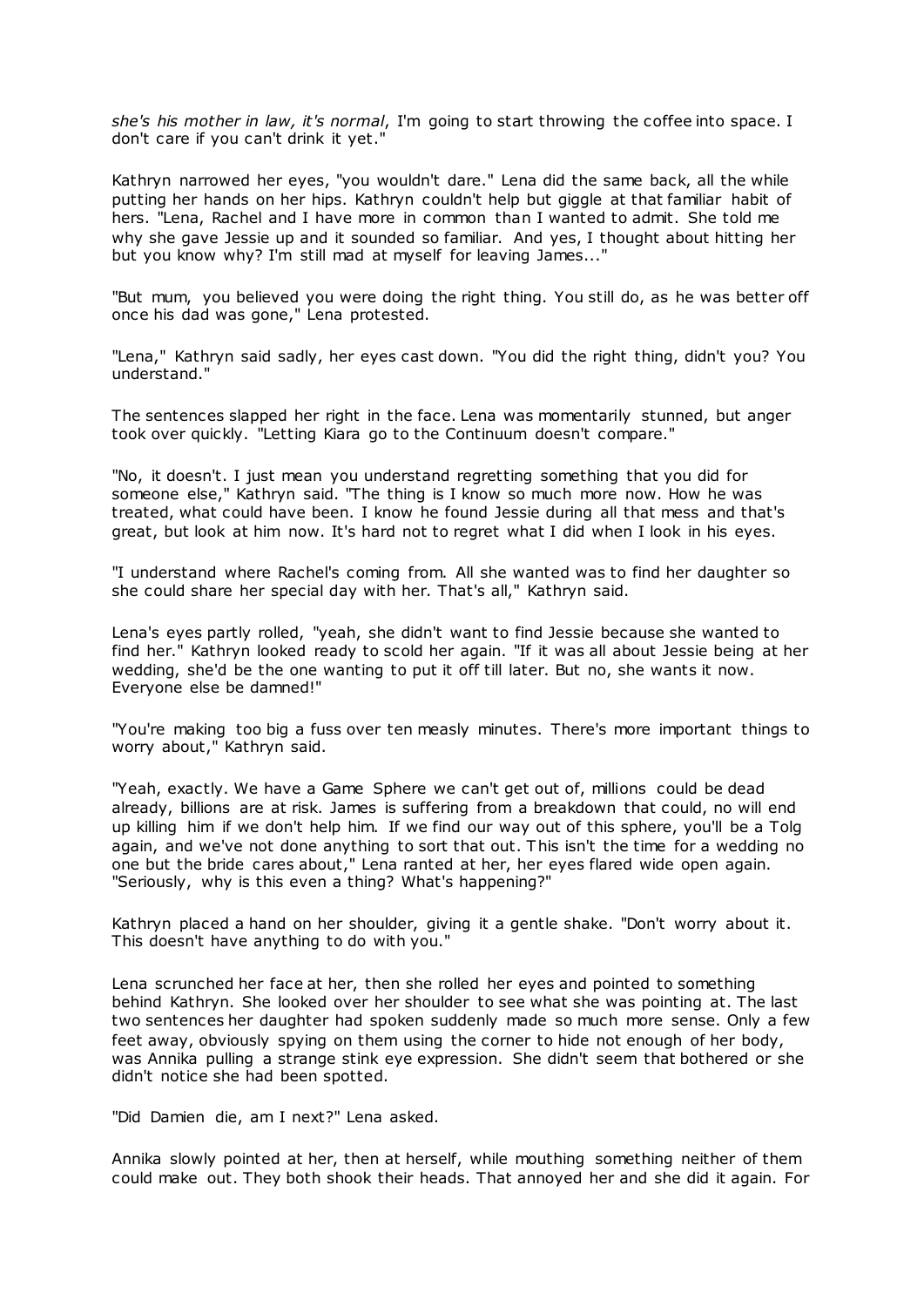some reason she followed it with a fist bump to her chest. Lena's face twisted in disgust even more than before. The strange vampire slinked out of sight while maintaining eye contact.

"What's er... Damien got to do with this?" Kathryn had to know.

Lena groaned, she felt a little defeated after all of that. "Forget it. It's just yet another thing to keep track of."

Jessie squinted her eyes at the image in front of her, her face scrunched in disgust. It was tempting to throw the offending PADD away, all she had to do was tap the command labelled next so she did that instead. There was a loud gasp from her, getting James' attention from the other side of the living room. "Oh god. I think mum's trying to get rid of me again."

"Can't be that bad," James mumbled.

"Oh it can," Jessie said with her eyes wide in fear. This time she did toss the PADD over her shoulder. "Forget it. I'm not going. All this has done has given me two reasons not to go."

James walked over and knelt down to pick up the PADD. At first glance the picture on the screen was of a scrunched up hanky with wings poking out from random places. The second glance didn't improve it much. It looked like an uneven dress constructed with multiple layers of silk, of varying colours. The things he saw as wings at first didn't look like anything now, just random bits of sparkly material sticking out of it.

"I... I don't think I want to know what she's wearing," he muttered.

Jessie nodded furiously, "neither do I! God, that pink chewing gum thing with frills was a masterpiece in comparison. Maybe I should go only to wear jeans and a tank top, see what happens."

"You should," James said.

Jessie sighed, it turned into a lazy laugh like she was faking it. "No. No wedding, no rehearsal dinner. It's bad enough she's wasting your mother's time." James watched her, his face faintly etched in concern. "We've got a lot to work through, talk about. You need me. It's not ten minutes, or an hour on Saturday, it's taking up our time now."

"You deserve a break. I'll be okay, on my own," James said.

Jessie's eyebrow raised, "you mean I deserve to be tortured by awful bridesmaid dresses."

"No. There's been no break. It's been one bad thing after another," James tried to convince her. "It's an hour away from it all."

"Forget my mum, this is important to you... but why?" Jessie asked with a frown. She didn't like that she started to feel a little paranoid. "Why are you so eager to be on your own?"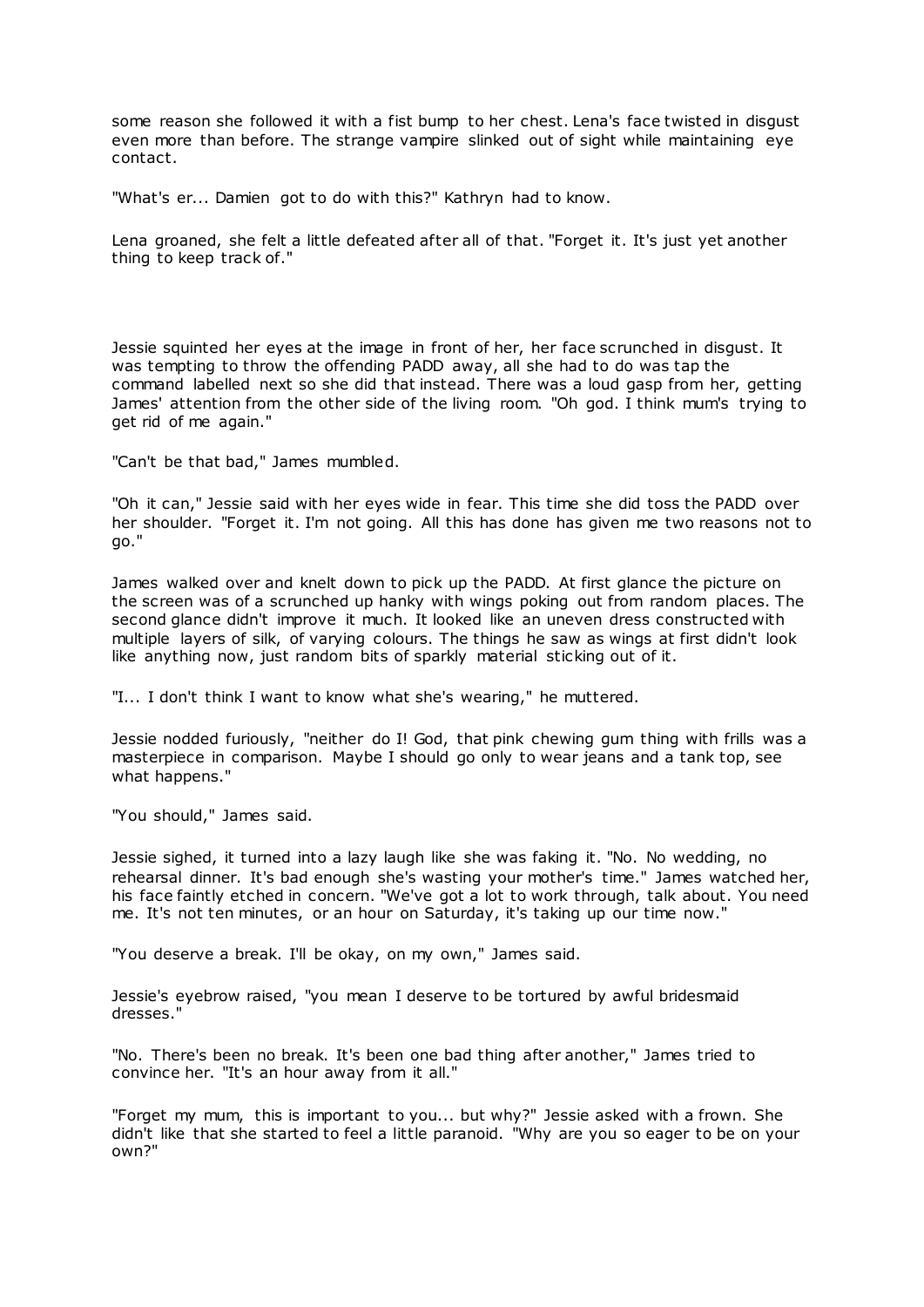"I'm not," James answered, internally he flinched.

"I don't like this. I'm so used to trusting you, but... with everything that's happened, your behaviour, I can't help thinking that you're going to run off again," Jessie started to stammer midway. James closed his eyes, his head turned away instinctively. "That doesn't help."

"I'm not going anywhere," he said firmly. He continued but slowly, occasionally stalling now and then. "I keep thinking that it's selfish to... to stay here, constantly bringing risk to you, the kids just by being there. But... I know that leaving is much worse."

"Sorry, I'll stop you right there," Jessie quickly said. "Our kids and especially me don't want a mere bodyguard. They want and need their father back. I want my best friend back. We all need you, not an emotionless Slayer who thinks he's cursed us and only stays around to fight off the occasional demon."

James nodded, he looked directly at her. "I know. I don't want that either. I don't want to think that way anymore."

His voice and how easily he said it gave Jessie a little hope. He sounded like he really meant it. However a little voice in her head still told her that something was horribly wrong, he was still hiding. "That's something we should work on together. So that's settled, I'm staying here tomorrow."

"Why don't I go with you?" James suggested.

Jessie was more than surprised. "To the wedding? Are you sure you're up for that?"

"I don't know. Maybe we can try the rehearsal dinner first," James said.

Jessie didn't look so sure about it. "Even if you have improved, you're still sick. However a change of scenery and subject may help. Then I remember the chip again and I start to worry."

"The last dose he gave me, it helps," James mumbled, making her even more worried. He shook his head, "I don't want you missing out on time with your mum, because of me. Because you can't trust me, I don't blame you."

"James," Jessie tried to re-assure him that wasn't truly the case.

"I want to prove that... that I want to fight this," James said, though he clearly struggled to do it.

Jessie smiled for him, but she couldn't shake off her instincts shouting at her. She knew him too well to fall for it, unfortunately she didn't know what *it* was. "Five minutes. We show our faces, I say hi to mum, steal a few snacks off the buffet table, then we go."

James appeared to be considering it as his eyes moved to one side and up a little. "Ten."

"I'll call Lena to watch the kids, thought it hardly seems worth it," Jessie said a little wary of the idea. Before he could suggest anything longer than ten minutes she quickly raised her hand, gesturing him not to. "Maybe they should be out when we leave. They do know you're ill but..."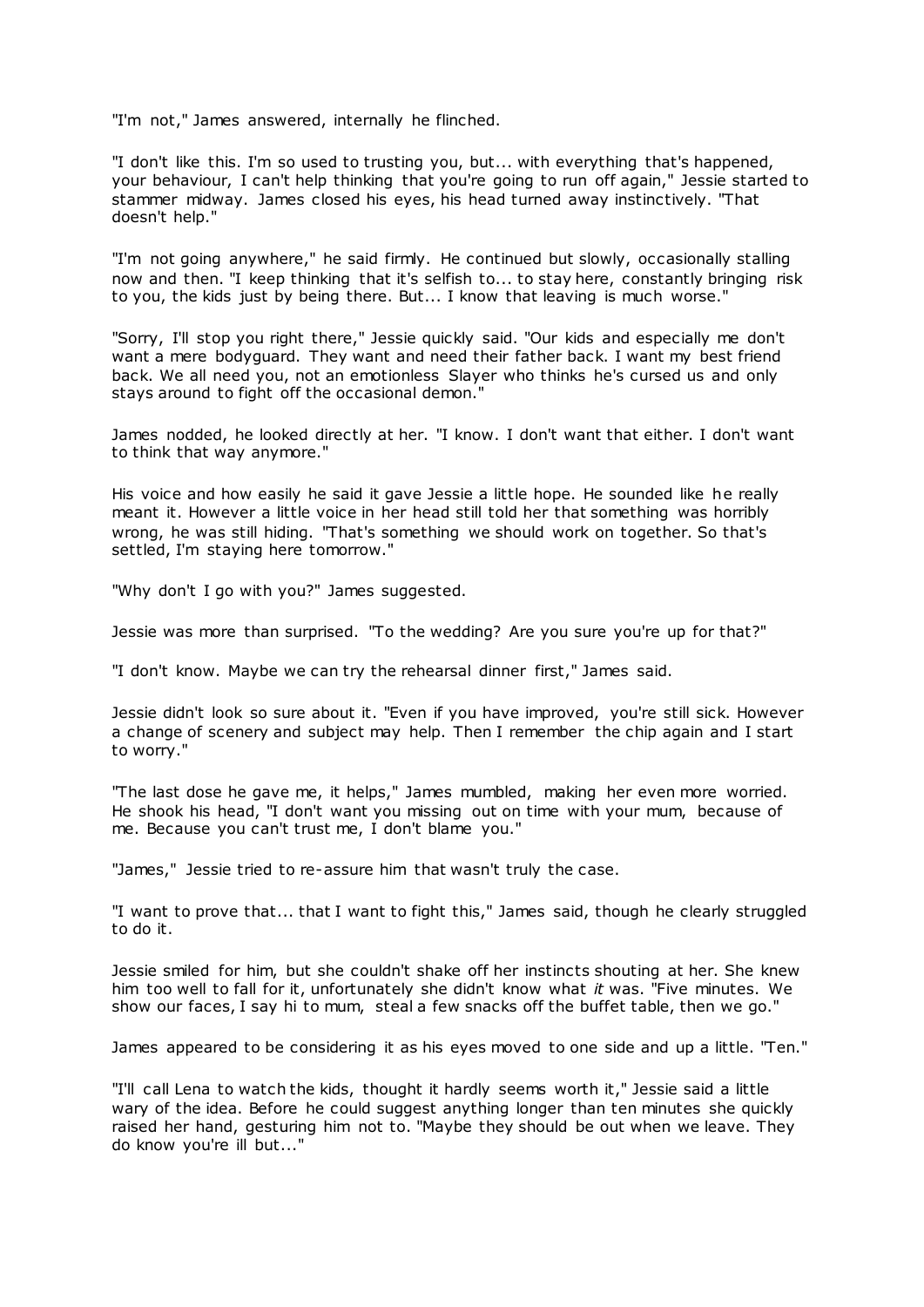"Good plan," James nodded.

## **Later that evening:**

The party in the Mess Hall slowed down for a brief moment when they arrived, most of the guests had looked over in surprise or even shock in some cases. The majority of them returned to their drinks and food, their conversations taking a different turn.

Rachel didn't notice the atmosphere change, she was far too busy chatting excitedly with a female crewmember while proudly showing off her dress. Jessie spotted her first, she smirked up at James. Him looking around anxiously made her re-think making a joke at her mother's expense, instead she gently squeezed his arm she already had entwined with one of her own. "Do you want to go?"

He seemed startled for a moment, then he glanced at her. "No, I just think I... freaked everyone out."

"Don't worry about them. Try to ignore them," Jessie whispered to him and smiled. He sighed, already looking calmer to her. Still she held on to him as if he would run away at any second.

Rachel finally noticed her daughter had arrived. Her face lit up as she hurried over to her. Seeing James was with her didn't slow her down, but it did kill off the sparkle in her eye. She put on a happy facade once she got to them. "Jess, you came. You had me worried."

"Yeah, James can be a little *stubborn* sometimes, tough to argue with," Jessie said jokingly.

"Yes, I'm sure," Rachel said in a neutral tone. She reached forward to clutch the arm Jessie had mostly free. "Come, you must meet the Enterprise gang."

"Mum, I used to live there," Jessie said.

Rachel laughed sweetly, "and you knew everyone on it? Nice try." She tried to pull her away, her hold on James was solid so all Rachel achieved was stretching her arm. He tensed during all the whole thing, which didn't help either. With her face flushing Rachel let go of her. "Oh Jessica, he'll be fine. My crewmates are dying to meet you."

"Maybe I should..." James mumbled, gesturing to the put together tables away where the buffet was.

"Well yeah but..." Jessie stuttered. It was too late to argue, he was already moving away and Rachel made quick work of taking her hand to lead her away.

Half way to the table he slowed to a crawl. Every person he walked by seemed to have his eye on him. A few tried to be discreet about it. Some walked away quickly to avoid him. His face showed no hints that he had notic ed or if he had, was bothered by it. He looked around in a daze, the world around him blurred and muted. One image became sharply focused, and that was the cold stare of Rachel as she looked over her shoulder at him. Her eyes clearly keeping track of his every move. James turned his head away to ignore it. Even still her stare had been drilled into his consciousness. It was all he could see, he missed somebody approach him with intent.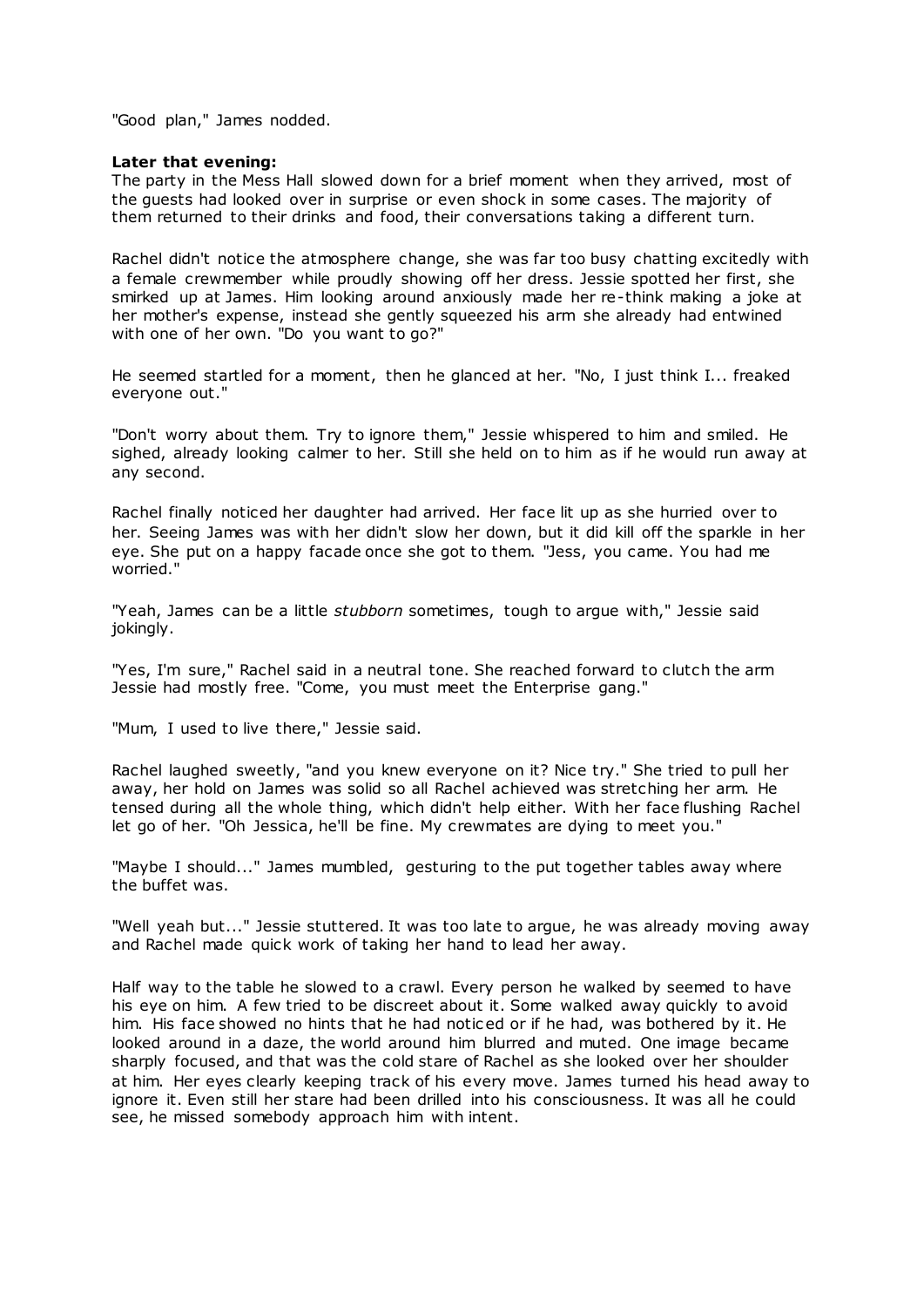"I apologise for my future wife. I promise you, she means well," Antony's voice said sincerely. He sipped at his drink while James slowly turned his head toward him. "She just doesn't think before she speaks, words fly out of her at warp nine."

He could still feel her staring at him in the corner of his left eye. "It's fine, doesn't matter."

"No it does. Her being your mother in law is an excuse, don't let her use it, cos she'll abuse it," Antony said with a friendly smile. His hand gestured forward, in it was another glass. "You could do with a drink."

James refused by shaking his head, a little abruptly and even timidly. Antony studied him carefully while bringing back his hand. "You really don't look well. I doubted that you were faking, Rach has a vivid imagination after all," Antony said. He debated how to say what was on his mind for a moment. "You look like death *not* warmed over. Let me guess, Jessie wouldn't come so here you are?"

"Yeah," James said. A piercing cold abruptly washed over him, he found his attention wavering once again, this time drawn to something behind him. Antony continued to talk to him, his voice gradually drowned by a low muffled sound just like everyone elses. He looked over his shoulder, expecting something out of the ordinary or at least Rachel still looking at him. Neither were happening. Then silence, as if the voices he was hearing were switched off by a flick of a switch. The silence brought pulsating pain to his temple, each one more excruciating than the last.

The room around him felt like it was falling, as well as lurching gradually to the right. He felt a hand on his forearm, only then he realised that it was really him as it momentarily steadied him.

"I'll tell her. Go," Antony said. James looked at him, confused. "Jessie, I'll tell her you've gone home, or Sickbay's probably better."

James tried to nod but it just aggravated the pain and made the room move again. He made his way for the closest exit. The door didn't seem to get any closer, it just danced from side to side. It even started to blur then divide with every step he tried to make. The entire room span around him, a heavy weight slammed into his back winding him. Then it all faded away into darkness.

Everyone in the Mess Hall stopped what they were doing to gather around. A few crewmembers tapped their commbadges to call the same person. The murmurs from the crowd blended together, it was difficult to hear what they were saying.

Jessie tried to push her way through to the front, a desperate look had taken over her face. "Excuse me. Hey, please... get out of the way!" she grunted in the end when no one seemed to listen to her. Finally people started to part to let her through. Once she was finally at the front she dropped down to the floor on her knees to tend to the body slumped on the floor. "James?" Her hand flew to her commbadge.

"It's okay, the Doc's coming," one crewmember quickly told her.

She was trembling viciously as her hand reached to his neck to check his pulse. He still had one but it was weak, finding that out didn't make her feel any better. "I knew... I knew we shouldn't have come," Jessie stuttered as she dragged herself closer. Gently she raised his head off the floor so it could be supported on her lap. Her shaking hand brushed against his face. "Oh god... what happened?"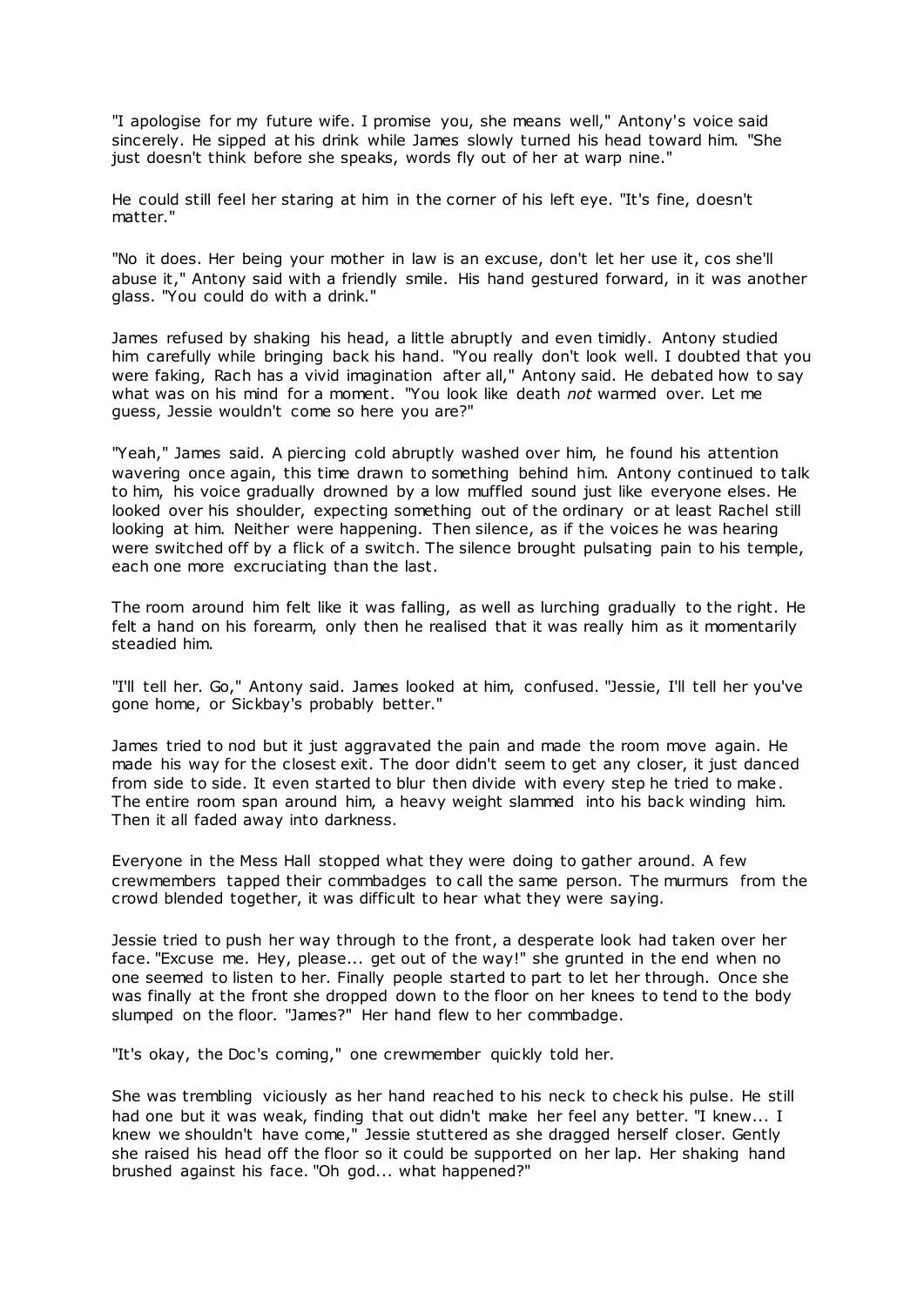## **Sickbay:**

The Doctor steeled himself before turning around to face the obviously anxious Jessie waiting nearby. "His blood sugar and heart rate is dangerously low. Are you sure he's eaten?"

Anger flared up in her, the Doctor's question and tone sounded accusatory to her. "Yes, I made sure of it. I watched him. I didn't want to push further, if someone's been starving themselves they won't be able to handle anything big."

"It's all right, I believe you. Generally people who refuse to eat tend to hide the fact, I was just concerned that's what happened," the Doctor said.

"Oh I know, he would do that," Jessie said, still a little angry but not at him. "He has done it before, that's why I kept an eye on him."

The Doctor stepped through the forcefield surrounding the biobed, he smiled at her gently. "I can easily give him a one time boost, so to speak, he'll be fine. In fact this gives us an opportunity." Her eyebrow shot up dangerously. "Since he's unconscious and the chip effects have been slowed for now, I can treat those injuries he wouldn't let me do before."

Jessie nodded. "Right." She watched him go back through the forcefield to get to work on his patient. She waited a few minutes, so not to bother him. "That neural sedative drug, you'd tell me if that was what caused his collapse. Right?"

"Of course," the Doctor replied. One tap activated the over the body scanner. "A number of things contributed to it. The Human body can only take so much punishment I'm afraid. Malnutrition, dehydration has him weakened, he's still injured. The drug can't completely soothe him, not safely anyway."

"We are going to have to remove the chip, aren't we?" Jessie reluctantly asked, a lump formed in her throat.

The Doctor sighed, he badly wanted another option but there was none he could see. "It's a gamble, but it is better than doing nothing. Not much better mind you." He didn't have to see her to know her reaction. "I'll still look for another solution. I can't abide performing such a dangerous operation while a patient is so severely weakened. Perhaps when his condition is a little more stable, I'll have come up with something else."

"Thanks but, you're just giving me false hope. It's never that easy for us," Jessie said.

"Not necessarily. The sedative has calmed his neural pathways significantly, it appears. The damage should be far more gradual, which gives us more time," the Doctor said.

"Really?" Jessie tried not to sound or feel hopeful.

"Yes. I don't think the memories or telepathy will be bothering him as often. I'll need to give him another dose before I discharge him in the morning, then he should be all right for most of the day," the Doctor answered. He noticed Jessie looked uncomfortable, tensing her shoulders and fidgeting slightly. "He needs the rest, so do you."

"He, he refused to sleep last night. Maybe Lena had the right idea," Jessie said regrettably.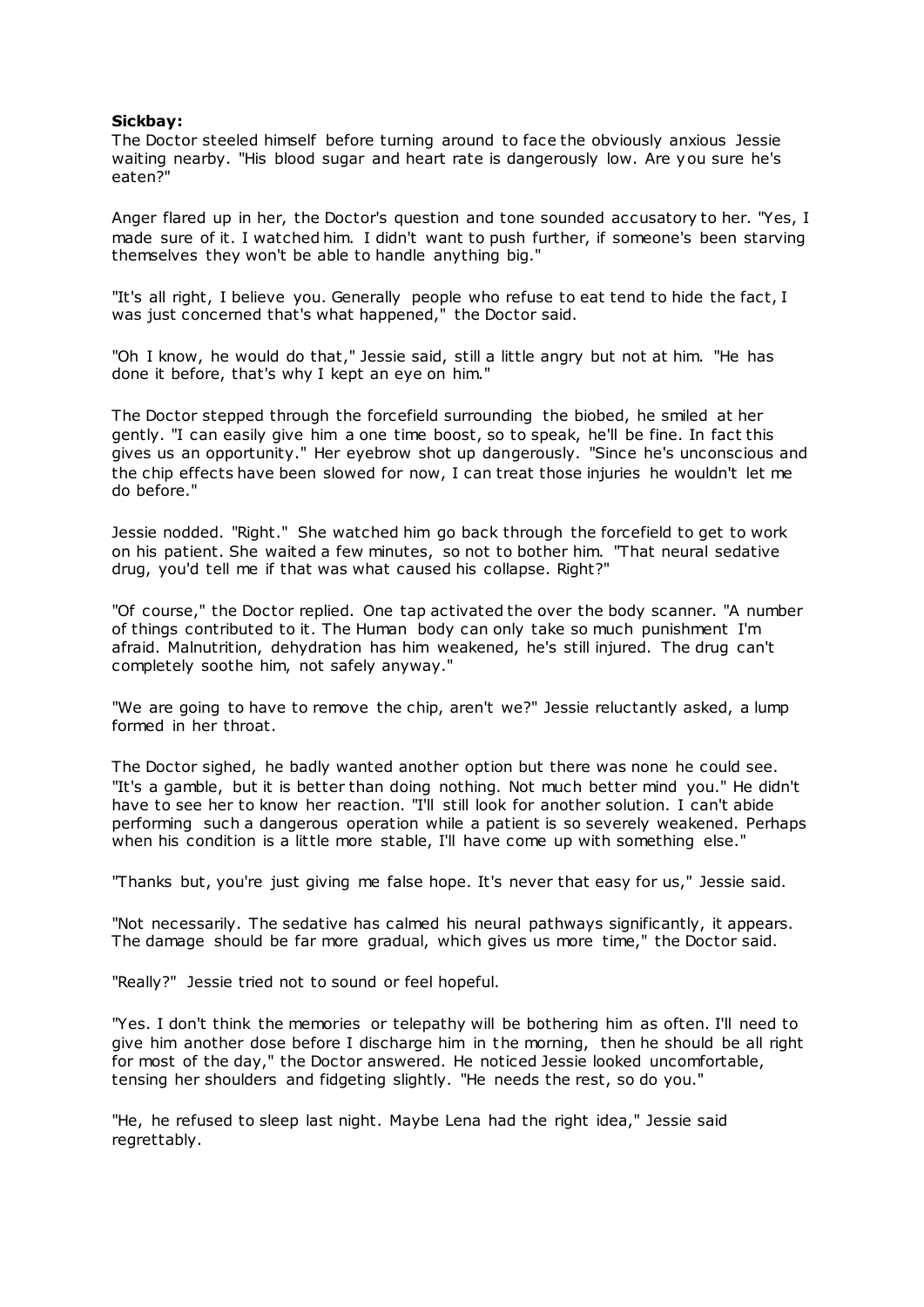The Doctor looked on sympathetically, the smile he gave her was warm. "You're doing fine. More than that in fact. I didn't expect he would leave your room for days, weeks even. Yet in less than a day he's at a party."

"Yeah. I don't think that means what you think it does," Jessie said hesitantly. The Doctor's smile turned into a look of concern.

"Mum?"

Jessie didn't hear it, her mind was lightyears away. Her chin slumped into her the palm of her left hand, the elbow digging into the table. The bowl of cereal in front of her remained untouched. A gentle prodding in that left arm abruptly brought her out of it. She looked to the source, her son standing beside her looking worried.

"What?" she asked.

"Someone's at the..." Duncan barely had time to tell her when the door opened. The whole table turned their attention to it.

Rachel strode in with the brightest smile on her face. "Morning everyone." She wasn't fazed at all that Jessie shook her head irritably at her arrival, or that Amy climbed down from her seat to run to her room. "Today's the day. Time to get ready."

"How... you can't just walk in," Jessie groaned.

Her mood didn't deter Rachel from hers. "You weren't answering. I cheated a little, I'll admit." She clicked her fingers for emphasis.

Sasha stared at her puzzled, "you're a Q too?"

Rachel laughed, "ohno dear, it was just a little touch of magic ."

Jessie's eyes rolled, "yeah, I don't think I'm going. Sorry."

"All right, I'll walk back out and you can invite me in properly," Rachel teased her.

"No. Didn't you..." Jessie almost blurted something out she shouldn't. She glanced at her remaining two children, then hurried to her feet to go over to her mother. "Didn't you see what happened last night?" she whispered.

Rachel stuck her bottom lip out, it looked like a forced pout. "Pretty hard to miss it." Jessie scowled at her. It still didn't deter her, she smiled again. "Maybe you should leave him home this time."

"Mum please try to put yourself in my place here. Would you come to my wedding if Antony was sick?" Jessie complained.

"No," Rachel replied far too quickly. Jessie gave her a *see* glance. "But he isn't really sick, is he? Just a bit mopey. The fainting was probably a..."

"If you say cry for attention you'll never see me again," Jessie grumbled with a dangerous glint in her eye.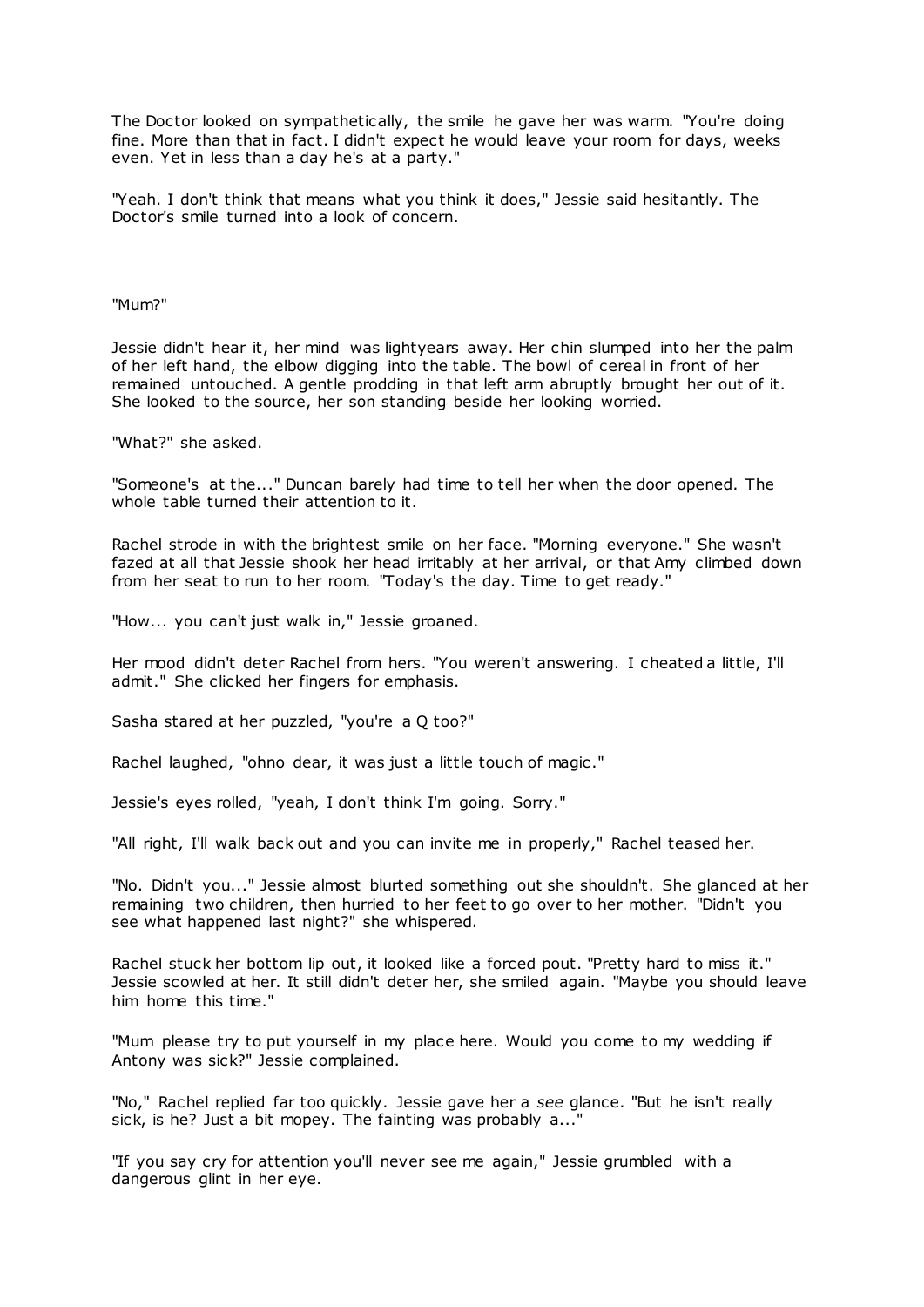The threat finally wiped the good mood from Rachel's face. Her eyes glistened, her face pained. "I'm sorry, I'm just trying to make you feel better."

"Yeah right," Jessie rolled her eyes again. "You don't like him, that's obvious to anybody. If you can't handle that then, I don't see a future with you in it."

"Sweetheart," Rachel didn't take the last sentence all that seriously, or at least she acted like it didn't. "I'm your mother."

"A mother I've survived without for thirty odd years. Like it or not, James is my family," Jessie said firmly. Rachel's face tensed. "He's done nothing wrong here either. This is your problem, fix it."

Rachel's jaw clenched, she seemed to be trying her best not to tremble. "I will. I promise. In the mean time, I need to know if you'll be there for my big day."

"I'll go down the aisle, I'll be there during the vows and stuff, but that's all," Jessie answered. "James needs me, even if he won't admit it."

Rachel did her best to hide her disappointment, covering it with her earlier bright smile did the trick. "I'll take it. Now, twenty minutes at my quarters. You can pick whatever you want to wear, as long as it's a dress and little Sasha has a matching one."

Sasha looked up pouting. "Have I been bad?"

Jessie smiled her way, "we both have it seems." She turned back to her mother. "What about Duncan and Amy?"

Duncan's eyes shot wide open, he shook his head. "Nuh uh, I've been good for a while."

"I don't think Amy's all that keen on me, and I was right thinking that he wouldn't want to take part in a wedding," Rachel replied.

"That's not fair," Sasha complained.

Duncan sniggered, "it's really not." Sasha responded by sticking her tongue out at him.

"I don't think Sasha does either," Jessie said.

"Of course she does," Rachel said in a patronising tone. "Pretty flowers, dresses..."

"I don't like any of those, boring," Sasha interrupted her.

Jessie agreed, "me neither sweetie. Way to stereotype your own gender, mum."

Rachel waved off their comments cheerfully, "one grandkid taking part, I'm not asking for much. Now I'd better go before Ray beats me home."

"Who?" Jessie had to ask.

"Ray. He's the best man. Didn't I tell you?" Rachel laughed. "You'll be walking down the aisle with him."

"Right," Jessie said with little interest.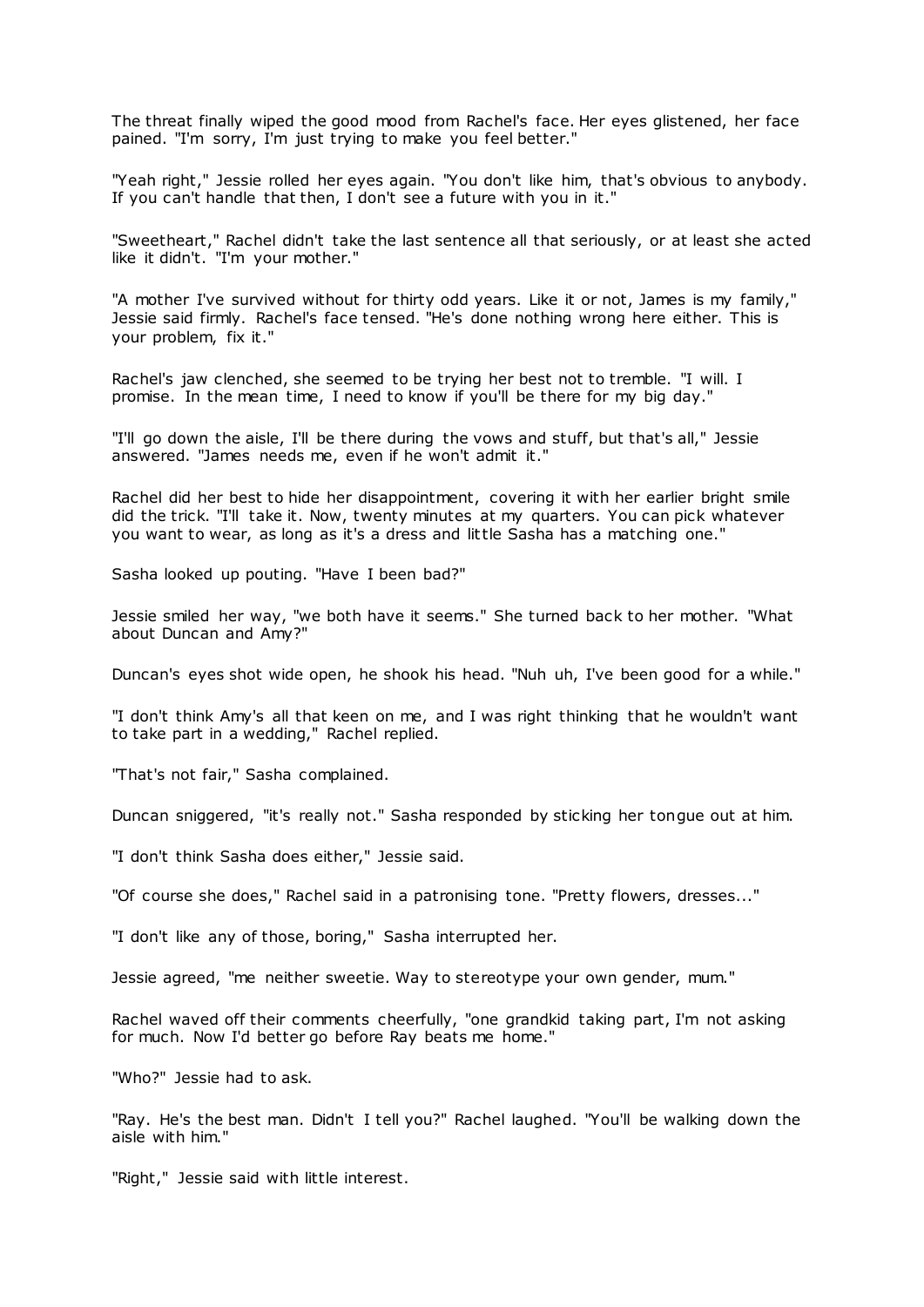"You'll like him. We both have much in common. Nice guy," Rachel said as she edged to leave. "Got to go. Remember, fifteen minutes."

Jessie unintentionally breathed a sigh of relief once she left. She made her way to the room Amy ran into earlier. Inside she found the small girl sitting on the floor by her bed, fiddling with a few Lego pieces put together.

"What's the matter?" she asked her.

"I don't like grandma. She's mean," Amy replied.

Jessie walked the rest of the way inside. "She can be a bit annoying, I know. You still shouldn't run off like that. It's rude."

"I'm sorry," Amy stuttered with tears forming in her eyes.

"Don't worry, I was tempted to do the same," Jessie said as she knelt down in front of her.

Amy glanced up at her. "You scared too?"

Jessie felt the colour drain from her cheeks. "Scared? No, why are you scared?"

Amy shook her head timidly. "Her shouting."

"Wait, has she shouted at you?" Jessie asked. Whether the answer was yes or not, she was already imagining smacking her mother a couple of times for scaring her daughter.

"No, daddy," Amy squeaked. "She's mean to him. I bet she made him sick, cos it was after."

Jessie gently caressed her cheek. She got a tiny and brief smile in return. "No she didn't. She knows she's on her last chance."

"I miss him," Amy pouted. Jessie knew that feeling too well. "Will he be better soon?"

"He's a fighter. Don't worry," Jessie smiled through her doubt.

Lena stopped and glanced over her shoulder. James lingered a few feet behind her. His face still blank, but his body language told her he was extremely anxious. She turned to face him more directly.

"Second thoughts?" she asked him. He didn't answer, he merely stared straight ahead. "You don't have to, you know. I think Jessie would be more than happy to skip it."

While Lena's back was turned Rachel walked across the junction ahead of him. Her head turned casually, she must have seen them both and yet she kept walking. Moments later she doubled back to get a better look. Her face had frozen in fury unlike anything he had seen on Jessie's. This was unique to her. Jessie's more deadly stares were harmless in comparison. He had to look away, prompting Lena to frown and turn back around. Rachel had already walked off, she only saw a brief glimpse of what could have been anybody walking down the corridor.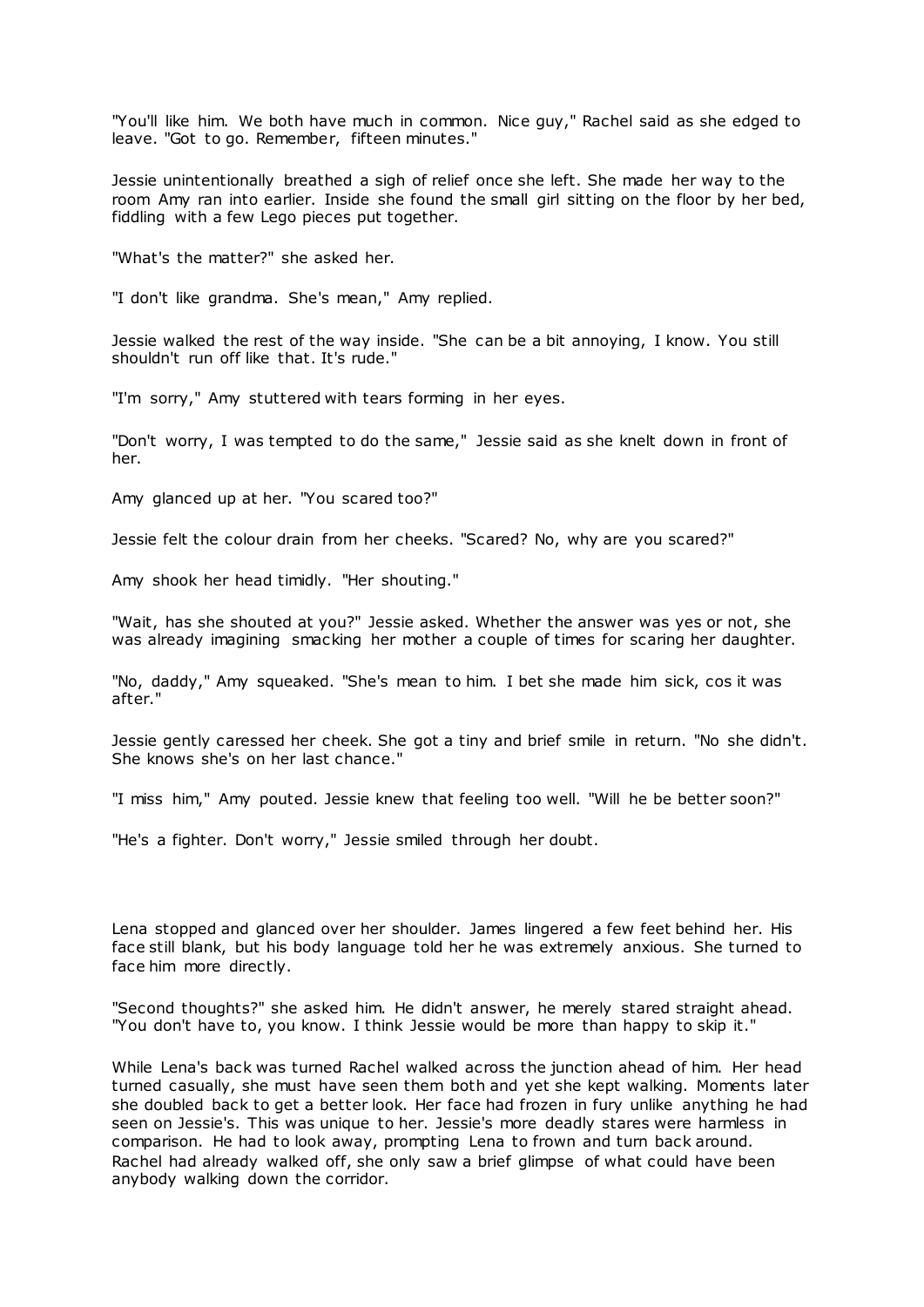"No. I have to do this," James said.

Lena stared back at him, her eyes scanning him for a clue, a hint to what he was thinking. "I don't get it. Why is this stupid wedding so important?"

"It isn't. That's the point," James eventually replied.

"You know what, I'd love a break from all this crap. After you're better and maybe when we're free, yeah bring it on. Now isn't the time. It's jarring if I'm honest," Lena said.

"It's..." James hesitated. He tried to smile but instead his face seemed strained and a little twitchy. "It's better than me complaining, right?"

Lena looked slightly unnerved, she tried to breath in deeper than usual. "No. At least when you were *complaining,* it was honest, it was you. This screams fake. I don't understand why."

His face faded to blankness again. "That makes no sense."

Lena nodded, her eyebrows both raised. "Yeah, you're right." She continued down the corridor, he followed closely behind.

"Okay. We'd better get you washed up and ready to go," Jessie said on returning to the living room.

Sasha gave her a sad stare, "but mum, I don't want to."

"I know. It won't be too long though," Jessie said sympathetically. She gestured to a different door. "Come on."

The main door opened on its own again. Jessie groaned, expecting her mother again. Lena walked in instead to her relief, but the door didn't close behind her. "Um, look who I've brought," she said uncomfortably. Her hand gestured behind her as James walked in as well.

The three children dropped everything they were doing to run over, swarming him in seconds. They all tried to hug his legs without bumping in to one another.

"Daddy, you're back," Sasha said happily.

"Are you still sick daddy, you look gross," Amy said honestly, her eyes staring up at him curiously.

"I missed you," Duncan said at the same time as Amy, then he pulled a face at her. "That's the first thing you say?"

Sasha laughed in his direction, "like you'd not say stuff like that."

Jessie looked on in shock, Lena still looked uncomfortable. James meanwhile did his best not to look awkward.

"No, cos I don't want to make dad feel bad," Duncan said back.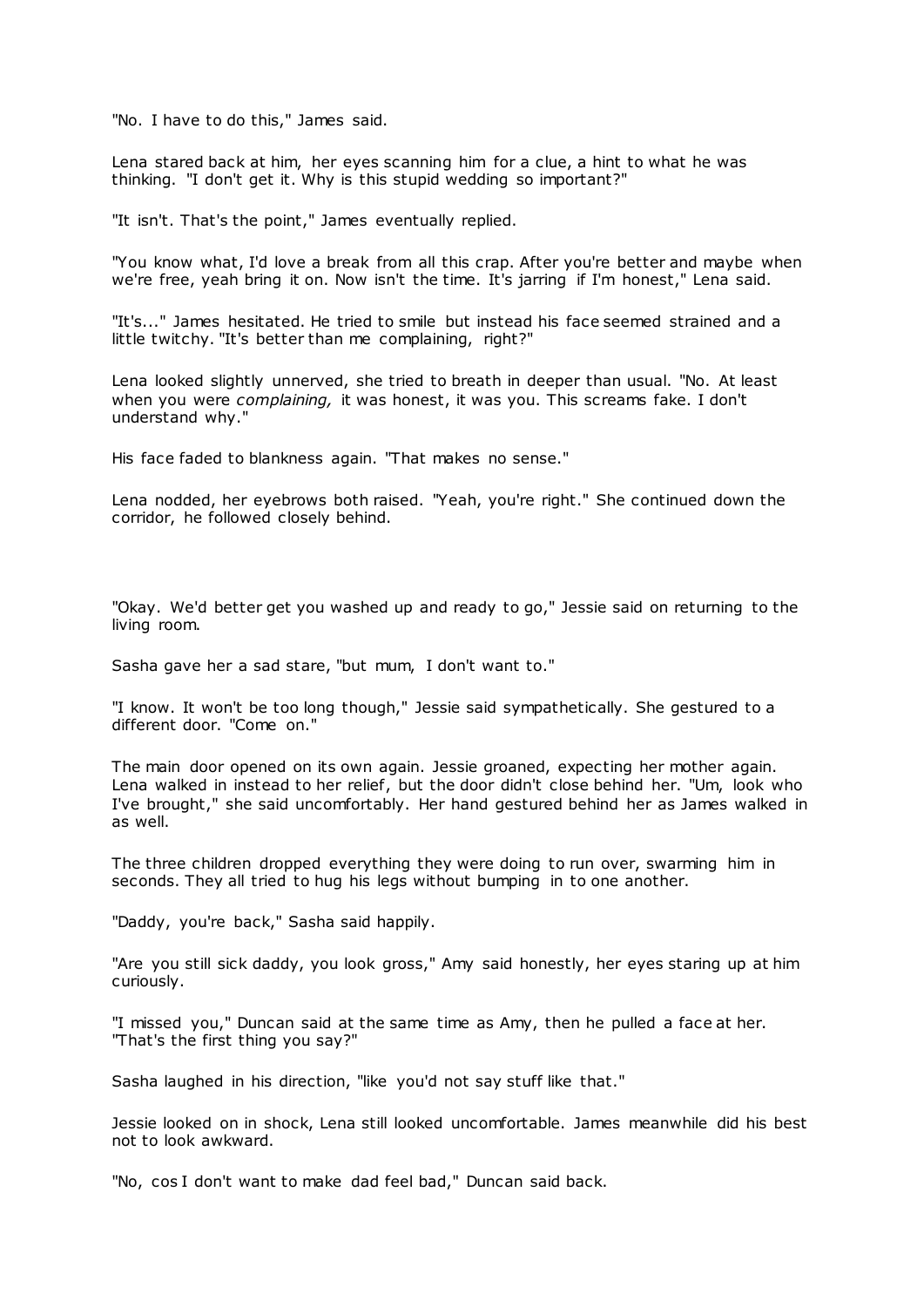"Yeah, you good now," Sasha said. Meanwhile Amy squeezed the same leg she was hugging, getting in the way of her own hold. "Daddy, are you staying?"

"Please don't go," Amy said in a muffled voice.

Lena made her way over to stand next to Jessie. She quickly tried to get over her shock. "Who's idea was this?" Jessie asked.

"His," Lena replied. At the same time James slowly crouched down so he was more level with his kids. He flinched as they looked at him, Jessie thought he would be worried about their reaction to his current appearance. They didn't seem to care, they hugged him regardless. "I know, it's too soon."

"Don't you think he's trying too hard?" Jessie whispered to her.

"How do you mean?" Lena asked, even though she had a good idea.

Jessie watched the reunion for a few seconds. James tried to get rid of his usually emotionless mask when Sasha pulled away to look at him. It was a relief to see her not bothered by his whiter skin and thinner face, but it tugged on her heart to see her reach up to touch his cheek. It seemed to have a similar effect on him; his eyes very subtlety brightened for a second, he followed it with a look of guilt he tried to force away.

"Like he's trying to seem better than he is," Jessie answered.

Lena wasn't relieved that they were thinking the same thing. It worried her further. "Yeah. But why?"

"It's what he does. Suffers in silence. Why do you think neither of us knew about that brig memory?" Jessie muttered, her head shaking.

"You really think that's all it is?" Lena questioned.

Jessie winced, her eyes snapped closed. "He's hiding something. If we want to know what, we may have to play along."

Lena frowned at her, her head turned slowly toward the reunion nearby. Nothing much had changed. The children were constantly talking at him, while he responded with one or two word answers. "I don't know if I can do that, Jess," Lena said honestly.

"You don't have to. Just watch my kids and him while I'm at the stupid wedding," Jessie said.

"You're still going after what happened last night?" Lena asked in surprise. Jessie stared at her with eyebrow raised and a determined look in her eye. "First mum relents, now you. This obsession is giving me the creeps."

"Yeah, my mum does that to most people," Jessie said with a weak smile. She stepped forward, "Sasha. Come on, we should go."

Sasha glanced over at her, bottom lip trembling. "Mummy, I want to stay with daddy."

"I know, but he'll be here when you get back," Jessie said. "Right?" she said to James directly.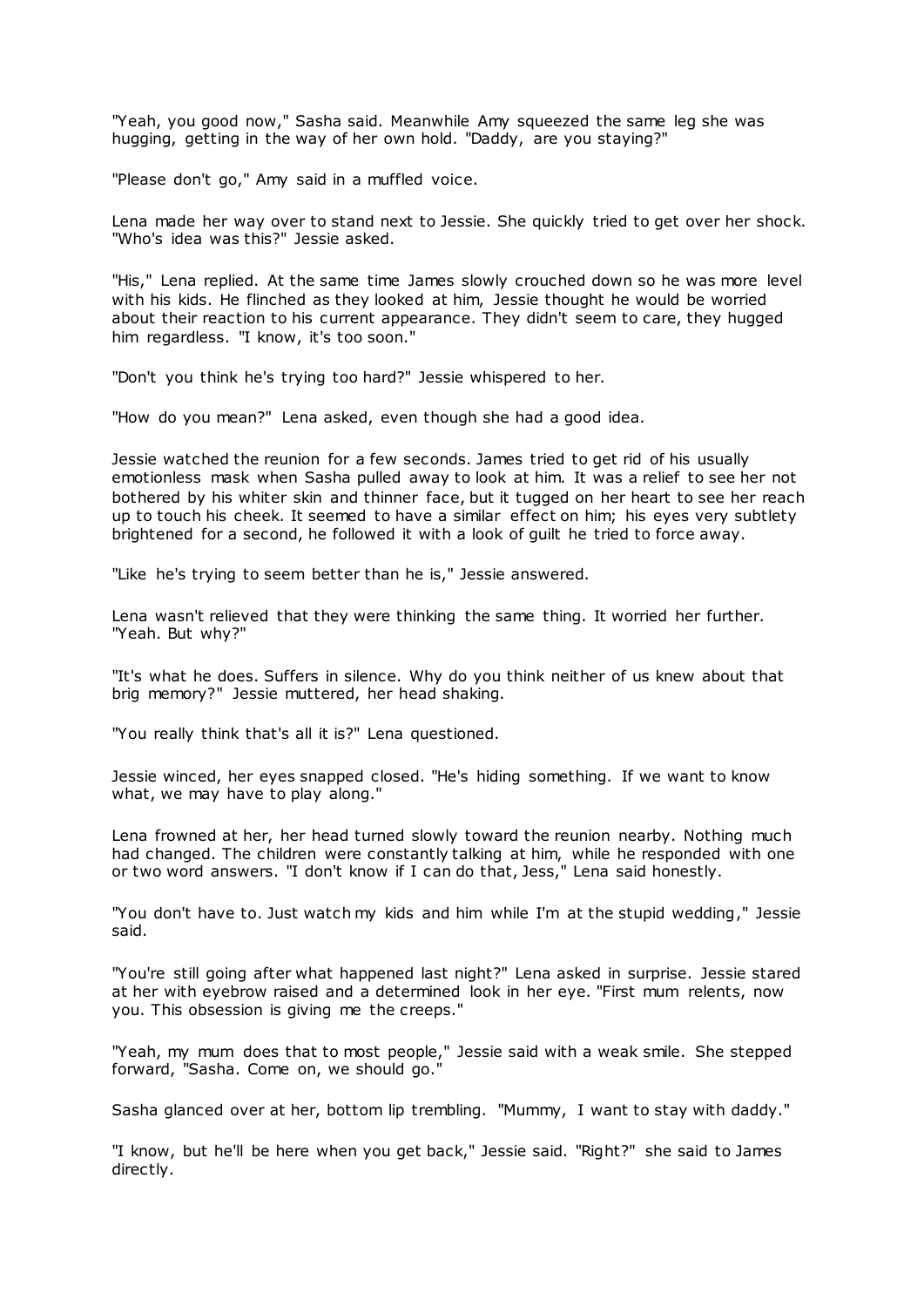He seemed to hesitate before answering, "right."

Sasha whined. She was about to move away, at the last second she threw herself at her dad for one more hug. His arm moved around her to hug back, it looked genuine enough. Jessie still couldn't shake away her bad feelings about the whole situation though.

She held her hand out for her daughter to take, which she eventually did, and they headed for the exit. Sasha pensively stared at her dad all the way to the door, waving at him all the way.

"Daddy you're shaking," Amy whispered. James looked at her, a couple of tears were trying to escape. He blinked them away so she wouldn't get upset as well.

"I'm fine," he said, each arm reached around the two remaining children's shoulders. They got one last hug before he stood back up and made his way over to Lena. He didn't notice little Amy following him closely. "Can you do me a favour?"

Lena noticed Amy trailing behind him, she hinted she was there using only her eyes. "That depends."

James didn't notice her hint. "Instead of taking them to the wedding, can you take the kids somewhere else? Holodeck maybe."

"Why?" Lena asked.

"They're not going to want to waste a weekend going to a wedding, they'll be bored," James answered.

"Can we go to the park?" Amy asked, getting James' attention. He turned to look down and nod at her.

Lena frowned as she felt worried again. "What are you doing? And what about Sasha?"

"Ok, after her part's over then collect her and go," James replied.

"James, you still haven't answered what you'll be doing," Lena whispered so Amy couldn't hear as clearly. James' head turned away, he casually walked by her. Lena gently put her hand out to stop Amy from following. "Why don't you and Duncan get ready," she suggested.

"She can't do that herself," James said.

"Really? I figured Jessie would teach her how to dress before toilet training, or walking," Lena said, laughing to herself. "Ok, what to do. Why don't you go to your room and wait..."

"There's no need for that," James interrupted. "I'll be at the wedding."

Lena was even more confused by that. "That woman doesn't like you, why would you go if your kids aren't?"

Before James could answer the baby in the crib started to cry. The two siblings shared a worried look. "I'll..." James said, gesturing to the crib. "You, Amy."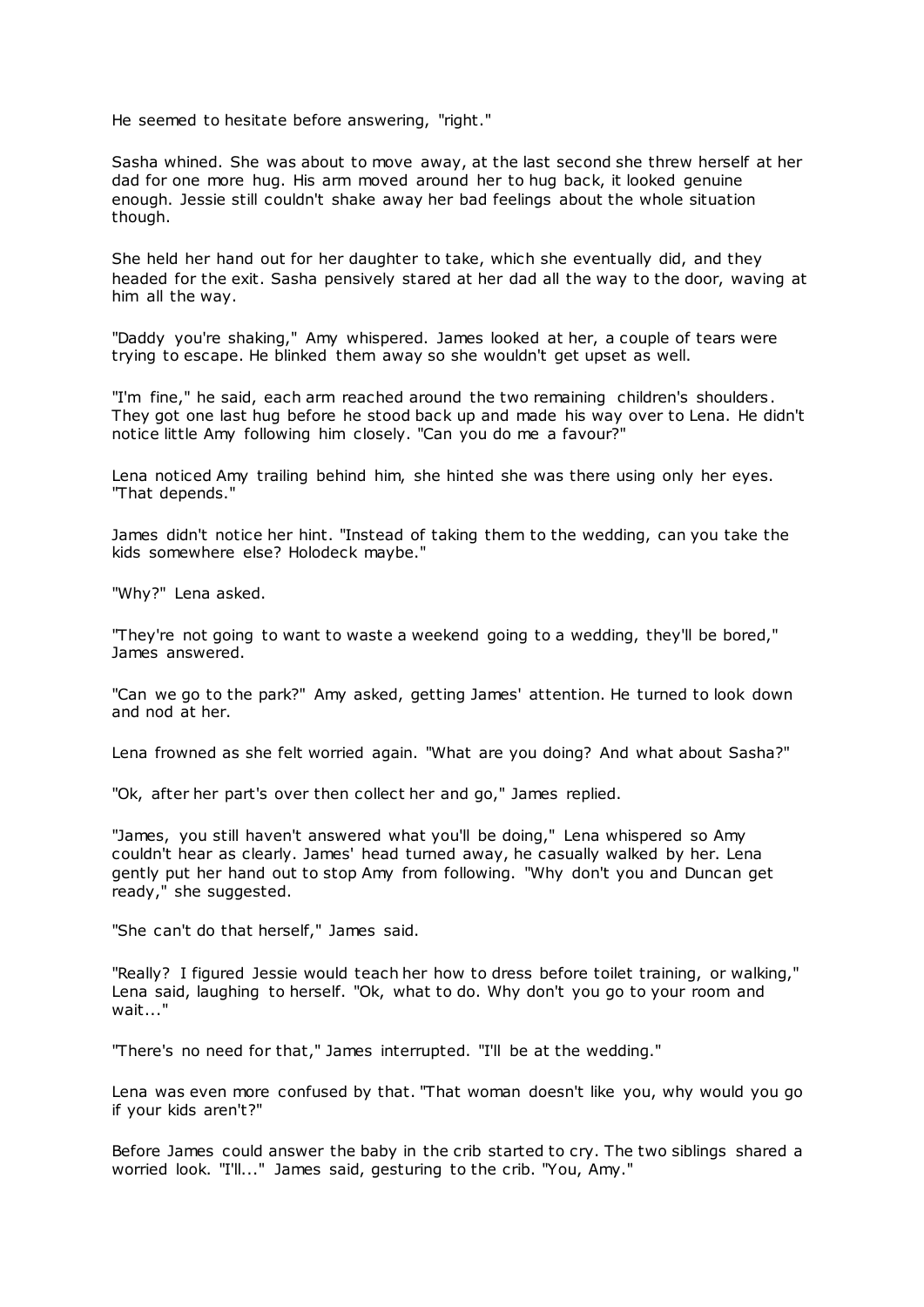"Me? She barely knows me, I don't think so," Lena stuttered.

"They both need to wash first. I'll do it after," James said.

Lena sighed, she reluctantly gestured for the two kids to come with her. "I hope by wash you mean teeth and face, cos I'm not comfortable with the bath."

Duncan scowled at Amy as she pulled a disgusted face. "Don't flatter yourself," he muttered.

"Huh? Just don't want to share stinky bath with you," Amy said.

Lena couldn't help but laugh at the two. "Okay, even if it were a bath, I wouldn't put you both in at once. Come on." She briefly glanced over at James as he headed for the crib, hoping in some silly way that he found it funny or at least worth smiling about. As she expected he looked the same as he always did. The pair walked by her to get to the bathroom, she reluctantly followed.

The baby settled down once a bottle of milk was by her lips. One hand reached up to touch it, the other did so too, catching James' finger. In that brief second he felt fine, like nothing was wrong. He missed the sound of a door opening behind him ready to kill the moment for him.

"I don't know what games you're playing here, but I promise you, it stops now," Rachel snapped.

The sudden voice put the little girl off her breakfast, making her whimper. James tried to soothe her by gently stroking her head, his thumb unintentionally tickled her cheek making her giggle. She was settled but no longer interested in drinking the milk, her hand still clutched onto it. He could tell Rachel was gearing up for another outburst, her form he could just make out in the corner of his eye twitching as if she were drumming her fingers against her own body. Another one would upset his daughter again, so he decided to straighten up to deal with Rachel first.

"You wanted her at the wedding. She's going," he said quietly in case Lena or the other kids heard him.

"Oh I have you to thank for that? That little fainting stunt was much appreciated," Rachel said in a smarmy tone.

James checked to see if the rest of his family were still in other rooms before responding. "I didn't do it on..."

"Let's just get one thing clear," Rachel butted in while walking closer. "You have one hour. If you're not gone by then, well..."

"Don't," James warned. It sounded more like a plea to her.

Rachel stopped directly in front of him. "We'll do this the old fashioned way; till death do you part," she hissed.

"You'll lose her. She won't forgive you," James tried to reason with her.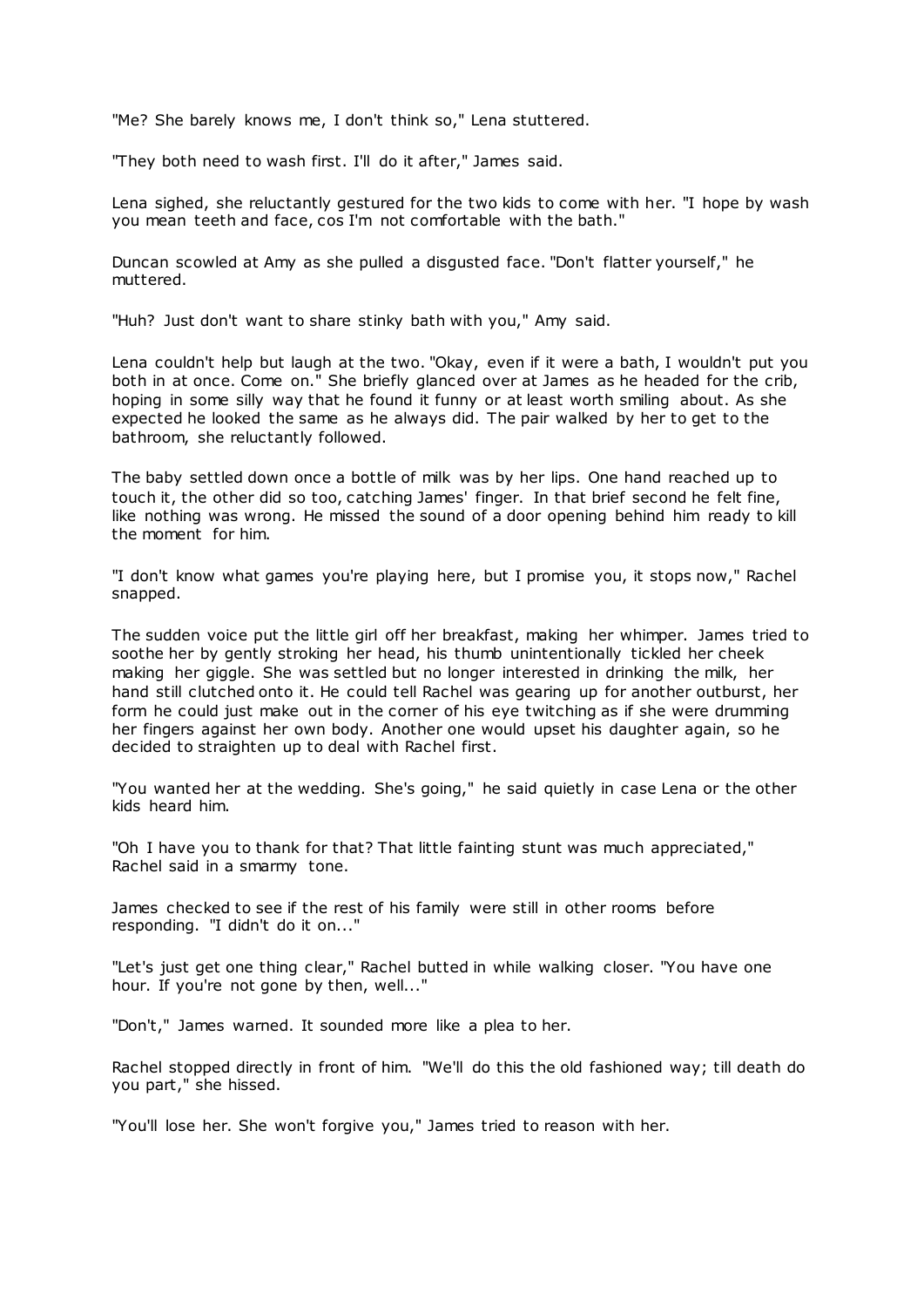Rachel wasn't having any of it. "Maybe not. But it's worth it if it means you can't influence her anymore." She slowly backed off while keeping eye contact with him. Once she was close to the door she stopped. "Don't think for one second that you can beat me. I have more power than you can dream of."

"I don't want to fight you. I never did," James said.

Rachel turned her nose up at him. "Of course not. I know how you really operate." She took a few steps back to open the door. As her back was still facing it she didn't see the person already standing there. James did though, he froze with worry. "Good riddance, one way or another," Rachel sneered before turning around completely, immediately running face to face with the new arrival who wasn't all that happy to see her.

"Hi, you got a minute?" Kathryn said in a polite voice, obviously faked, with fire in her eyes. She didn't give Rachel any time to react, she grabbed her roughly by her blouse and pulled her out of the quarters. The doors shut behind them.

"Let go of me, you..." Rachel managed to snarl before she was slammed back first into the adjoining wall.

Kathryn pushed forward to get as close to her face as she could, making sure Rachel couldn't avoid her deadly gaze. "If you've got something to say to him, you say it to me." She shook her harshly. "I didn't hear you, speak up."

"Is violence all you people know?" Rachel spat back at her.

"Only when diplomacy fails," Kathryn growled at her. As Rachel tried to speak again Kathryn pulled her forward a little, then slammed her back against the wall. "I'm not the one threatening death on someone, and for what?" Rachel struggled against her, it only made Kathryn shake her roughly again and longer this time. "For marrying your daughter? Loving her? Maybe it's time you grow the hell up!"

"Oh like you didn't give my girl a hard time yourself," Rachel grunted.

Kathryn pulled her forward again to push her into the wall. Only she lingered half way there, "so you don't deny you want him dead?"

"Mum!" James yelled out for her to stop.

"Do not..." Kathryn exclaimed as she pushed Rachel back into the wall. "Compare me to you." James rushed forward as she dragged the other woman forward again. "I am not like you."

Rachel smirked at her despite the pain she was in. "That's not what you said yesterday."

"Well you can forget what else I said yesterday," Kathryn did the same back to her, wiping Rachel's smile away instantly.

"You'll do it, or you'll regret it," Rachel said, her eyes briefly glancing towards James.

One of Kathryn's hands finally let go of her. However it balled into a fist and began to pull back. James quickly grabbed a hold of her wrist before she did anything else, using his other arm he tried to pull them apart. Kathryn resisted him a little too well, Rachel glaring at them wasn't helping at all. Finally he dragged her back far out of punch range.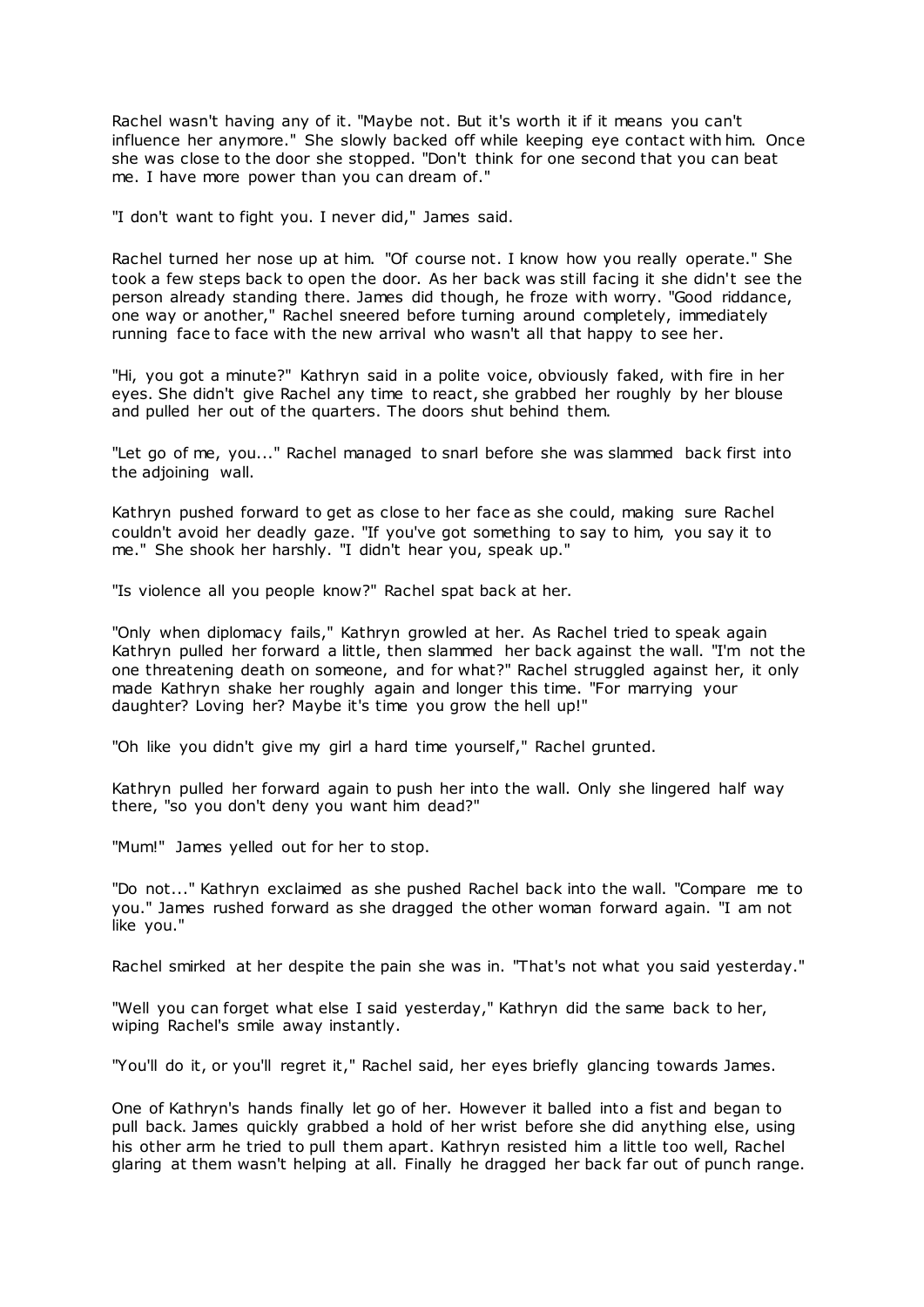"If you think that I'm scared of you..." Kathryn snarled at her.

Rachel scoffed. "Maybe do what's best for your..." She looked at James with disgust. "Bastard mutation for once."

Kathryn lurched forward, James kept a tight hold of her to stop her. "I'll kill you before you can even lay a finger on him."

"I don't need to," Rachel smiled as she began to walk away like nothing happened. "Fifty minutes to go. See you at the wedding, Kathy."

Once she was out of sight James slowly moved his hands away. Kathryn stomped a little to the right, barely containing her temper. She stared at him not in anger, but in disbelief. "Why did you do that? I was trying to protect you."

"I don't need you to," he answered.

Kathryn shook her head rapidly. "That's hardly the point and you know it. How long has she been doing this?"

"It's all talk. She's not going to do anything," James said plainly.

"So? The way she speaks of you, it's despicable. I'm sure Jessie wouldn't stand for it, so I assume she doesn't know," Kathryn said. James' silence and a tiny, almost subtle flinch in his shoulders answered her. "James she's not worth it. Jessie deserves so much better than that horrid woman."

"It's not for us to decide that," James mumbled.

Kathryn's eyebrow shot up, "you're right. It's not. So why are you allowing her to get away with talking to you like that?"

"It's only words. I think worse than she says," James replied hesitantly. He glanced away to avoid the inevitable glare he'd get when she replied to that. "She just lashes out sometimes, it's nothing. Jessie will decide whether or not she should be in her life without me interfering."

"It's not you though. She's the one risking her relationship with her daughter. You heard her, she doesn't care if she does," Kathryn argued.

"No, she does. She just flies off the handle occasionally," James countered back. He ignored the almost horrified look he got for it. "You have to do the ceremony."

"I do!?" Kathryn almost laughed at how ridiculous it was. "You say she's all talk but then suggest we give in to her threats."

James nearly cringed, his eyes shut to stop it. "No. To prove you're better than her. I know you are."

"What?" Kathryn could only say.

"You're right, you are not alike. You gave me away for me, not for you. She meanwhile admitted to giving Jessie away and not Dannielle because of selfishness. When we met again you didn't tell me for so long, cos you were worried about how I'd react or how it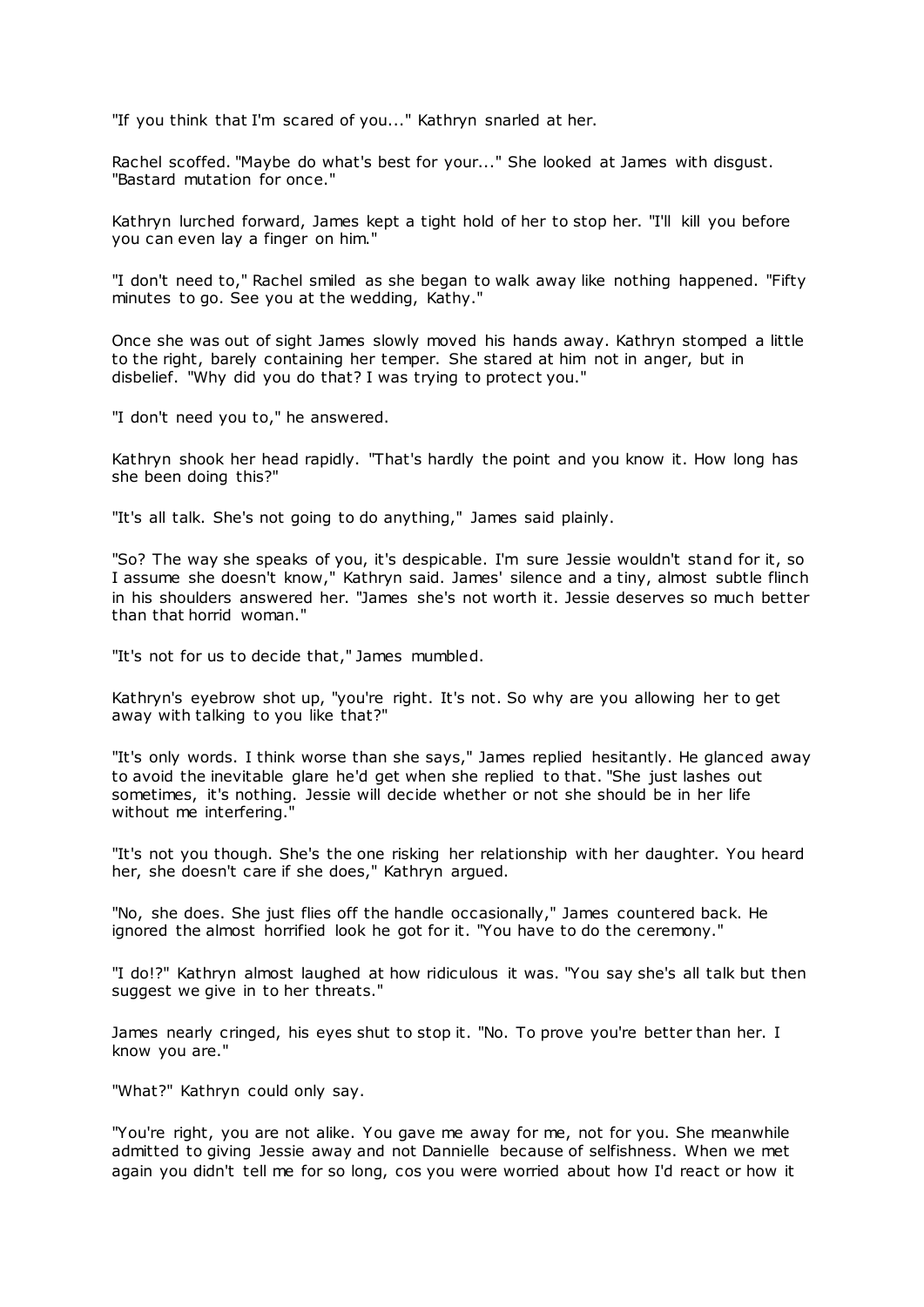would effect me. Rachel waltsed straight into Jessie's life, with no care as to how she was feeling about it. All that mattered was that *she* felt bad, that *she* wanted to see her again. Rachel would not leave her alone until Jessie accepted her. You gave me space when I needed it."

Kathryn's shoulders slumped, her anger then slid from them. "You only have my word on that."

"I believe it. I should have told you sooner," James said, his voice getting lower. "I've forgiven you."

"You don't have to do this, I know," Kathryn said softly and yet hesitantly.

"I wanted to tell you but I waited too long, I was too late," James still said. "You're the craziest woman I know, and no Annika doesn't count. You're blunt, stubborn, naive. At times you're so rude and harsh to people they run away at the thought of you." Kathryn smirked in response. "But when it really matters you put everyone else first. You're strong, brave enough to face any problem, no matter how crazy it is. True you usually come up with an equally crazy plan to deal with it but..."

"I hope this is going somewhere good," Kathryn continued to laugh.

"That day, I wanted to say that I was proud to have you as a mother. Even when you're talking about pixies stealing your last mouthful of coffee, or failing to remember people's names..." James said.

"Well who else took it?" Kathryn asked, sounding only partly serious.

James shook his head. "Or interrupting people. I'm still grateful. I still lov..." This time Kathryn interrupted him with a sudden hug. "You."

"Thank you," she whispered. "I didn't want the only time to be just someone else's memory."

"Chakotay's. Yeah, I forgot I told him," James mumbled.

"*Relax, we're related*?" Kathryn chuckled, she then pulled back so she could look him in the eye.

James pulled a face in response, "it was *chill*. He reacted like I was his competition."

Kathryn's smile grew, she raised her hand to his cheek. "He was just surprised."

"Surprised yeah, he thought I killed you," James said. His head dipped a little. "That reminds me, there's more."

"You don't have to," Kathryn smiled warmly at him as her head shook.

"I'm sorry for everything I did to you and said, when I found out. There's no excuse for it. Before you mention one, I'm not just talking about when I turned." There was the faintest glint in his eye, she wasn't quite sure what it meant, it didn't look like the usual guilt despite the topic .

"You had every right to be upset," Kathryn said.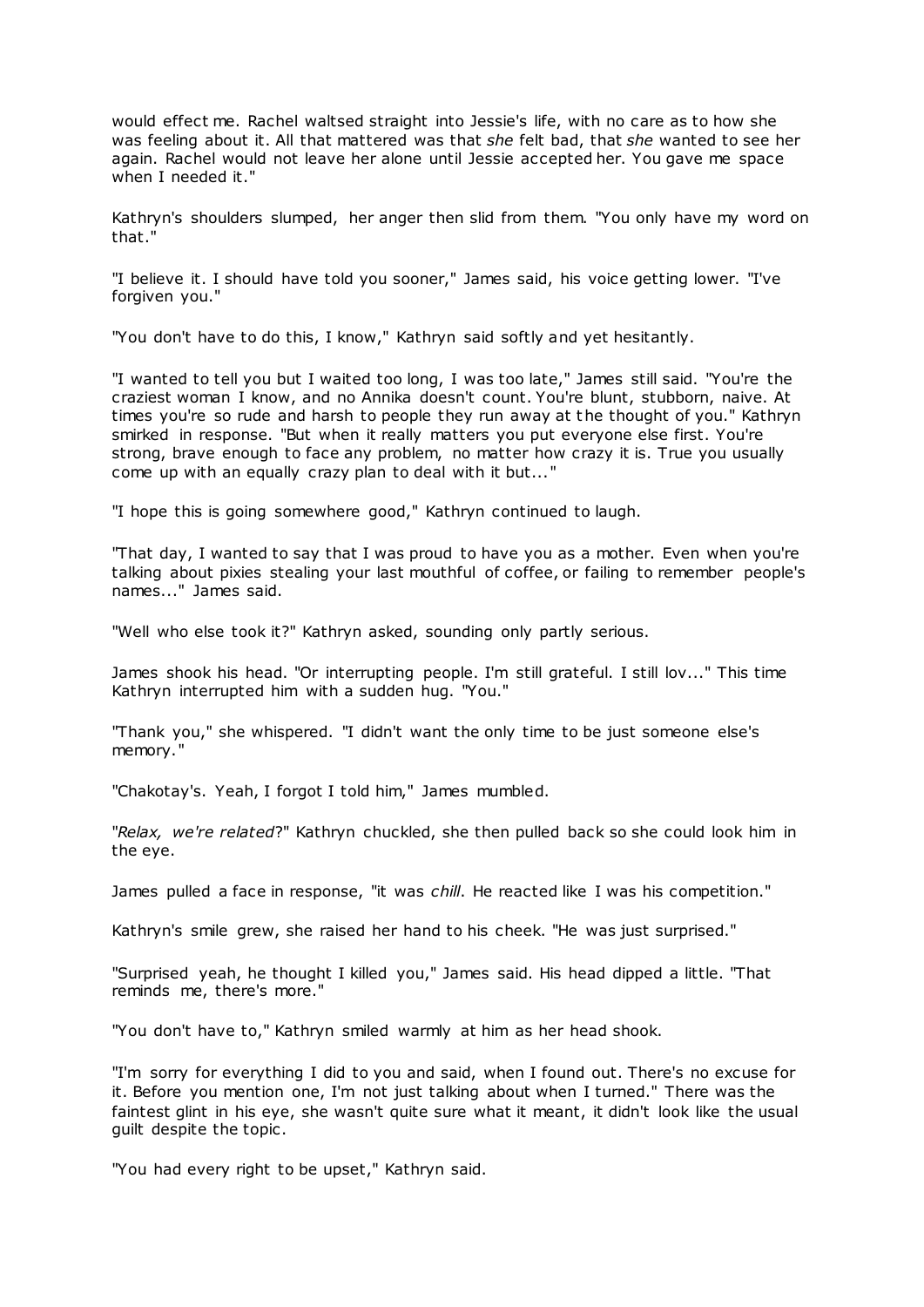James stepped back a little, her arm had no choice but to fall back to her side. "Not like that. The things I said were just to hurt you back and keep you away. I don't normally think that way, I want you to know that so you're not as ashamed...'

"I'm really not. I'm proud of you. Most of all I've more than forgiven you, so you don't have to apologise," Kathryn said.

"I wish you wouldn't. It's more than I deserve," James said close to a whisper.

Kathryn studied him carefully before answering. "Maybe someday you'll open up to me, tell me what happened that traumatised you so."

He was confused by the comment, as to him it came out of nowhere. "I'm not... I don't want to talk about dad." Even just speaking of his father made him sound so afraid, Kathryn was angered by it. She didn't want him to think it was directed at him so she kept it buried.

"If only it was *just* that. There's more, more that you refuse to even acknowledge. What are you afraid of? That someone will feel sorry for you, or try to help you?" Kathryn said. "A good example was ten years ago, when you closed the anomaly that second time. You came back distant, unsure of yourself, tense. It made no sense to me why with the story you told me. Worst of all you had injuries that didn't match your story either. Injuries you tried to hide that nearly killed you."

James seemed like he was shaken to her for bringing that up. "I was hiding in a demon infested Voyager on my own for two weeks, that's all."

"I suppose you'll deny that something happened when you confronted Nathan as well," Kathryn said bluntly.

He turned away so his back was on her. "I should get back. Amy needs to be dressed, baby needs feeding. Lena will be annoyed, thinking I abandoned her with..."

Kathryn quickly put a hand on his shoulder, she felt it tense. "You don't have to tell me, just as long as you tell someone. You'll never get better if you continue to stack up the trauma."

"You'll do the wedding, won't you?" James questioned.

"If this is your way of avoiding your issues then..." Kathryn said forcefully.

James meekly looked over his shoulder. "It's the opposite." He turned fully around when he noticed her head moving side to side. "As long as it's there, it's in the way. Please..."

"I don't think..." Kathryn began to argue.

"For me," James finished saying, very quietly like he was ashamed to say it.

"Only if you promise me one thing," Kathryn said.

"That I work on getting better after, I know," James said.

Kathryn stared at him looking puzzled, and a little wary. "No, I mean yes I want that, but no. Promise me you're not asking this because of her intimidating you."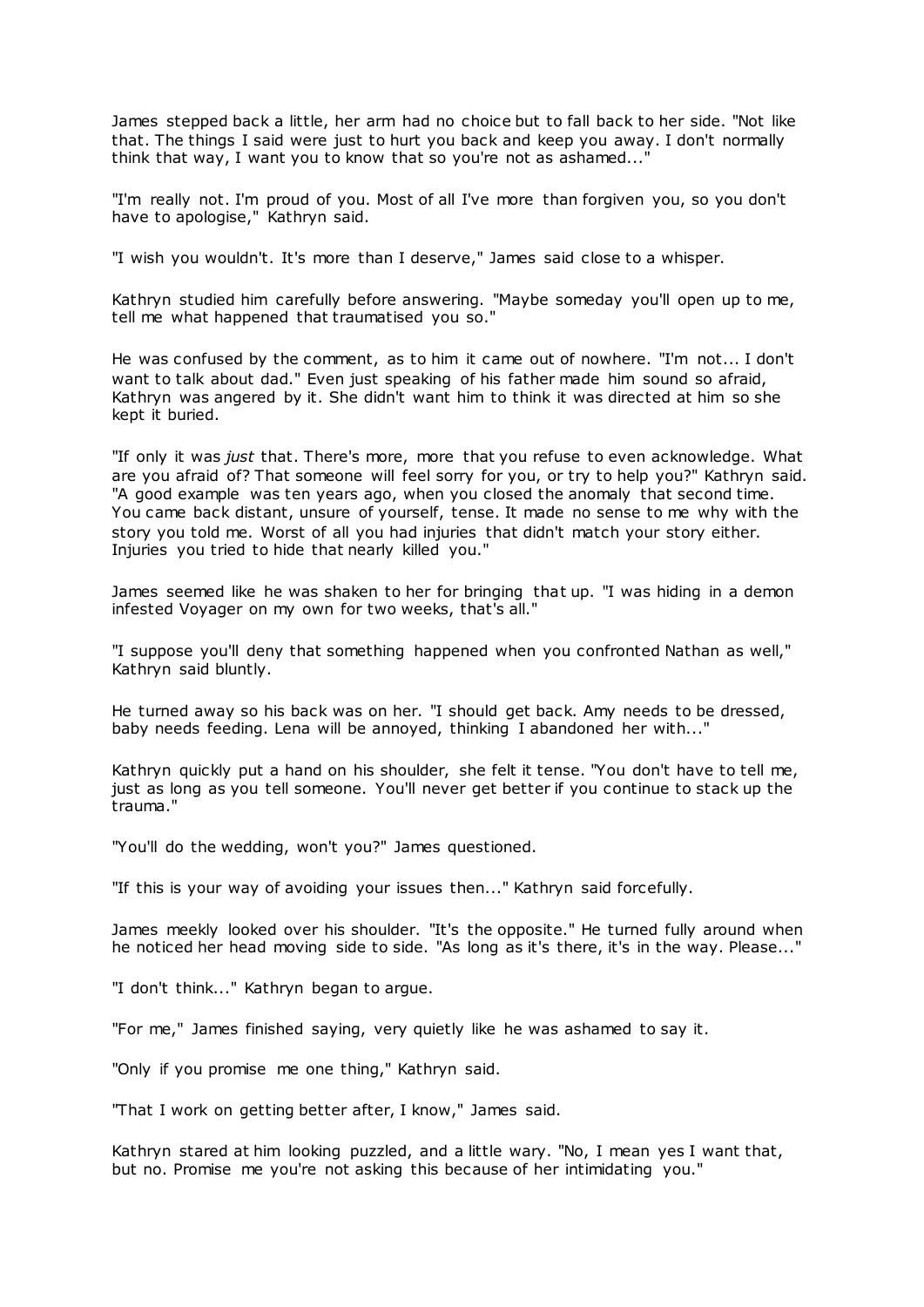James seemed to be staring straight at her, but his eyes appeared to be on another part of the ship. "No. I'm not."

"*No* I won't promise, *I'm not* promising that, disguised as no I'm not intimidated," Kathryn said impatiently. She followed it up with a sly smile. "You must think I was born yesterday."

Now he was truly looking at her, she thought she was imagining the tiny spark of mirth in his eyes. "For once I wasn't doing that. I promise." Her eyebrow raised like she was hinting for something. "I mean I promise it's not because I'm afraid of Rachel."

"Better. There's hope for you yet," Kathryn said, patting his arm.

## **The Enterprise:**

"Jessica, come out. It's almost time!" her mother's shrill voice managed to get through the walls.

Jessie mouthed her name much to her daughter's amusement. It took her mind of their shared predicament for a few seconds. "I'm sorry, this is the best I could think of on short notice," she said.

Sasha glanced down at the dress she was forced to wear. It wasn't showy in the slightest, just a simple white number that went down to her knees. Underneath it was a pair of very light purple leggings they both hoped Rachel would think were tights. Not that it made a difference, it was more of a comfort thing. It was missing something, reminding her of another reason she disliked dresses so much, they usually neglected something on the top half to help with the contrast. She quickly hurried over to the replicator, then she hurried back with two ribbons in her hand the same colour as the leggings. Using one she tied her daughter's curly black hair into a loose pony tail.

"Hmm, what do you think?" Jessie asked her, pointing to the mirror.

While Sasha ran over to the mirror, Jessie did the same thing with her own hair. Sasha ran back over, Jessie worried as she didn't look too impressed.

"I know, I need more time than five minutes to..." she started to say.

"It's nice mummy. Much better than grandma's," Sasha replied.

Jessie sighed in relief, "well then, we'd better show our faces. Do you remember your fake smile?" Sasha responded with an obvious forced grin. "Good, we're gonna need it." She stood up and held her hand out. Sasha took it, then Jessie lead her out of the room they were in.

In the next room Rachel was waiting, wearing a ridiculously over the top bridal gown. It was so frighteningly pink the two girls felt the need to squint. Standing with her was a suited man they hadn't seen before standing almost military straight. The cheeky smile on his face ruined the look he was obviously trying to make, instead he just looked cocky.

"Ah don't you two look..." Rachel said then hesitated, she looked a little disappointed. "Well you're always pretty, so that's fine."

Jessie rolled her eyes. "I was worried the white would be too eye catching. At least it's not eye catching on fire."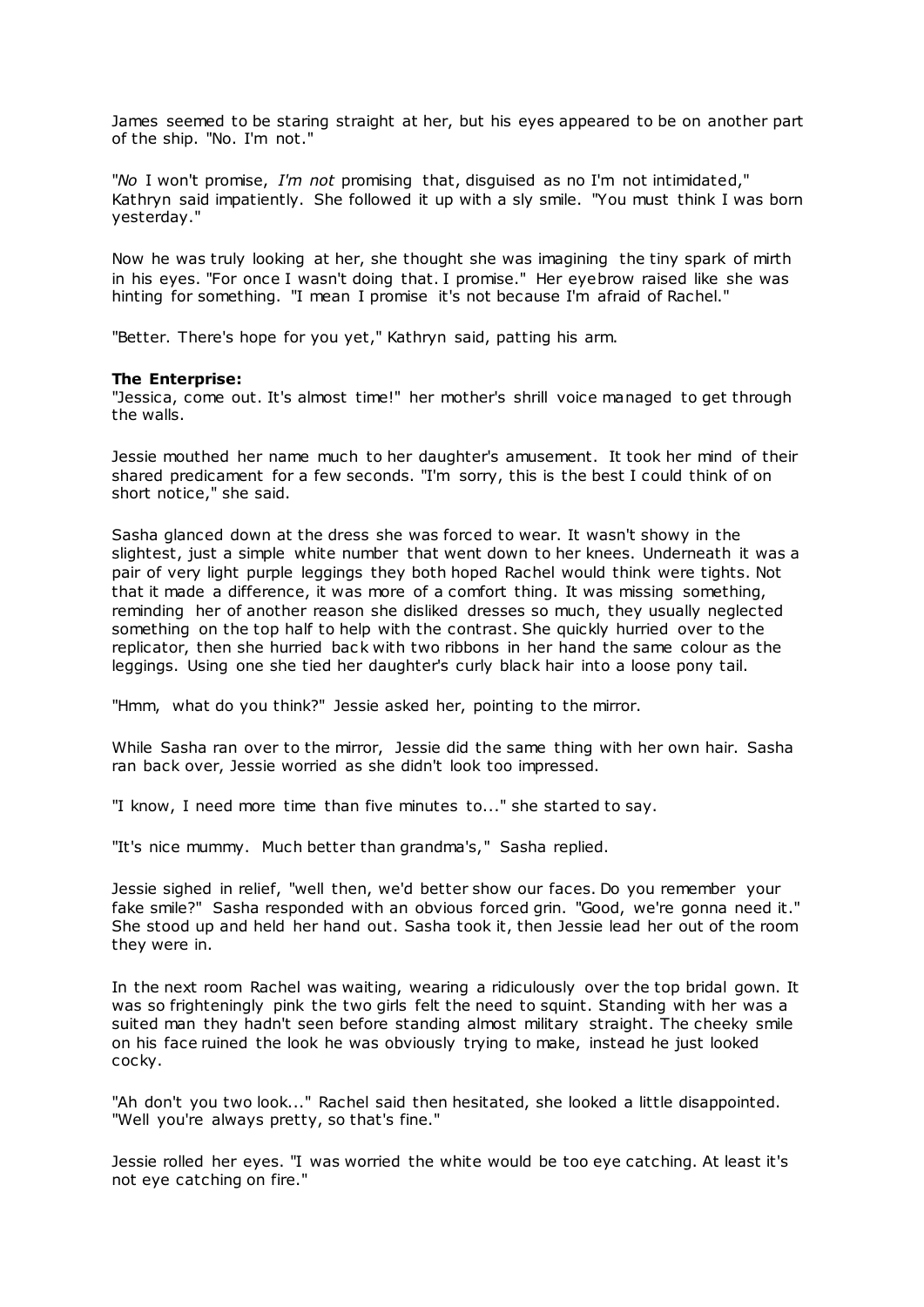Sasha giggled behind her hand. Rachel just frowned, either not getting it or not impressed. "This is Ray Burke, the best man I was telling you about." Her hand gestured to the man. "Ray, obviously this is my daughter Jessica and little Sasha." The scowl on her daughter's face only made her laugh. "Oh, she prefers Jessie so use that if you don't want your ear chewed off."

Ray casually shrugged. "That I can live with." The smile he followed up with made Jessie shudder in disgust.

"Ray here was one of our last remaining Security officers on the Enterprise. He and I are very good friends," Rachel explained.

"Mum, we're just going to be walking down an aisle for twenty seconds," Jessie said.

Rachel laughed while turning to her companion, "didn't I tell you, a little wiseacre. Takes after her mother."

It was Jessie's turn not to look impressed. "I'm sure I'll master tactless in no time."

"It's time," Ray said directly to Rachel. Her face brightened up and she hurried over to Jessie and Sasha.

"Oh, I've been waiting for this day for so long," she said excitedly. "Let's run through it. Sasha will go first with the..." Her eyes widened in shock. She hurried to the opposite side of the room to grab a basket filled with flower petals, then hurried back to give to Sasha.

"Er, I'm not sure if she got my flower allergy, maybe..." Jessie stammered as she reached to take the item away from her daughter.

Rachel waved off her concerns like they were nothing. "Silly, they're replicated. Besides, only one way to find out."

Jessie still went to take it when Sasha raised the basket to give them a sniff. She only pulled a disgusted face afterward. "Smells like Neelix's soup." Since she wasn't sneezing Jessie pulled her hand back, though the smell comment still made her consider it.

"Okay, when I tell you, you will go first to scatter the petals. Then you can stand at the front beside Antony, okay?" Rachel said to Sasha.

She looked up at her mother fearfully, "on my own?"

"It's only twenty seconds," Rachel said, mimicking her daughter's earlier comment.

"I still don't get why you only chose Sasha. Having Amy and or Duncan with her, would have settled her nerves," Jessie said. She looked ashamed afterwards, "though it's bad enough that Sasha's here."

Rachel turned to Ray, "listen out for the music cue we talked about. You and Jess walk down. Easy peasy." He nodded. "You've definitely got the right ring?"

"Yes, that's yours to give to him," he answered while pointing at the table nearby.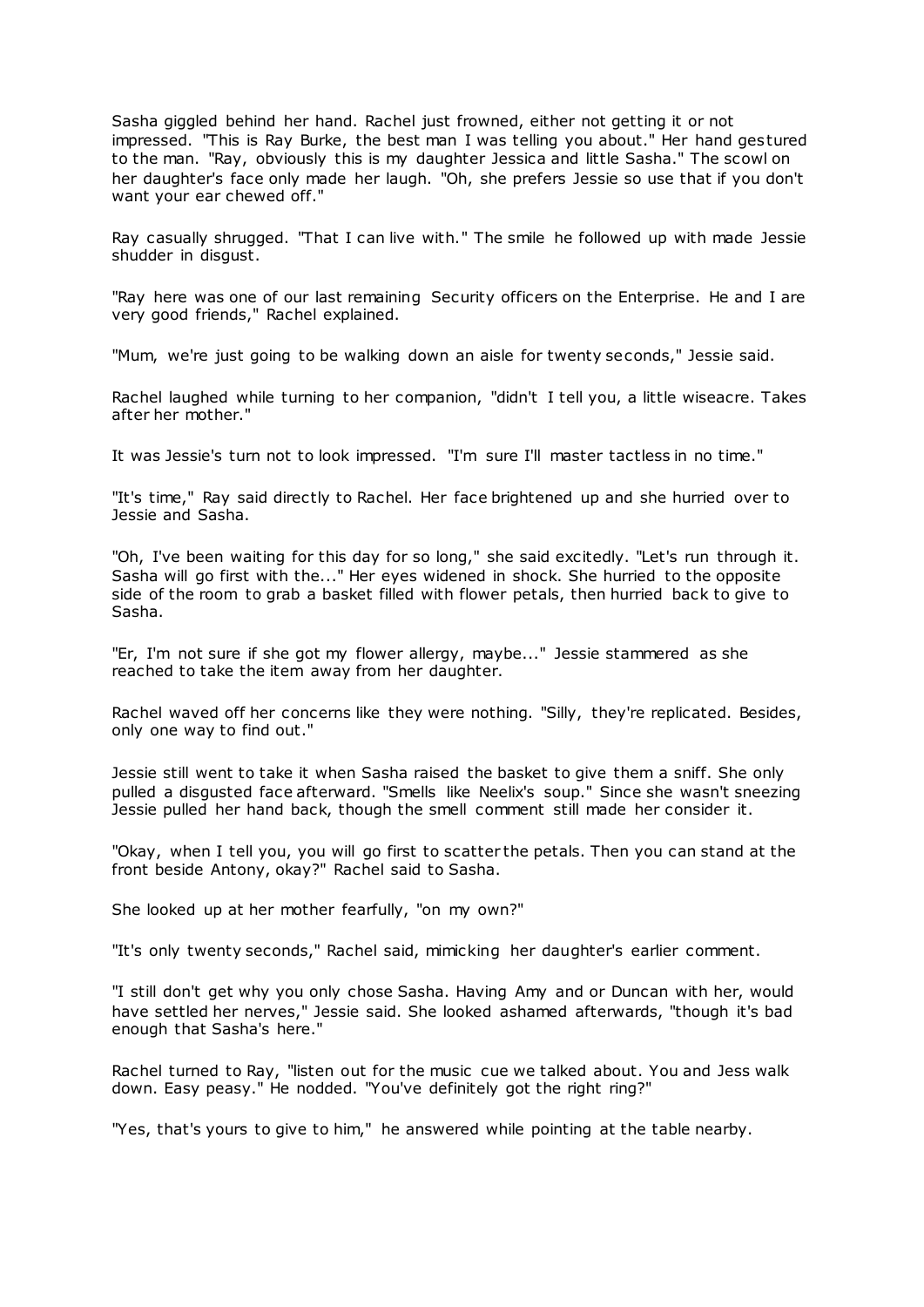Jessie noticed Rachel hinting toward it with her eyes. "Oh, right. I carry that," she said sheepishly as she hurried over. "It's not a pink box." The box was opened. "Ring isn't giant, tacky, or pink. Yep, this one's definitely for Antony."

Ray smirked at her, "only the very best for our Rach."

Rachel was half tempted to elbow him, she quickly decided against it. "I'm not obsessed with pink. It's my day, stop picking on me," she complained. "Now, off you go. I'll see you in a few minutes."

"Let's get this over with," Jessie groaned, following her and still holding Sasha's hand.

The wedding trio looked considerably out of place walking down the corridors, still with a few battle scars and repair kits left scattered on the floor. They were a few metres away when they all stopped. Music could be heard on the other side of the door.

"Music cue?" Jessie asked.

Ray listened for a few seconds. He confidently smiled afterward. "Once this song's over and the next's starting up, that's when she goes."

The grip on her hand tightened, Jessie looked down to find her daughter looking very nervous. "Oh it's okay. Do you remember Grandma Janeway's wedding? Just imagine you're there again with your brother. I'll be with you before you know it. Okay?"

"All right, I'll try," Sasha squeaked.

Meanwhile inside only a dozen or so people were taking their seats. Somebody had taken the time to clean up the place and reorganise all the tables and most of the chairs, so they were stacked out of the way. From the door, all the way up to the sound proof glass doors was a thin white carpet, which the remaining seats were lined up next to. The only thing signalling an altar at the end appeared to be a small podium covered in roses.

Kathryn stood behind it, deep in her thoughts and concerns. The rising music brought her out of her head. She then had a look around while the last person took their seat. Her gaze then focused on the first row where Duncan and Amy were sitting. Duncan was stuck next to the woman from the rehearsal dinner, and unfortunately for him she seemed to be a little broody and thought he was cute. Amy had hidden in his shadow to avoid similar treatment.

Lena and James stood next to Amy, outside of the wedding area, the former carried the portable crib. Lena gave him a little nudge to get his attention, her finger pointed at the two kids. "Are you sure you don't want me to take them now?"

"Aaaw, you're going to be so handsome when you grow up. Yes you are," the woman cooed.

"Eeew," Duncan complained, but that was nothing. Her hand was incoming to pinch his cheeks. He darted out of his chair to his dad and aunt. Amy panicked thinking she was next. Luckily the woman only seemed to be broody for boys and took no notice of her.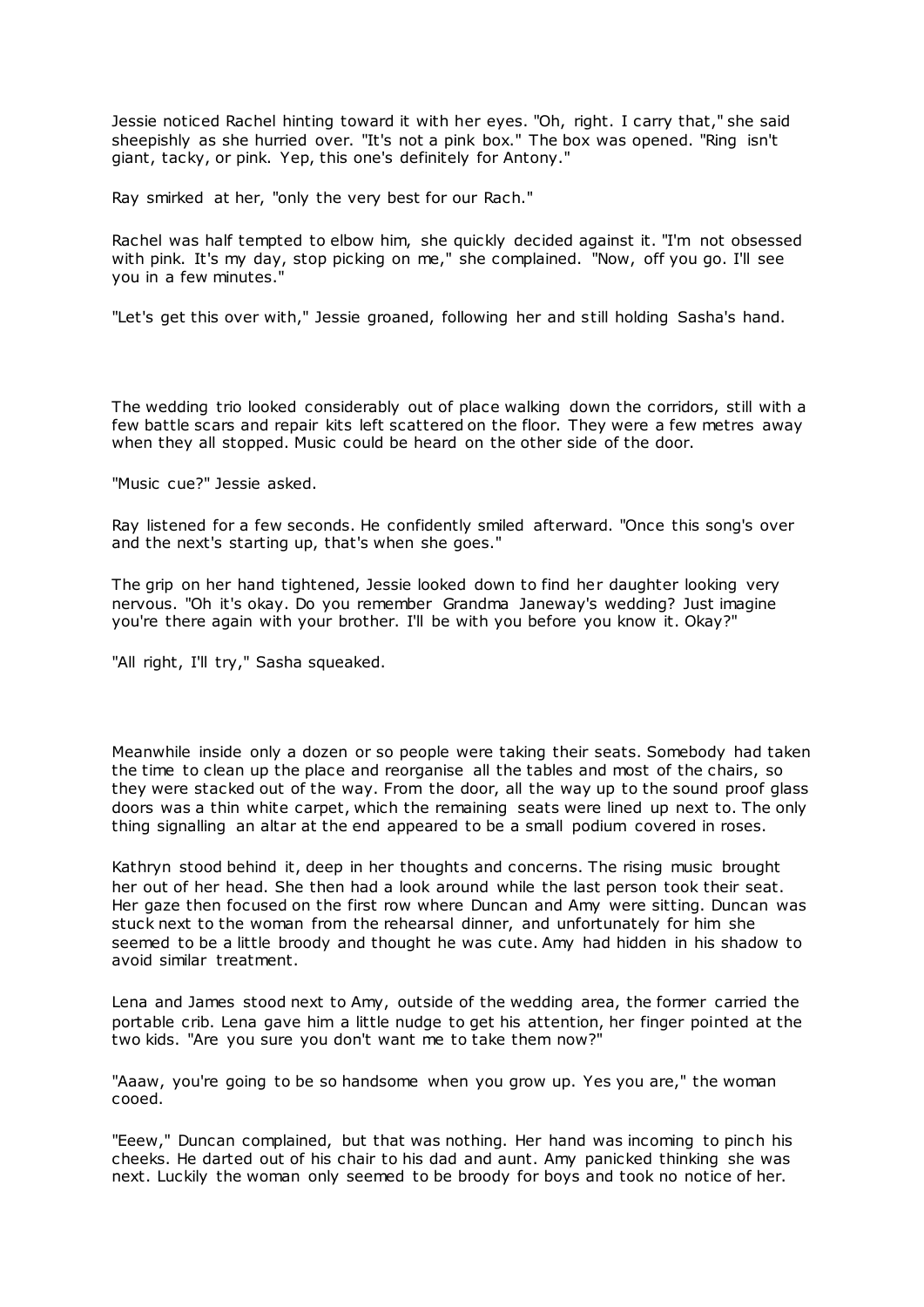"It's not just grandma, her friends are nuts too," Duncan said.

Lena laughed discreetly behind her hand. "Well you'd have to be."

"Aaaw, he's full of spirit, isn't he? You must be so proud," the woman said in their direction. "Oh my, you must have been young when you had him."

Lena looked at James all while resisting the urge to make an old joke as she used to. He seemed to dare her with her eyes. However she got distracted by the woman looking at her and not him. "Are you talking to me?" she asked.

The woman laughed and nodded. "Of course. Parenthood looks like it hasn't been merciful to your husband though."

Lena shuddered, "I second Duncan's eeew, then raise it by a hundred. Eugh."

Duncan rolled his eyes, "nuts and stupid. That's my aunt you weirdo."

The insults bounced off the woman, it just made her laugh. "My mistake. Does that mean this little cheeky man needs a mum?"

Duncan's eyes widened, he ran to hide behind his dad. "Oh god, I'll never be bad again."

"Yeah right," Kathryn whispered to herself just as the music faded out. That was her cue to get ready, or at least look interested in what was going on. Another song began to play.

The door opened. Sasha reluctantly walked through it, following the white carpet. For a few seconds she forgot about the basket of petals. She picked up the first handful when she caught sight of Kathryn, it brought a smile to her nervous face. With petals in hand she waved at her grandmother, sending the petals everywhere. Kathryn smiled and waved at her back.

Half way down the aisle the girl then spotted her dad to the front and far right. She then dropped the basket onto the floor and ran to him. "Daddy, you came." Some of the audience laughed quietly, some thought it was cute. The remaining few and Antony worried that Rachel would make a comment about the two piles of petals in the middle of the aisle.

Sasha didn't care though, she gave her dad's legs a tight squeeze. He briefly glanced at Lena before looking down at his daughter. "You didn't want to come, did you?" Sasha shook her head. "Lena's going to take you to the Holodeck for the day, how does that sound?" he asked.

"Are you and mummy coming?" Sasha asked.

"After the ceremony we'll join you," James answered.

Sasha nodded furiously, "okay!"

"Okay," Lena said less than enthusiastically. She passed James a stare that told him she was worried about something. He tried to give her a reassuring look in return, it seemed to do the opposite. "Don't do anything stupid," she whispered to him. He frowned as she walked away, two out of three of his children following her.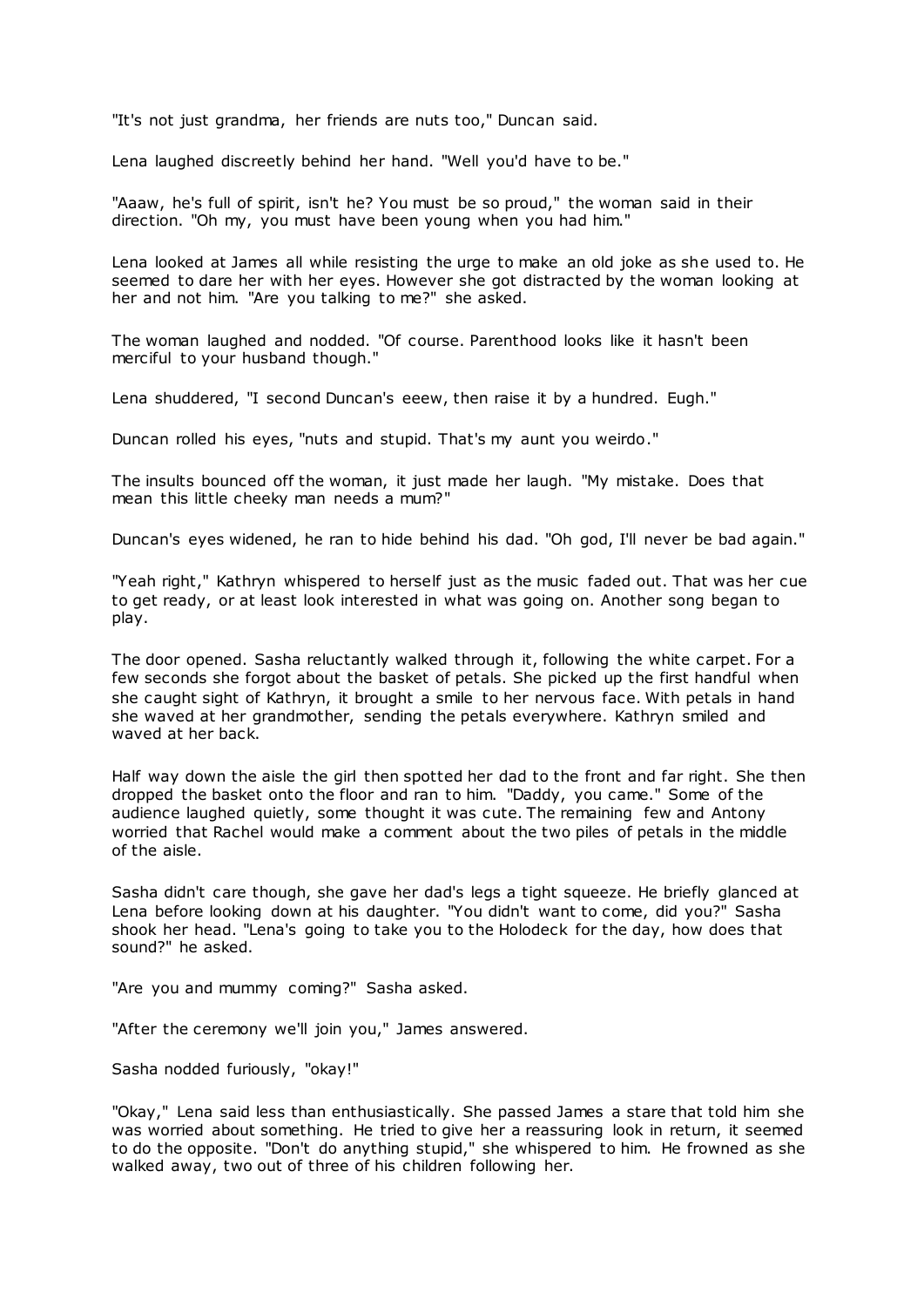James looked toward Amy still sitting in the seat. "Amy, the park remember?" he said. Amy pouted whilst kicking her tiny legs. James moved forward to pick her up off the chair, then put her down so she was standing. "Sorry."

"No, I could get down," Amy shook her head. "Just waiting for you."

His head turned towards Lena who was waiting by the other exit, then back at Amy. "I'll be there. I promise."

She hesitated, his promise though convinced her enough. She smiled at him before running off to catch up with Lena and her siblings. James waited until they were all gone before sitting down in one of the now free chairs.

Outside Jessie and Ray stood in an awkward silence, waiting for the next cue to tell them to go. Ray kept glancing at her, his face oddly sympathetic .

"It must be tough, huh?" he said finally.

Jessie however was okay with the silence. His question was odd and without context, so she stared at him with a puzzled look. "What is?"

"The wedding," Ray explained but it still left Jessie confused. He laughed good naturedly. "I'm sorry, you probably don't want to talk about it. I just thought that it was poor timing."

Jessie thought she finally knew what on earth he was talking about. She smiled politely back and nodded. "You're not wrong."

"Still, it's a bit crappy to do that today of all days," Ray said.

"Well you know my mum, she likes to be the centre of attention," Jessie said in an annoyed tone while maintaining her polite smile.

Ray was now the confused one. It didn't last, he gasped a little, "god, you knew he was going to do that? What a jerk."

"What?" Jessie snapped more out of annoyance than confusion. Ray only stared at her curiously. "Who and what are you talking about?"

"It's okay, Rach told me, no need to be ashamed. The freak's the one at fault here," Ray said politely.

The music had faded out while he was talking. A new track began to play, all the while Jessie's eyebrow as well as her fist were starting to twitch. "Told you what? I hope for your sake the freak you're talking about is the dress she's wearing."

Ray chuckled nervously, it looked to her like he was nodding as he did. He had held his elbow out in the meantime, hinting she'd take it. "We don't want to be late."

Jessie reluctantly took it, all the while imagining punching him in the jaw. They slowly entered and began their pace down the aisle.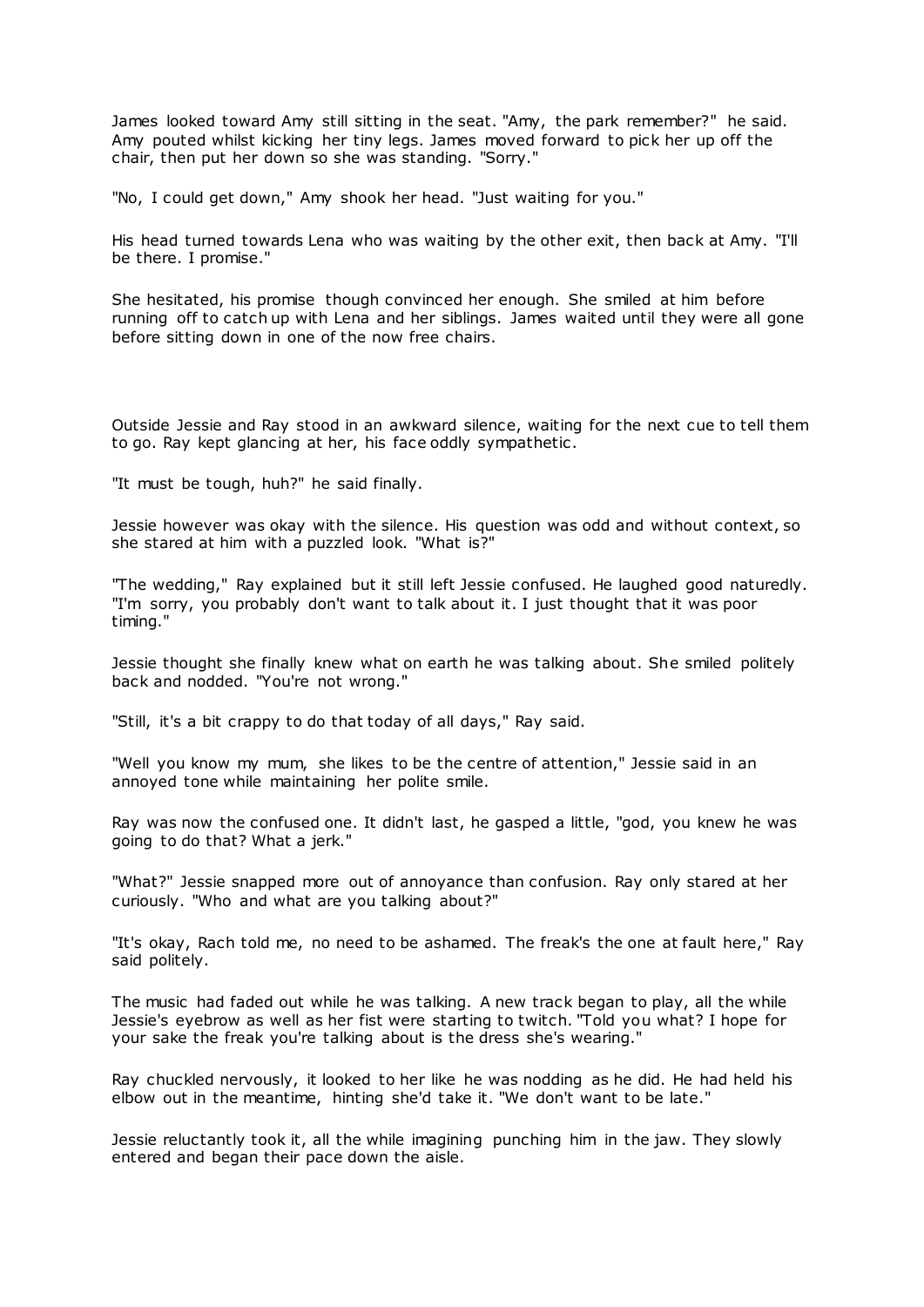"Don't be angry with me. It was her word, not mine," he whispered to her.

Jessie firmly grit her teeth for the time being. Now there were two people she was imagining being on the receiving end of her fist.

"If you want to talk about it after, it's fine. It's gotta suck putting all your life and soul into a relationship like that, just for him to up and leave you," Ray continued to whisper.

Her head darted to the side he was on, her eyes widened as so many emotions flooded through her. Anger and confusion being the most prominent ones. "Leave? What the hell are you..." she snapped, yet still in a whisper.

"Shhh, it's okay. You'll be much better off without him so I hear. Rach told me how miserable he was making you," Ray whispered.

Jessie stopped abruptly. He had to stop too, he could feel her arm shaking as he looked back at her. "What else has mum told you?"

"Not now," Ray whispered harshly.

"Oh definitely now. Where did she get the idea that James was leaving me?" Jessie muttered. She didn't care that the back row they were standing beside were watching them.

Ray smirked at her, "oh the coward just ran without telling you then?" Jessie stared at him, still shaking but with a deadly look in her eyes. "I'm sorry, at the very least I thought Rach would've told you. Look, from what she tells me you're better off without it."

"That's it. I'm done," Jessie hissed. She pulled her hand away from his arm and turned to walk back to the door.

"Oh for god's... come on," Ray grunted.

He reached out to pull her back. His fingers pierced the skin of her arm, the bones crunched from the pressure of his palm. She cried out from the sudden pain made worse by him pulling her toward him. The shoulder cracked as the arm felt like it was being pulled from the socket. It didn't look like he put much effort into it, but still she was dragged sideways into him. It all happened in seconds, everyone had just looked to see what was happening when the blood from his finger tips started to dribble onto the carpet.

"What's the matter? I thought you'd be used to this," Ray whispered into her ear.

The words chilled her to the bone. The lower part of her arm began to tingle and grow heavy. Where he held her felt like it was burning, while shooting pain from her shoulder and neck spread down to it. She wanted to pull away but she doubted she could, not without risk of further injury.

"Get off her," a familiar voice spoke up from behind him.

Ray chuckled, his eyes sparkled mischievously. Finally he let her go so he could turn to face down the aisle.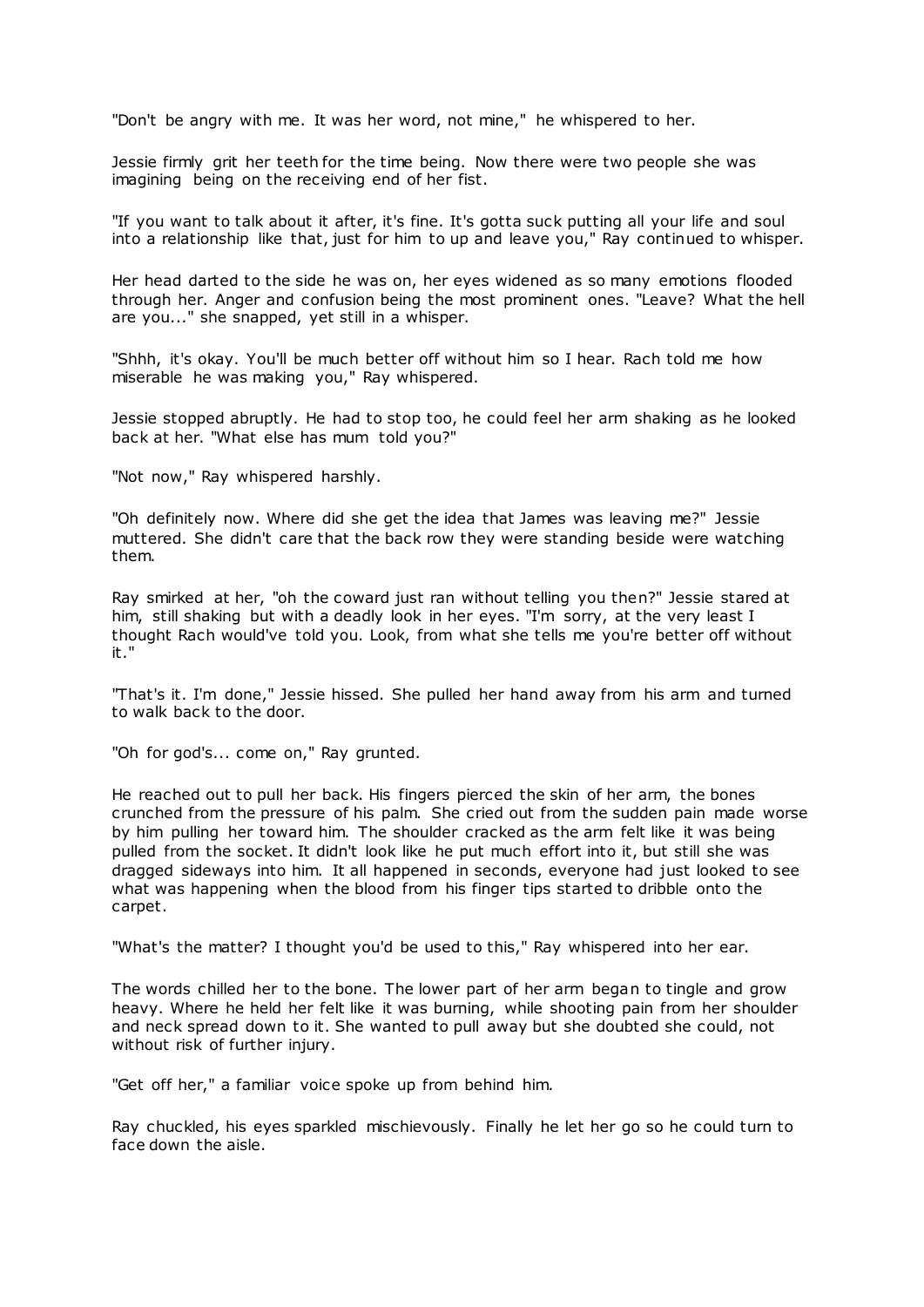Jessie's good hand instinctively flew to her arm where he had grabbed her. She expected the blood and deep scars but she didn't expect to feel a tiny jagged bone pierced through her skin. The image of it made her sick, and a little faint. She still started to turn her head to look.

"Oh you're still here. That's a *shame*," Ray said sarcastically.

Before she could see the damage for herself, Jessie's head snapped forward again. She could just make out James' face over the top of Ray's shoulder, while the latter's back was to her. James' face was a one of shock.

"You're one of the wa..." Before he could finish Ray swung his fist towards his face. Everyone watching expected him to recoil as if he hit a wall, and James not reacting much at all. From Jessie's point of view there was blood, and a lot of it, as James was knocked flying backwards instead. The podium broke some of the momentum, forcing him to land on the floor. Kathryn dashed to one side as it toppled over.

Kathryn wasted no time, she flung herself to the floor to tend to him, all the while tapping her commbadge. "Janeway to the Doctor. Enterprise, Ten Forward. Now!"

Apart from Jessie the rest of the room responded by clattering out of their seats in a panic , then running for the nearest door. Antony made a point of stopping to make safe distanced eye contact with his ex-crewmate and friend. Then he ran for the door Lena had left through only five minutes earlier.

Jessie had forgotten the pain in her arm, all of it was numbed by the shock. She stared open mouthed as Ray seemed to swing back around to face her in slow motion. Seeing his smug, smiling face snapped her out of it. It was very difficult for her to resist slamming her good hand into his face and kicking him in the usual spot. If she did, he'd do the same again, or do what he did to James. That thought was when her head shakily turned slightly so she could see his body splayed on the floor ahead of her, unresponsive in Kathryn's arm.

"James..." the grief, the anger, and the fear blended together to weaken her voice to a mere squeak. "You bastard," she growled more forcefully.

"Please. How many times has he done that to someone else?" Ray sniggered at her.

There was so much blood on James' face. The nose looked shattered. His left eye must have been caught by the attacker's knuckle, as there was a large gash where his eyebrow should be, filled with still oozing blood. She hoped it was her imagination that was playing tricks on her, most of the left side of his face looked flat, almost crushed.

"Never," she managed to say. "He never uses his full strength on anyone." Ray laughed at her for replying, she tried to tune him out.

His clothes were covered in his own blood. She trembled as the corner of her eye caught sight of red clashing against the white near Ray's feet. The contrast made the image so much more difficult. Eye catching. She remembered her mother and her comments then. Her head shook, now wasn't the time. Each step forward, no matter which way she aimed it were blocked and sneered at.

The Doctor had thankfully arrived by emergency transport. He took one look at James before shifting his attention to Kathryn. "He should be in Sickbay."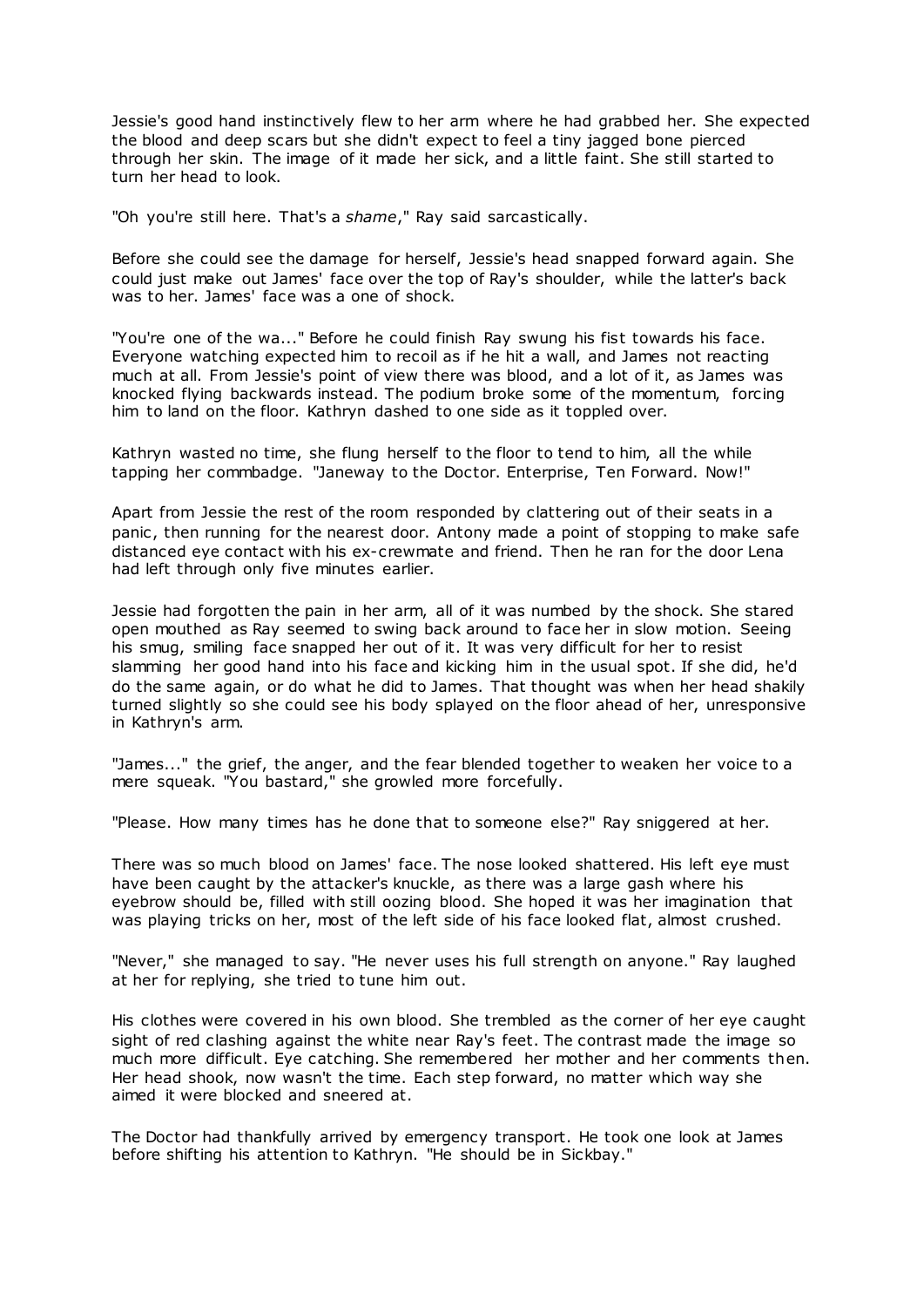"I know that!" Kathryn snapped at him. Her head shook, "I called you out of instinct, but when I called the transporter room, they had trouble getting a lock."

"So, incoming only," the Doctor sighed. He knelt down next to them while opening his med kit.

Jessie tried again to get by Ray, he responded this time by a light push to the chest. It hit and pushed her hard to the floor, making her wheeze through her only lung.

"Don't keep wasting your gift on *him*," Ray spat at her.

She clambered backward before struggling to get back up, without the use of her hands. Her good one kept a firm and painful grip on the damaged one, hoping it would stop the bleeding. It still felt hot, she could feel the blood pulsing to the wound. The harder she squeezed it, the less she could feel the bottom of her arm.

Jessie badly wanted to be by James' side, at the same time though she needed answers. She needed to fix this. From the man's behaviour, there was no other choice anyway. Regrettably she turned to run for the door. Ray grunted in anger as he followed her.

The blow to her chest still throbbed, making it difficult to breathe as she ran. Jessie knew she didn't have to go far so kept it up. As soon as she turned the corner leading to the turbolift she almost collided with the person going the other way.

"Jessica? Where are you going..." Rachel snapped angrily until she spotted her daughter's arm. Her eyes widened in horror. "Oh my god, what..."

Jessie swung her uninjured hand into the woman's face and hard, it was enough to make her stumble backwards. The blood on her hand smeared across her face and dripped onto her awful dress. "You bitch! What did you do?" Jessie meanwhile screamed at her. "You fix this right now. You'll never see me again, you understand!"

Rachel's horrified look managed to get even stronger. "Your arm is my fault, how?"

"I don't care about my stupid arm!" Jessie shouted back at her. She pushed her good arm out to push her further back, and to get more blood on her. "That guy, is he really your friend? Did you only invite him to toy with me and hurt James? What the hell is he?"

Rachel groaned in disgust, "oh my god, enough about sodding James!"

Jessie's already fiery eyes flashed in more fury. "Answer me! You were so eager for me to go, is this what you wanted to happen?"

"Of course not. That idiot," Rachel muttered the last two words.

"No of course not. I imagine you wanted your wedding first. You didn't need me after that," Jessie said.

Ray chose that moment to arrive on the scene, Rachel glared at him. Despite his obvious strength he still winced at her. He laughed nervously. "I guess I need to be a little lighter next time. Practice makes perfect."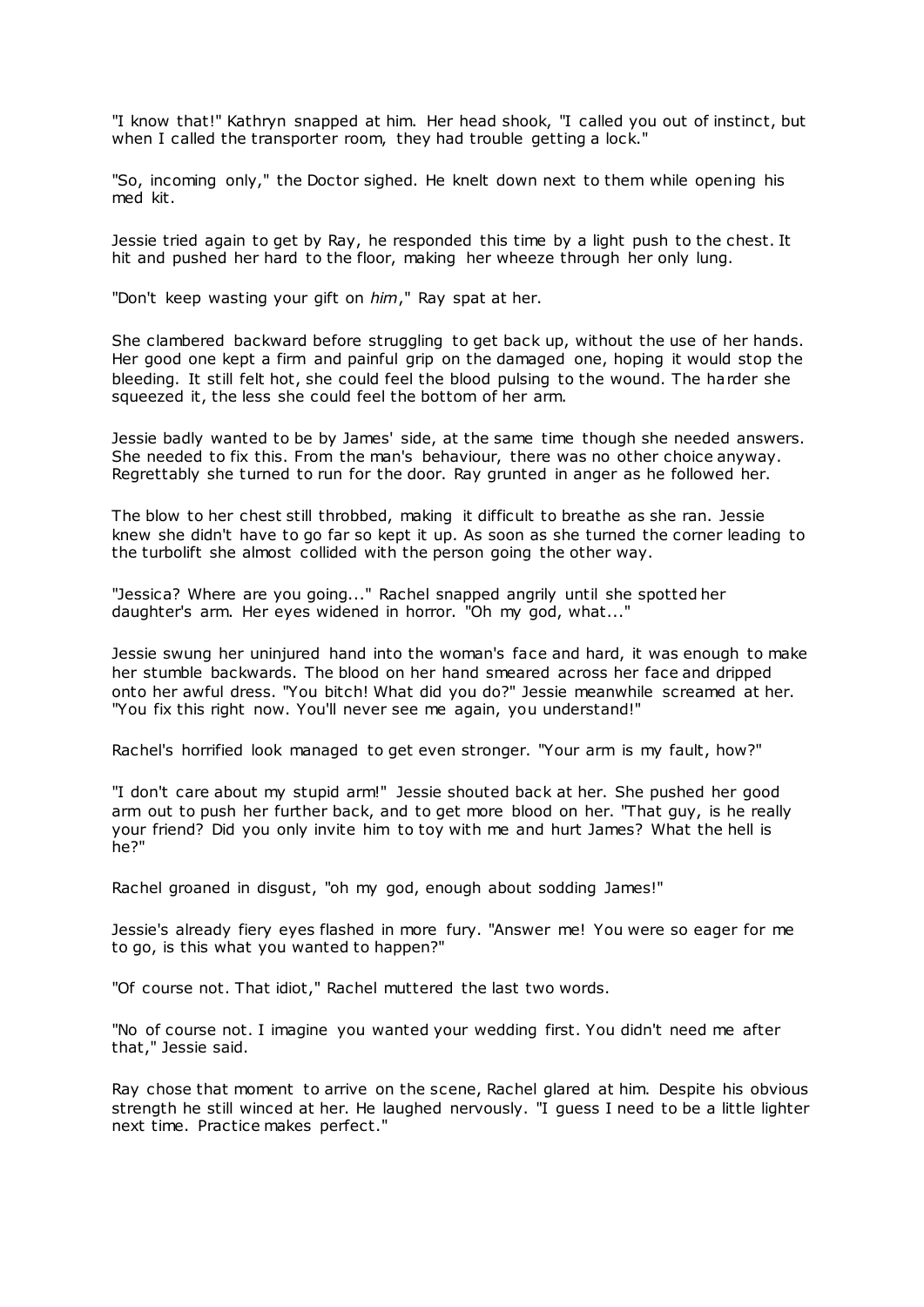Jessie's anger was making her shake more than before. "That's it. I knew it." She stared at her mother, "you swapped them, didn't you!?"

Rachel cringed as she looked down to the floor. That was answer enough for her. "You drained James' power." Jessie turned her attention to her attacker. "Then gave it to this creep."

"I'm a creep?" Ray clicked his tongue. "At least what I did to you was an accident."

"Shut up Ray," Rachel growled through gritted teeth.

Jessie's head darted between the two. "Why? Do you hate us that much?"

Rachel's face softened. She tried to approach, Jessie got ready to slap or push her again. "No, no I don't hate you. I'm doing this for you."

Jessie stared in disbelief. "For me? Do I look grateful? Tell her what you did to James..."

Ray answered before she could finish. "Lets just say, red's his colour," he sniggered.

"Undo it," Jessie growled while struggling to hold herself back. "I'll rip you apart you slimy coward."

"Jessie please, this is for the best," Rachel pleaded with her.

"Best for you, you mean. And now you get my name right," Jessie angrily said.

Rachel disagreed, "best for the family, and you. You're just too besotted to see it. He's strung you along all this time. He's the coward."

"Do you hear how ridiculous you sound?" Jessie hissed back.

"You're a threat to him and he knows it. What better way to save his skin?" Rachel continued anyway.

Jessie's face tightened, the look in her eyes were deadly. "Where's the book?"

Rachel scowled at her, "aren't you listening to me?"

"No. The book you used to weaken James. The one you must have stolen from me. T ell me where it is," Jessie demanded.

"The book's not for him!" Rachel snapped.

Ray laughed, "well it is, technically."

Rachel trembled because of her repressed rage. "Seriously, shut up Ray."

"Gimme the book and I'll shut him up permanently," Jessie said.

"Why should I? I did this to spare you the pain," Rachel whined.

Jessie glanced down at her injured arm, which she held tightly with her good hand. It seemed to have stopped bleeding. "Great job so far."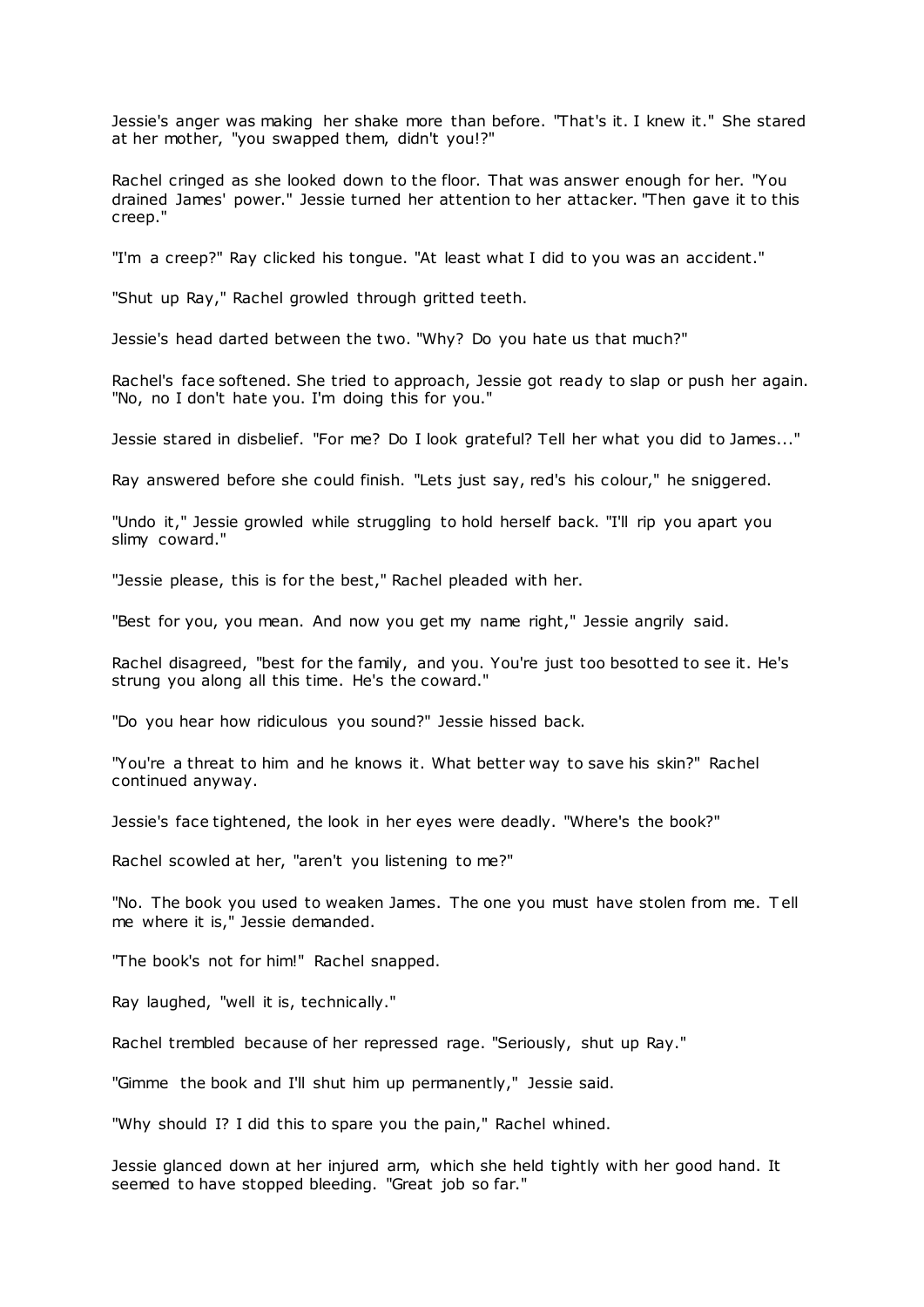"The Slayer's poisoned your thoughts, he's held you back. No power awareness until you were twenty eight, how ridiculous," Rachel started to rant.

"It'll be in your quarters. Where else would it be?" Jessie said. She moved to the left to get around her mother.

Rachel knew better now than to physically try and stop her. Instead she mumbled a couple of words, creating a barrier to block her path. "I won't let you help him, not anymore. I won't let you disgrace my family further!" her voice rose as she lost her temper.

"Me?" Jessie was surprised, she swung around to confront her. "What have I done? All I've done today is gone to your wedding like you wanted, and tried to save my best friend from you and him!" she shouted while pointing at Ray.

"Maybe you should tell her," Ray said.

Rachel threw him a stare that could melt lead.

"Yes, tell me. After you or I've undone this spell," Jessie snarled.

"That's not happening. It's done," Rachel said bluntly.

"Well so are we. I gave you last chance after last chance, like the mug I am. No more," Jessie said.

"I expected that. It was a risk I was willing to take to protect my precious daughter," Rachel said a little sadly. Tears were even in her eyes. "That's why I wanted you there at the wedding. It wasn't supposed to be like this."

Jessie snapped forward, overwhelmingly tempted to hit her again. "All you had to do was accept him! I never asked you to like him. This risk, protect crap is all in your head!"

Rachel laughed bitterly. "I'd sooner die than accept that monster in my family."

The word monster made Jessie's head shake with anger. "I've killed more people in a day than James ever has. He's no angel, I know that, but that doesn't mean he's a monster either. Life isn't black and white, good people and evil people, Rachel."

The use of her name instead of mum made Rachel flinch. "That doesn't mean the black and white colours don't exist, that there's no evil."

"That was hardly my point. James isn't evil, he's not even in the grey area either," Jessie said as calmly as she could manage. "Life's so much more complicated than that. Like me, he's made some horrible mistakes but he's done a lot of good as well. If you condemn him, then you do the same to me."

Rachel stared at her with sympathy. Her hand raised to aim for her cheek, Jessie slapped it away. Her face barely changed. "Oh my darling. You really don't get it, do you? You see and treat him as a Human being. He's not, sweetheart. Perhaps your influence has helped him break the mould sometimes, but it doesn't change what *he* is."

In the corner of Jessie's eye she saw a smirk form on Ray's face. Even still it looked much less obnoxious than Rachel's current expression.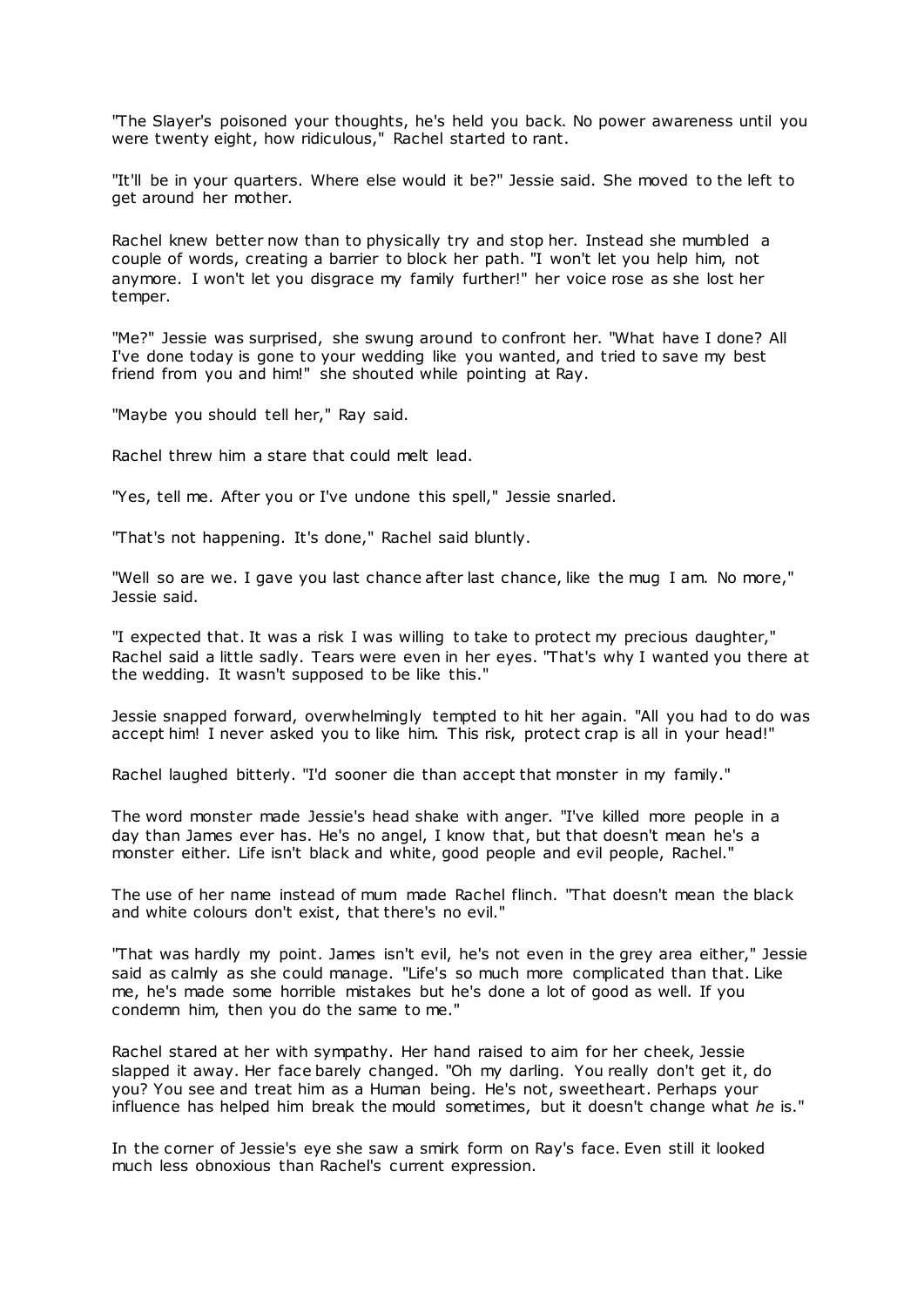"Look at you, what you're capable of," she whispered gently, pointing at Jessie's arm.

Jessie stared at the hand covering it, she budged it slightly away to finally look at the wound. It didn't look as bad as she imagined, not even close. What looked like holes in her arm, four of them, still bled just not as badly as earlier. The bone she had felt was thankfully no bigger than her finger nail, in between two of the puncture wounds. The worst part was her skin was a hideous shade of dark blue, the arm itself seemed to be thicker than her other as well.

"You're already healing, you see," Rachel said softly. Jessie stared at her bewilderedly while her hand covered the wounds once more. "Don't you remember what I told you? Two twin sisters, two very different talents. While I was more of a natural when it came to offensive magic , my sister was a wonderful healer and support, a protector."

"Why do you think I give a crap about this?" Jessie snapped.

"Between the two of us we could do anything. All of that power at our fingertips. It's why we're split into two, you see," Rachel explained, ignoring her daughter's very impatient glare. "A demon invasion, no problem, up goes a shield. We need something more offensive, how about a thunder strike or fire ball? Need a strength boost? Easy, we have our picks there. Drain something or ask someone..."

"Yeah, I'm sure you asked James very nicely," Jessie said with a lot of venom.

Rachel flinched, "that's not my point. The Enterprise crew had an impossible task ahead of them, so I did my best as offense and support. Without my sister, I think I did quite well considering." She hesitated briefly. "Witches are more common than you think, especially on worlds that need it the most. So answer me this."

"You're insane is the answer to every question you have," Jessie said.

"Why the need for Slayers?" Rachel asked.

Jessie forced a laugh, "really? Game Cubes, Spheres..."

"All things manufactured after the Slayers were created," Rachel said confidently. "My question still needs an answer. Why make a creature that is merely strong, when a witch can adapt to any situation, including a fight with a monster?"

The look on Jessie's face was almost an exact match to Kathryn's whenever she was handed decaf. "So, your problem with James is that there's more people to help fight games and monsters?" She then laughed genuinely, "oh, you're mad that he destroyed your two tower network record in two weeks. If I'm wrong, that's still an answer to your stupid question."

"Is it? We were doing more damage than good on the Enterprise. It also doesn't explain why they severely limited his kind's usefulness compared to witches. Why not make him a warlock?" Rachel questioned. She didn't give Jessie the time to answer, she was finally saying the thoughts she kept to herself for so long. "Why do they turn evil so easily? Doing that to a witch is very difficult. Why only a few? To add insult to injury, why are the Chosens always siblings?"

"Well you said witches are common, so why not some diversity," Jessie started to answer. "For god's sake, that incident a month ago is proof. You couldn't defeat that demon, James did. Yeah sometimes magic can be useful, but in close combat situations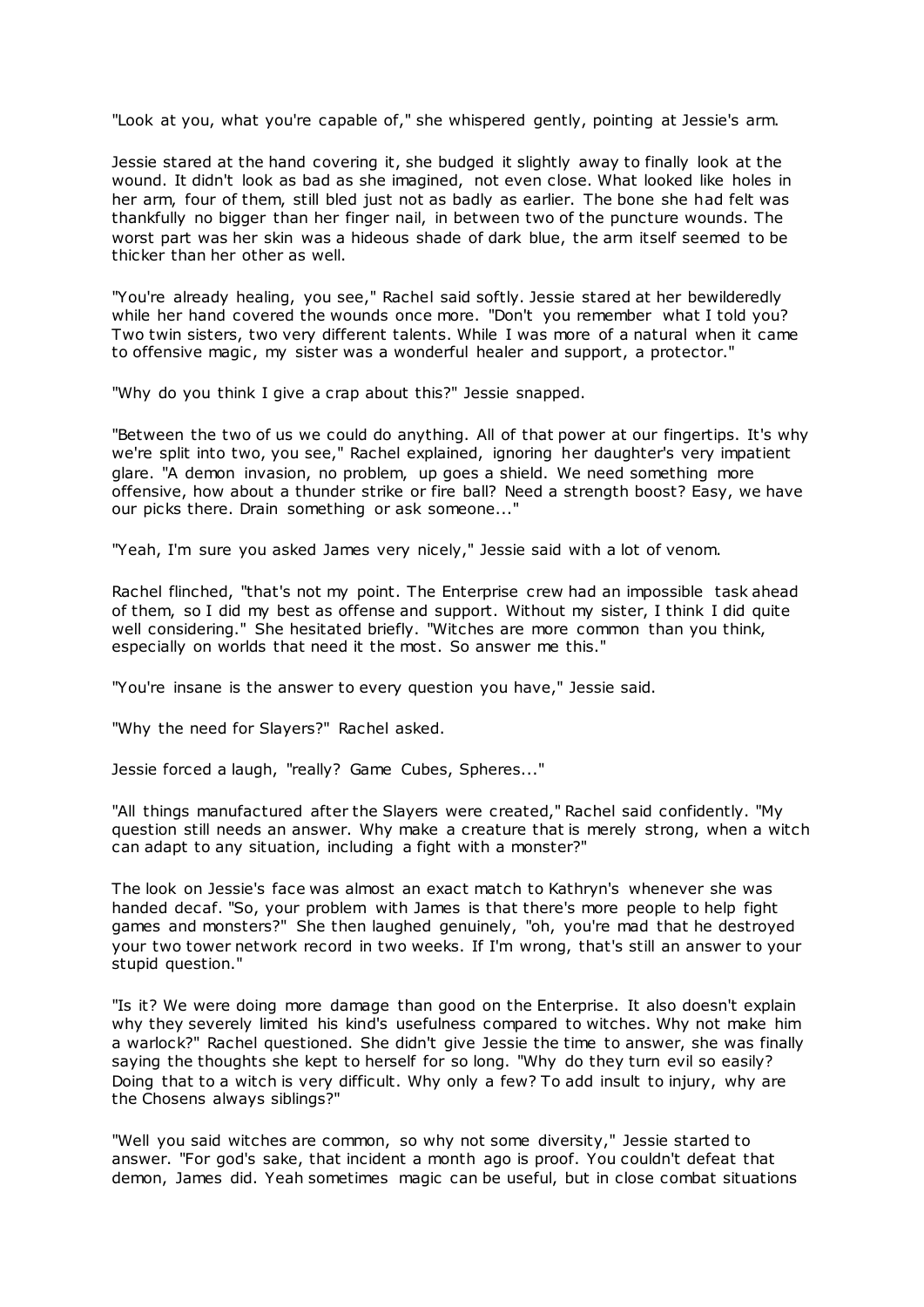not so much. The few and siblings question, even the evil one, just tells me we're more alike than anything, so why the hostility? Are you really that insecure that you can't share the so called *glory*?"

Rachel's face turned red in an instant, her cheeks bulged, jaw clenched. "Alike!?" she finally spat. "Are you really so seduced by that prat, that you can't see it? Witches protect, defend and fight. Slayers just fight and kill. Witches only turn evil due to freak accidents. Slayers only need to have a bad day and they're rewarded with more power after their first kill."

"Oh my god, I get it. You're racist, prejudice and nuts. Shut it!" Jessie groaned in disgust.

That only fueled Rachel's rage and rant mode further. "Witches are of a vast number, while Slayers are usually in the dozens with two overpowered ones. As you stated, I had no time to cast spells in that fight but the Slayer killed it in seconds. If one got close to one of us, you're right, we would lose. But two of us, three, four?"

"We're not supposed to be fighting each other. Those warlocks were just little boys who play at being men, apparently emasculated by anyone better than them," Jessie tried to cut in.

Rachel barely heard her over the sound of her own voice. "We are always in pairs, a team. The Chosens, the same. That tells me one thing and it's not that we're alike and we should be buddies. It's a yin and yang situation in a way. Two of us, two of them. Good versus evil."

"Good's a bit loose in this case," Ray piped in while looking toward Jessie. She narrowed her eyes back at him.

"Damien's *I'm so great* makes more sense than this. I don't have to listen to your warped opinion. Just lower the shield," she said.

Rachel's temper had faded slightly, "it's not an opinion, it's fact. Think about it. Why Voyager?"

Jessie was more confused than ever. "Why Voyager what?"

"I'm sure it was fate that James happened to end up on the only ship with a fantastical problem. Then of course, the Enterprise was perfectly normal until it ended up in the Delta Quadrant," Rachel said with a self satisfied smile. "That it was a coincidence that the previous generation was mostly uneventful despite the lack of surviving Slayers, if any. That months after a new Slayer is born on Earth, a cube lands on the same little island and takes your father away."

"What?" Jessie stammered as her face drained of colour.

Rachel wasn't too bothered, she looked distracted for a moment. "The last few generations for that matter. Interesting. I hear the Chosens were never seen again pretty early on. Here one lives to his thirties and look at our predicament."

Rachel saw this one coming, Jessie's hand just missed her cheek thanks to pushing back slightly. Jessie then stomped closer, a thunderous look on her face. "You're really reaching. He and Lena are here, they've survived because beings much more powerful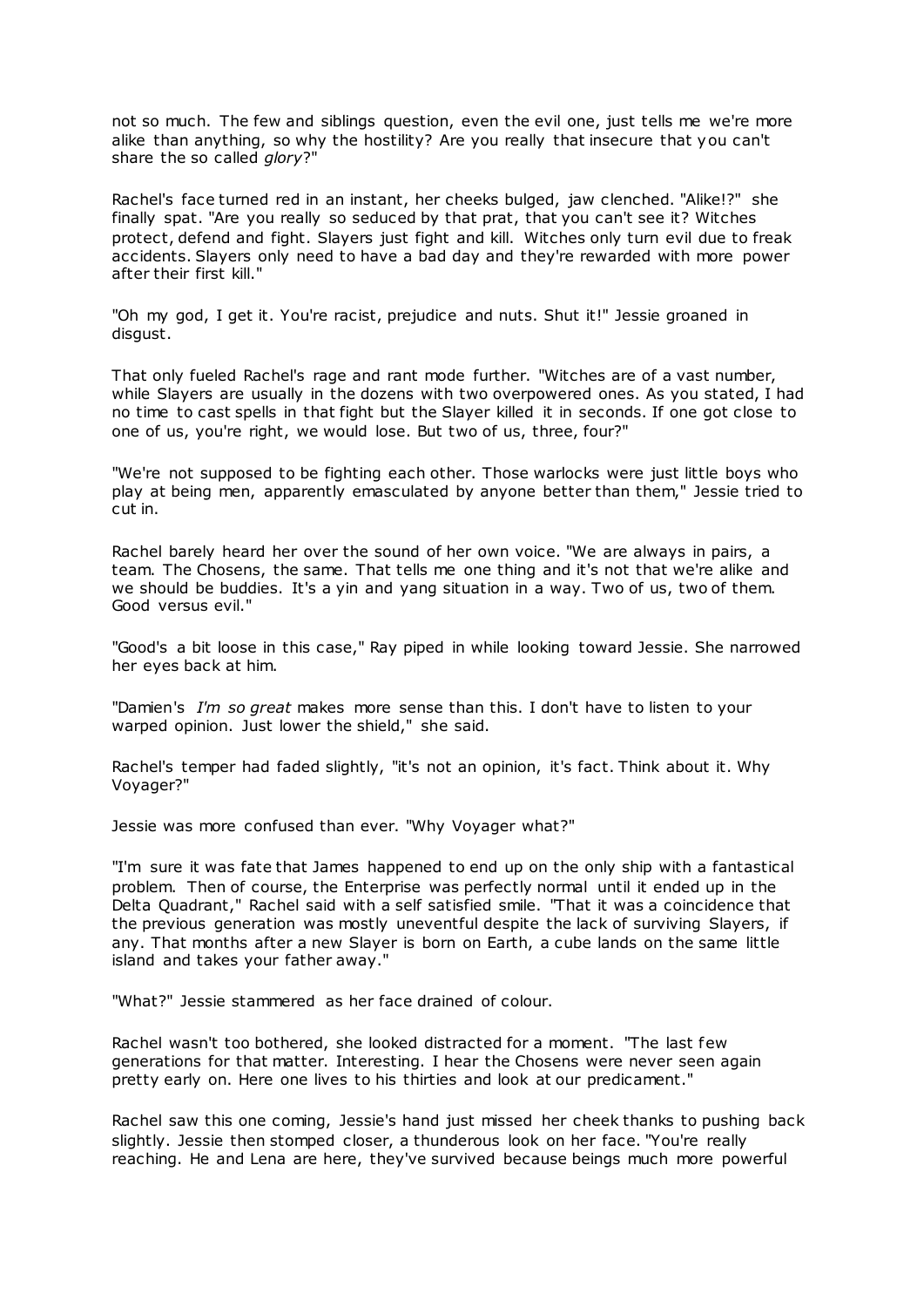than you thought they were essential. Why go to that much trouble if they were the cause?"

"Yes why would someone go to all the trouble of ensuring two lightning rods are around? Why indeed," Rachel said with contempt.

Jessie remained silent, her head buzzing. Rachel felt relieved that she was calmer, at least until Jessie launched herself at her, pushing her into the wall. Jessie's uninjured arm pressed into her throat. This time Ray stepped forward to intervene.

"So you weaken James, then probably Lena. Then what, your grandchildren? All for some stupid theory!" Jessie shouted into her face.

Rachel looked to Ray, he was unsure if it was a hint to help her or back off. It helped Jessie to notice him coming. She eased her arm back slightly, allowing Rachel to gently touch her aching throat. "And you'll give their power to him. I suppose that part's for fun. It won't fix a thing, just redirect your imagined problem."

"If it means anything, I tried to keep you apart. I tried to warn him away. You love him, I didn't want you to suffer," Rachel said.

"You..." Jessie stuttered in anger. Ray moved as she did, putting an arm in between the two. Unlike his previous attempt to control her, his arm moved lightly toward her to push her and separate them a little. He still got a dirty look in return.

"You'd hurt your own mother, your own kind for him. Other warlocks turned on you because of him. Can't you see?" Rachel found her voice turn to begging without even trying.

Jessie wasn't falling for it. "You're crazy."

"He lures and kills demons, vampires. Softmicron fear him. He kills people, hurts them whenever it suits him. Humans, all humanoids fear and distrust him," Rachel said as if she were reading from a script. Jessie had a feeling she had memorised this speech over and over. "Only others of his kind. What does that tell..."

"Fighting and killing demons, scaring a species like the Soft is wrong now? Okay," Jessie said in a patronising manner.

Rachel growled, frustrated at her daughter. "What's the difference between James and those things that killed half of my crew? Or slaughtered every town, city or village they could find on Erayas?" Jessie was about to answer, Rachel had no intention of allowing her anyway. "Free will. A dangerous thing in a beast created by another beast."

Jessie was stunned. It took her a moment for the words to truly kick in, she hoped she had misunderstood her. "I don't believe this. Do you really believe that Slayers are made by the Softmicron themselves? That's the stupidest thing you've said so far and that's an achievement, I'll tell you."

"First came the Slayers," Rachel continued, unfazed by Jessie's reaction. A dark laugh briefly rang out of her. "Apt name for protectors of the peace, right?" She ignored Jessie's almost bemused stare. "Then came the hordes of monsters, soon after the games. All to give them a *purpose*. The Softmicron don't care about a few won games out of thousands, or a few mutants in a vast cosmos. We saw it for what it truly was. It's a fact that they created their own brand of vampire, a replacement of a dying breed if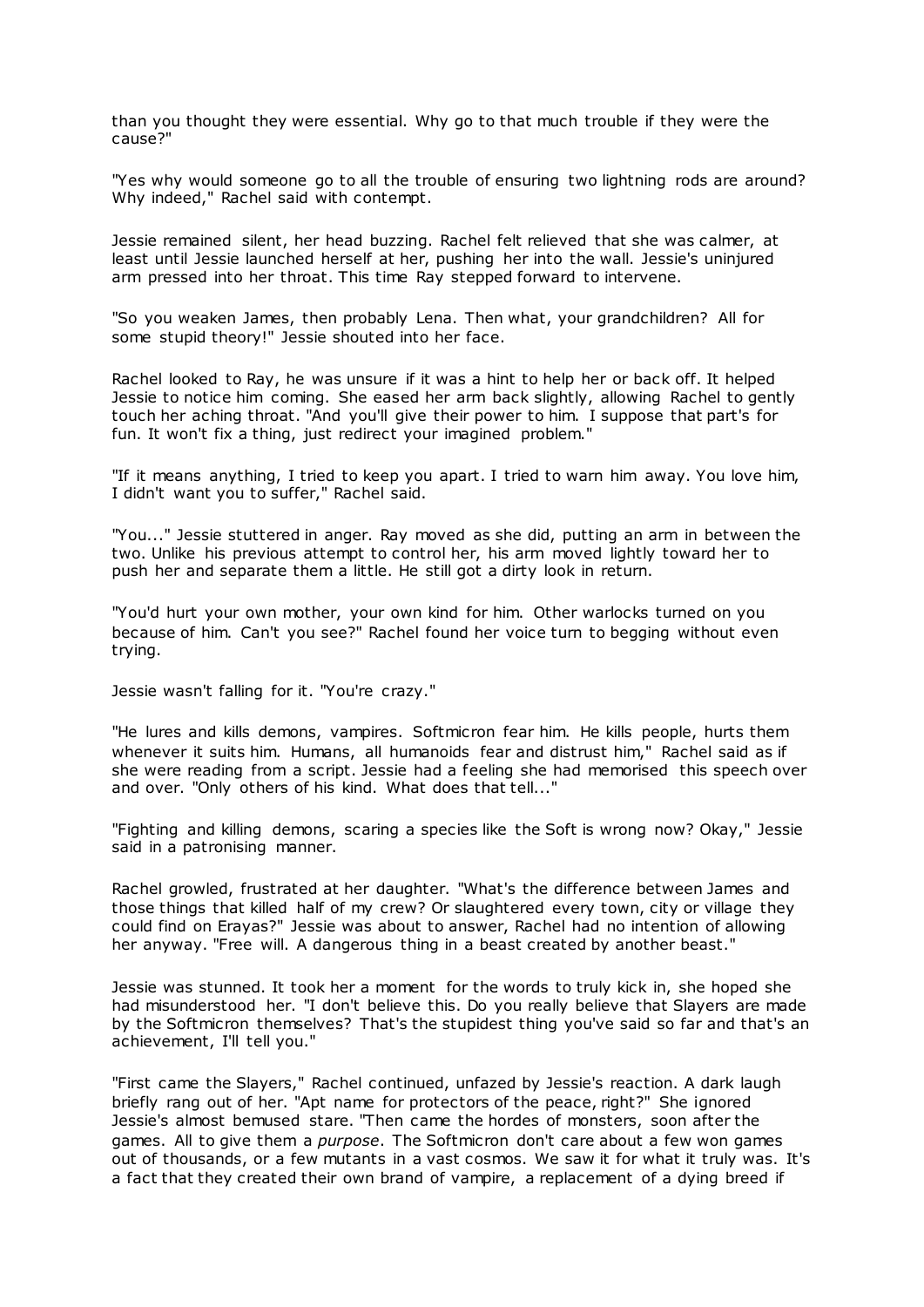you will. That their cubes transported armies. None of these would be possible if every game was lost, correct?"

Heat rushed to Jessie's previously ice cold and painfully prickly blood deprived cheeks. Everything she heard continuously slapped her in the face. So much to say and all she could reply with in a timid voice was, "who's we?"

"We're the last line of defence. What can prevail over the strength of a monster? Brains, cunning, real power," Rachel said to put off the answer a little longer. "Not all of us. Most are ignorant to the truth. For the longest of time our family; your grandmother and grandaunt, their mother and aunt, and so on. We have fought alone against the Slayers and their influence for centuries. Now there's you."

"Me... I married one," Jessie just managed to say, her throat was hoarse.

Rachel looked down, her face painted with sadness. "You birthed two. It's not your fault, it's mine. How could you know? It was too much to ask of you. That's why I chose to do this instead."

Jessie was speechless. Her world crumbled all around her until all that was left were her and her mother, standing in the abyss.

The bleeding had stopped. Gashes were healed. The Doctor still hovered the regenerator over his patient's swollen face when his eyes flew open. As he tried to breathe in, his mouth filled with his own blood. He coughed and spluttered while Kathryn, still supporting him by the shoulders, rubbed his back gently.

"Take it easy, you're okay," she whispered.

"Jessie," he managed to wheeze.

The Doctor continued to treat him without missing a beat, despite his patient's attempt to sit up. However when he got too far he placed a hand on his shoulder. "You've lost a lot of blood. Your skull's still fractured in places. I'm concerned the blow may have done further damage to the chip. The only place you're going is Sickbay." The hologram turned his attention to Kathryn. "Help me stand him up. We'll have to walk him to the closest Sickbay."

Kathryn nodded. She moved only slightly to one side of James, while the Doctor walked to the other still crouched down. They carefully stood up at the same time, bringing James with them. The room around him twisted and blurred for a few seconds. His entire body felt heavier, legs were like jelly. After a couple of steps blood rushed to them.

"What happened, is she okay?" he asked.

"Let's worry about you first," Kathryn said.

James took that as a bad sign. He tried to walk faster to the point he was guiding them, not the other way around. "That man, he tried to kill her before."

Kathryn hesitated, "what?"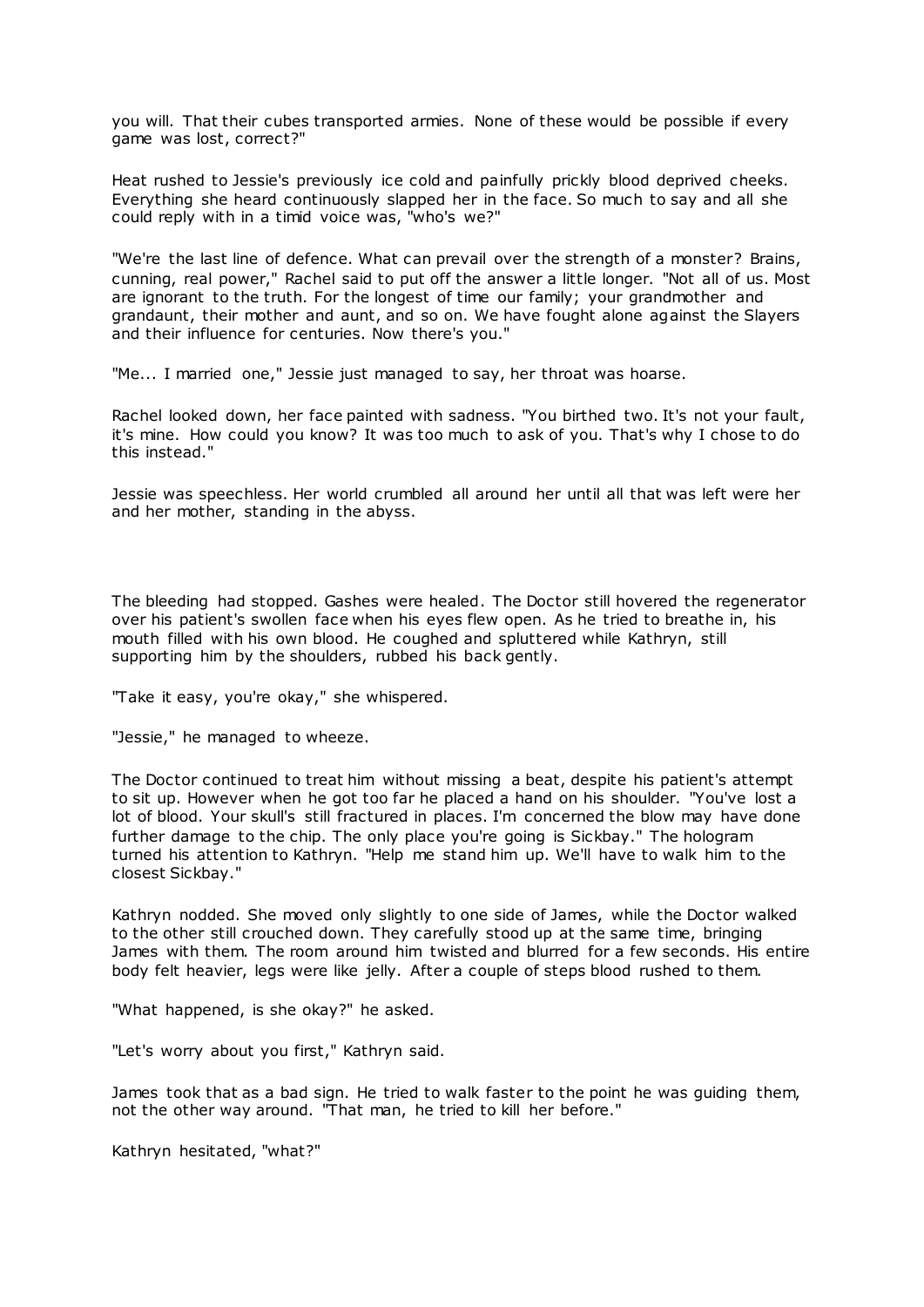"He's one of the warlocks, on Thirteen," James said.

The Doctor had only one thing on his mind so he was a few steps ahead of Kathryn. "We'll call Lena. For now we should get you treated."

Kathryn remembered the Brig visit and the three warlocks in the opposite cell. None of them looked like Ray at all. "Nobody arrested him, why?"

"He was. The four who survived their boss's bar *redecoration* were arrested after," James replied.

"Four?" Kathryn thought aloud.

James took advantage of her second stall, as it created another gap between her and the Doctor, to pull away from them. The Doctor tried to reclaim his grip but James' lack of equilibrium made him stumble forward as soon as his support was gone. He just managed to keep on his feet.

"James, you're hurt, don't!" Kathryn snapped.

It didn't matter. James kept going for the door, feeling far more stable with every step. Although at the same time the pain radiating through his skull increased, it was staring to make him feel sick, as well as ten times heavier. Still he told himself that didn't matter. He didn't want to fail Jessie again.

Tears rolled down her cheeks. The anger she had been feeling drowned underneath the despair. It had to be a nightmare. It was so surreal and horrifying, how else could this be happening? Jessie thought she'd better wake up soon.

Ray stepped backward, allowing Rachel to take a few steps closer to her daughter. "I gave you away. My mother was so angry that I did it. *She'll never be taught our ways. How can she defend herself?* Never in my wildest dreams did I think a Slayer would be Human, let alone meet and befriend you. Almost fate, bringing you two together."

"Stop!" Jessie cried. "I thought it was a coincidence, I don't want to believe in fate. I never thought about how or why you had a book like that, even when a watcher told me it was stolen. I just accepted it as a good thing."

"I'm sure. I didn't want you to know about this. I knew you'd never do it, I had to..." Rachel said.

Jessie's head snapped up, spurned by her fury resurfacing. "You had to? Don't you have any of that free will you whined on about before? How can you be so blinded by this obvious rubbish? James, he's a good man. All he ever wanted his whole life was to be normal and to help protect the weak, like no one did for him."

Rachel wasn't impressed in the slightest, "he seemed to agree with me."

"Of course he did. It's one of the few things he and I disagree on," Jessie said.

"Yet he stays, even when he said he'd do the right thing," Rachel said in disgust.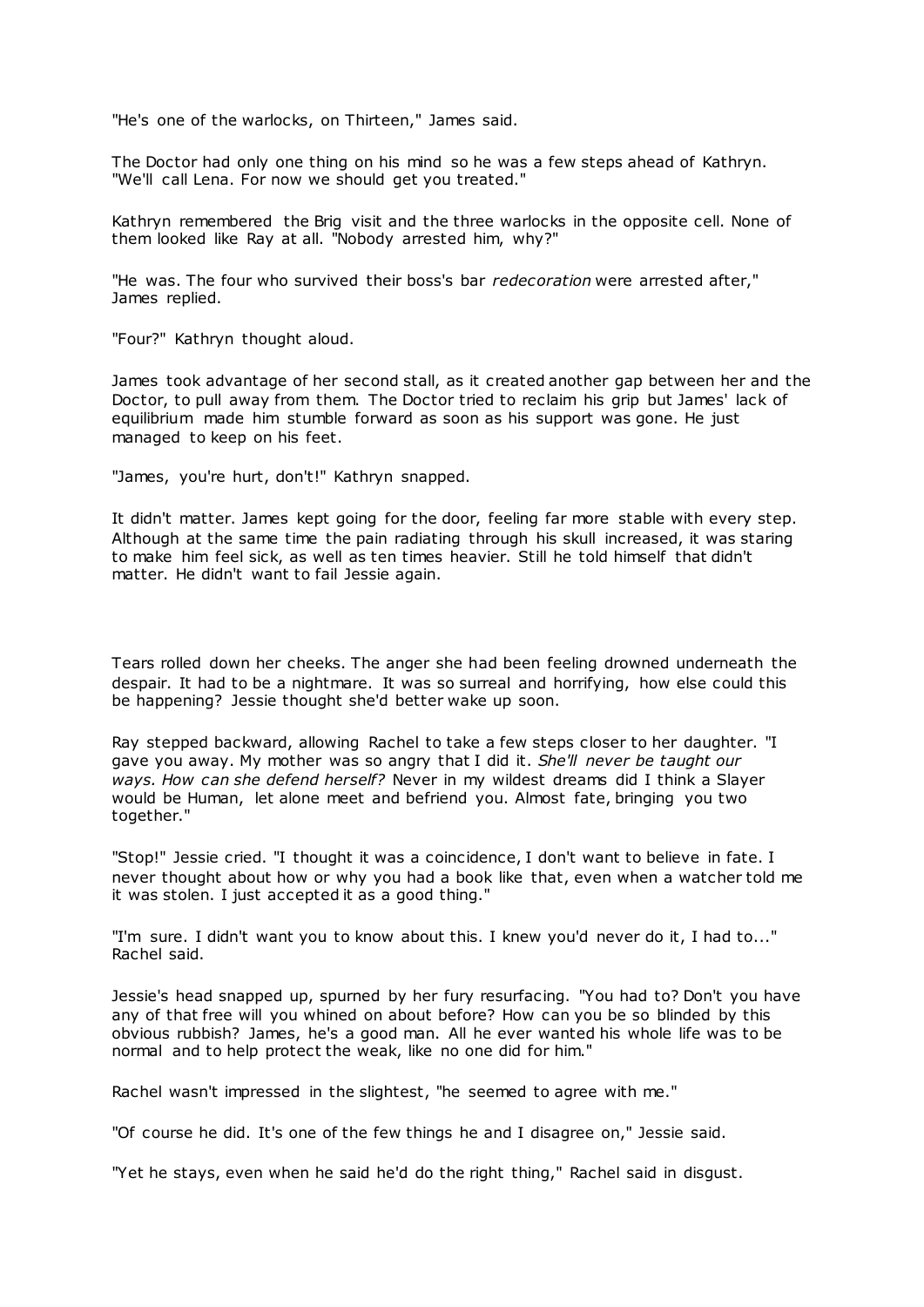Jessie's face couldn't get any whiter, her skin prickled as her heart thumped. "You, him," she paused to point at Ray. "You were lying, mistaken."

Rachel gave him a brief glance as well, "my mistake was thinking he could keep his mouth shut until after the wedding. I'm not the liar here. Who told you that me and him were fine? Who said he'd leave, then lingered like a bad smell; the rehearsal dinner, playing happy families, and now the wedding."

"He wouldn't. Why would he lie about that?" Jessie argued.

Footsteps hurried toward them, then they stopped. Ray swung around, fully on his guard. "You can ask him yourself," he said.

Jessie turned her head and was shocked to see James now standing in front of Ray, fortunately out of arm's reach of him this time.

"James?" Jessie said mostly out of fear and worry about his condition, and what would happen to him.

"Tell her," Rachel snarled toward him. "Tell her how you threatened to keep her and I apart, if I didn't do as you wanted. So called keeping the peace."

Jessie ignored her and hurried forward to get to James before Ray could do anything. She was barely behind Ray when a second barrier appeared to block her in. "James, tell me. You wouldn't."

James' eyes drifted over to a smug Rachel, then back to his worried wife. "I pushed both of my mothers away, then I lost them."

"No," Jessie stammered.

"I didn't want you to make that same mistake, just because your mother hates me," James said. "I knew you'd turn her away if you knew."

Her tears freely fell once again. "How long has this been going on? She doesn't just hate you, she's against what you are."

"I know," James said regrettably

"Oh enough, all you cared about was saving yourself!" Rachel growled.

"I don't care about that," James mumbled.

"I do," Jessie objected, her jaw quivered. "You're my friend and my family, my life. I trusted you. You always do this, try to protect me the wrong way. Don't you respect me at all?"

*"You never think about me in these decisions," Jessie snapped.*

*It was James' turn to stare bewilderedly "I do nothing but think about you."*

*"Yeah safety wise, you never consider how I'd feel," Jessie snapped. "You decide that I'm better off without you, you kill yourself. There's a rift about to kill us, you jump into it. Now this."*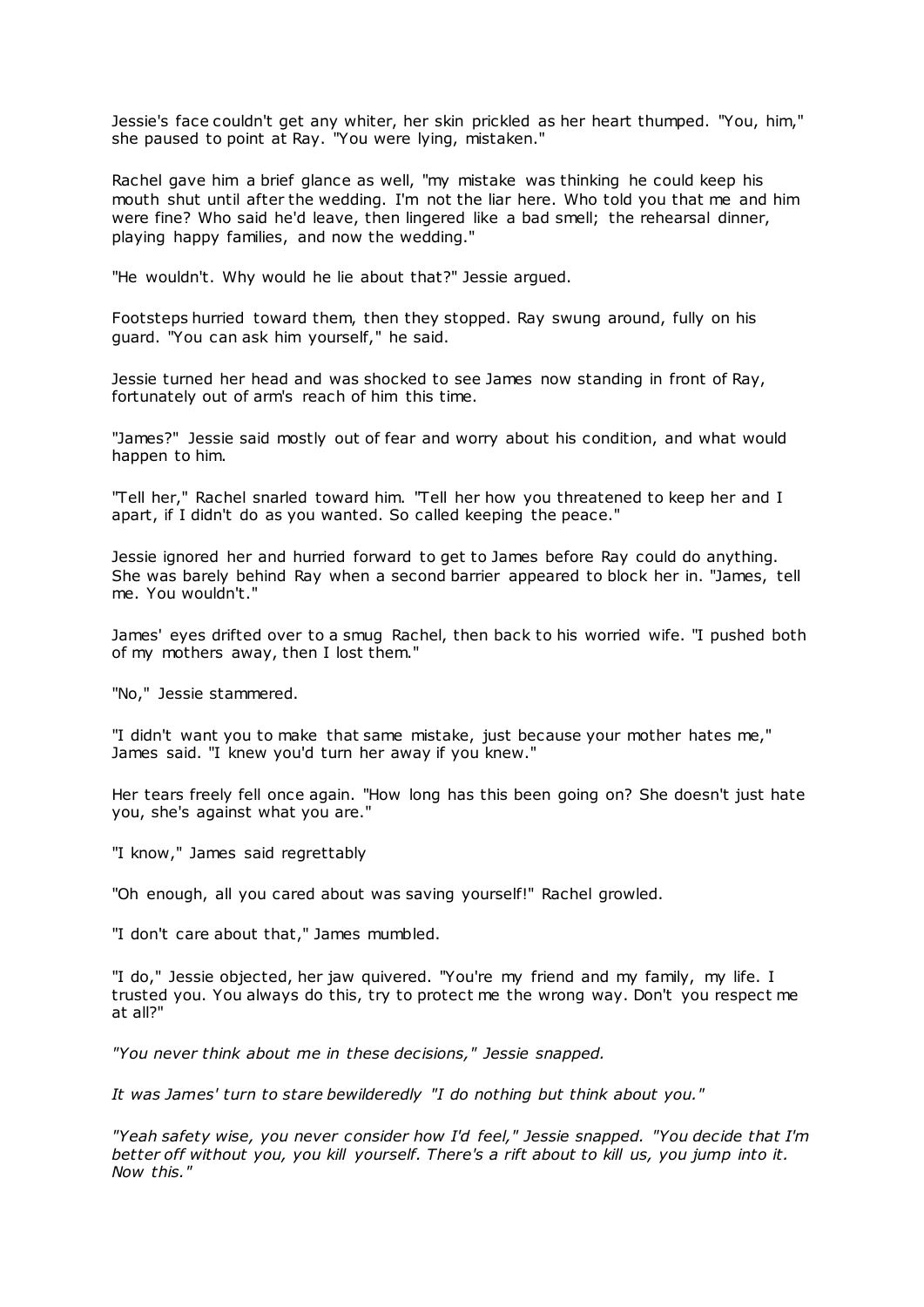The memory brought him pain, physically and mentally. At least it was brief. "They were only words then. I wanted to avoid something like this, keep it as just that; words. I didn't think she'd act on them."

Rachel scoffed, "bull! You asked me to play along, don't lie. You never wanted her to find out."

"If it was about only me, then I would've took that risk," James said, slightly heatedly.

Jessie flinched as the exchange reminded her of what Amy told her earlier. Now it all made sense to her. Maybe at first he wanted to be the neutral party and not influence her relationship with her mother. However when the words escalated to her anti-Slayer attitude, the stakes were upped. He had to protect Duncan and Amy from their own grandmother. One tiny thing could set her off, leading to the situation they were now in. It made her so sick to even be thinking that.

"So much for *oh it's just words*," Rachel mocked him.

"You made your intentions perfectly clear two days ago," James said.

Rachel snorted in derision, ready to respond. Jessie whispered something first, "two days ago? How, when?" she clearly wasn't heard by any of them.

"I only advised you to step back," Rachel then hissed.

James' head turned toward Jessie but he couldn't bring himself to make eye cont act with her. "You were going to do it anyway, regardless of what I did." Rachel tensed further, her eyes flared with hatred. "I needed time."

"Well that's up," Ray sniggered. He focused on Rachel, "enough talk?"

She seemed conflicted when she caught her daughter staring at her with pleading eyes.

"Rach... mum please. Do the right thing. Lower the barriers, return the book. Don't do this, you'll lose me," Jessie stuttered.

"It seems I already have," Rachel sighed sadly. She made eye contact with Ray, "it's for the greater good."

Ray laughed, "fun time." He lunched, fist raised. James ducked in time so the attacking hand slammed straight into the wall behind him. Before he could pull it out, James slipped to one side out of the way. Doing so he spotted a small but heavy looking piece of debris lying on the floor. He dove for it. At the same time Ray pulled his hand out of the wall, grimacing at the pain it caused. His body swung around.

"Stop!" Jessie screamed as she slammed into the barrier again.

James attempted to lift the piece of metal, momentarily stunned to be aware of its weight. He managed to do it but not as quickly as he normally would have. It was difficult to swing, it gave Ray plenty of time to grab it and laugh at him for trying.

In his place, James knew what he'd do and exactly what he was capable of. It was the only real weapon he had against him. His hands let go of the debris, expecting the other man to try to pull it aside to toss him on to the floor. Only he didn't do that. Instead it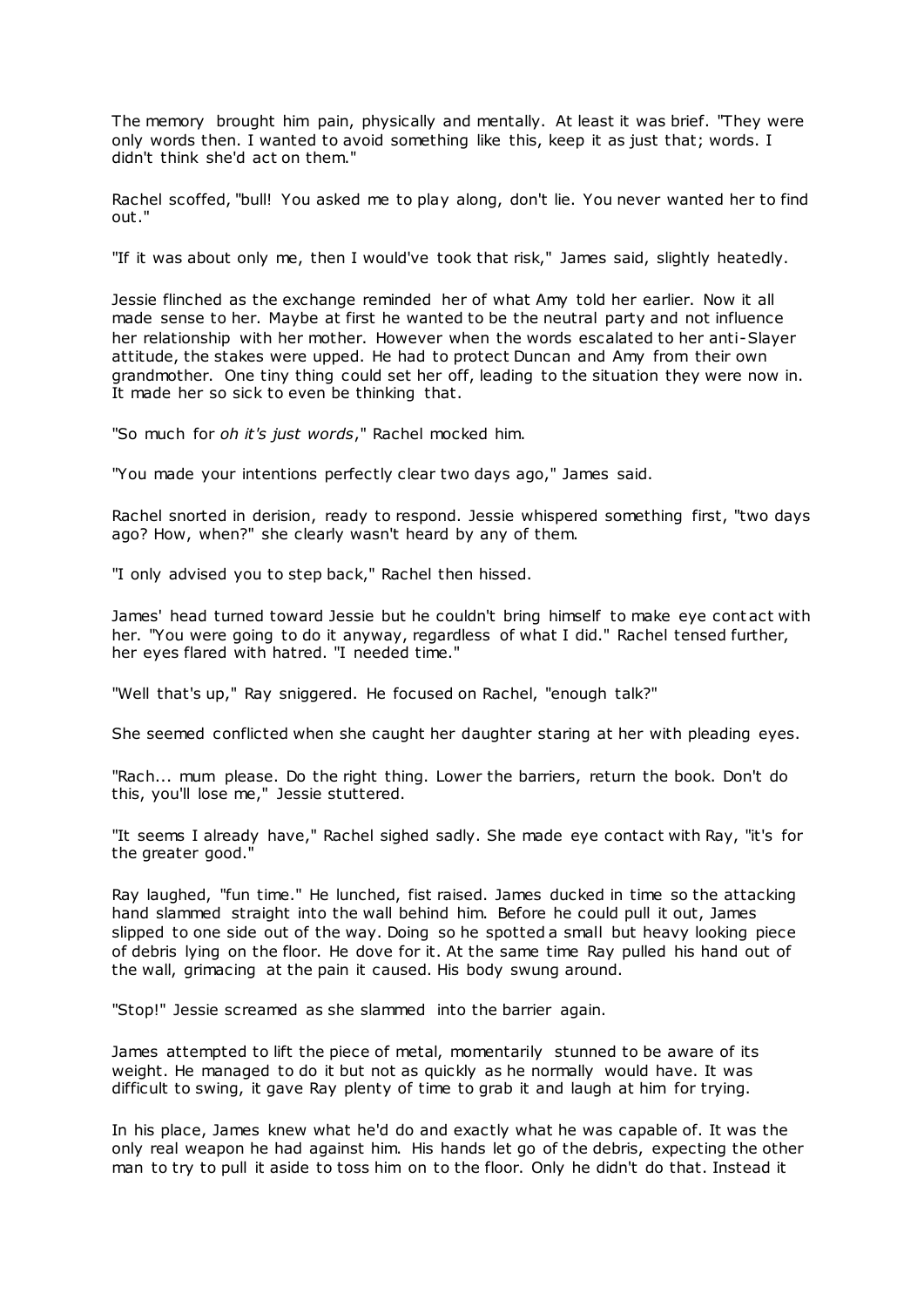was swung at him, sharp side first, narrowly avoided hitting him in the head and impaling the wall right next to him. He sneered as if hadn't missed. James had a feeling why, confirmed when Ray's left arm slammed into the wall on his opposite side, blocking him from escaping.

He was far too close to attempt another duck and run. The right hand headed for his throat.

"Wait," Rachel said in a warning tone. Jessie reacted in surprise, Ray only with disappointment. "My daughter can't see this, remember?"

His smile grew, "say no more."

James wasn't going to wait and find out. His knee flew up to his attacker's only real weakness right now. It did the trick, Ray doubled over in pain, his right hand went to in between his legs.

While he was distracted, James prepared to kick him in the head to keep him down. He tried to remember to use the amount of force he only saved for really tough demons. His mind held him back as if he were still the Slayer and his opponent was a regular Human. Even when he brushed that aside, he still hesitated about doing so.

His opponent made him pay for his hesitation, he swung his left arm toward him, striking James in the stomach. The blow pushed him to the ground, back first. James struggled to get back up, he couldn't breathe in without gasping. Still he managed to roll onto his side, his right arm lodged underneath him to prop his upper body up. It was all for nothing though, Ray walked up to him, leaned forward to grab him by the shoulders. He dragged him up to his feet with what looked like very little effort, still they ached from the pressure. Then he slammed him face first into the wall. As he had been leaning more toward his right when he did it, it was that side that hit, sparing his already injured left.

"Leave him alone!" Jessie shouted as her hands slammed into the shield, over and over. Rachel tried to pull her back, each time she resisted by pushing her away.

Ray laughed while grabbing James' left arm. "I could get used to this." He twisted it behind his back. Everyone heard the bones in it cracking and breaking. James was intent on not giving his attacker the satisfaction of a reaction, he kept his eyes closed and his lips firmly shut.

"What did I just say?!" Rachel snapped.

"I think I'm starting to get it," Ray hissed, as he leaned in close. "The power, the control. It's intoxicating."

Even though he was clearly disobeying her, Rachel smiled at the development.

"You get nothing, 'cause that's all you are," James muttered through the pain.

Ray's smile was wiped off his face by the insult. His grip tightened as he pulled him away from the wall. Whatever he was going to do brought his laughter back, it was louder and a lot more obnoxious than before. Jessie and Dannielle had no time to wonder what he was going to do. He roughly pushed his victim back into the wall. Jessie gasped as James was gone, in his place just a cloud of metal dust and the faint image of a hole.

"She doesn't see this," Ray said mockingly, stepping into it.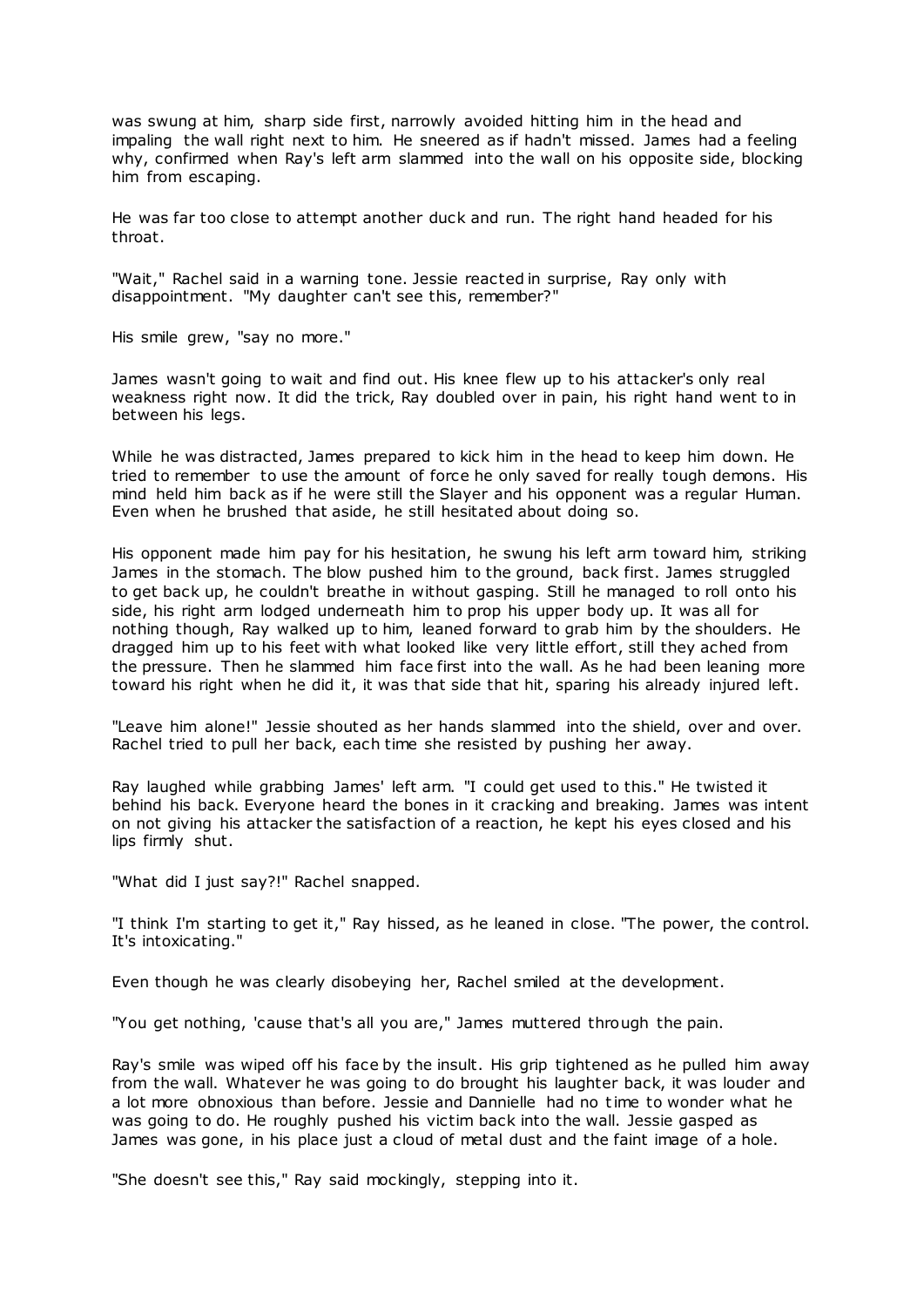"See, one day as a Slayer and he's corrupted," Rachel said.

It took all the strength she had left to not lunge at her and hit her over and over. The restraint was making her twitch. "Don't blame it on your stupid spell. He was always a full of himself piece of sh..."

"You haven't seen him without it," Rachel butted in.

"A weak little boy with his first taste of power he doesn't deserve. It proves nothing about James," Jessie growled. "You will fix this, or you'll have a real monster on your hands."

Rachel stared at her in dismay. "He is the monster. De-fanged he is useless. Lied, cheated and murdered his way through life. Look no further than your sister."

Jessie's eyes warned her not to go down that path. "Dannielle? I killed her, not him. Don't start that again."

"Because of him. He caused the rift," Rachel said, tears back in her eyes. "You were supposed to be partners, you and her-"

"You split us up!" Jessie shouted to stop her. "So cut that tears crap out!"

Rachel ignored her outburst and continued on. "To work together, to destroy him and his gobby little sister."

"Well it's a good thing you were as terrible at teaching Slayer Slaying For Gullible Twits as you were picking dresses. 'Cause oh, didn't Dannielle fall for him too?" Jessie taunted her with a forced smile. It was still enough to shut Rachel up. "Clearly your fate friend doesn't like you."

Rachel stomped over to her with full fury. "He seduced her as he did you. He must have known. He kept you close, kept you sweet to keep you oblivious to his dark side. So when he did show it, you'd be too obsessed with him to care."

"Got anymore keeps and kept's in there?" Jessie asked, rolling her eyes. "Now you're trying to convince me that a four year old somehow knew another four year old's barmy mother would turn on him? I bet he had monstrous visions of the crazy lady in the tutu screaming *you're a bad man* from day one. No wonder he never made any moves and I had to do it. That kind of thing would traumatise anyone for life. It explains a lot actually."

Rachel wasn't impressed with her jokes at her expense. For Jessie though it was all she had left to stop her from back handing her. Still Rachel continued to prod. "No, these things sense danger. He already had you wrapped around his finger, but then he met Dannielle. She was so enthralled despite his selfish cruelty to her."

"Hmm, maybe we had something in common after all, besides him. We both thought your paranoid stories were less believable than Fairytales," Jessie said.

"It's in our blood. He managed to fight away any instincts you had of him, but what of other Slayers? Didn't they bother you?" Rachel questioned.

Jessie scoffed, about to answer with another insult when the question hit her in the face. She remembered her hatred and jealousy of Zare. The old days when her and Lena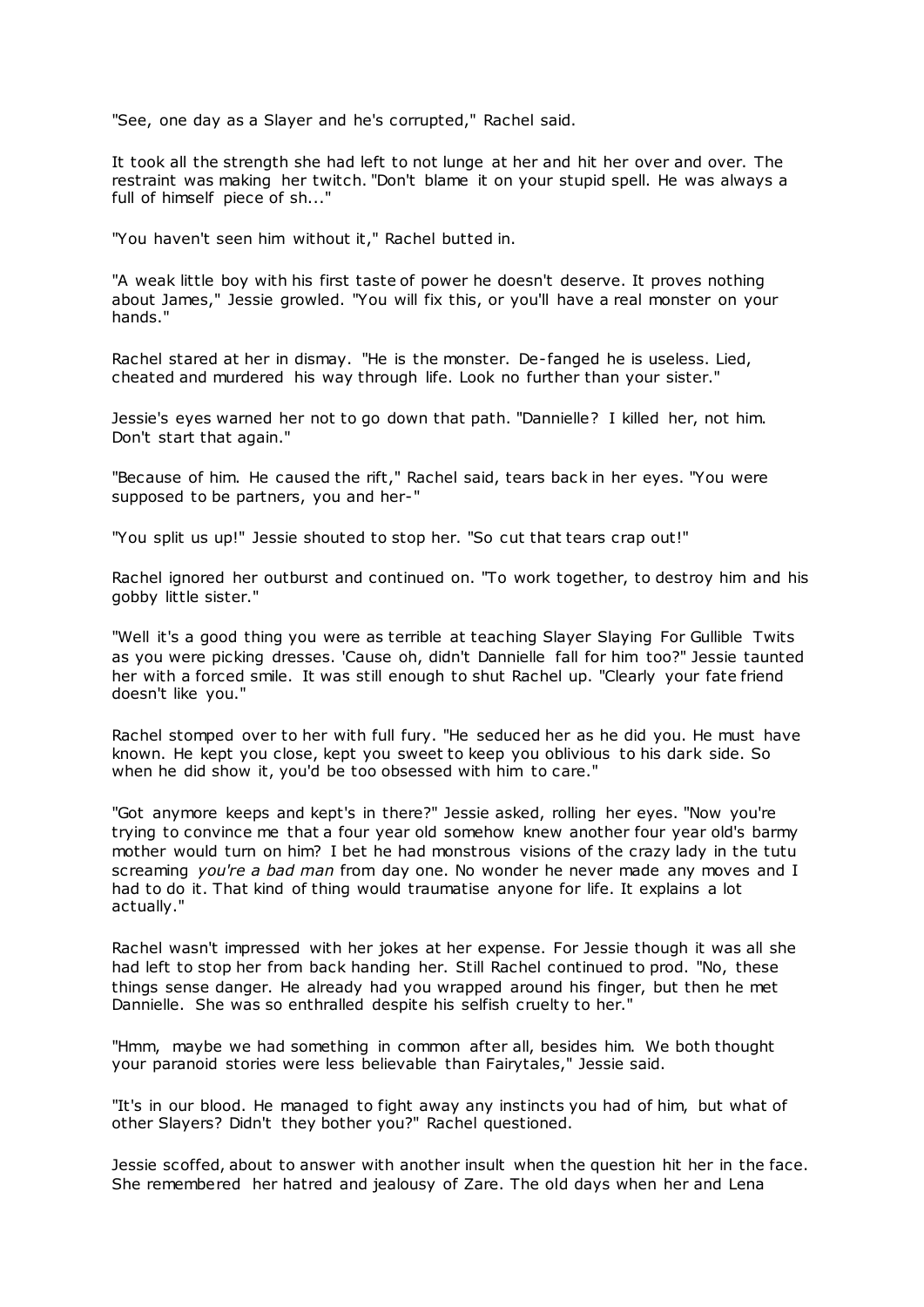didn't get along sometimes. Kevin, though that wasn't fair, she wasn't the only one there. All of the reasons she had at the time felt like excuses now. If she didn't answer soon, Rachel would know she had won a round. All she managed to spit out was one word, "no."

Ray cackled with malicious glee as he hurled his victim to the floor. He landed on his front. His hands had instinctively tried to break the fall, the momentum and the strength behind it left them stinging as if he had slammed them palm first into a brick wall.

"All of you freaks should die like this. It's so..." Ray said, trailing off to think. "What's the word?"

James began to drag his body forward using his right forearm and elbow. His right hand moved to press down on the floor so he could push up to his feet. The pain immediately told him no, it recoiled, pulling him back down to where he started. Still, he tried again.

"Oh, poetic ," Ray laughed to himself. Then he spotted his victim's efforts. He rolled his eyes, let out a fake huff to make it seem like it bothered him. He merely stepped onto his ankle to stop him, and that it did.

The pain he felt as the other man's weight crushed down on him was mild compared to everything else he was feeling. He already couldn't see anything out of his left eye, the skin around his whole left side had swollen so much it forced it partially closed. His entire face was on fire or so it felt. His brain throbbed in far too many places, he knew it wasn't just the chip doing it. He hadn't felt his left arm since his opponent had twisted it behind his back, he had long since lost the feeling of dead weight.

The trip through the walls had torn at his skin, taken the air out of him, and left his back stabbing at every nerve relentlessly. He thought his previous experiences had helped him endure that a little better, so strangely it wasn't the worst part. Every kick and punch he had delivered since hurt far more. With every one he thought about every person he had been in a fight with, he wondered if this was what it was like for them. Every blow made his guilt hurt more than his wounds. He desperately tried to fight it, telling himself that he never used anything close to his full strength on anyone even when he was evil. It didn't matter. He was stronger than them, he shouldn't have done it. Clearly, Ray wasn't using it either or he'd be dead by now.

Ray delivered a kick to his ribs, but he didn't feel it. He was numb from his own thoughts. A few more; a kick to the leg, stomach and finally a lazy kick to the face pushed him onto his back. He felt nothing. The despair had won again, he found his consciousness slipping into the abyss. What was the use in fighting this? He didn't deserve to. His eyes slowly shut, accepting it.

"Don't give up," a girl's voice whispered.

The voice had grabbed him at the last second, it brought him abruptly out of his fall for the time being. The voice was familiar, it was painful. It shouldn't have been possible. He realised the chip must have chosen now to mess around with him again, so he tried to pretend it never happened.

Its owner then clicked their tongue, scoffing immediately afterward. "This guy, he's a tool. You're better than this." It was sharp and it was coming from his left. Even though he was determined to ignore it, his head turned. Through the tiny crack in his left all he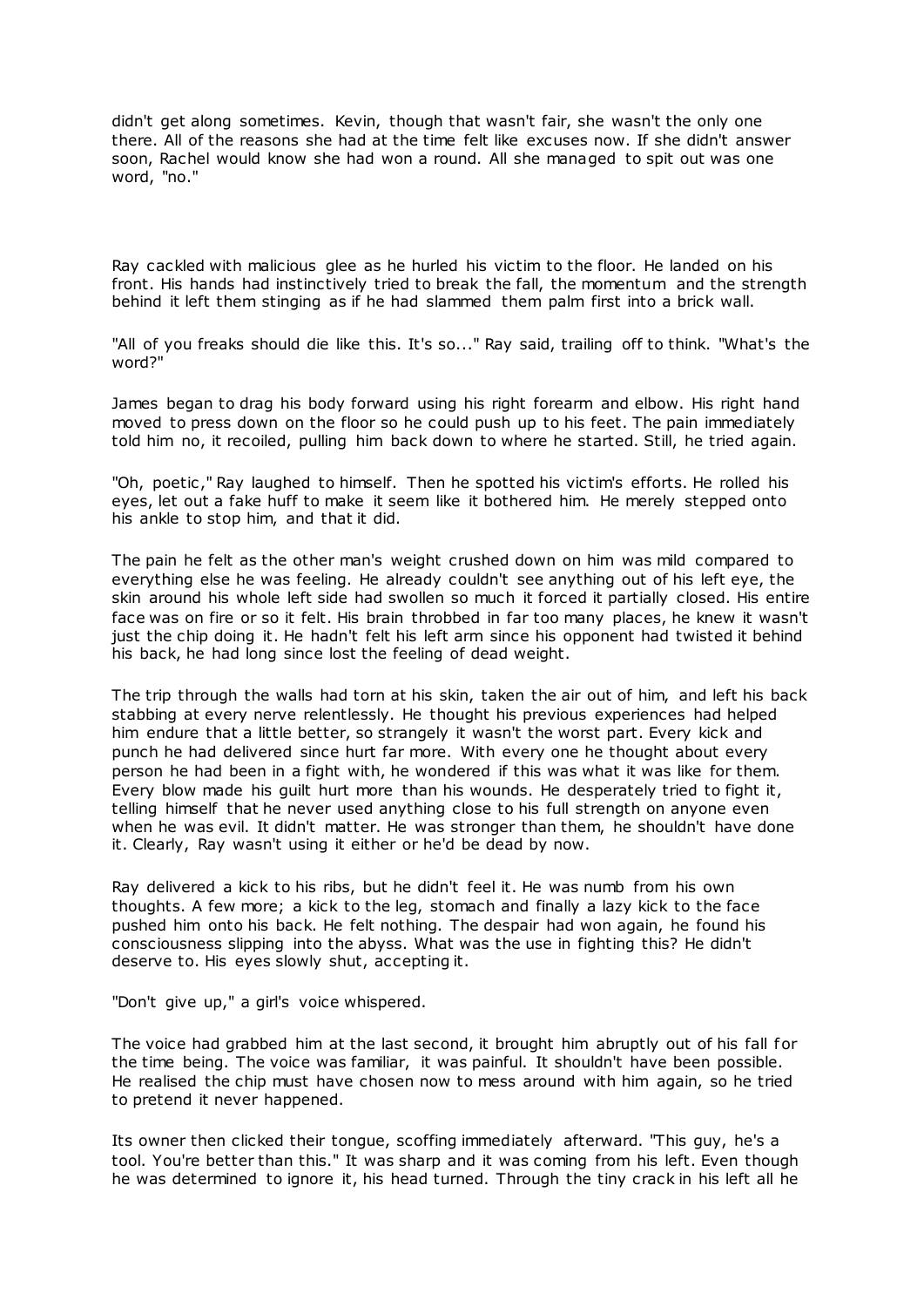could see was a light blur, almost human shaped. He didn't have to turn his head far to allow his right to see anything. When it did, it widened, the left tried to as well.

The voice had a painful image to go with it. Young, no older than fourteen, blonde with dazzling blue eyes staring right at him. That wasn't what shocked him the most, she greeted him with a smile.

"No? No silly rivalry with the sister?" Rachel said a little too proudly.

"Unlike you, I have rational reasons for disliking people, and brains, and common sense," Jessie grumbled at first until she got going. "And dress sense. And I'm not blind."

Rachel shook her head to show she didn't believe her. "You'll have instincts like I do. Dannielle was likely drawn to him not out of love, but she didn't know and got confused. You, you were very young and he played you. You've met plenty of these things, you'll have sensed something off about every single one. Name one you haven't."

"Duncan," Jessie snapped in reply. Rachel reacted by turning a little pale in the face. "My only living son. I can't imagine my life without him. I'd do anything for that little boy," she said, her voice weakening as a wave of guilt overwhelmed her. "I let him down when he was a baby. I was so scared that I'd fail to protect him, just like before, that I did things I'm not proud of. I'll spend the rest of my life making it up to him."

"Jessica," Rachel tried to intervene, her own voice hollow.

"Then there's Amy. Innocent, sweet, affectionate, caring. Another one I let down because of fear. Fear that I wasn't good enough," Jessie trembled, her throat closed up. Why did it have to be them, she thought. Jessie felt like she was proving her horrible mother's point. There was no way she'd admit that to her. The reasons she spoke were the true ones, not that they were that much better. Anything was better than fearing and or hating her own two children. She shuddered, disgust coursed through every inch of her.

"I didn't want to hurt you," Rachel said.

Jessie snapped out of her thoughts to scowl at her. "What did you think you were doing? Bonding with me!?"

"Your other son," Rachel stammered.

"Don't!" Jessie snapped, her eyes flashed.

"You don't believe in fate, even when it tries to tell you something," Rachel said. Fortunately for her the comment only confused her daughter. "My sister and I. You and Dannielle. Sasha and no one. Amy and..."

"Finish that sentence and I'll use my fist as a full stop," Jessie said icily.

Clearly not taking her threat seriously, Rachel had the nerve to smile sympathetically at her. "Three girls and no twin. Why? Ever wonder why she died?"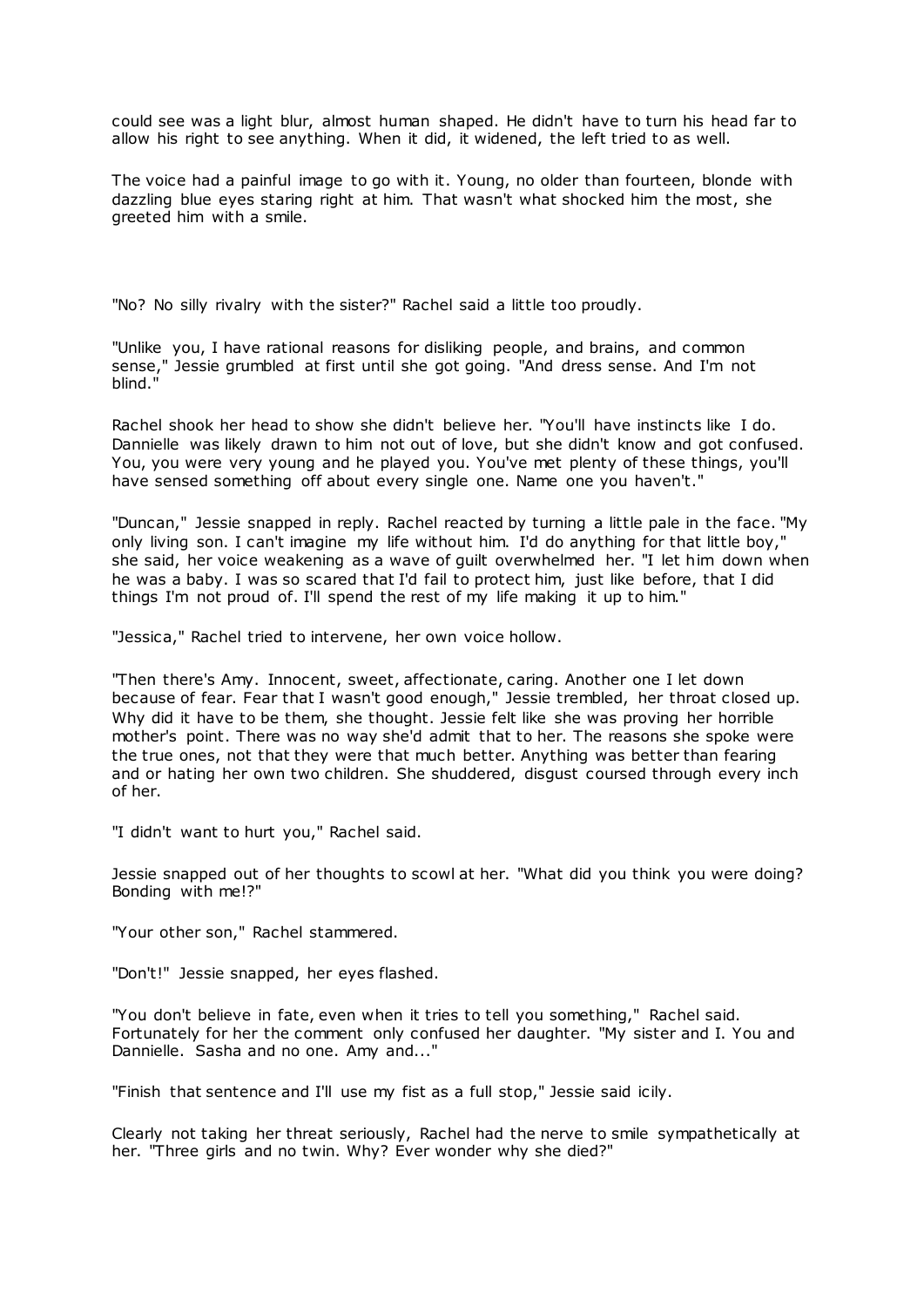"I'm warning you."

"What did her living twin become?"

"Rachel!"

Nothing could put Rachel off, she assumed she was already stuck in the deep end. "Generations of two sisters against the mutations. One blonde freak enters the fray with a couple of sob stories, and the two sisters are killing each other for his affections."

Jessie tried to shout over her once again, "oh so Dannielle and I fighting is why my babies died, is it!?"

"Then finally, through much adversity including that piece of dirt as a father, two sisters finally arrive. As before the Slayer fights back, takes over one, killing the other. Why not? What purpose does she have now?"

Jessie stared at her intensely, the anger bubbling within was ready to boil over onto a burning flame.

"It would be cruel to pit sibling against sibling. I hope I'm wrong about Sasha, poor thing," Rachel still spoke. "After Ray finishes, we deal with Leanne, then perhaps the humane thing to do is to use my spell on Dun..."

That did it. The fire erupted. Her hand flew at her mother's face so quickly she didn't have time to finish curling it into a fist. Fingernails scratched down her cheek. Not content with that she back handed her immediately. Rachel tried to protect herself from the attack, Jessie's arm moved far too quickly for her to do anything but occasionally collide with her arm. Not deterred Jessie kept hitting her, harder and faster each time.

"How could you? You selfish, evil bitch!" she screeched at her while doing so. "I hate you! I wish you were dead, you vile waste of oxygen! Undo the spell, right now!" By the time she finished shouting, her leg was joining in the attacks; stamping on her foot, kicking her in the shin and knee.

"Jessica," Rachel stuttered, trying desperately to block the ruthless blows. "It's not my fault he did this. Stop, you don't mean it. He's..."

Jessie had more than enough, she pushed her hand forward to slam the woman hard into the wall. It was much further behind her than the previous time, so she stumbled first before she hit it.

"Fine, I'll do it," Jessie snarled.

"I was never going to get you to kill him, that's my fault and burden. But I won't let you..." Rachel stuttered painfully.

Jessie walked up to her to stare coldly into her eyes. One final swing to the nose knocked her to the ground, and unconscious. Her hand relaxed as it reached out to where the barrier was before. She callously stepped over her mother's body to walk down the corridor without looking back.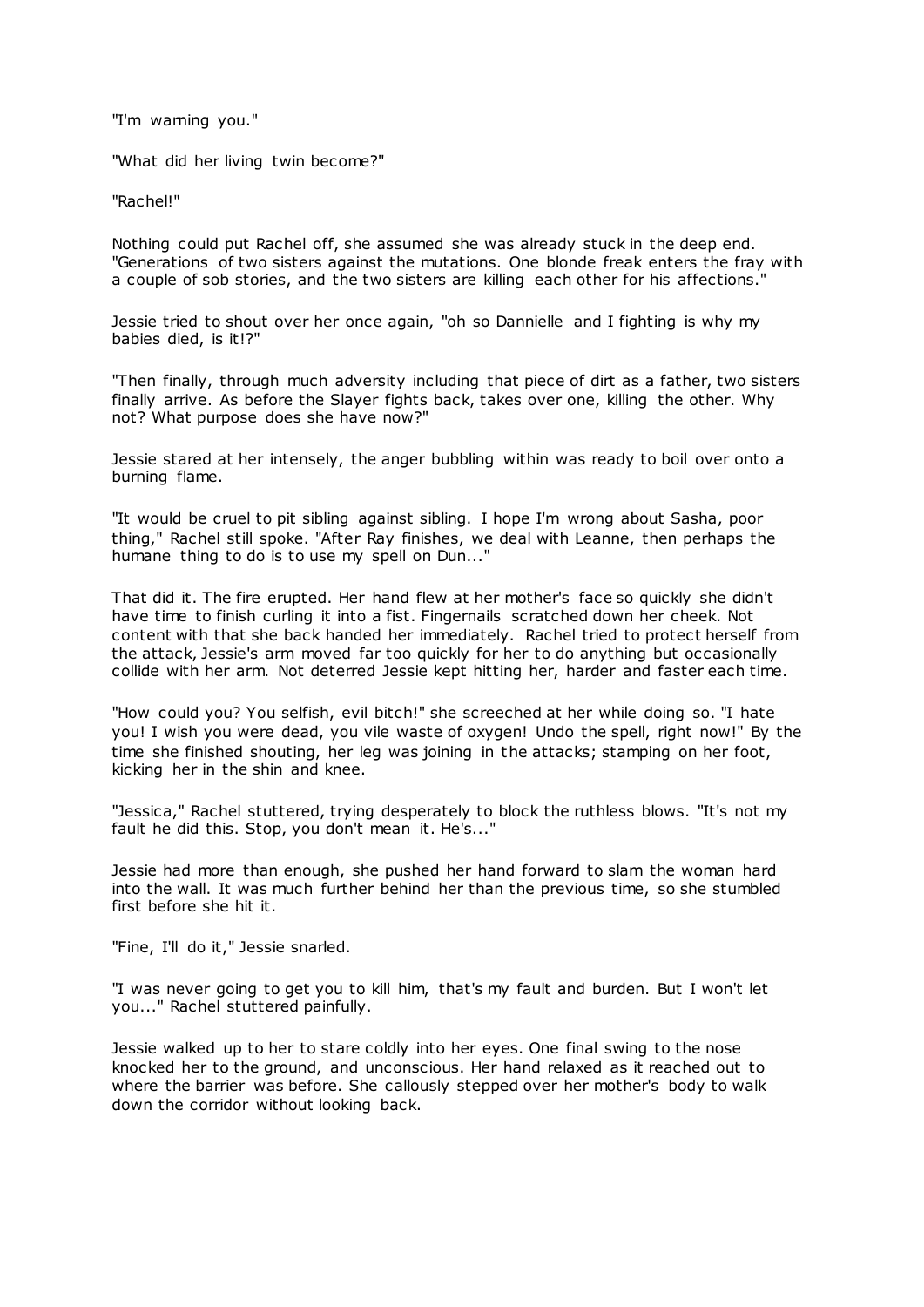The strikes had stopped, the pain had numbed. James knew why. It was the only way the image before him made any sense. He was dying, or dead already.

"Debb..." he wheezed. Only then he realised he was wrong. It still didn't explain the girl standing beside him. He had no chance of seeing her again, even if he could, she wouldn't want him to. It couldn't have been anything else but the chip in his brain.

The girl's gaze turned away for a split second. Disgust and anger were hiding within the blue when she brought it back. "You must fight back, you're so much stronger than he is."

This couldn't be a memory, the scenery around them was still the Enterprise corridors. The chip was damaged, possibly failing along with him. It made no sense otherwise. "No, not anymore," he said anyway.

"I'm not talking about physical strength," the girl spoke.

She crouched down so he got a closer look at her. The smile was gone, worry was all over every inch of her face. The girl only ever smiled around him, it was what he remembered most about her, that it made him briefly wonder if she was real. The thought was immediately swiped away. Nathan's memories of her were a part of him now, he knew better than that.

"There's a reason why you were picked for this over schmucks like him," the girl continued. "No matter how tough it gets, you never give up, you fight until the bitter end." The last sentence her voice cracked slightly, "at least you used to."

James didn't know what to think. What was the point of this?

"Dad, he knew it too," the girl continued.

Now he knew the chip was just messing him around, possibly trying to encourage him to get up and get injured quicker. He slowly turned his head back to try and block it out.

"He was jealous. You represented everything he wanted to be." An air of desperateness filled her voice. "You have to understand something. Long before you were born, dad was kind and funny. He wasn't perfect, he was still blunt and a little old fashioned, but he believed that the Taylors were in dire need of change. He stood up to his father on multiple occasions. Mum and I respected him, I looked up to him. He believed in individuality, while his father always accused him of weakness."

That didn't sound like the Peter Taylor he knew. There was no way he was ever like that. Still, James was curious about where this was going. Most of all, he was becoming less and less convinced that this was the work of the chip. He still wasn't sure of exactly what it was. He just knew this couldn't be who she appeared to be. If it was a hallucination caused by his blood loss and injuries, it was strangely lucid.

"You want to know what changed his mind," the girl said not as a question, she was going to tell him anyway. "One punch."

James internally flinched. His father was stubborn. If he were like how she described in the past, it would take so much more to change him.

"One punch turned dad into a Taylor. I didn't see it, mum didn't either. Dad told us this story, laughing at it over tea that night," she said in disgust. "*I hit my father straight*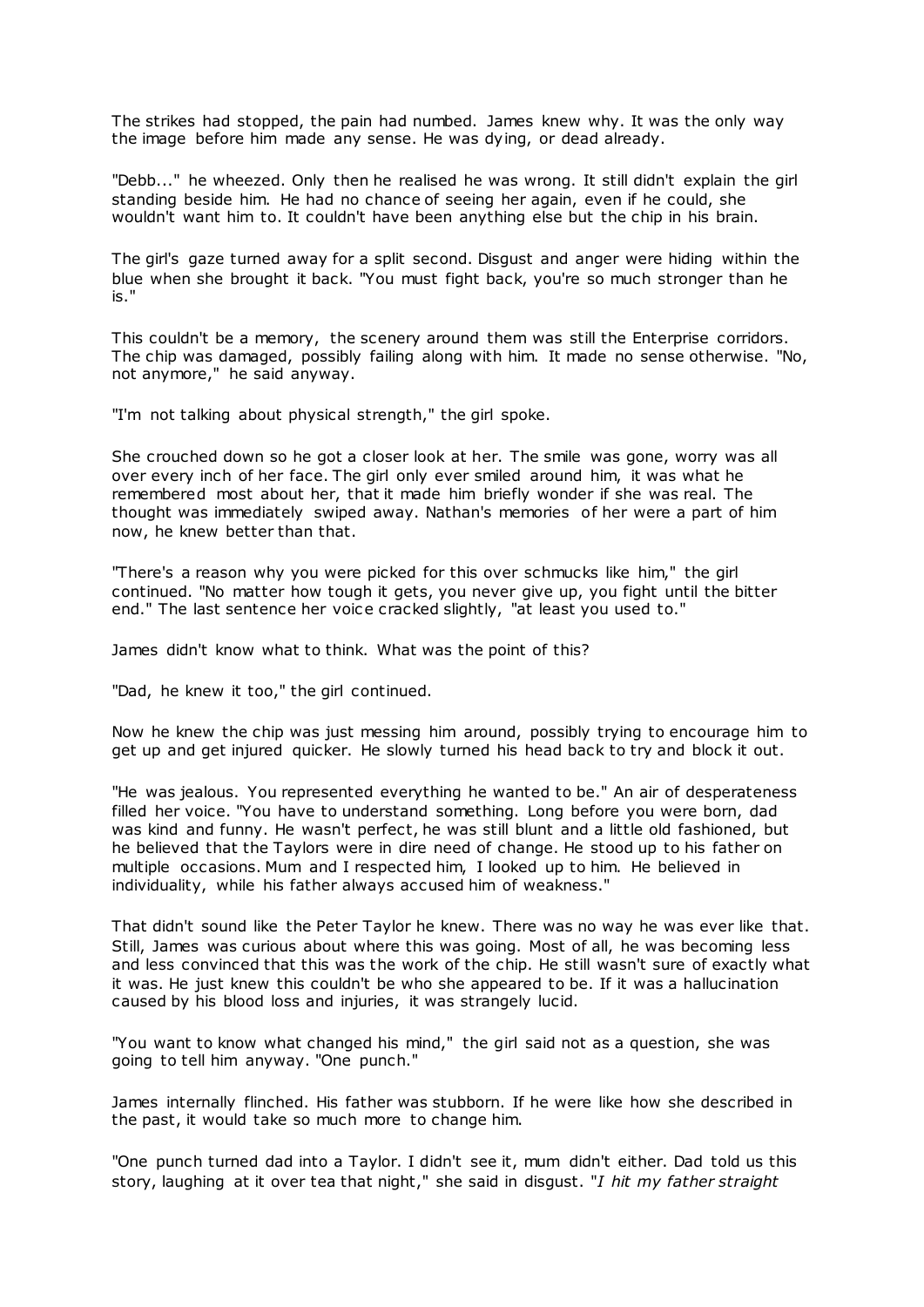*back, we laughed. Tussled around for ten minutes, I won of course. Then my old man shook my hand.* He was so proud, like it was some sort of right of passage between a father and son. Mum and I knew the truth of it."

Until now it all felt so made up, like it was a tale about another man. The image of his father exchanging blows with his own and then laughing at it later, while his daughter and wife looked on in horror, that fit his image of him. It just made the first part even less convincing.

"Dad was weak. He didn't want to disappoint his father any further, deep down he feared him, so he succumbed. Suddenly he was obsessed with the family name and what it meant. One day I was daddy's little girl, the next I was just a worthless woman who would later marry and take another man's name."

What little blood he had left drained from his face, dread built up in his chest. He knew what she was going to say.

"He needed a son." There it was. He never imagined that his father's obsession with him carrying on the Taylor legacy would have affected his sister. *No, it's not her,* he reminded himself*.* Everytime his sister and father were together, he dotted on her exactly like he did with his own kids. He remembered always wondering why he never treat him like that. *Not always*, that wonder eventually turned into a hope that he would leave him alone for one damn day. He got his wish once, but only because he had been locked in his own wardrobe.

James tried to brush those selfish thoughts aside. He'd seen for himself that he wasn't the victim in all of this. The girl this hallucination had taken the form of was. That's what the story was about and as usual he'd turned it around to another tale of woe about himself. His distaste for everything he was made him shake his head ever so lightly. He had shut his eye to hide any shame he had left over.

He felt the presence of a hand hover over the less damaged side of his face, the warmth from it was momentarily soothing. He didn't deserve it, he turned his head further to the right to stop it. He heard a frustrated sigh from his left.

"He thought you'd be just like him," the girl's voice whispered.

"Well he was right in a way. You reminded him of who he was before he gave up. He couldn't stand it, you were a slap in the face to him. Then we found out about your *gift*. You got something he desperately wanted. *Why did it have to be him?"* Her voice had picked up, the next words out of her she put on a mocking tone. "Translation, *but I changed because dad said this is how real men act, only real men get picked*, boohoo."

James turned his head back, his right eye opened, the left still struggled. His doubts about who or what this was were wavering. This girl was so much like the Debbie he knew so many years ago. The same girl who always made him laugh by making fun of their cruel dad, distracting him temporarily. The doubts about her being here one way or another tried to come back. If it was really her, why was she talking to him like this? Didn't she hate him for what happened to her? Blame him at least? He wanted it to be her even if it was a possibility he was only seeing her because he was slowly dying from his injuries.

She smiled weakly at him as if she had heard what he was thinking. "He tried to bring you down to his level, but he couldn't. One punch to a grown man and he changes his whole outlook on life. Two years of abuse on a two to four year old, and he clings onto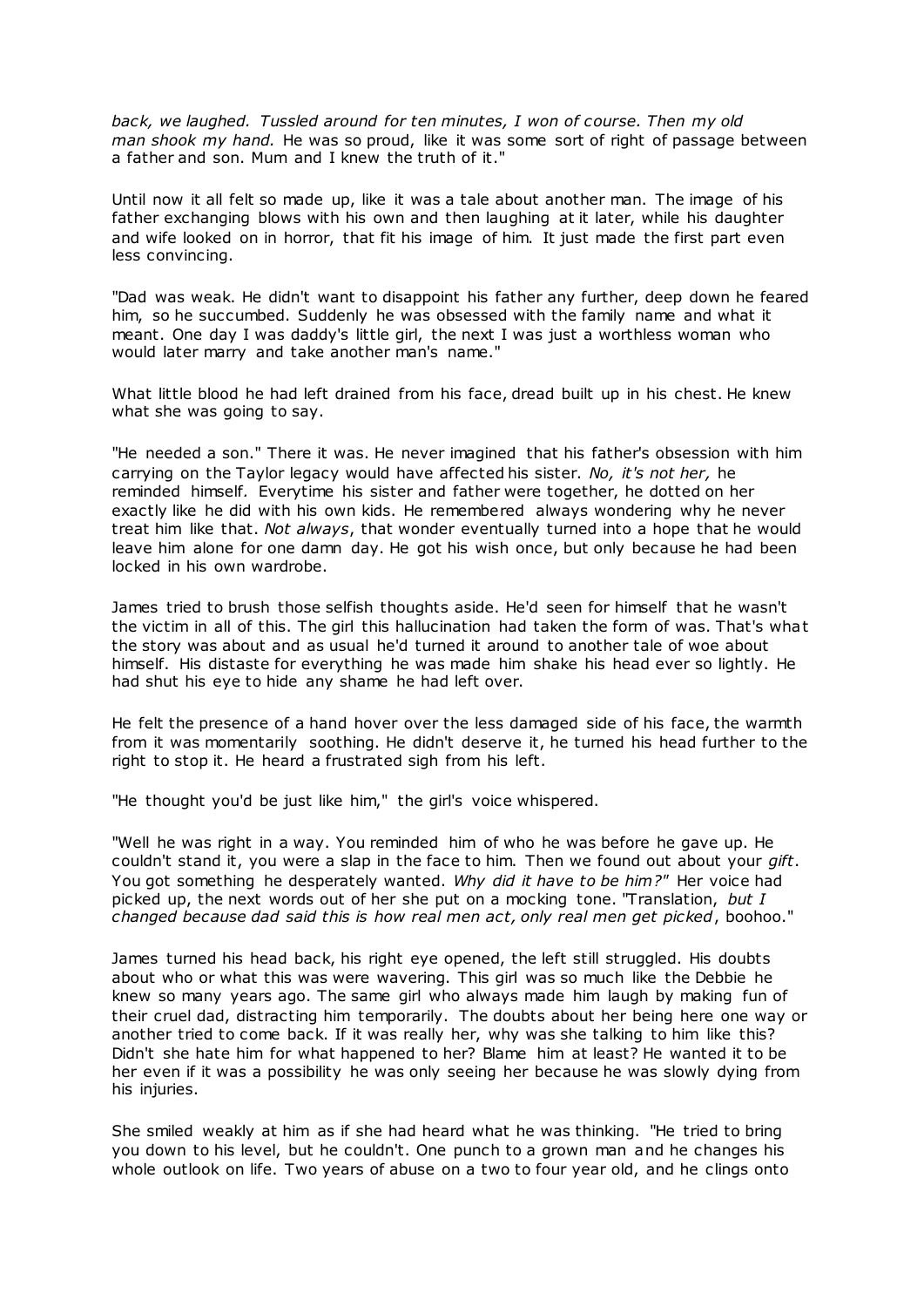who he is, even though he knows that it would stop if he didn't. Who was the weak one in this story? And you know what, I think he always knew the answer to that, he knew it was why you were picked and he wasn't.

"That's why. He ruined his own marriage before you were even on his mind, not you. He alienated his daughter, his actions were what hurt me. He was the one who raised his fist at a child time and time again. Don't make excuses for that coward."

Their eyes met, hers filled with determination and what looked to him like pride. "This is what he wanted, Jay. He wanted you to give up like he did, so he could say *I told you so.* Please don't give him that satisfaction. Don't let him win." She looked away, James assumed toward Ray. "Don't let *him* win. He's not a Chosen, you are. Show him why."

Echoed footsteps approached. The voice he heard started out the same and a little blurry, then it became clear. "... give up? You know, I wonder if I can keep it when you're dead? Your wife's pretty cute, in a deadly bitch kind of way. Wonder if she'll fancy me like this."

He was standing to his right, his fist clenched and ready to be used. James looked back to his left with his only good eye. The image of his sister had vanished, but her words hadn't. The fist flew towards his head. James rolled away quickly before he could hit. The fist went straight through the ground, sparks flew hinting that he hit something he shouldn't. Large pieces of metal was torn, still attached at the base of his fist. Ray grunted as he tried to pull it out without shocking himself further. Doing so he dragged some of the metal shards with him, scattering them at his feet.

The pain was forcing its way back as James dragged himself to his feet. It was only going to get worse if he didn't. Ray meanwhile straightened up as well, cradling his bloodied hand. He forced a smirk through the pain, it wasn't very convincing as instead it looked like he was about to cry.

"It's okay. I welcome more fun," he grumbled through gritted teeth. Then he lunged forward to attack again, swinging his left hand at him instead, seemingly opting to give his painful one a rest. James dodged him by pulling back slightly. He tried to hit him with the right after all, James ducked this time. Ray expected it and swung his leg out instead. To his annoyance his victim expected his response and rolled under his leg out of harm's way.

He swung around, grunting in frustration as James stood back up next to the new hole to face him.

"Stop being a little wuss, and fight like a man for once," Ray snarled.

To his surprise James smiled with derision. "If that's what you want, dad."

"What? Are you brain damaged?" Ray sniggered.

James shrugged, he stomped his good foot onto one of the largest bits of metal on the ground. It flew up for him to catch. "Yeah a bit."

Ray laughed at him again, he lunged forward, fully expecting him to swing it at him like the last time. Instead James lowered it and flung it around the back of his legs mid jog. He lost his balance and fell backwards onto the ground. Ray immediately rolled to his side to get up, more embarrassed than hurt from the attack. When he was sitting up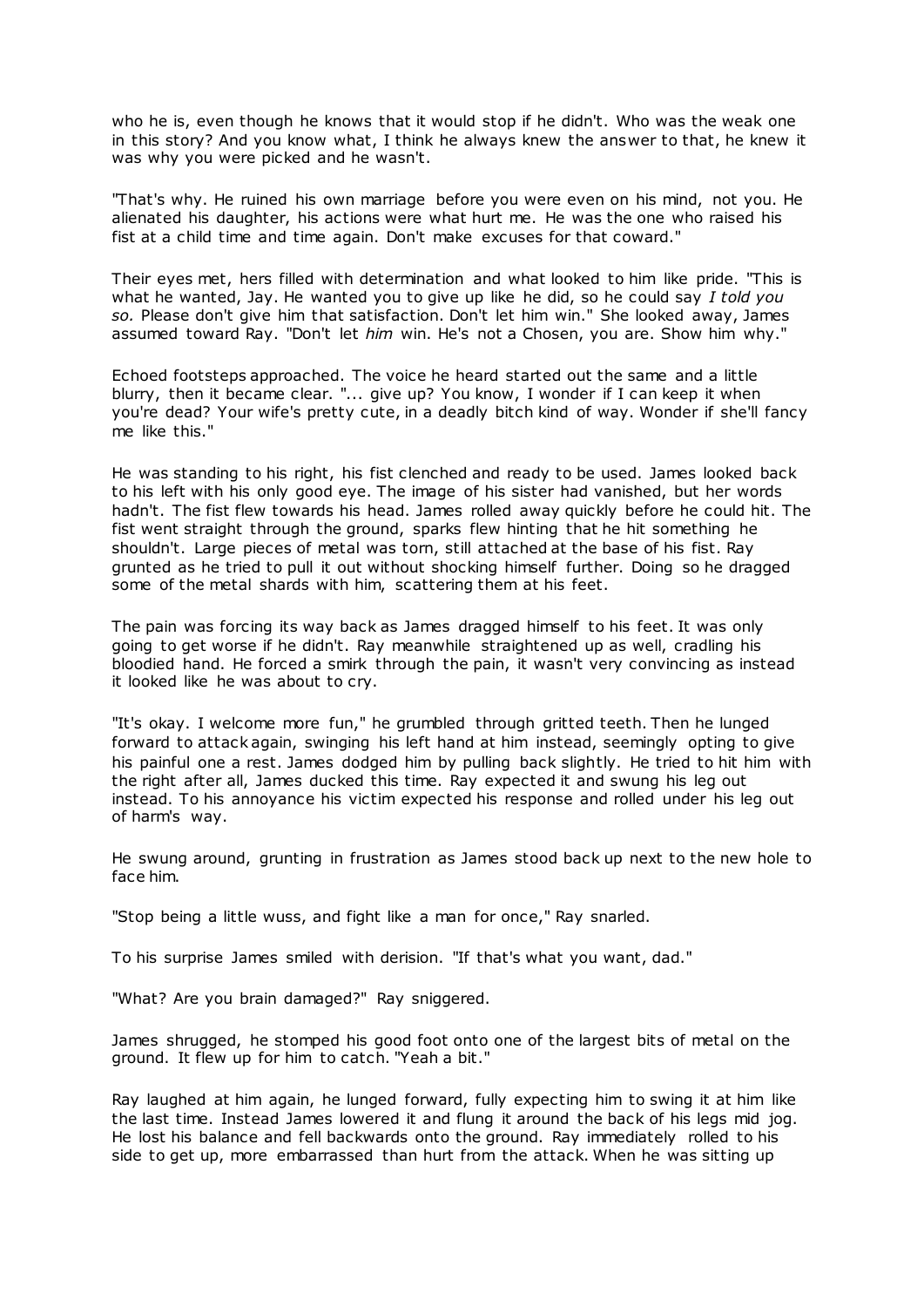right, James then decided to swing it at his face like he expected before, as hard as he possibly could.

Not only was it enough to knock him back to the ground, the uneven surface of the metal sliced his face from his ear down to his mouth. The pain from it, and the sudden loss of blood stunned him into not getting up right away.

"Since we're sharing, now you do," James said. He frowned as he noticed the other man started to shake, his eyes were wide while his hand covered his new wound. "Really? Being the Slayer's not so fun now, is it?" he snapped.

He was suddenly overwhelmed by a feeling of warmth covering his entire body. The pain began to ease, his assumed broken ankle was able to handle his weight better, his head felt clearer. The most telling thing was the piece of metal in his hand felt so much lighter. Now he understood Ray's change in demeanour.

"Hey, I'm sorry," Ray stuttered. "Got a little crazy, drunk on power. You're obviously too used to it for that to happen. Kudos."

James stepped closer, clutching the metal tighter, his good eye narrowing. Ray stumbled back, bracing himself for the worst.

"No please! Don't hurt me. The spell, it made me someone I'm not. I swear," Ray continued to plead.

James stared for a while longer. Watching the idiot squirm was more than enough payback for him. He already pledged he'd never use his strength to hurt anyone ever again. Getting a taste of his own medicine was a little too late. His hands loosened so the metal dropped to the floor.

"You know where the brig is. You've got an hour," he said.

Ray nodded rapidly. "Yes, okay. Thank you."

James turned to walk, or rather limp away. Ray didn't wait for very long, he got up as soon as his back was turned. He also grabbed the metal while doing so. His smile was back as he pushed it forward, plunging the long and sharp piece of metal into James' back right when he was looking behind him.

There was no pain, only a burning sensation pooling around his centre. He looked down as the rest of his body grew cold, he could hear his heart thumping and nothing else. The metal had gone straight through him, the tip was as long as his palm, covered in his blood.

He was wondering how he could possibly have that much left when he dropped to the floor.

"Hmm, simple. Should have done that first," Ray chuckled. His eye had followed his fall, he hadn't noticed that a figure had been hidden behind James' shadow. Now that he was down, she was in full view. He did a double take. In his point of view she was only the woman from the wedding, pointing something at him. He only realised it was a phaser when it fired toward him. His body hit the ground seconds later.

James had no idea what happened. He heard Ray make a comment, then a phaser shot. His vision was narrow, all that he could see from his position was the grey of the walls.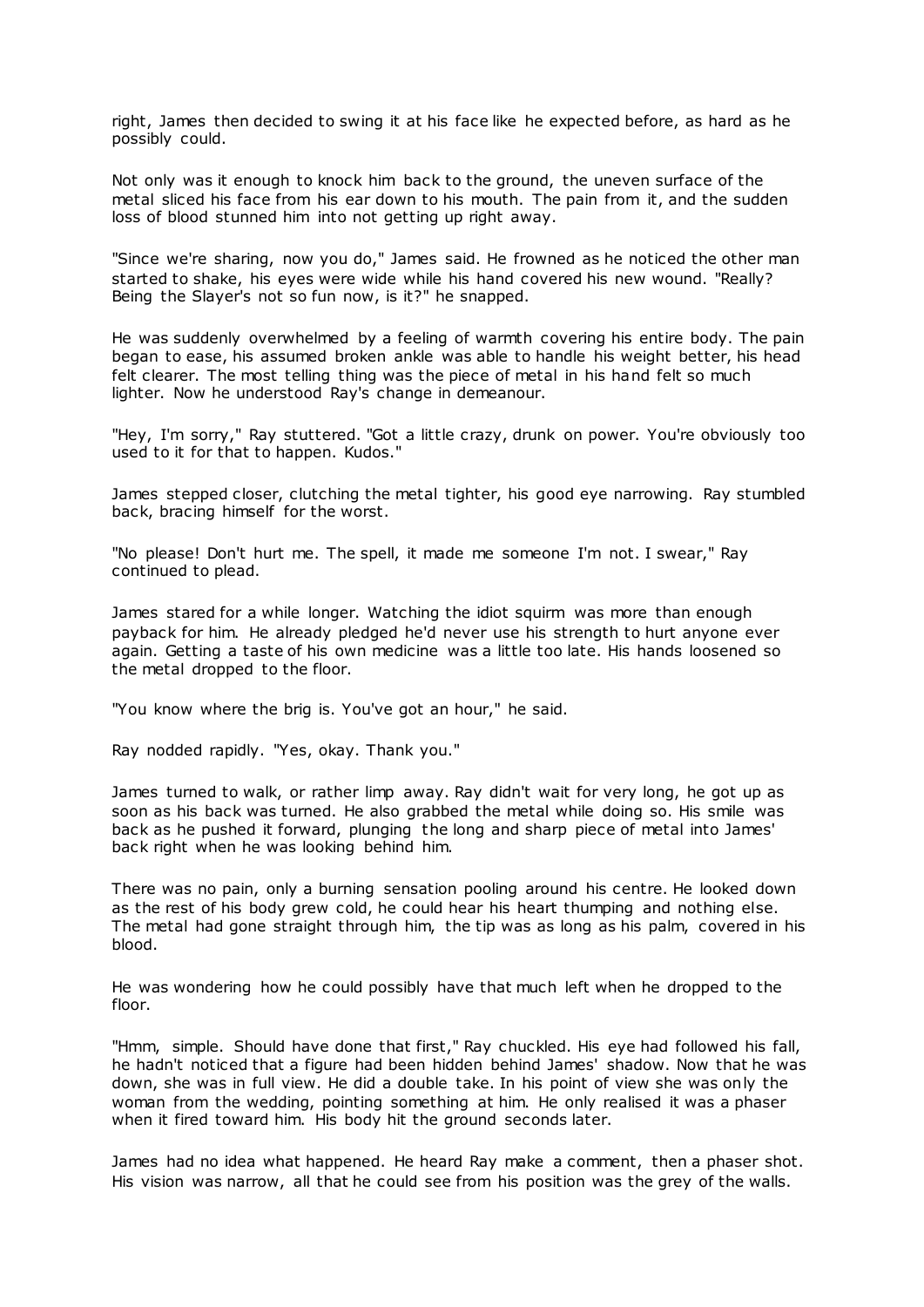What little was left of his energy had all but gone, so he couldn't manage turning his head to witness anything.

He thought he heard somebody running toward him. His eye blinked, turning everything black for a moment. When it opened the grey had gone. All he could see was a friendly face, fraught with worry, mouthing something he couldn't make out. Her face grew closer. A faint feeling of someone's arm just above his shoulders was the last sensation he noticed before his eyes shut one more time.

## **Voyager:**

Kathryn resorted to tuning the voices and sounds out so she could quietly fume in peace. If she didn't it was very likely that everyone and thing in Sickbay would be insulted, or in some cases broken. One particular patient lying nearby being tended to by a couple of blue shirts wouldn't be that great a loss. The source of most of her anger was right there, the rest was reserved for the hologram who just had to help him.

That wasn't true. The true reason for this entire mess wasn't the lackey or the hologram programmed to do no harm. It was a woman she had unfinished business with.

It was then she realised the Doctor's voice was being directed at her. He was looking at her at least. "... Just in time, or we wouldn't have been able to get him here."

Kathryn saved her worst skunk eye for situations and stupid comments such as that. The Doctor had to look away. "Yes, the timing of those barriers finally going down was perfect. Right when the murderous overcompensating asshole here finishes the job."

"In regards to the transporters working," he said nervously.

"Just in time would have been when this all started in Ten Forward," Kathryn said as she stared at the primary biobed. The Doctor wasn't the only one busy there. It made her a little nervous that he brought Nikki and Naomi in to treat even the minor wounds. He meanwhile was focusing on the patient's head, his hands were both holding medical tools that were new to her. A tray sat nearby with many more waiting for him. "It's obvious that the barriers we kept hitting were what was blocking outgoing transport. She didn't want anyone getting off the ship."

The Doctor agreed, he showed that with a small nod. "Perhaps a change of heart, or a *persuasion* from Jessie got the culprit to lower them."

"I should've killed her when I had the chance," Kathryn muttered, her eye casting back to the other patient.

"No," the Doctor blurted out with dismay.

Kathryn knew that was coming, she grunted. "Some people just don't deserve to live, Doctor. I'm sorry."

"Is that why your phaser was on kill?" the Doctor dared to ask.

"You saw what he did, what he was capable of. I wasn't taking any chances," Kathryn explained even though she knew it was a lie. At least partly. "He doesn't deserve your empathy, or anyone's mercy. Some people will see those traits as weaknesses, and use them to stab you in the back."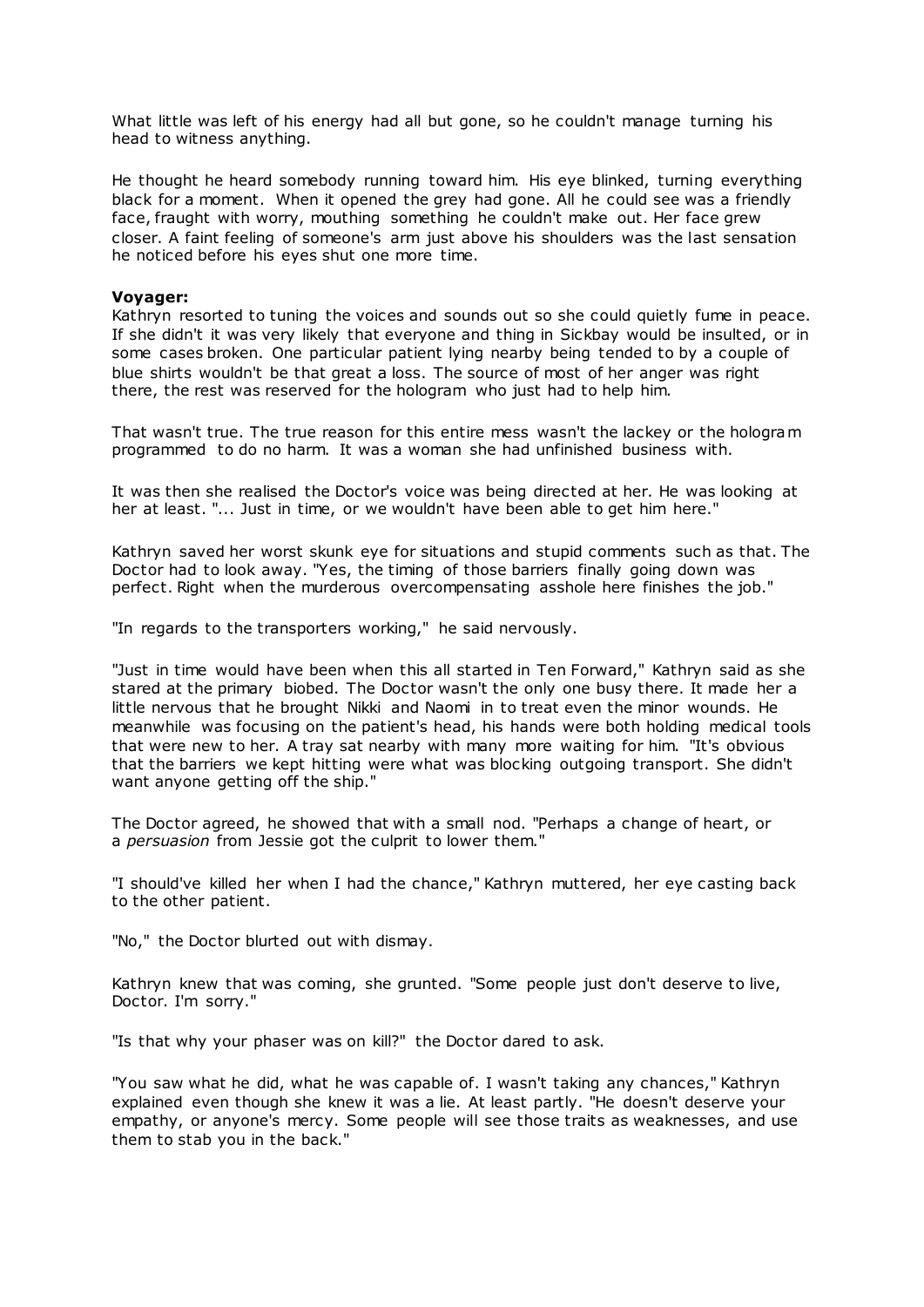The Doctor couldn't help but wince at her choice of words, knowing the patient before him suffered a very literal version of it. She must have known that. It was the final wound he sustained. It was possible she found him after it was delivered. Not after those words, unless she was assuming what happened before the fatal blow. It didn't matter. Her anger was justified and reasonable. It was her bitterness that left him puzzled.

"The wound to the stomach has been sealed, he's responding to the blood transfusions. My two volunteers are working now on healing the broken bones," he said. An icy stare was directed, which he quickly guessed why. "Naomi and Nikki should be almost done with the abrasions. I meanwhile have reduced the swelling from his facial injuries, they're all but gone. There's still significant brain trauma but I'm confident that I can heal the majority of it, it's just..."

"The chip," Kathryn's said uncomfortably, her eyes shifted away.

The Doctor's right hand swapped one tool for the tricorder without even looking at either of them, his thumb pushed it open so he could use it. "I didn't detect any activity when I resuscitated him, the damage wasn't related to it. I am conc erned about the wound to the temple bone, it may have aggravated the original injury caused by the hypodermic needle. I'll check now to put you at ease."

Kathryn's arms folded tightly, she couldn't seem to focus her attention on anything, eyes darted all over. "That won't be necessary."

"It will only take a moment," the Doctor said with a friendly smile. The small separate part of the tricorder was picked up while another tool was still in his hand, with only two fingers. A quick scan over one darkened scratch on the right temple of James' head, changed his demeanour instantly. He slowly looked up towards Kathryn with a tense expression on his face.

Kathryn stared back with barely a one herself. "I told you it wasn't necessary."

"Captain..." the Doctor stammered. He didn't get a chance to finish, he was distracted by movement coming from the biobed. He glanced over just in time to see his patient's eyes groggily opening. "It's all right now. You're in Sickbay."

As they all expected, James tried to sit up. The Doctor placed a hand on his shoulder to hint to lie back down. Nikki decided to chime in as well with an arm touch, Naomi raised her eyebrow at her for it. Nikki responded with an innocently mimed *what*.

"Jessie?" James mumbled as he looked around. "Is she okay?"

"Yes," the Doctor replied, earning himself another scowl from Kathryn. Fortunately James couldn't see that and so he lay back down. Noticing that Nikki still had a hand on his arm, the Doctor gently tapped it to get her to move it. "You should be fine, but we still have a lot of work to do. No running off."

James nodded, he looked disappointed about it though. "No problem, Doc ."

"Ok, I'll be right back, excuse me," the Doctor said. He headed over to Kathryn with the open tricorder still running the same scan in his hand. "I do what I have to, to keep him here."

"Oh how very Hippocratic oath of you," Kathryn hissed at him.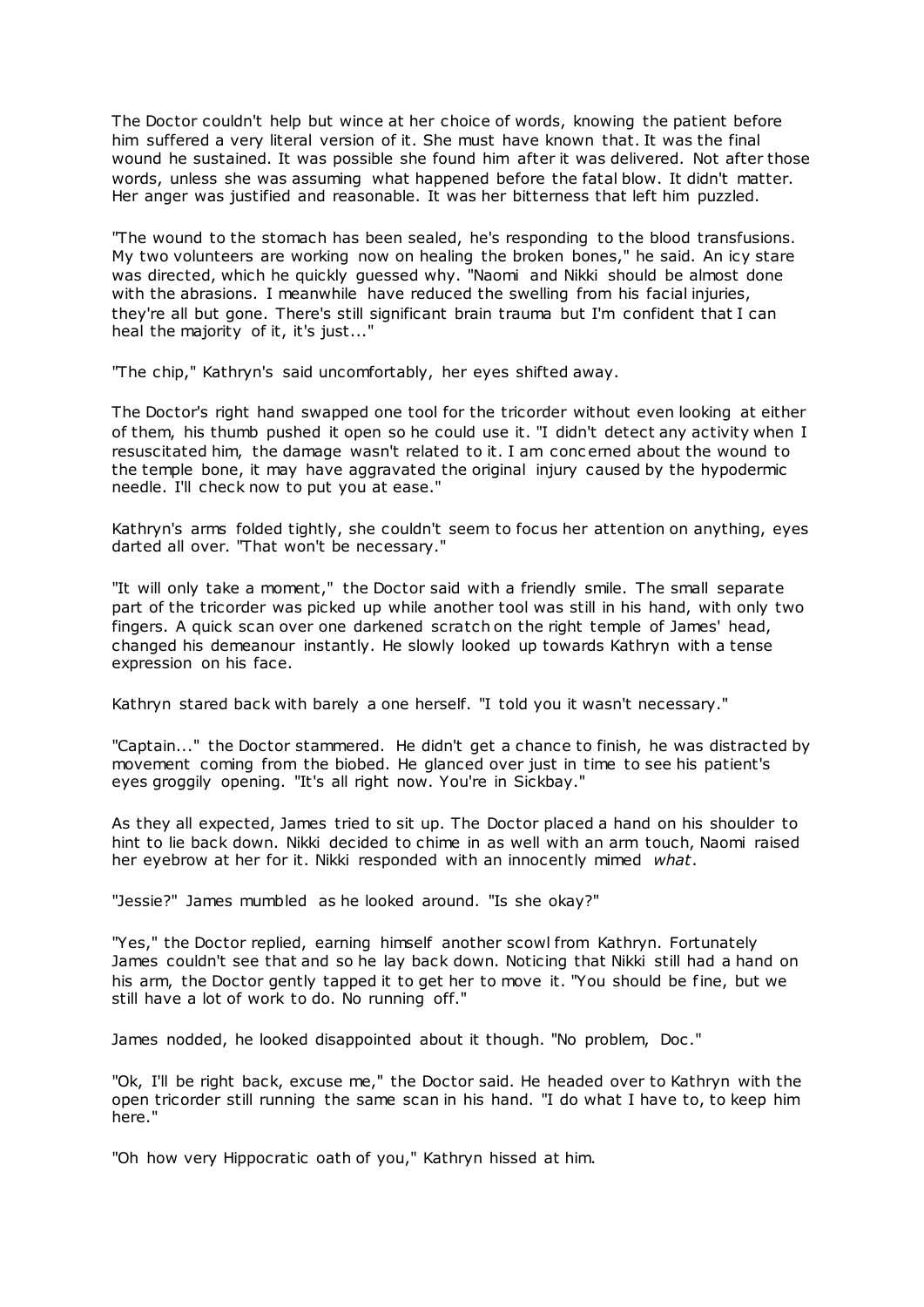"You asked for a search party to look for her so she can be treated. All I'll do by telling him that is encourage him to join it," the Doctor whispered.

Kathryn sighed, her frustration temporarily floated out with her imagined breath. Her gaze settled on James as his head leaned to the left, a worried look on his face. "I'm sure he won't find it odd that she's not here with him when she's *okay*."

"I would imagine he'd find it odder that the chip symptoms are no longer bothering him. Let's not concern ourselves with *trivial* things," the Doctor said back with a little bite.

He was relieved that she didn't stare him into oblivion for that remark. Instead she merely frowned, her eyes downcast. "You're right. The only way this could've ended was if Jessie intervened."

"Changing the subject, all right, do you have a point other than that?" the Doctor said.

That one sparked a pair of narrowed eyes. "Rachel is missing too." The Doctor stared at her, patiently waiting for the point still. "It's odd for the bride not to show up at her wedding, especially if she organised a little surprise for her daughter to kick it off."

"You don't know if she had anything to do with it," the Doctor said.

Kathryn stared at nothing with contempt, her nose slightly turned up. "I said if, even though I know there's no if about it. She never walked in to find the only guests left were either bleeding or trying to stop said bleeding. She couldn't have missed the violence happening not far away outside."

The Doctor nodded, his face brightening with realisation. It didn't last, he was confused and slightly mortified instead. "You're not suggesting..."

"No, but a girl can hope," Kathryn said as her eye cast back to her injured son. From where she stood he seemed to be more sad than worried. She turned back to the Doctor. "We have to tell him."

"Everything?" the Doctor questioned with his eyebrow raised.

"As you said, he'd probably notice mine. However yours probably just made him feel worse," Kathryn replied.

"It's okay," they both heard James say from the biobed. They slowly glanced over. The Doctor cringed, instantly worried about how much he heard. Kathryn just realised somewhere along the line the pair of them had stopped whispering, she wondered whose fault it was. "I didn't expect her to be here just for me. I only hope she's all right."

The Doctor and Kathryn shared an equally concerned look. Kathryn ended hers with a one of uncertainty.

The heavy book landed on the floor with a loud thud. Three more lay in a half hazard pile right next to it. With her hand trembling Jessie reached into the book case to grab another one. There were still two more other than that. Just looking at them were making her angry. Instead of pulling them out one at a time, her arm reached around the back of them so she could push them straight onto the floor. Two fell open on top of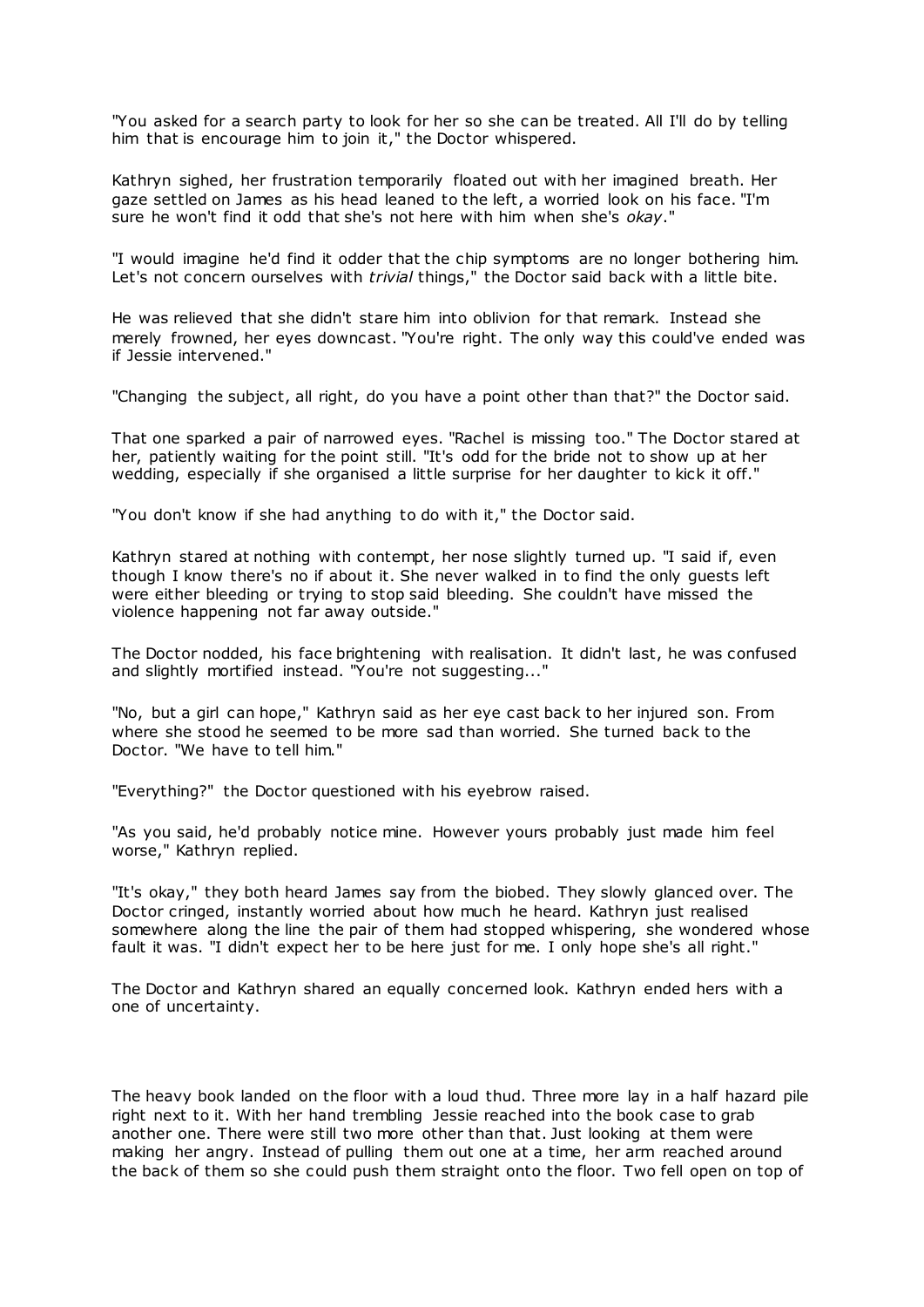the others, while one dropped onto her toes. She let out a frustrated cry as she moved her now sore foot to get it away from her, then she kicked it with her other. Its weight didn't let it stray too far.

It didn't matter. She reached for a small contraption on a different shelf. One little nudge opened it, another sparked a tiny flame. Seeing it made her shudder, she hesitated as her eyes drifted down to the books on the floor. Her fury flooded back, snuffing out the hesitation. Before it had a chance to come back she tossed it onto one of the open books. The flame quickly spread across the page.

The nearby door opened, the brief gust of air that accompanied it spread it further down onto another book that was closer to her. Jessie flinched and double backed a few steps to get away from it, only then noticed the figure at the door hurry inside.

"No, don't," she stuttered as he stepped forward to stamp out the flames. "James, why? No good comes from these things!"

Satisfied the fire was out, James stepped back onto the carpet. He was about to walk around the books when Jessie knelt down to pick up the fire starter, with her sleeve covering her hand. It still was too hot so she had to drop it.

"Please don't do this Jess. You may need the books someday," he said desperately.

Jessie's eyes shot wide open, her mouth as well, all out of disbelief. Her head shook. "Did someone wipe your memory while they were treating you?"

James focused on her left arm. It had improved, all that was left was a large bruise where the wounds had been. She was still covered in her own blood though, which unnerved him far more. "I see no one's treated you."

"Who cares?" Jessie grunted. Her covered hand reached for the device again. James knelt down as well to reach it. Before their hands could collide, she recoiled. Her hand then moved to pick up the book that had been alight for a few seconds, gesturing it toward him. "You know what this is? It's more than just a book full of *neat* spells."

"Jessie..." James said gently to hopefully calm her down.

It just made her flare up further. "Don't you remember? It was the one with that little spell used to steal the strength and other abilities from a Slayer. Good thing I forgot that Wesley still had his copy, huh, since you're here." Angry tears were in her eyes.

"It's just one spell that was misused. There's no need..." James tried again.

Jessie shook her head. Quickly she flicked through the pages of the same book, stopping at some random page. A quick scan of it made her pursue her lips in frustration. Then she swung it around so the contents were in James' sight. "What do you know. History of Evil, and a nice little spell that lures a darkened soul into an inanimate object. That's kinda familiar. Hmm, the page is curled slightly, must have been a riveting chapter."

His face lost its recently reacquired colour again. She merely brought the book back to flick through the pages, stopping at random again. "Oh, here's the one I used on you inside Death Corridor. Looks like Rachel made a few recent notes to the page. It's just random Latin dribble to me." She skipped to another page, her eyebrow raised. "For a book that belonged to the watchers, it really goes down the Slayers are bad route. Is this what Ligod was yapping about when he said power comes from evil. Load of crap."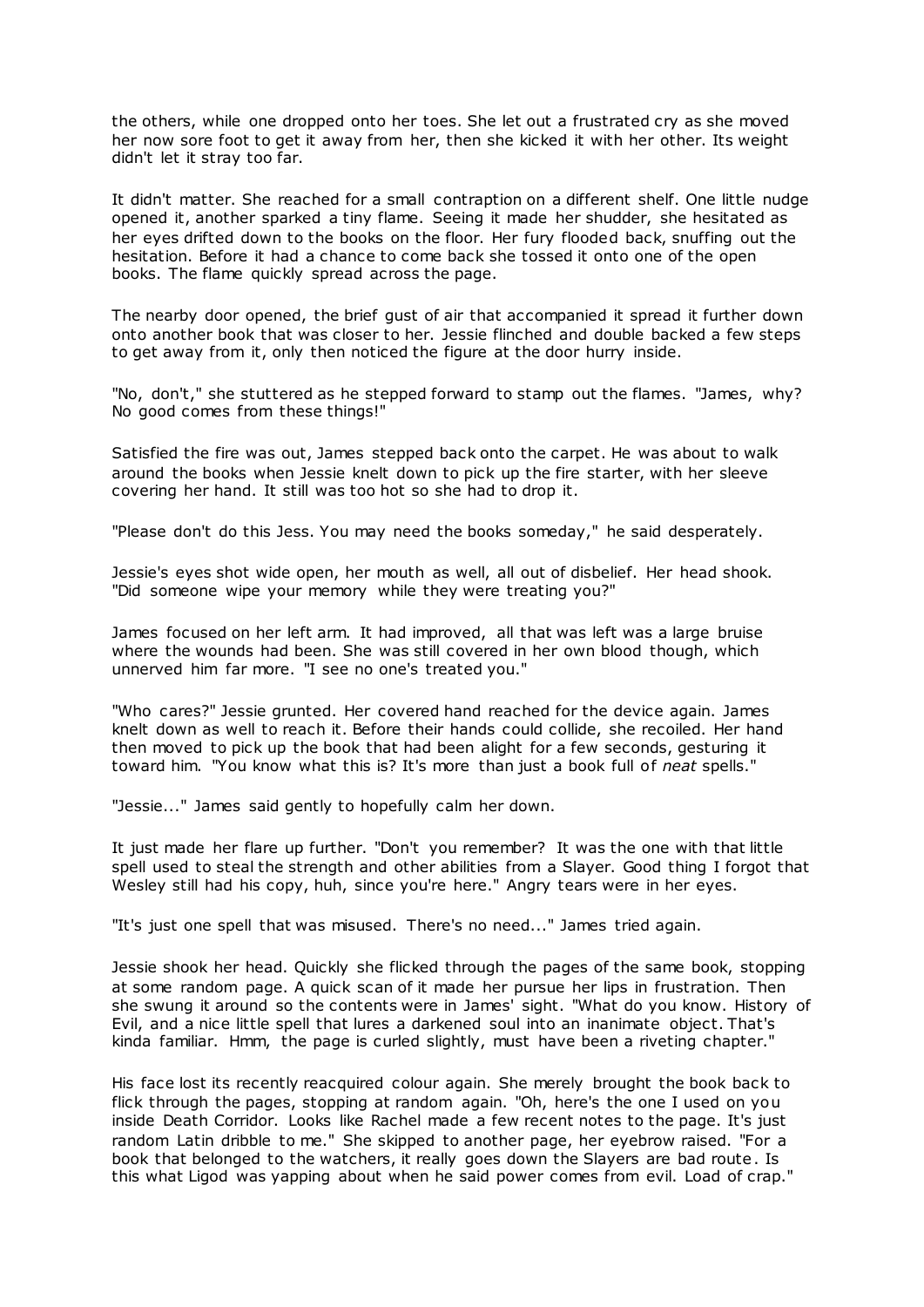"We... it doesn't mean we need to burn it. Destroy one sure, but we can hide the other. There maybe other copies so we may need it again," James argued.

Jessie stared at him, looking far too mad to be really puzzled. "You seem awfully eager to keep a witches handbook that paints you as the devil. I don't get it."

James returned her stare, his though was really confused. "No, I don't either. You said it belonged to the watchers."

"Apart from one of these, they probably did for quite a long time," Jessie mumbled and then sighed. She looked away to avoid eye contact with him. "You heard it right? How my mum felt about you, what she believed. You knew she wanted you dead before she said anything. That chip did something useful for once."

"Exactly, what *she* believed in. It doesn't mean you should destroy all of the books. It has nothing to do with who you are," James said.

Jessie's anger and despair clashed, leaving her in tears and making her bitterly laugh at once. "It wasn't just mum. My whole family. They all believed in this stupid handbook saying Slayers are evil, tools of some kind. Demons that need to be destroyed. Mum's..." she gestured to the book, "is different to Wesley's. There's notes written by different people. Moron after moron adding their new twisted ideas on how to snuff a life they didn't understand."

James' face painted a picture of complete disbelief. He was starting to feel like how she probably did; angry, confused, devastated. He refused to believe it was true, he found himself shaking his head without realising, his eyes widening. "No, it's not right..."

"The watchers probably knew of the threat and managed to steal these books. I think Wesley said two centuries ago, only he worded it differently. All but one of course," Jessie said, her voice trembling too.

"Jessie..." James could only mumble.

"We're supposed to be enemies." Jessie bit her lip as she was almost laughing at how stupid it was, despite how painful it felt. "Dannielle and I versus you and Lena."

"No," James shook his head. "You don't believe in any of this."

Jessie's eyes fell to the damaged book. Her fingers began a slow crawl down one of the pages, tearing it. Her body shuddered in revulsion, the temptation to throw it away was too strong. Before she could James reached out to gently take it from her. "I've been thinking about that. My behaviour when I was evil. It always came down to a fight between you and me. That first time, Lena and..." she struggled to finish.

"You can't count something you did when you weren't yourself," James pointed out.

"A bit rich, coming from you," Jessie said, flipping her eyebrow. She climbed to her feet and began to pace in a small area in front of the books. "I hated Zare."

"You were jealous, that's all," James said uncomfortably.

Jessie rolled her eyes, they lingered for a moment. "Because she was a Slayer. Yeah I told myself it was something huge she had in common with you, but..." She looked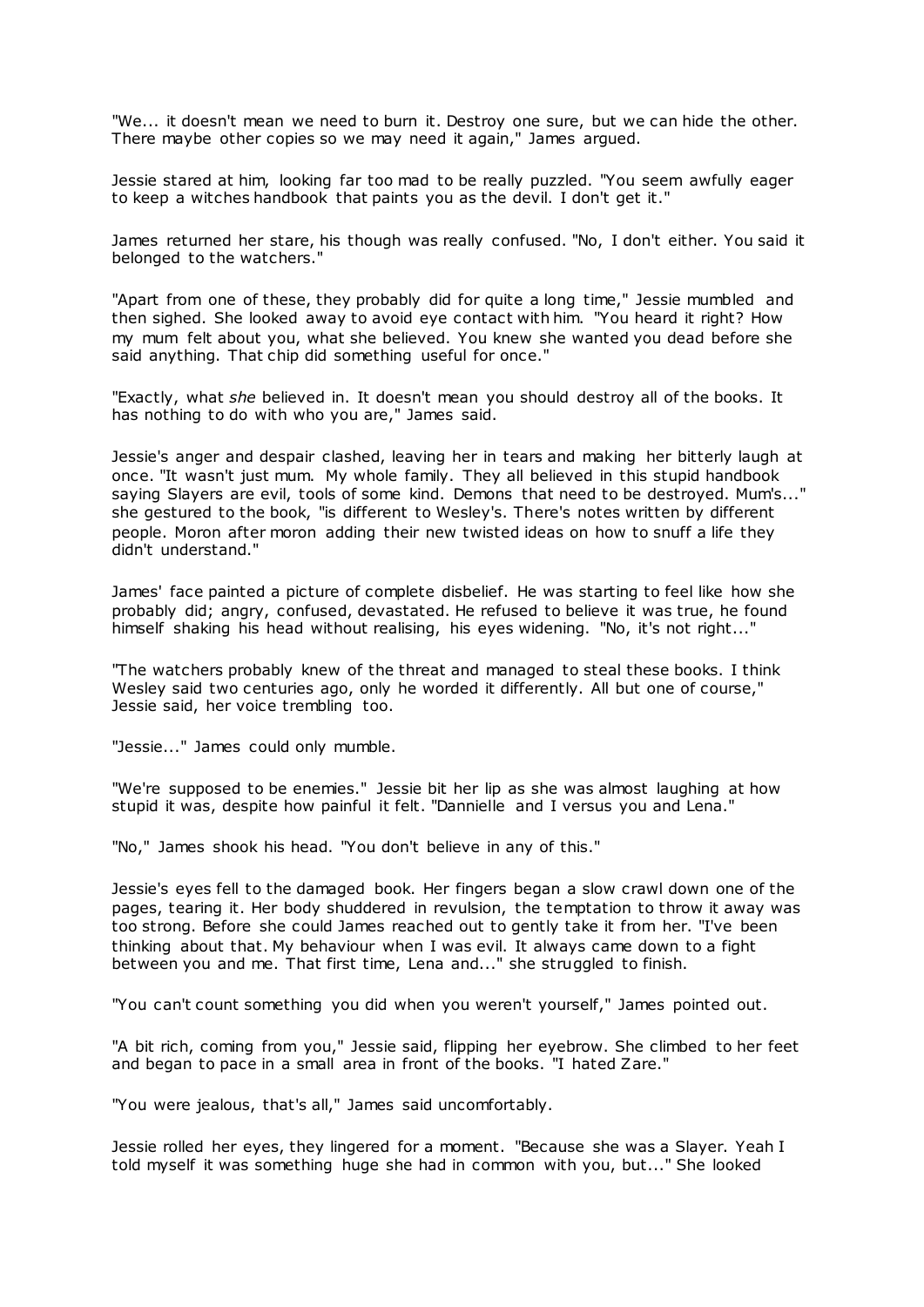disgusted with herself, "I was even intimidated by Lena at one time. She was what, sixteen, seventeen years old. What was I worried about?"

James hesitated before asking his next question. He waited for her to be facing him. "What about me?" It stopped her in her tracks, eyes glistening.

A heavy feeling pressed against Jessie's chest, she breathed in deeply and out to try to settle it. It didn't, she tensed and folded her arms. "You know, I understand now. I was standing there, defending you like I always did. There was no doubt in my mind that everything flying out of that woman's mouth was rubbish. The moment I'm alone I think about Zare, turning evil, completely ignoring everything else. I think I'm as bad as her. I'm seeing my family's crimes as my own."

James stood back up so he could go over to her. Her head shaking made him think he shouldn't, keeping him back for now.

"This was you two days ago, wasn't it?" she asked him.

He surprised her with an amused smile. "Yours didn't even last two hours, let alone two days. So no."

Jessie smiled back a little weakly. "It still doesn't change the fact that my family's done some terrible things to yours and your *kind*. I hate to use the word but it's the only one that seemed to fit."

"That's not your..." James said.

Jessie raised her hand, signaling him to stop. "I can't ignore what Nathan did to your sister, even if it wasn't technically him. We can't just forget that my family has murdered others like you."

"You don't know that for certain," James said.

"I do," Jessie's response horrified him. He could tell by her face she was sickened by it as well. "I don't know what to do. Duncan and Amy, they're a part of a family that would kill them if they weren't. What she did to you was a favour to me, to spare me from my so called duty. I don't know if I can be with you knowing that things between us could've been so much different."

Her words hit him hard and not in the way she probably expected. It was said differently, the reasons behind it were as well, but the meaning was eerily the same. He'd struggled with these same insecurities and fears most of his life. The last few weeks as just a mere chapter in his long self hating book. James wondered how often Jessie had tried to convince him otherwise, and more importantly how. The thought lit a spark within.

"I've spent far too much of my time thinking about that you deserved better than me. That I should have stepped back, did the *right thing*. Are we even right for each other, should we be best friends only. That I was selfish and weak. You name it, I've thought it," he said with a casual head shake and shoulder shrug near the end. "Today, I'm more convinced that I was more wrong than I've ever been."

He expected her to look confused, however it only showed in her eyes. Her facial expression was a one of shock. "How?"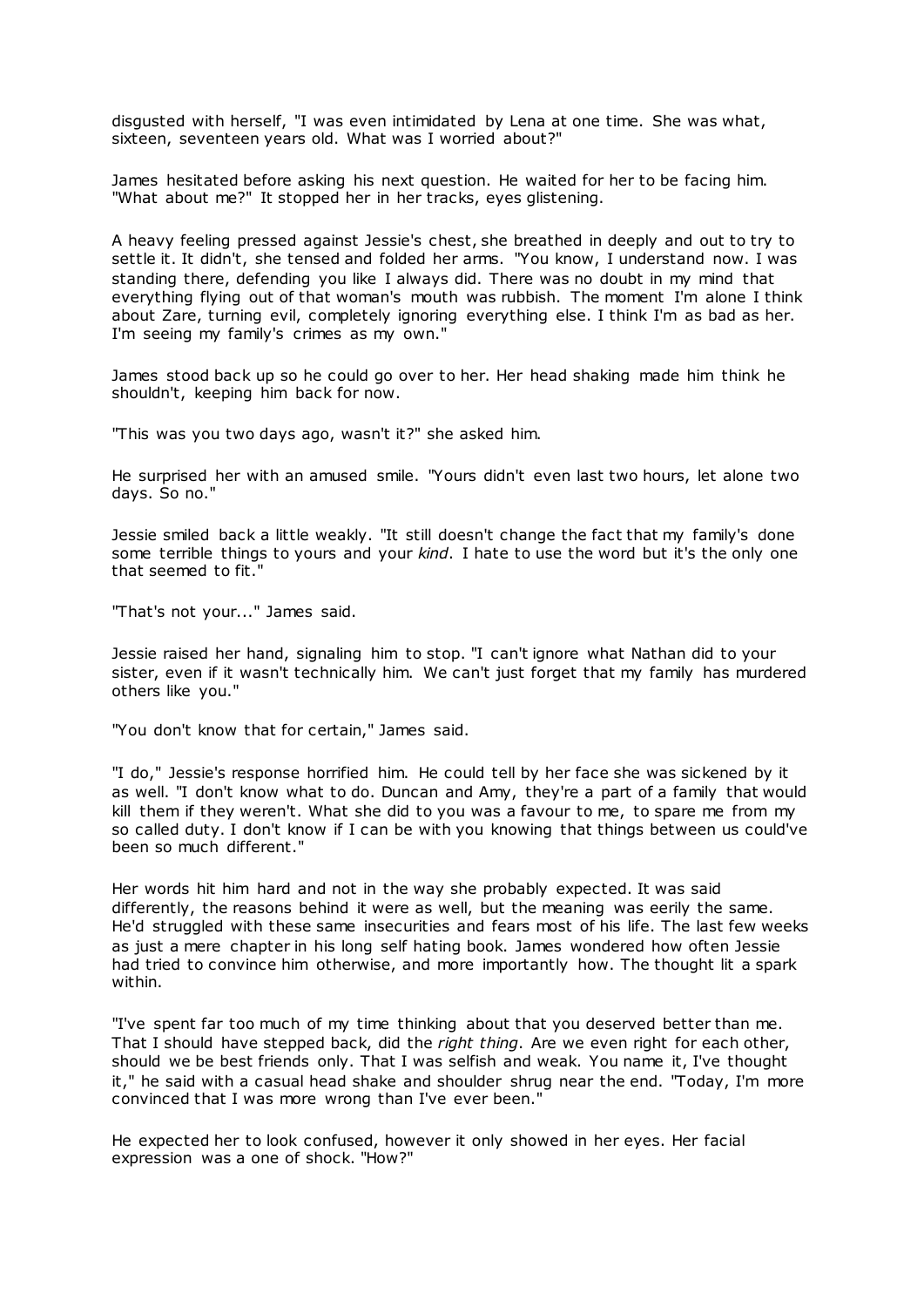"You and I, we've both escaped. I was only born to continue the Taylor's legacy of misogyny, toxic masculinity, violence and fear. My father wanted me to be tough and unfeeling, with no fears. To pick a woman who wouldn't stand up for herself, that would feed me, clean the house, rub my shoulders, massage my feet, probably dress and bathe me. Basically be my second mummy." Jessie was momentarily amused by the thought. "Then he wanted me to teach my son to be just as useless. To be a man in his eyes you had to be lazy and completely unable to function without a woman to do it all. If I didn't, I was a coward, a brat that deserved what was coming. All because the Taylors wanted the so called glory of a Slayer in their family."

Jessie shook her head. "He was pathetic . They all were."

James showed he agreed with a nod. "He cheated on Susy because she wouldn't cater to him. All he cared about was creating Peter Taylor Junior, instead he got me. I refused to be anything like him and still, despite being a timid and apparently girly little kid, I was picked over any of them. His hatred and jealousy pushed me away, made me fear him. I had no respect for the man, so why would I follow his traditions? Why would I tell my son about them? Peter Taylor's last remaining legacy doesn't even use his name. His grandson uses the name of another man, erasing him.

"Duncan will never grow up in fear, or doubt that his father even likes him. He'll always know that his dad loves him and will support him no matter what he wants to do. He won't treat women as objects, a means to carry on something as meaningless as a surname. He won't be demeaned for crying, or any kind of emotion for that matter. I'll continue to encourage him to remain true to who he is, as that's the most important lesson that I can give him."

Jessie smiled with a few tears in her eyes. "I understand what you're trying to say, but all it proves is you're a better father than yours, and duh."

"I'm not done," James smiled back. "You and Dannielle were born and once again, tradition is all that mattered to the family. Oh they're twins and girls, so that automatically means they'll be witches. I imagine Rachel taught Dannielle to hate just like she was. She meanwhile gave you away hoping that you'll inherit it or figure it out on your own. You could have easily ended up anywhere, but you end up at the same school as a Slayer. Even though all of the boys you met so far were cruel, you trusted him enough to befriend him. You couldn't have known what he was, at least until that one day he tries to hold your hand."

"I remember. I wish I didn't sometimes," Jessie mumbled.

James looked at her, puzzled. "Why? You knew at that moment I was different, possibly dangerous to you. Instead of running away or shutting me out, you still wanted to be my friend. You ran after me to show me that you weren't afraid, that you trusted me. You still don't get how much that meant. So many kids before you at nurseries, parks would go out of their way to avoid the freak kid who broke the toys and crushed everything he touched. That's okay you know, I can't blame them. But you, you not only gave me a chance, you tried to help me. You even saved my life multiple times. We grew closer, we fell for each other.

"Neither us really had a family left. Together, we made our own. A fresh start."

The tension she was feeling slipped away, her face and eyes softened. Jessie wasn't sure what to say just yet, her head was filled with so many things. All she managed was repeating his last sentence.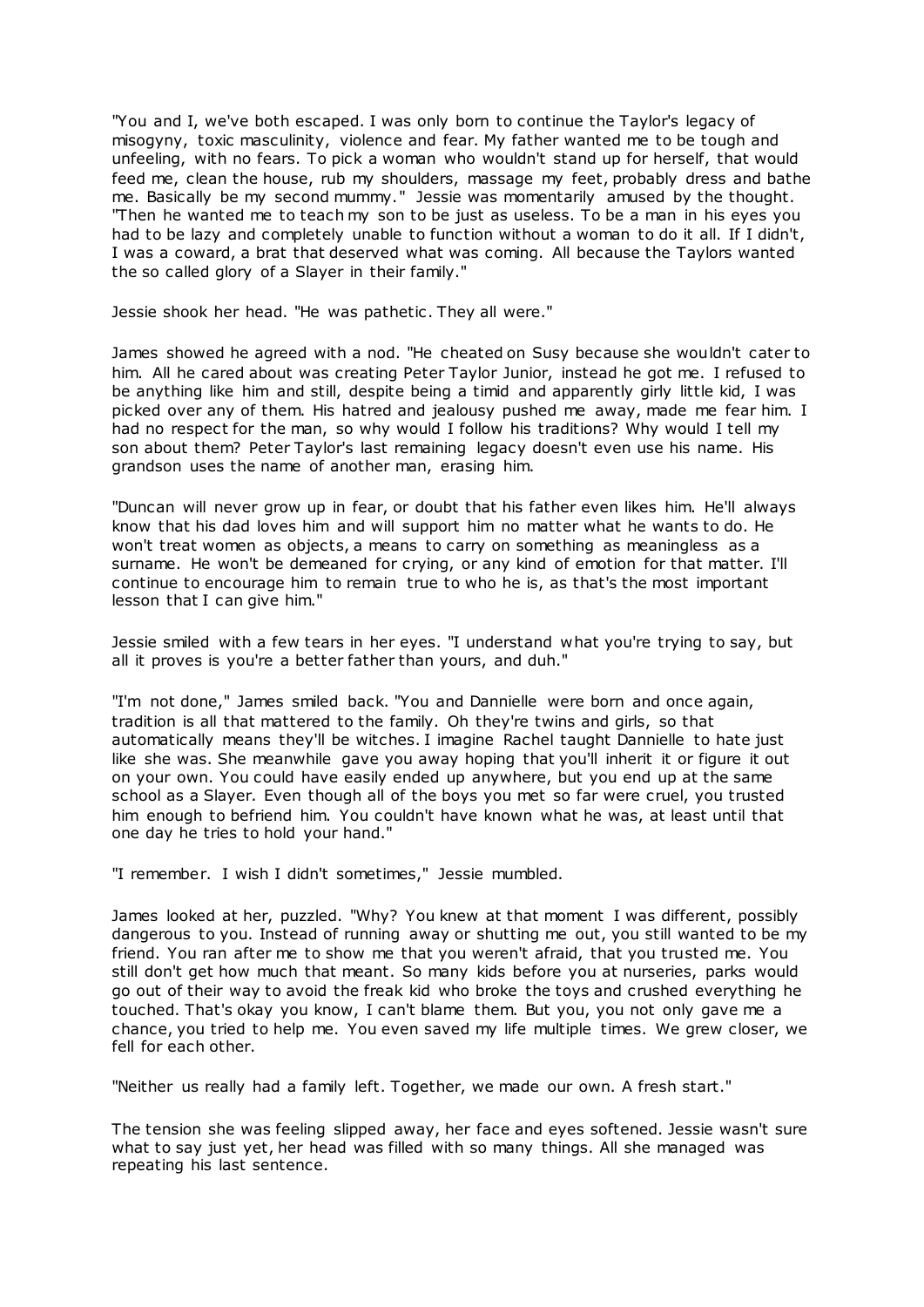"When Duncan was a baby, I promised him that he'd never know the pain I went through. That he'd never be afraid of me and I'd never hurt him. He was not going to be a Taylor," James continued. "You meanwhile not only defied your family and their beliefs by being with me, Duncan's birth killed off any chance of an Annet ever harming a Slayer again."

Jessie's resulting smile was brief, she was just left bemused. "You say that like I knew all along."

"I dunno, you not knowing makes it so much better in my eyes," James said. "Together, you and I have cast away those old traditions to start our very own. No *Taylor* child will ever live in fear of abuse, no more Slayers will be killed over a misunderstanding. I really think this is the way it was supposed to be."

"So do I," Jessie said honestly. She took a few steps forward so they were a little closer. "To think I almost destroyed those books."

"What do you mean?" James questioned.

She smiled and her eyebrow raised. "Well apparently I was more adept at healing and shield spells, until a certain someone gave me a boost. Imagine how much more you can do with a full powered witch on your side. As it should be."

James moved forward this time, mostly closing the gap between them. "Using your magic to aid Slayers, being the proud mother of two of them. I can't think of a bigger middle finger to the Annets than that."

Jessie's smile grew, brightening her face, her eyes sparkled. "Well witchcraft's teachable. If they aren't naturally inclined, I could teach our other girls if they're interested. Though from what I understand, Duncan and Amy can learn a few things as well."

"So there is bigger, I never doubted you," James smirked at her.

Jessie raised her good arm so she could hold him at last, he responded by doing the same. They were so close when Jessie froze, she remembered something. "Oh, sorry. There's still one more important thing we need to figure out." He stared quizzically at her, until she looked down towards the floor, at one book in particular. "It's too dangerous to keep it. We must get rid."

"You're worried Rachel will get it back again," James said.

Jessie shifted uncomfortably, her face tried to hide it. "It isn't just her. If you only want to destroy one, it has to be hers." James hesitated for a moment, then he nodded.

## **The Enterprise:**

Everywhere she looked there was devastation. Personal items were smashed, broken in half and scratched depending on what they were. No furniture was spared, everything had been toppled over and damaged in some way. Piles of what used to be clothes lay crumpled all over the floor. Each piece from what Kathryn could see had been cut or torn to bits. Flecks of a little blood were dotted on some of them, telling her that whoever did it was bleeding at the time. A particularly bright pile of ex-clothes appeared to have been stood on, the perpetrator's feet ground them so much it left behind permanent prints.

The most satisfying image for her though was the broken shell of a woman sitting on the floor, trying desperately to dry her eyes and scowl at her. Her face covered in scratches,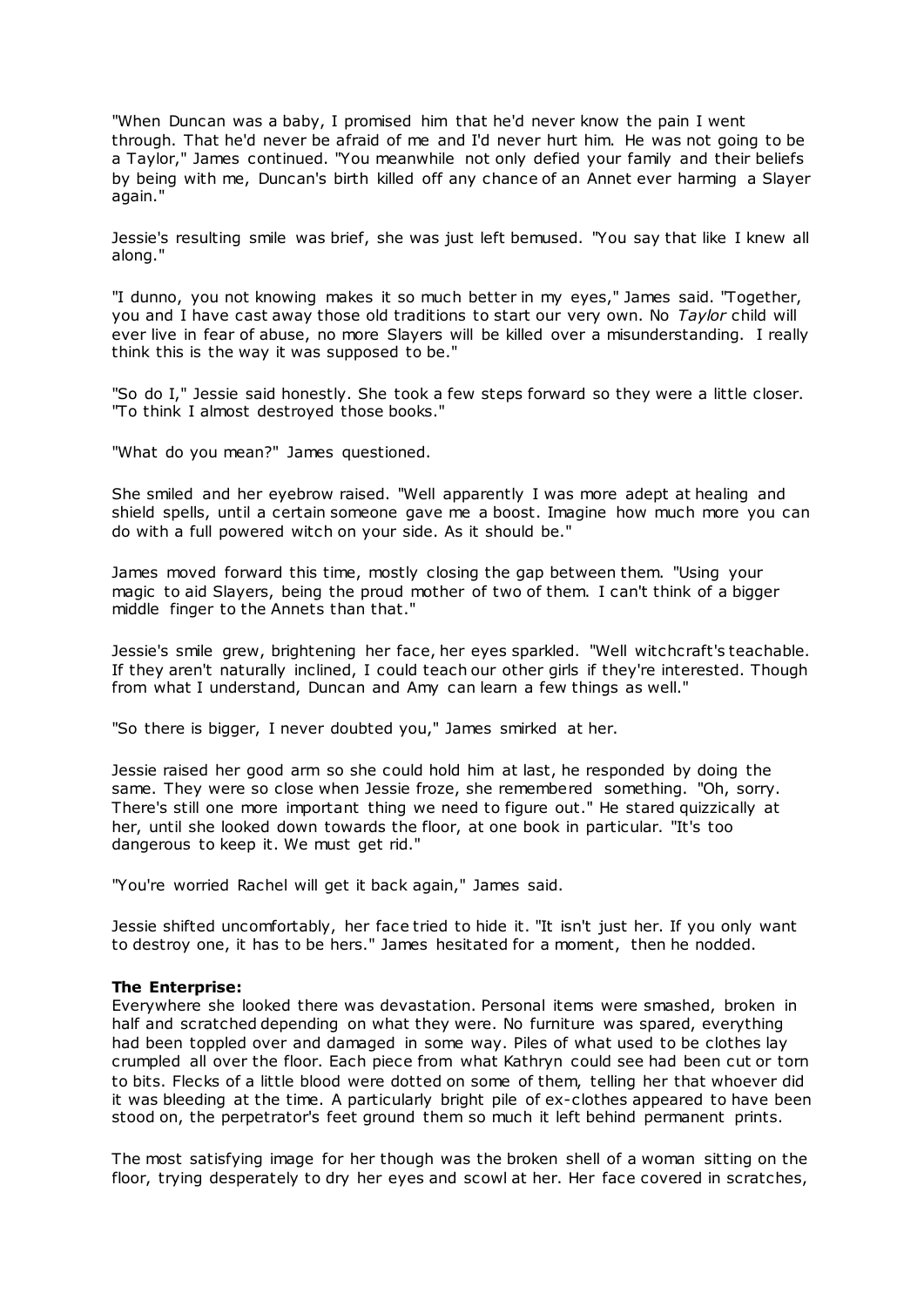nose broken and a nasty looking bruise covering her eye socket. The painfully pink dress she had picked for her wedding covered in blood, that unfortunately Kathryn knew wasn't her own.

"Get out," the woman spat at her.

Kathryn smiled darkly at her. "I don't think so. It's just you and me this time, and I've got some karma to dish out." Rachel opened her mouth to speak. "Oh, but it looks like someone's beaten me to it."

"There's nothing you can do to me. You and your brat's done enough," Rachel said with venom.

"That's odd, I thought this was Jessie's handiwork," Kathryn teased her. Rachel turned her head away, grunting in disgust. "Well it wasn't my James. He was too busy being the punch bag for your hired loon."

"I think you mean goon," Rachel muttered.

Kathryn chuckled, "no, I didn't." She walked forward to the other woman's frustration. "We have a problem. I don't fully understand why we have one, it still needs a solution nevertheless."

"You and your son, drop dead," Rachel spat bac k.

"No, we tried that," Kathryn just laughed while continuing her approach. "I mean it worked out for me, in a way, but I imagine James is getting a bit bored of it. It sort of loses its edge after a dozen or two times. Then there's the flaw that your action affects everyone else like your daughter, the grandchildren, his sisters, me, and I dunno, the billions upon billions of people stuck in this Game Sphere to name a few."

Rachel rolled her eyes even though with her bruised eye it hurt. Kathryn crouched down in front of her.

"As an ex member of the Tolg collective, I'm a bit of a sucker for efficiency and a little logic. So it seems to me like the simplest and most likely to succeed solution is to deal with the sole complainer," Kathryn said. She leaned in slightly to make sure Rachel understood her point, and to get a close up of the deadly fire in her eyes. When Rachel tried to turn her head away Kathryn grabbed it, her fingers drilled into her jaw. "Don't you agree?"

"Keep proving me right," Rachel tried to sound threatening, but with her lips mostly pushed together it just sounded funny.

Kathryn merely smiled. "You won't come near my family again. Jessie included."

"Your family has already stolen everything from me. Your threats are meaningless," Rachel said.

"Who said I was threatening you? Threats would imply that I was giving you a choice; do as I say or else. I don't recall doing that," Kathryn said maliciously. Rachel attempted to pull back, Kathryn helped her out by shoving her and releasing her grip. "I'm not going to be around for much longer. I've got to make sure you never try a stunt like this again. I'm sure the Tolg would be eager for my replacement. Everyone wins."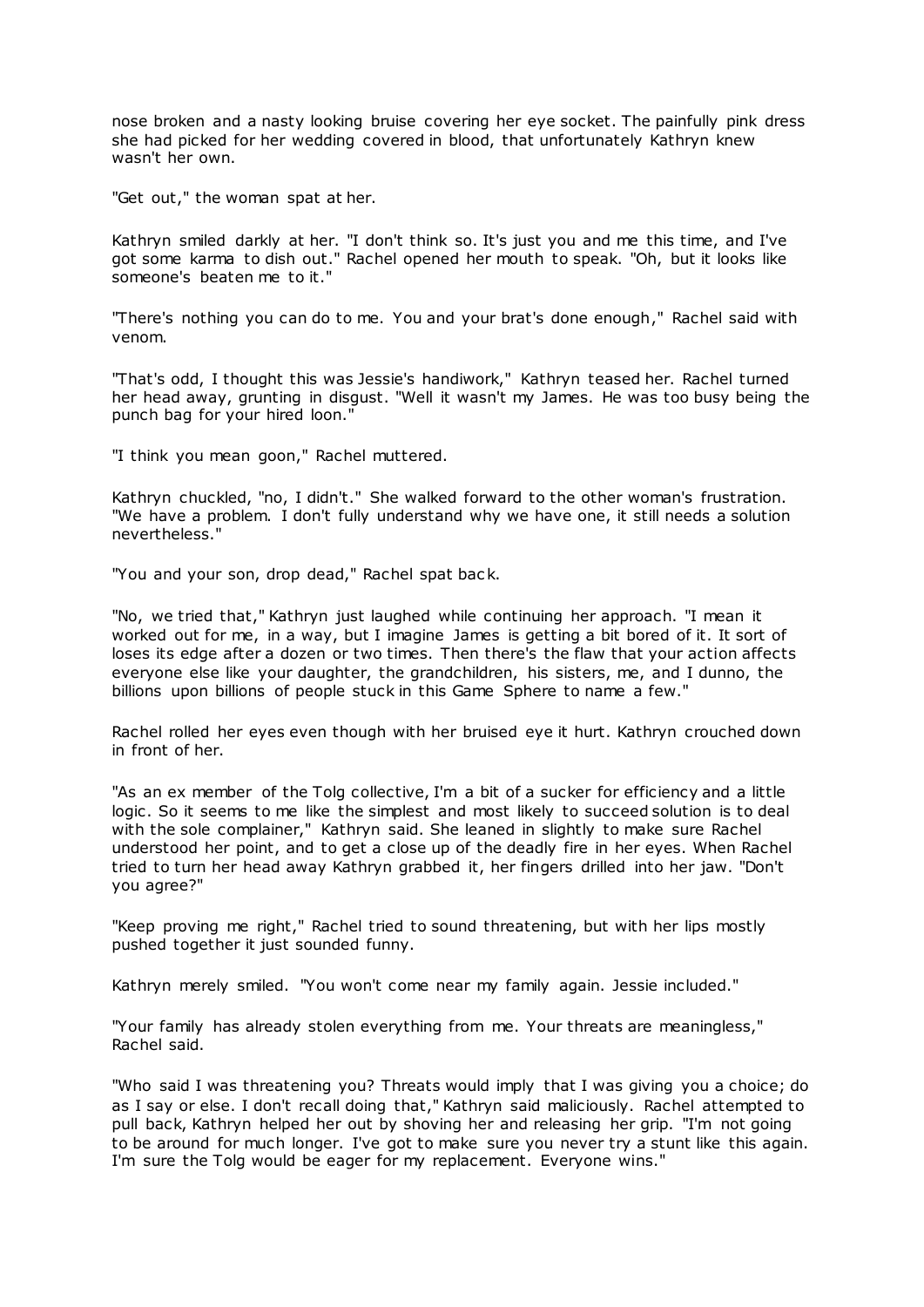"You wouldn't!?" Rachel snapped at her.

Kathryn's smile was gone, in its place was a tightened look of contempt and anger. "No. I wouldn't give the Tolg someone with your power and spell know how." Rachel was a little relieved, her shoulders started to relax. Kathryn's hand swung out to grab her by the throat, instantly she felt her skin being attacked by thousands of tiny needles coming from every pore. "But I'm not a part of the Tolg anymore, am I?" she smiled darkly.

"No. I won't go near them," Rachel begged. "I can't."

Kathryn's eyebrow raised, she lessened her grip slightly so the needles would stop. "What do you mean you can't?"

"I couldn't hurt your freak children even if I wanted to. Jessica saw to that," Rachel muttered. Kathryn wasn't sure what that meant, she didn't budge so the other woman would know that without her saying anything. "I told you, you took everything! You took my daughter and then she took everything I am. I'm powerless."

Kathryn started to laugh. If she understood what Rachel was saying, she finally found something that tasted almost as good as coffee. If she was right, what Jessie had done was far more personal and effective than anything she could do. Killing her would ruin it. However something about the theory didn't add up, which put her laughter off for the moment. "How come she didn't kill you doing it?"

Tears grew in Rachel's eyes, making it so much sweeter. "She didn't take it all. Just enough so I could live with it. You can only learn such cruelty."

"Seems like she learned from the best. You should be proud," Kathryn sneered at her as she stood back up. "I know I am." Rachel's eyes widened and her skin turned pale. Kathryn turned away with her expression carved into her mind, it gave her a good laugh as she walked out to leave the woman wallow in her self inflicted misery.

Lena stared at the object in her hand as if someone had given it to her as a birthday present, and she wasn't very good at faking. She moved it around a little to see it from different angles, looking for anything that would give her a hint. It was then she noticed Jessie was busy putting similar items onto the top most shelf of a bookcase so high, she had to stand on a chair to reach. It only confused her further.

"I don't get it," Lena said, giving up.

James seemed to understand and looked like he had as well. "Jessie thought it would be fitting for one of us to destroy it."

"That's a bit risky. What if there's another loon with a copy?" Lena said.

"We have two. Wesley's and Rachel's. The watchers should have the rest," James replied. That didn't convince Lena, she was even more concerned. "That's why we're keeping Wesley's," he said, gesturing to Jessie and the bookcase with his spare hand.

"It's not just me that's a bit iffy over the fact that wat chers have books devoted to weakening and controlling Slayers. Right?" Lena wondered aloud.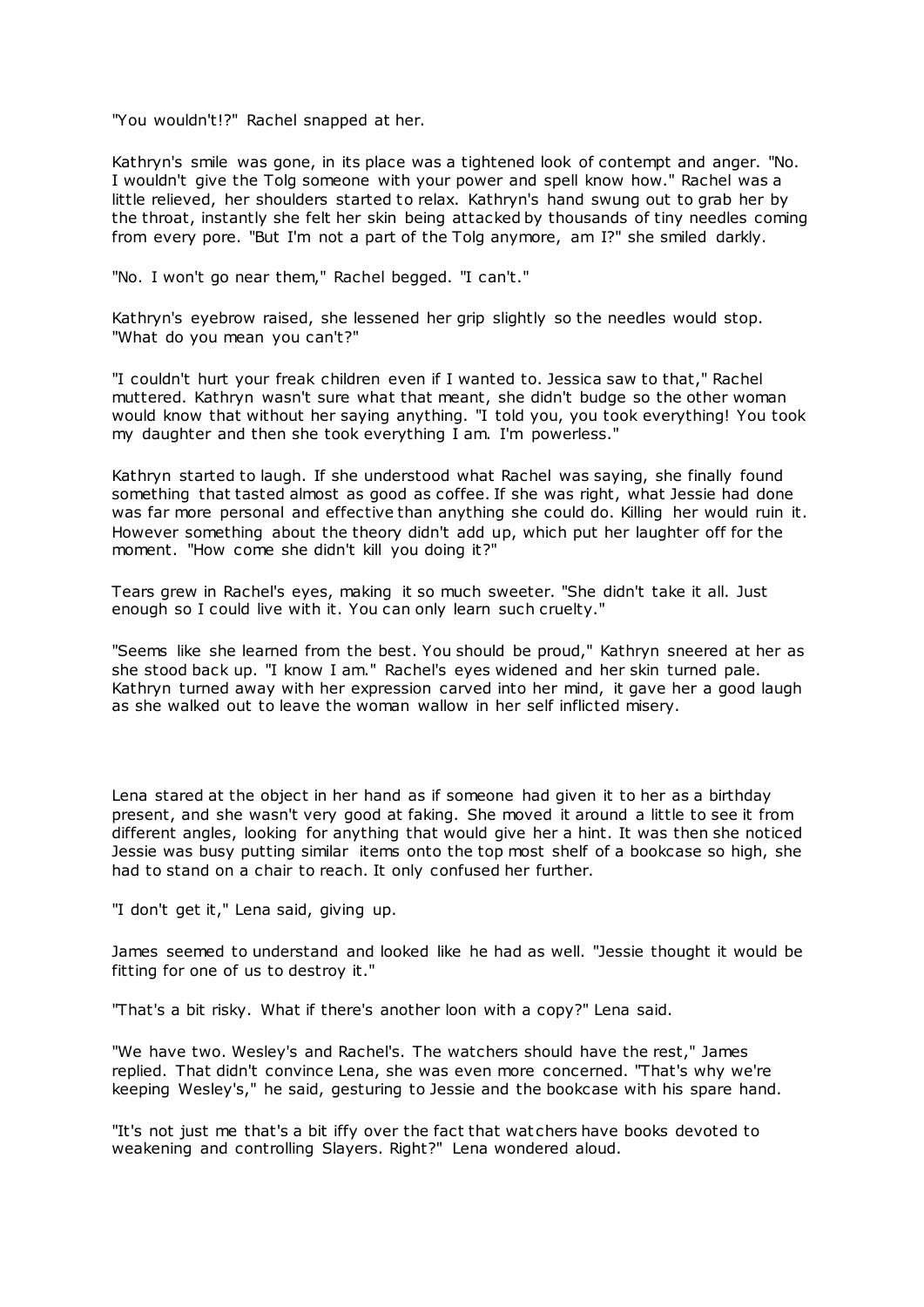James tried to hide his own concern, Lena saw right through it and stared at the book in her hands like it was a bomb. "It's possible that the watchers took them from the witches that believed the same as Rachel and Matteo. It's also possible the watchers of the day were trying to cure us, or protect us from these spells. I mean why else are there cures in the same book?"

"So, destroying them huh? Sounds like fun," Lena said uneasily. She dared to have a brief flick through, quickly noting the burned passages. "Oh, that's why."

"I should have told you sooner," James admitted, getting her attention back. "I didn't have the whole story. I just heard, felt that Rachel had plans to kill me after the wedding. I didn't know what to do, so everything was a stall until I did."

Lena stared at him with an expression that made him think she was confused. "We're supposed to be partners, a team. I suppose you weren't yourself, so I'll let you off this one time."

James smiled weakly, he was tempted to apologise and leave it as that. He couldn't though. "I knew Rachel's reason had to do with me being a Slayer. I didn't want to risk losing another sister because of that. It was my problem, my fault and this time I felt I alone should deal with it. I didn't want anyone else involved, especially you. It won't happen again."

"James, the only thing Rachel and the Nathan demon situations have in common is that you'll blame yourself for anything," Lena said in a quieter voice. She hesitated. "So it's true. You know what the demon did, its intentions?"

James nodded grimly. "Like Rachel, he... it shared them with me. The difference is Rachel didn't intend to."

Lena couldn't help but cringe, "Jessie was right. I wish she wasn't. It still doesn't make this situation so similar you'd send me away."

"I know that now. I'm sorry," James said. He tried to bring his smile back, it looked pained though. "It wasn't just you anyway."

Lena scowled mockingly, "I think I noticed. I had to ask Craig to do the gross stuff, I couldn't do it. I'll stick with the one kid, that's enough."

James glanced down at the bundle nestled in his right arm, she had fidgeted as soon as she was mentioned. He figured her ears must have been burning. "You asked Craig? He always used to go out of his way to avoid changing Kiara in the old days."

"Really?" Lena said, resisting the urge to giggle, at least for the time being. "He was gone a while, so maybe he conjured up a hologram to do it."

James laughed at the thought, inspiring Lena to let her own come out. "What do you mean conjured? He probably already had one ready."

"Good point," Lena nodded. "Oh, before I go and find a chain-saw or something..." she said, gesturing to the book. "I feel like you should know something. Your kids are thinking up their own names for her. I'd give her one before any stick."

"Oh," James said, looking worried again.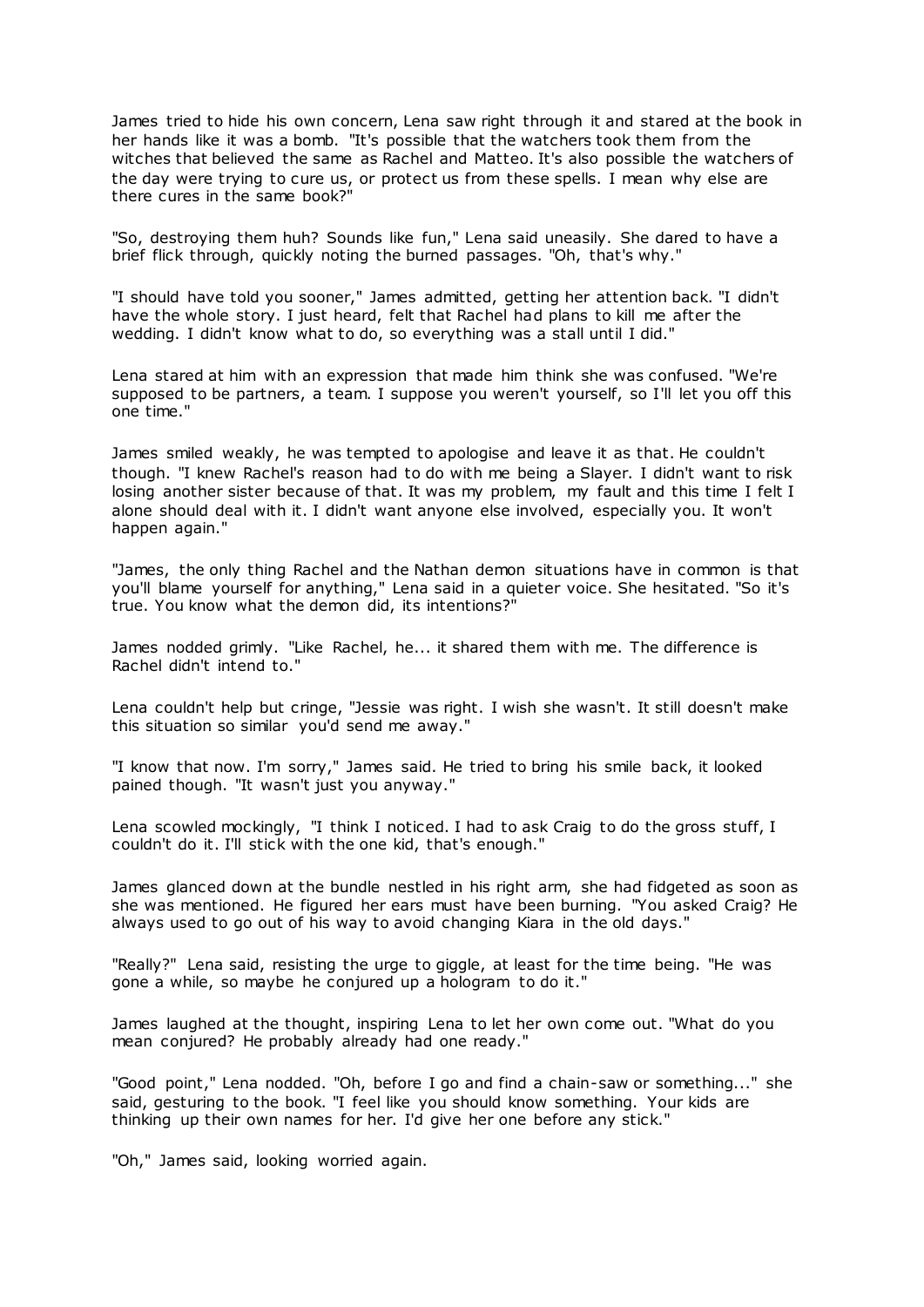Lena turned to leave, opening the door nearby. She stopped in the frame and looked over her shoulder, "oh. Don't, I mean really do not name her after mum."

James' eyebrow shot up, he almost smirked at her but kept it back. "Um, not that I was thinking about it but why not?"

"Well speaking from personal experience, having a shared name with your mum, or in this case grandma, is a bit awkward," Lena said.

"Too late," James mumbled as he immediately thought of Duncan and Sasha's middle names.

"Yeah see," Lena said. "Also, mum thinks Kathryn Kenco has a nice ring to it. Don't humour her."

"There goes any plans to call her Coffee, darn," James pretended to sound disappointed.

Lena grinned, "Lena to the rescue, once again. Seriously though, good luck." She continued on her way, the doors shut behind her.

Jessie walked away from the bookcase. James turned around then, he was surprised to see the spell books already on the top shelf, it left him a little ashamed. She leaned forward to pick up the chair. "It's okay, I'll put it back," he said rushing over. It was more than too late, she had already picked it up by the back with her good arm.

"It's not heavy," she huffed once she put it back in the right place by the dining table. "You're the one that should be taking it easy anyway. How far through treatment were you when you escaped Sickbay?"

"I didn't. He let me..." James said, but he couldn't finish. He knew he wasn't fooling her. "About ninety percent."

"Hmm, a new record," Jessie sounded impressed. Her left arm still ached, probably to remind her that she was just as bad as he was, in fact worse. She noticed James was looking at it with concern planted on his face. "Remember when I said that I'm supposed to be good at healing? Yeah right."

James walked up to her, concern had turned to curiosity. "What did you do? A chant or..."

"Nothing, I kept a hold of it to stop the bleeding. I never really noticed until mum..." Jessie replied, then sighed. "It was probably the adrenaline. Surely if I was naturally good at this, I wouldn't have a dying habit. I could at least help you out sometimes, like that idiot accused me of."

"Maybe..." James started to speak but his head started swimming, sparked by what she said. He quickly tried to collect his thoughts so he could talk again, before Jessie would wonder if he was slipping away again. "I think you have. I can think of twice where I've stupidly gotten myself killed, then I've come back, and the Doc's had no explanation for it."

Jessie frowned, her own head was buzzing now. She didn't know what to say though.

"I dunno, it's a theory. I know that sometimes whenever you touched an injury, it didn't hurt as much," James said.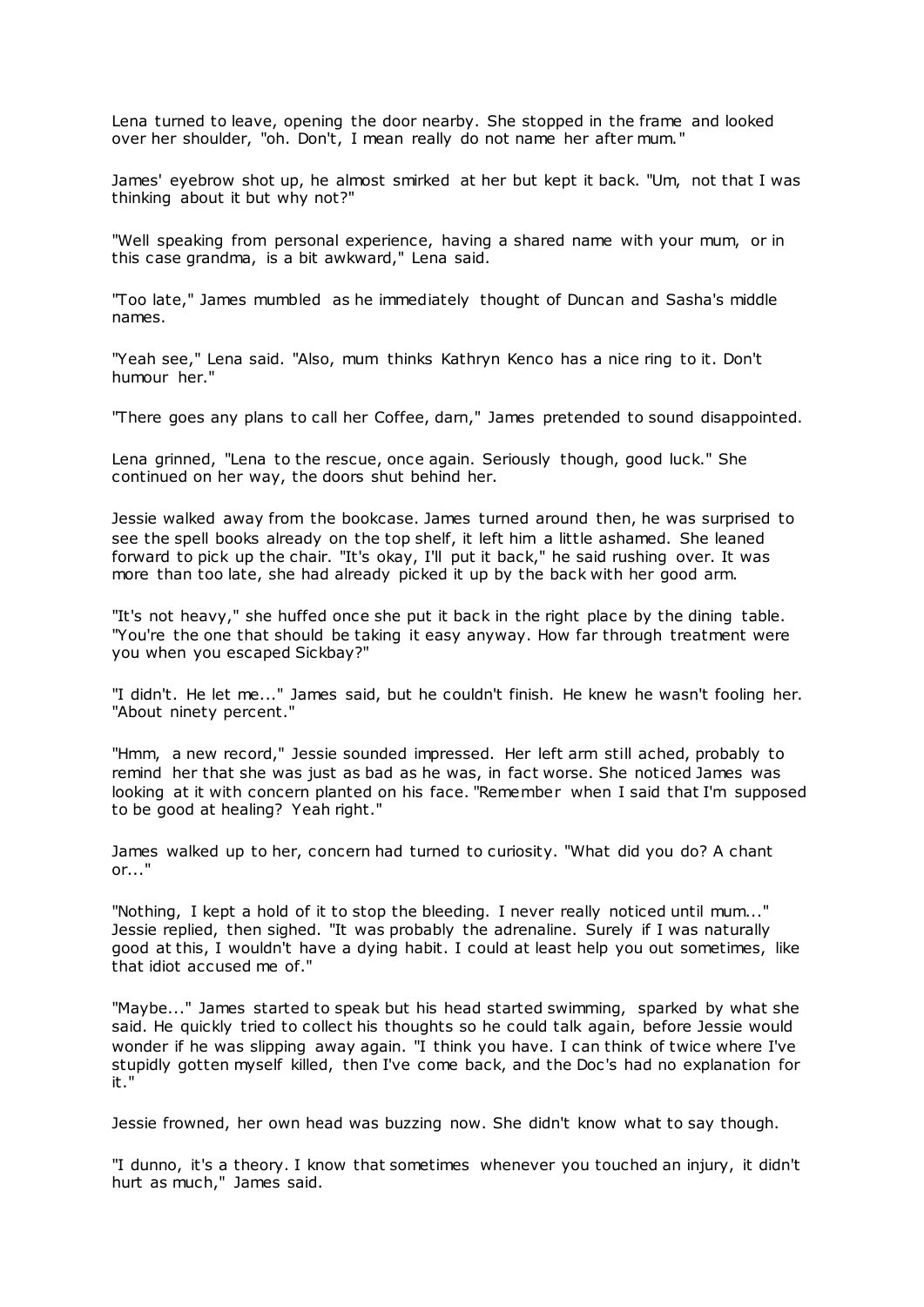"Don't get all corny on me," Jessie smirked at him.

James had to laugh at that, "sorry, it's a Janeway trait."

"Yeah yeah, excuses," Jessie pretended to scold. She smiled afterwards, "it's a nice theory and all, but we have no way to know for sure."

"Your arm is better without a regenerator, we know that for sure," James pointed out.

"It would explain some things. Like why those warlocks wanted to kill me as well," Jessie said thoughtfully. "Is being a *traitor* enough? Healing the enemy would be seen as worse."

There was movement in his right arm, so James looked down to see their daughter was awake and stretching. "You know what, who cares about why they did it," he said, unable to break his gaze from the little girl. Jessie wondered why he said that, she stared at him puzzled. "They thought they were on the side of good. Well, I know there's a grey area in life, but in my opinion, if you're willing to murder a pregnant woman just because you don't agree with her, you're dirt. No, dirt is useful. You're human waste."

"Yeah, that's true. No matter what I did, our daughter here is innocent. They lost all credibility by threatening her too," Jessie agreed.

A few squeaks later, the infant looked up at her dad. She cooed happily and tried to reach for him. "She always looks so happy, doesn't she?" he said.

Jessie leaned forward just so she could get a better look. "You're not wrong. She's beautiful."

"She... she reminds me of her," James said hesitantly, his voice wavered slightly. Jessie turned her head to look at him sympathetically. "Debbie, she... she sacrificed herself, she died to save me. I can't keep running. It's not fair to her. She deserves to be remembered, not hidden away because I'm too weak to deal."

"Are you sure?" Jessie asked delicately.

James nodded. He looked down at the tiny girl lying in his arm. She watched him intently, her blue eyes sparkled, an open mouthed smile on her face. It would have been impossible for him not to smile back at her. "I'm sure."

"Now the big decision; first or second name?" Jessie said.

James turned his head back to give her a look of bemusement. "We don't even have a second choice yet. Did Jodie give you any ideas?"

"No," Jessie sighed in disappointment. She then pulled a face as the names her sister came up with reappeared in her head. "Rosie, Beatrice, Mildred. I wish I had saved my suggestion for her son until after that."

"Has she picked?" James asked. He got only a nod for an answer. "Was it yours?"

Jessie smiled at him, "it was. Michael Robert Harris." James was taken aback. Her smile faded. "I shouldn't have done it, right? It's..."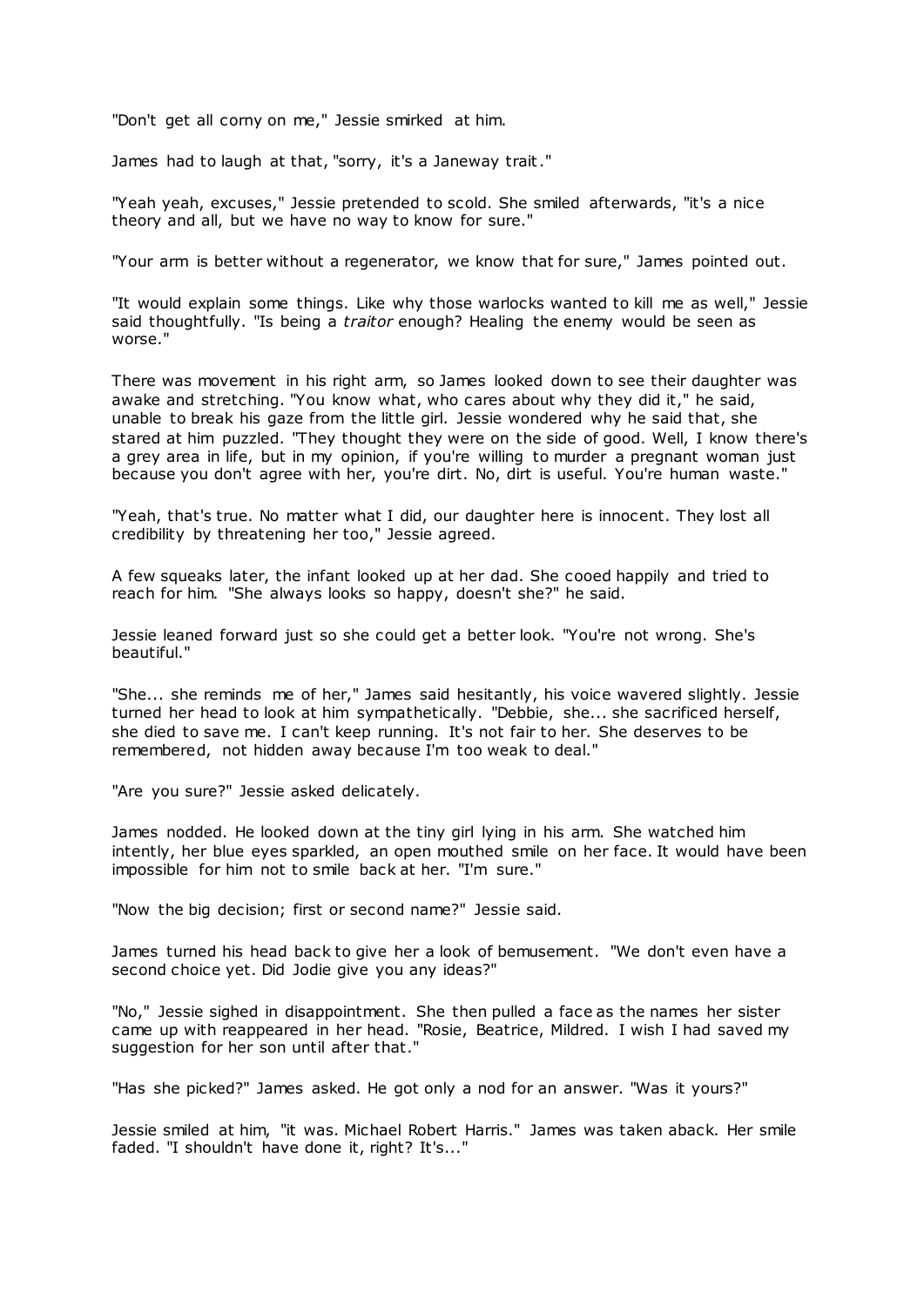"It was a great idea Jess," James said, calming her fears instantly. "As long as Jodie knows he's named after his lost cousin."

"Of course," Jessie said wistfully. "I already checked with Lena to see if it was okay I suggest either name. She and *Robbie* were close in her timeline."

"Let me guess, she told you off, saying that he was our kid not hers and it was stupid to ask her permission. But she looked grateful anyway," James said.

Jessie had to laugh, he got it mostly spot on. "Yeah. Sad thing is, she knew him and we didn't. It felt appropriate to me." She wish she hadn't thought or said that, it brought all of those terrible feelings back. To fight it away she armed herself with a forced smile and focused on the two in front of her. "I was thinking through names of people we know, family. Any I came up with didn't really suit her. I can't explain it better than that."

"It's okay. We don't always have to name our children after someone," James said.

"Oh that's good, cause I have a few names I liked. If we use Debbie, that narrows the pool down to a couple," Jessie said. She winced, inhaling through her teeth when a thought came to her. "A couple plus what you have."

James laughed a little. Jessie felt a little relieved to see him do that, it was a huge improvement after what he'd been like before. That quickly went away when she recognised that the laugh he used was when he thought she was being silly, and so she was a little annoyed.

"I've picked one already. This name's yours, remember?" he said.

"Oh," Jessie sighed in relief. "Okay then. First; Alisha."

In the corner of James' eye he could see the baby's left arm reach up to touch him, all while making squeaks. He and Jessie looked down at her, which settled her down. Her hand had reached its target though, she seemed happy enough to rest it against him.

"Do you need to hear the second choice?" Jessie asked mid melt from the cuteness.

"She may have just wanted attention," James answered with a smile. He glanced back at her. "I do like it though."

"Me too. It's a little like Alison, which I thought didn't go with Debbie. We still need to decide which is first and second though," Jessie teased.

"Alisha Debbie, Debbie Alisha," James thought aloud to see which they preferred. Jessie didn't say anything, he figured she mustn't have been sure. Saying the second one though made him a little anxious. The image of using the name to call her or just talk to her, then getting upset at the thought of his sister, appeared in his head. His daughter didn't deserve that. She wouldn't know or understand, and would likely misinterpret it as being about her. He didn't want that for her. He felt awful as he really wanted to honour Debbie and finally take that long overdue first step. At least as a second name he could still do that. He wondered if Jessie would agree or see it as another attempt to run away.

"Alisha first," Jessie said, smiling sweetly. Her saying that brought him out of his head for the moment. "You're on your way forward, but we should be careful not to go too fast. I think a middle name tribute to her is just as meaningful, and far less triggering. I'm sure Debbie would agree, don't you?"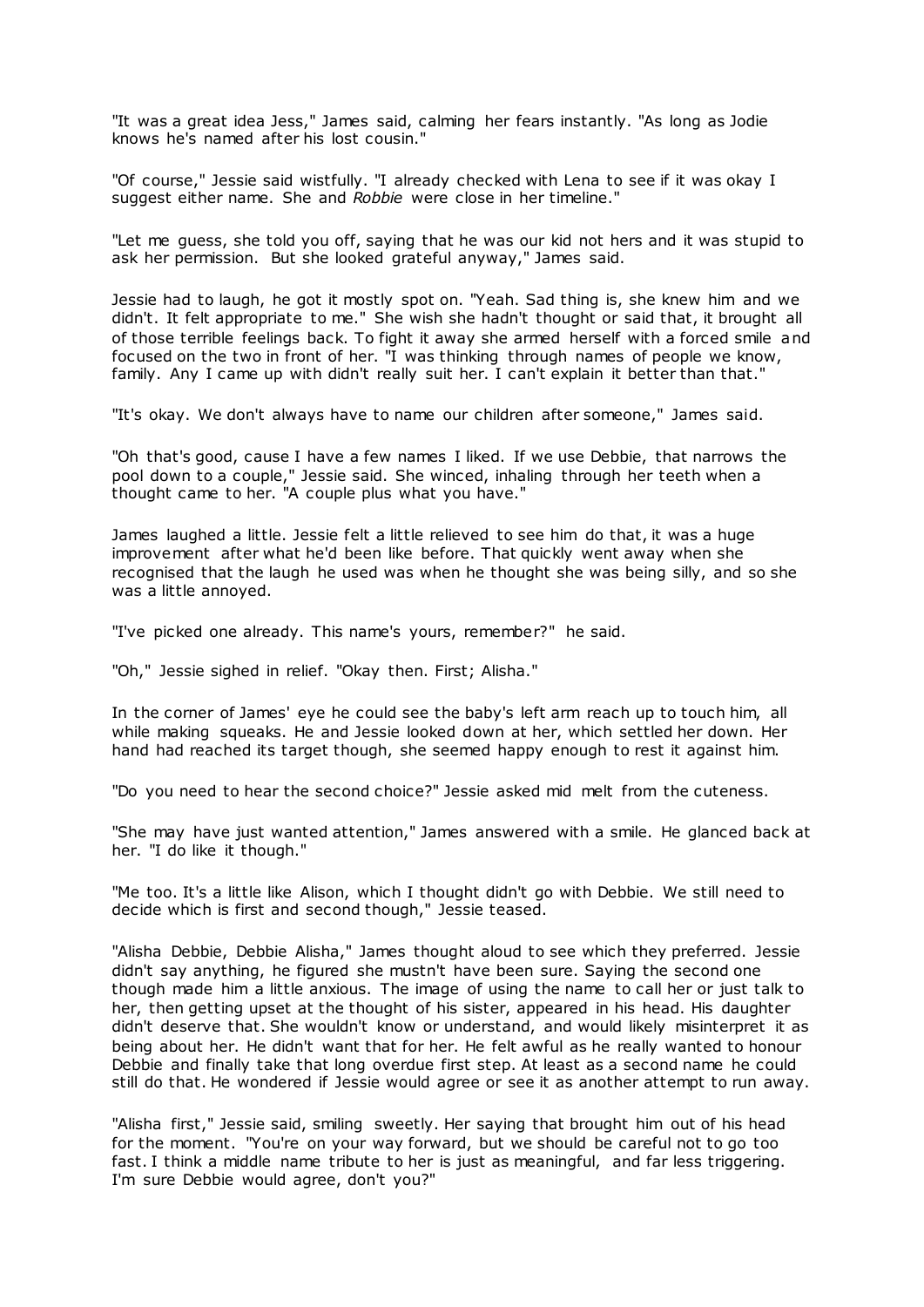James considered the last question for a moment. He knew his big sister went out of her way to avoid her real name; Debra. She rarely went by Debbie in fact, she much preferred the much shorter Debs. In the end though what cemented the decision was what he really thought his big sister would be thinking about all of this.

*It's about time,* said with that room brightening smile of hers.

"She'd be happy I thought of her at all," James answered Jessie finally. "Alisha Debbie it is."

Jessie gave him a bright smile. It was a one that told him everything would be okay.

Tom stared in wonder at the sea of stars around him. At first it was disorienting. He watched his feet as they stepped onto nothing, yet he could still feel solid ground and walk in a straight line. No matter how long he walked, the tiny lights ahead of him never changed, never grew. He was the small one after all. Roles reversed, that star would never see him. That was when he started to feel a little trapped. It was so realistic he had to remind himself that he could retrace his steps and be back on Voyager in seconds.

The sound of a door opening helped him out. He looked over his shoulder to see the Holodeck arch leading to the corridors. The two new arrivals were also very impressed and taken aback by their surroundings. One of them had to shake his head so he could focus and approach.

"This is much better than Astrometrics," he said. "Harry said to go on without him and Craig. There's a bit of a disaster that needs to be cleaned up."

Tom clasped his son's shoulder, he gave him an odd look in return. "Sorry Bry, that little turn around made the cosmos spin."

"Gee, thanks dad," Bryan said, though he smirked to show he really wasn't bothered.

Another voice speaking up reminded Tom that he hadn't come into this program alone. "If you're dizzy now, I really should make some chairs," B'Elanna teased. Tom turned to her and was quickly mesmerised. She had chosen to stand in front of a beautiful nebula about half her size, at least in his view. Seeing the Holodeck control console beneath her fingers killed the illusion just as quickly.

"No, no, I want to see this," he said.

B'Elanna shrugged, "all right." She briefly glanced down at the console before she entered commands. Just an arm's length away from Tom, a sphere the size of a basket ball rematerialised. Filled with blues, greens and whites, it rotated slowly. Tom resisted the urge to touch it, it was amazing enough to stare at it. Two much smaller spheres appeared close to it, one appeared to be moving, circling slowly around the sphere. The other remained stationary. "Don't get too attached. This is Erayas," B'Elanna had to kill the mood.

It did just that. Everyone in the Holodeck's mood lowered greatly.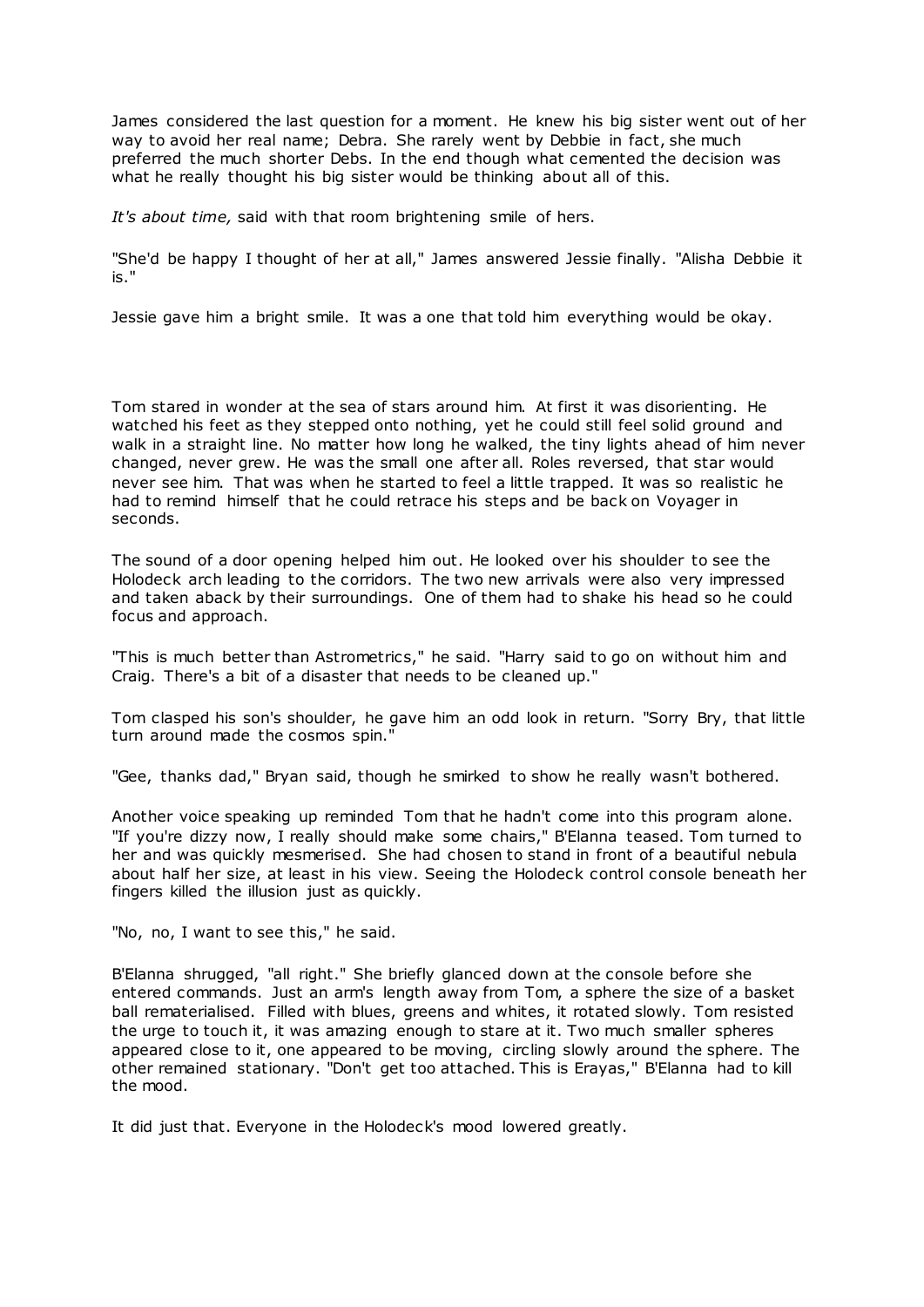"Captain Janeway provided me with the co-ordinates for the rift, and we already have the one we discovered," B'Elanna said as she worked.

Considering how large the simulated Erayas was compared to them, Tom worried that to see it, that meant one of them was pretty damn close to the doomed planet. It made him sick. As his hand pressed to his stomach, the image of Erayas started to move away and shrink.

The peaceful black began to tear open right next to the Doctor. Startled he stepped backward. As he waved his hand in front of it he realised how tiny it was. In this perspective it would fit in the palm of his hand.

Tom, Neelix and Bryan found themselves looking back at Erayas, which was now a dot the size of a marble.

"It's still so close," Neelix said sadly.

Thankfully the planet zoomed away again, the tear in space did too until both of them were out of sight. The group were once again standing in the middle of nothing but distant stars. At least until another tear appeared in the centre of them.

Danny was the closest. She stepped forward to stand in its place, then looked in the direction the previous one was. She wasn't sure whether it was good that it was no longer visible from this distance.

"I don't like the next part, but," B'Elanna said. One tap took them back to the first tear. It flickered blue and red, even still it looked relatively harmless. That was until the event horizon started to darken.

"Computer freeze," Tom ordered quickly. He hurried over to it, passing a shared curious look at the Doctor who was once again standing next to it. Then he walked around to get a better look at it. "This isn't right."

"It's the best I can do with the data from Janeway's ship," B'Elanna said. "It's a combination of our Astrometrics data, their visual scans and telemetry data."

"Why?" Danny asked in Tom's direction.

He and the Doctor could see it. The others couldn't from where they stood.

"The second one. The anomaly completely overwhelmed it from a distance," Faye said.

"That was when there already was an anomaly to grow from," Danny countered.

Tom shook his head. He gestured to B'Elanna. She had a good idea what he was talking about if it wasn't what had already been said. Another few taps to the console rotated the entire starfield until the rest of the group were in the Doctor and T om's position, and vice versa.

It took everyone a different amount of time to really see anything. When they did, there was a sense of dread amongst them. It was subtle, easy to miss if they weren't looking for anything. A trail, blackened and darker than the space around it, leading from the tear to the planet of Erayas. What was more shocking to them was that it wasn't the only one. There were dozens. The longer they looked, the more they could see going in all manner of directions.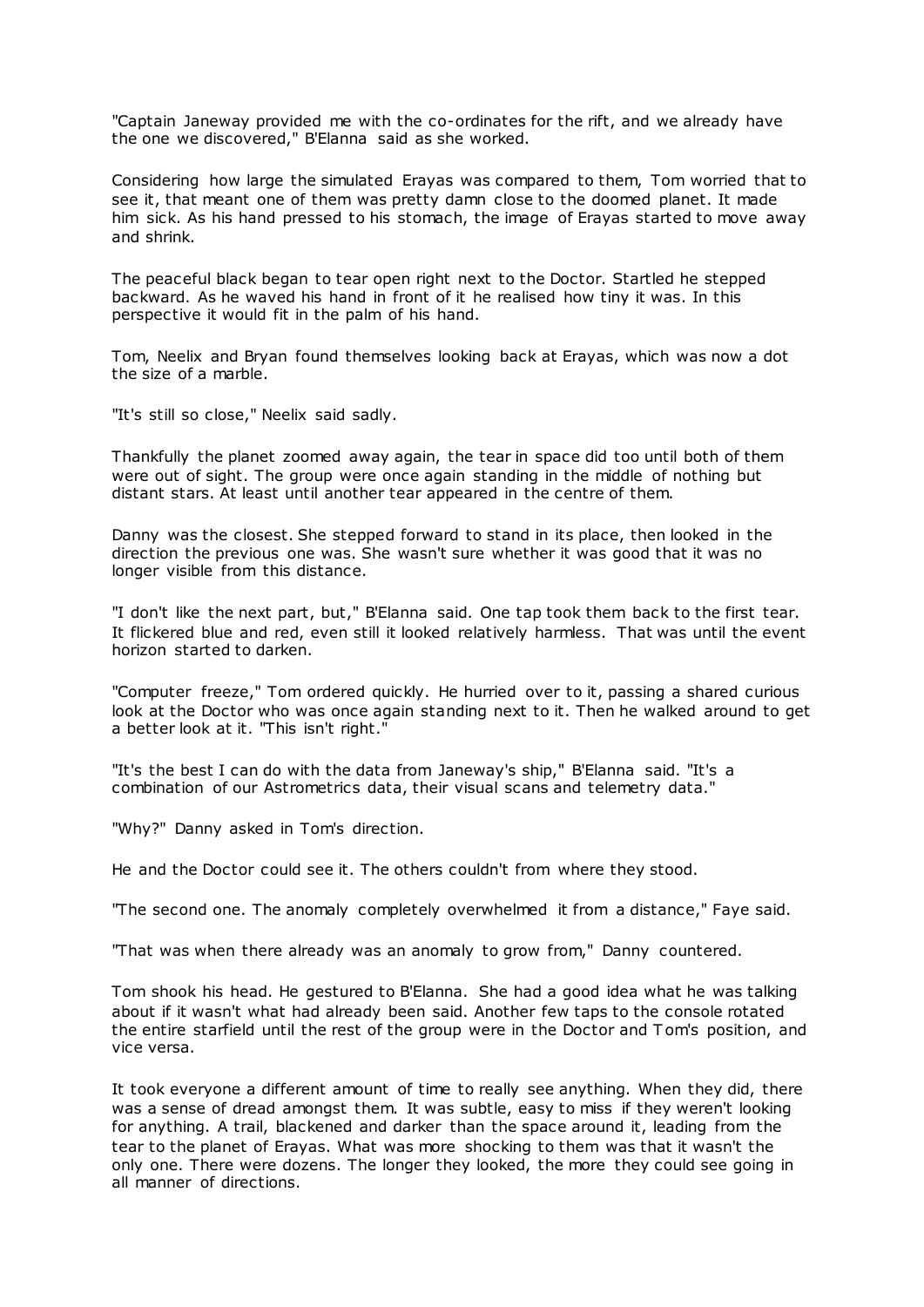"Oh god," Faye stuttered.

"Rewind it back," Tom said.

B'Elanna nodded. The event horizon returned to normal as he walked around to join the others.

"How is this not right? It seems disturbingly right looking to me," Neelix questioned.

"As Faye said, the wave took over the second one, likely following one of these paths," Tom said.

"It makes sense that the anomaly originated here from these rips in space. I don't see the problem," the Doctor said.

Tom glanced towards Erayas, then back at the tear. "But why did it start here? Erayas wasn't liberated. Shoytin's fleet managed to hold the Enterprise off until the event occurred. Right?"

"Right," Triah answered.

"The second rift and the trails make sense. It appeared near a world that lost its towers, the trails are very likely going to other worlds that are occupied, connecting them. The first tear though, there's no reason for it to be there," B'Elanna said.

"There," the Doctor said as he pointed towards one of the trails. Everyone weren't sure why he was doing it. "This one was not here in the later scan."

"Where does it lead?" Danny asked, fearing the worst.

"Way ahead of you," B'Elanna said. The line that the Doctor was still pointing at was highlighted in a light purple colour. The first tear zoomed away, leaving only the line and the stars. Finally something else appeared, the purple lead straight into another sphere.

Tom cringed as he recognised it. They were there long enough. "Shurouva."

"If I correlate the image with the data we already have," B'Elanna mumbled as she worked.

The planet and purple line whizzed down and slightly to the right. It settled on another planet which Danny and Triah also recognised. A red line appeared between it and the tear.

"That's confirmed our theory then," the Doctor commented.

Tom passed him his version of a stern glance. "That's true, but remember everyone, the Softmicron are responsible for this whole mess." He looked around at everyone as he said it, not moving on to the next until he got a nod or anything that showed they understood. Only the Doctor wasn't certain. Tom gave him a smile. "I'm the Captain, I'll take full responsibility for our part in it."

"Tom," B'Elanna said as a warning not to. He brushed her off with a confident smile. She let out a sigh before continuing on with the topic at hand. "What's important is figuring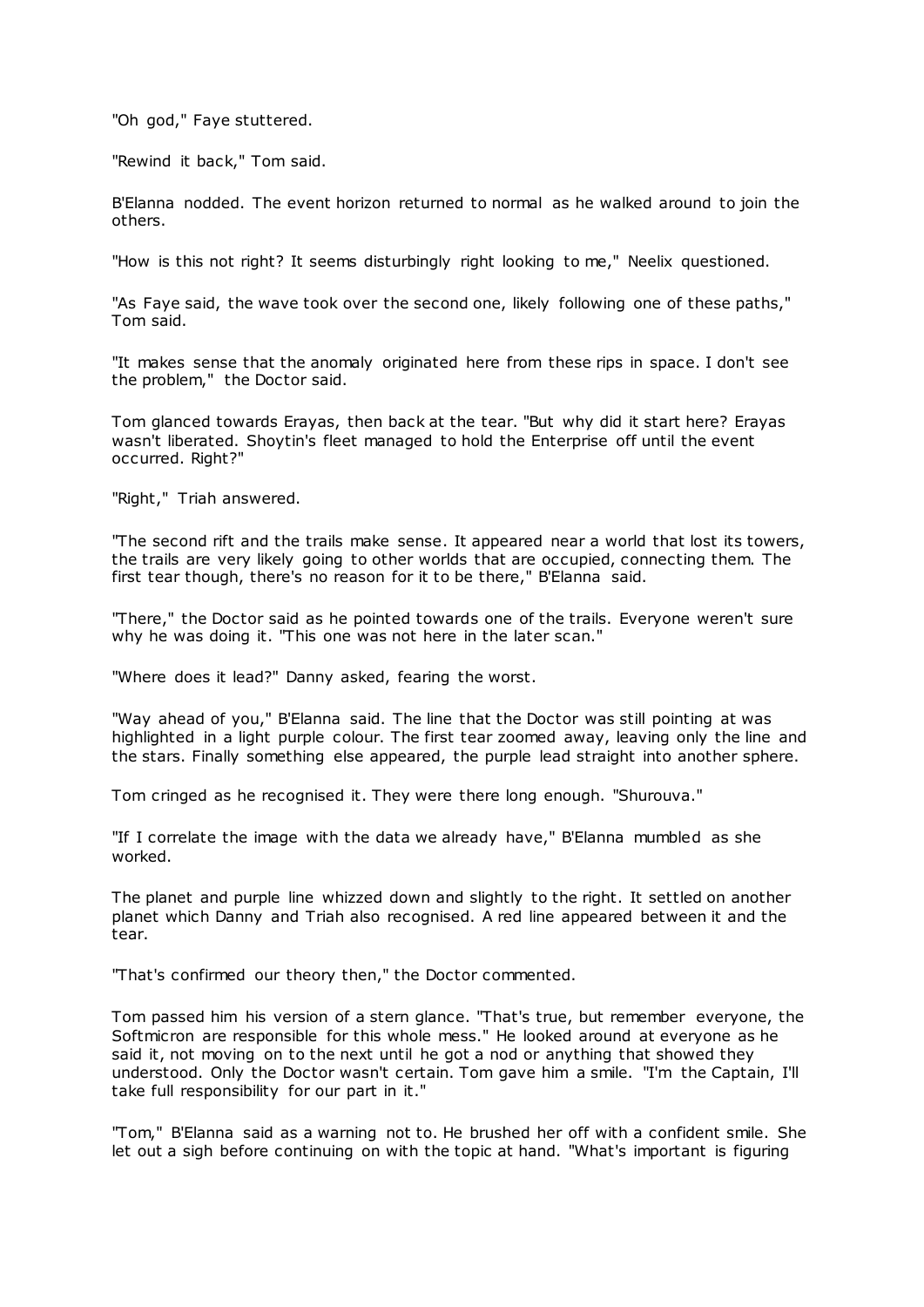out the source of this opening to the Games Matrix. And whether or not we can use it to our advantage."

"Or to avoid it happening again," Danny said.

Everyone was relieved when the next movement of the star field was only a quick zoom out. They could see everything highlighted so far from a distance, as well as extra details such as other planets they visited and icons representing certain events. Most of the group focused on the purple and red lines, and what they were connected to, hoping for any kind of pattern.

They barely had time to study it when the area around Erayas and the first tear were taken over by a blue colour spilling over a vast amount of space. The sight of it was unsettling, everyone knew what it was capable of and how many were dead because of it. What was left of the two lines still remained, pointing at their worlds, but were no longer pointing at anything else.

"I thought it would be easier to see if I used the interior colour of the anomaly," B'Elanna explained.

Nobody heard the Holodeck doors open, they were too busy staring at the chart to look for clues. The planet they knew as Shurouva was so far away from the trouble, it made little sense to any of them that it was linked to the disaster. The second planet was closer, still nowhere near enough to effect it either. There was no equal distances, no things in common other than the towers, no patterns in their trails. Nothing that anyone could see.

The tears themselves were close to each other, only one though sat near a planet that had been marked as liberated. The other sat too comfortably to where Erayas once was. One more world was marked quite a bit further away, surrounded by multiple event images. Most of the group were focusing their attention there.

"The tears appeared in this location. Why? What's so special about this area of space?" Tom wondered.

"They're both close to the world the Softmicron were guarding," Harry's voice suggested.

B'Elanna turned her head to watch as he and Craig walked in. "That's true. Though we did disable the underground tower-like facility after the anomaly was formed," she said.

"I wonder where in the galaxy they swiped that planet from," the Doctor mused.

Craig chimed in, "Erayas too. Anyone asked them? All we know is that it wasn't supposed to be anywhere near where Janeway's ship was."

"I can narrow it down at least, using their records. Give me a minute," B'Elanna said.

"What was so important while we wait?" Tom asked the new arrivals.

Harry was too busy admiring the view, so Craig answered him, "oh just a mini disaster zone on Deck Ten. Holes in walls, floors, blood everywhere."

"Ohno," Triah stammered. Most of the room groaned. "I just cleaned that deck." As they expected she ran out.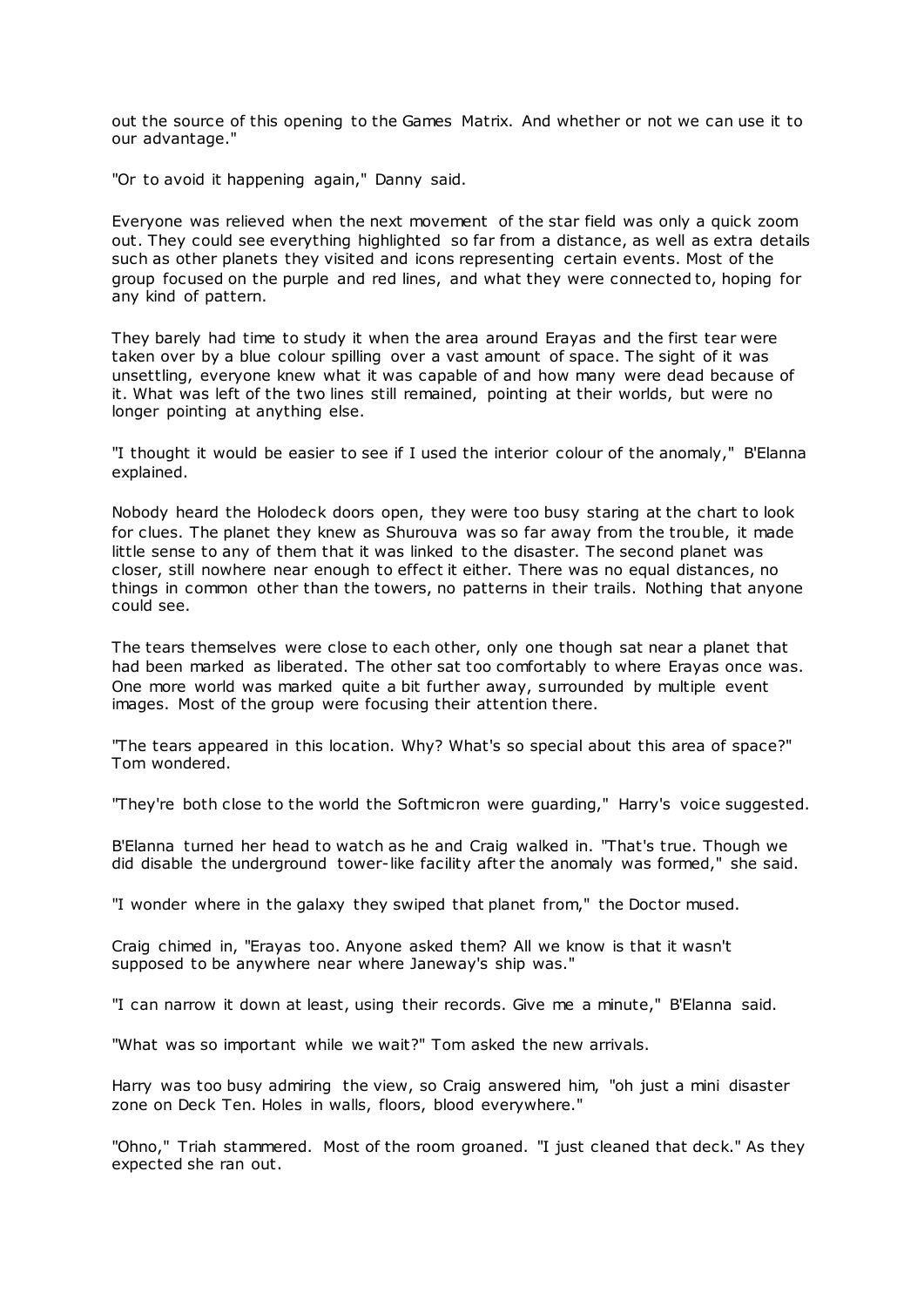"That was..." Craig tried to stop her but it was more than too late. "Deck Nine."

Tom pulled a worried face in response to what he had said before her outburst. "Wasn't the big wedding in Ten Forward?"

"It *was* yeah," Craig replied.

Danny was tempted to run out too. She settled for approaching Craig and Harry. "Are Jess and the kids okay?" she asked. The Doctor looked over with interest.

"Lifesign scan showed her on Voyager. Lena and I were keeping an eye on the kids when I was contacted about this," Craig answered.

"Oh good," the Doctor said in relief. "I should stop by."

Irritated, Tom's attention darted around at everyone involved in the conversation. "Wait. Do you know something I don't?" he said, settling on the Doctor.

"Yes," he replied. Tom waited for him to go on. "I assumed you meant generally." The Lieutenant drummed his fingers on his folded arm with a disgruntled look building. "I assumed Mr Kim and Anderson informed you. I was very busy after all."

"What?" Tom snapped.

Harry finally returned to reality, the first place he focused on was the source of the last noise he heard. "What? Oh, yes there was a big fight on Deck Ten. Witnesses say it was one of the warlocks from the power cut incident. Seems like he escaped and tried again."

"Tried again? You mean James and Jess?" Tom said.

"Both yeah, more James though," Craig replied. "Since he was sick and injured, I guess the warlock thought it was the best time."

"What about Miss Rachel?" the Doctor asked.

Naturally Tom got annoyed again. He tossed his hands up in the air, "guys, you're only giving me a bad summary of the story here."

"What's throwing you off here? James and Jessie hating warlock crashes Rachel's wedding, big fight, equals big mess and Sickbay visits," Harry said. The Doctor cleared his throat to hint something. "Okay, should be Sickbay visits. Does it matter?"

"Rachel never got to the wedding. She's in her quarters," Craig answered the Doctor. "Warlock was shot dead. James, the less said the better, so I'll leave it as dead. Jessie was injured at the beginning, a few people saw it, but she ran off when it all kicked off."

"That doesn't sound like her," Tom was surprised. "To be honest the warlock part's a bit weird too. James dying isn't that shocking anymore, unless it's permanent." He looked worried. "It's not, right?"

The Doctor stared at him judgementally. "Nobody's permanently dead, no."

"The warlock was more than co-operative when I talked to him. Mentioning Janeway hasn't had coffee in two years worked wonders. Jessie wasn't the target, James was.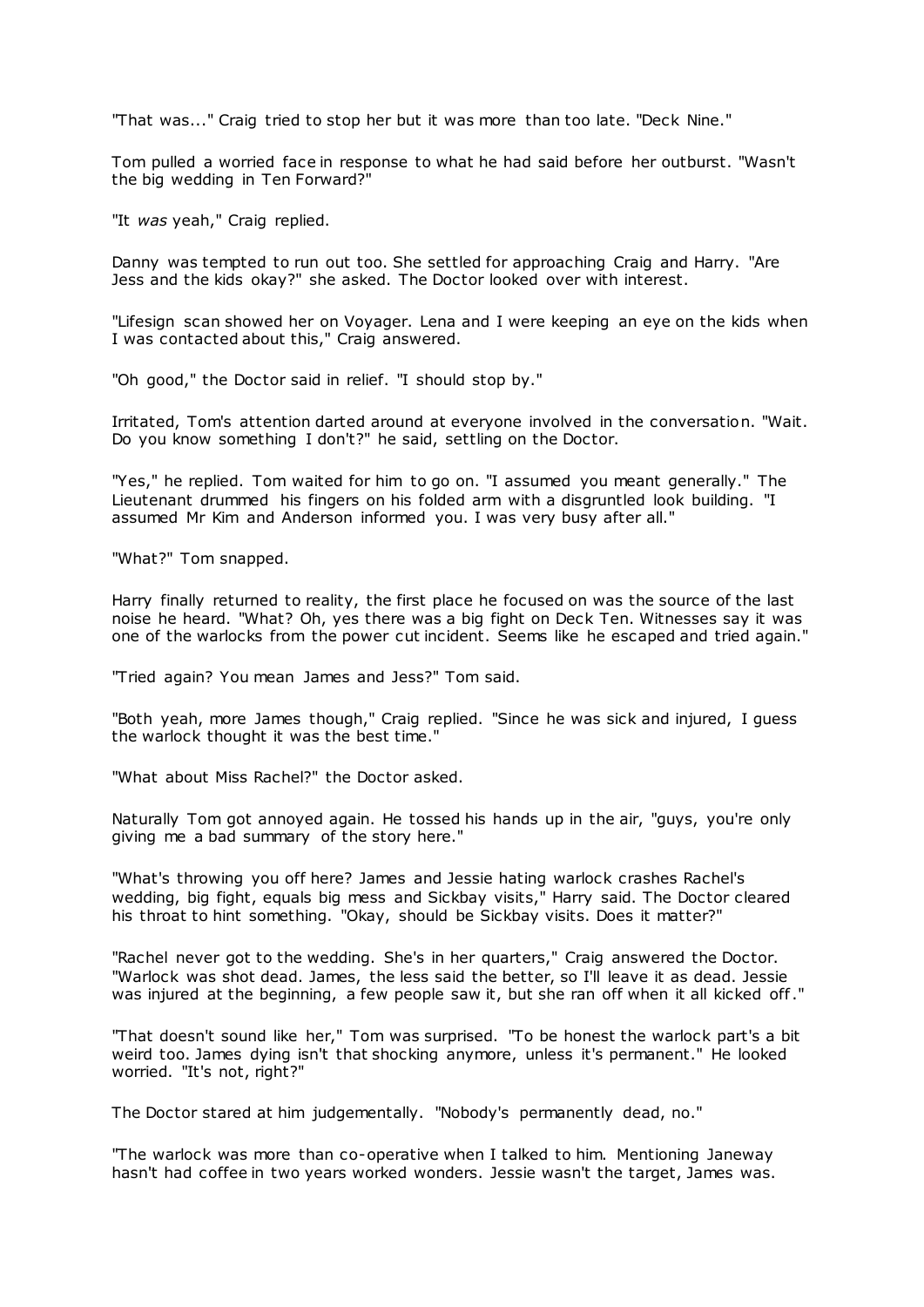Jess just *provoked* him," Craig said, rolling his eyes at the last part. A few members of the group laughed quietly at the threat in the middle.

"Did you tell the idiot that we've got enough going on without him and his *look how tough I am* tantrum?" B'Elanna asked irritably.

Craig laughed awkwardly, "oh you have no idea how accurate that is, so yeah something like that."

"Well?" Tom questioned further.

"That's when he started pointing fingers elsewhere. Just following orders apparently," Craig answered. "He did say he had a score to settle, so he had some motivation."

"A score? How sad. I bet James wouldn't look at him twice in the corridor," Danny commented.

Neelix found the remark funny for no reason anyone could make out. "That's one silly thing to be mad about."

Craig held back the urge to laugh at him. "Uh yeah. He used to work in Security on the Enterprise. I checked, he started when James was the Chief temporarily. You know before everything went to hell, basically."

"Oh," a few of the group said in realisation.

"No *oh*. What did he do as his boss that pissed him off enough to kill him?" Tom asked. He groaned, "if anyone says the Softmicron invasion, I'm taking the rest of the day off to have my own tantrum."

"It was the Soft..." Harry and a few others started to say.

Craig quickly cut in, "he failed the Security training assessment, and so was re-assigned to a team that were only allowed to patrol the bowels of the ship. At least, that's all there was in his file."

Tom stared at him blankly, he then turned to Harry. "Never mind, there is something more ridiculous."

Harry chuckled, "well to be fair, the warlocks were recruited by a man mad about the Softmicron attacks. It could be a bit of both."

"And apparently he has a new boss. You know, would it be completely unethical to dump the five of them on an occupied planet?" Tom asked. B'Elanna shook her head, Craig and Danny as well. The Doctor nodded. "Four against one. Okay, Craig you find out who this new idiot is and we'll get right on it. The planet we were at earlier's still in one piece right?"

"I don't want to encourage a death sentence here, but the Captain already has an idea who," the Doctor said uneasily. Everyone stared at him curiously. "She claims Rachel threatened to kill James, so...'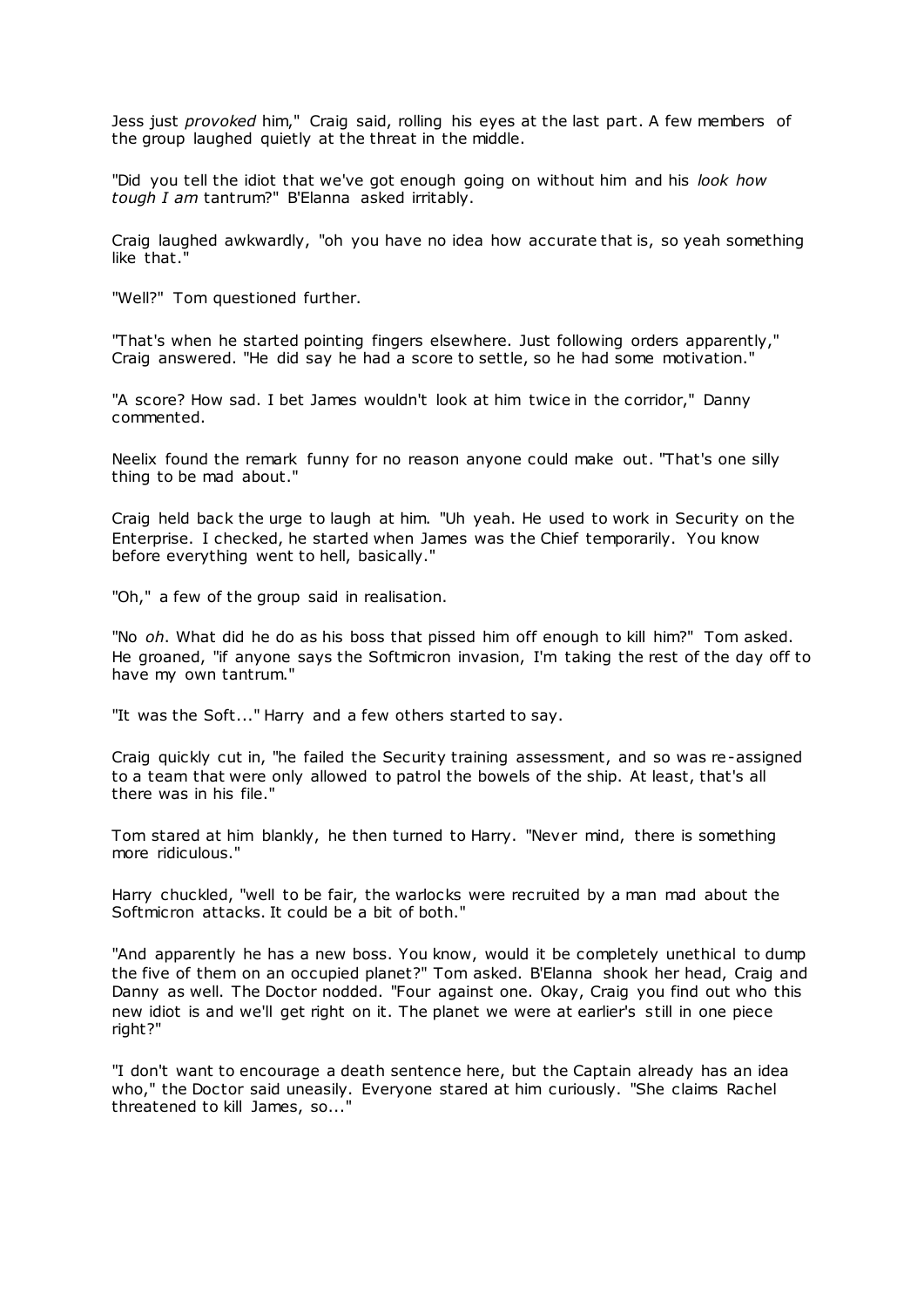Tom's eyes flew open. "Rachel, the same Rachel that's Jessie's biological mother? Oh boy. Is she just a mad mother in law or is she in the blame everything on the Slayers boat as the others?"

"Now that you mention it, Lena did say she gave her the *heebies* and wasn't only rude to James, but her as well," Craig answered uneasily.

"Well great, at least we can stop this one before she turns herself evil and kills innocents. I'd rather deal with one disaster at a time," Tom said.

Craig didn't feel any better. Anyone watching him noticed he shuddered, then tensed.

"What?" Harry asked him.

"Rachel, she was the last to see Zare alive," Craig stuttered, stunning everyone into silence for a while.

Danny broke it with a loud gulp of air. Her skin looked a lot paler than normal. "Sandi."

Tom laughed a little too hard for it to be real, it sounded forced. "Oh come on. You guys are pulling my leg. Nice one, now can we get back to work?" All eyes were on him, eventually making him fade his laughter out. The pained expression on his face made it seem like his laughter was genuine.

*She couldn't move. Every inch of her body seemed heavier somehow. As she struggled to open her heavy eye lids, a vague memory of her energy being washed away abruptly shot into her mind. She recalled running, then the alarming sensation of falling.*

*There was someone sharing the room with her. They stood nearby as if they were waiting for her to wake. Unable to even lift her head, she could not see anything but a blur of white and purple, vaguely shaped. She didn't need to see their face to know who they were.*

*"You killed them. Didn't you?" the familiar sound of her daughter's voice echoed and distorted.*

*Rachel had a good idea who them were. There was no reason she could imagine that her daughter would think of anyone else. What was the sense in hiding it now? "Yes."*

"Okay it's not funny, so stop it," Tom snapped at everyone. "Zare was killed by the experiments while trying to defend the awayteam and Enterprise crew."

*"I was trapped in that hell hole for so long, I lost track. Her arrival got the beasts attention. They're drawn to their own, deadly alone but unstoppable and ruthless in packs," Rachel breathed, her words slow and drawn out.*

*"So you weakened and killed her after she saved you I suppose," her daughter's voice said bitterly. "How courageous of you."*

*"She knew it was her fault that..." Rachel began.*

*"Zare was merely a woman of my age, a person with her own flaws and strengths. Her brother died in her arms and she felt it like anyone would. Betrayed by ones who were supposed to guide and protect her, a whole timeline rewired to weaken her for*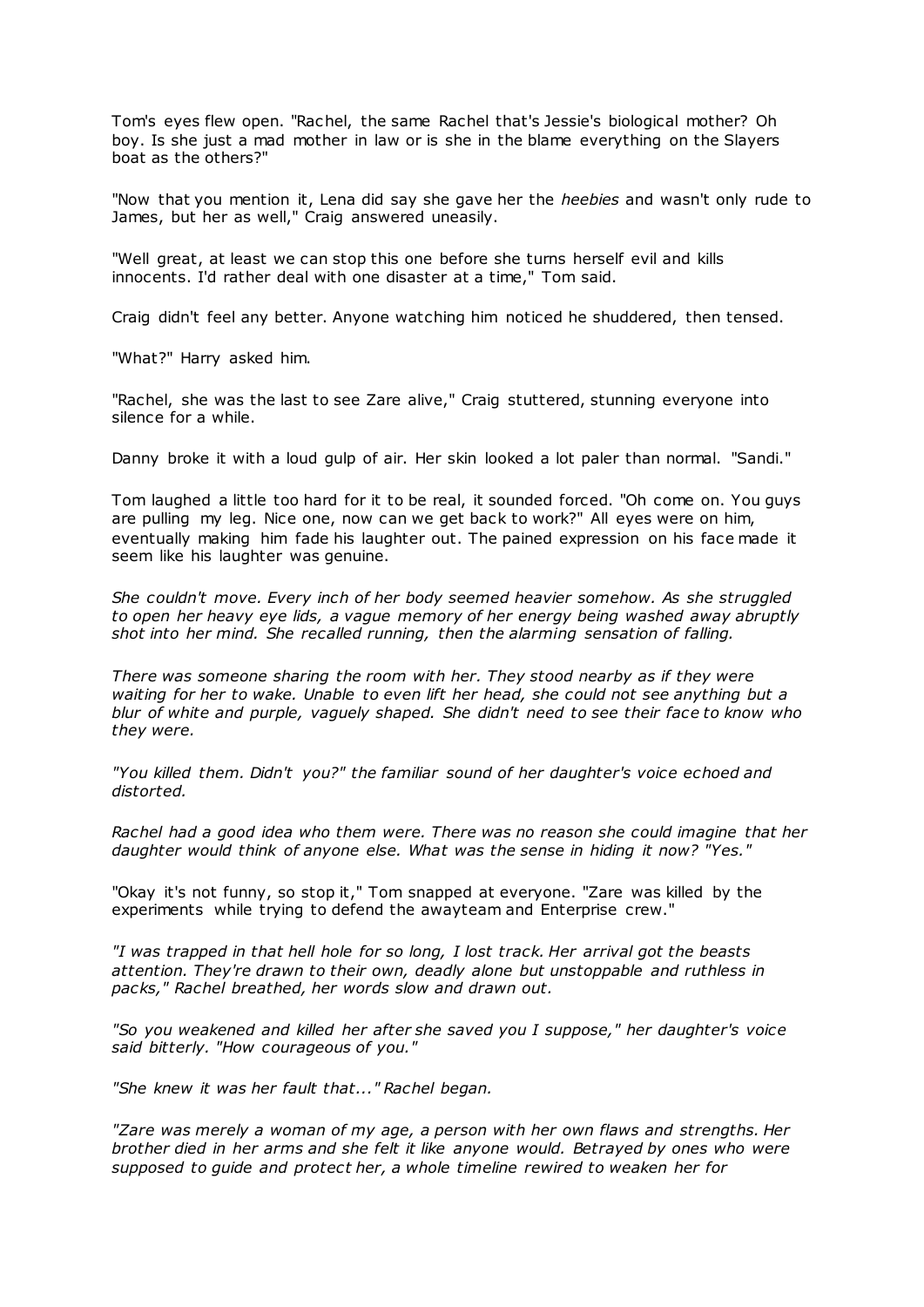*apparently not being good enough, and yet she still fought selflessly," her daughter said. Rachel could feel the hatred coursing through her, and she knew it wasn't directed at who it should be. It was her. "And you waited until she saved your skin to murder her."*

*The figure beside her moved down to crouch next to her. Just a little lower and she'd see her face.*

*"Which brings us to..." she continued.*

"Sandi. She was murdered by the Softmicron so they could take the Enterprise again," Tom stammered.

*Rachel was far too tired to get annoyed with her. Still, she couldn't let that fly. "Half of the crew dead. The Enterprise left in tatters, our crew starving. That freak was sending us on an oblivion course back to Erayas."*

*"As soon as you did, the Soft saw the Enterprise had nothing to fear onboard anymore. They captured the crew and left them to die on one of their own planets. I suppose that didn't factor into your conspiracy theory," her daughter bit back. "Two planets will survive until the end of the Game Sphere thanks to Sandi. That girl survived being lost in the galaxy and beyond, travelled the Games Matrix, twice even and you go and violate her, kill her because you don't agree with her. You seemed awfully sure destroying the towers was the right course of action when you supplied your magic to aid the missions. So not only a cowardly murderer, you're a two faced hypocrite too."*

*"Unlike her, I cared about my crewmates. That's why," Rachel mumbled. "When it went too far, I did what I had to."*

*She heard a grunt come from beside her. "Well, so did I." The figure pulled away.*

Tom was pacing back and forth, hands gesturing in the air with every word. "There's no conspiracy here, no twist, just a coincidence. Okay!"

"Okay," Harry lied, hoping it would stop him.

"It's just one family mess, nothing to do with us," Tom did finally stop, his voice drained.

*Rachel tried to reach for her, her arm didn't listen. "Jessica, Jessie. I still love you. That won't change."*

*"Then always remember; this is what your victims felt like in their final moments. The helplessness, the fear, the betrayal," her daughter said, her voice started to tremble near the end. Not of sadness or fear, only anger. "Remember that I did this, and that I not only spared you, but I did it to protect the Slayers that I love. For the greater good."*

*The pain she felt was far greater than any strike her daughter had given her so far. Those three emotions she described overwhelmed her. A fourth overlapped, relief that one way or another, this would be over soon. "You spared me? It doesn't change anything."*

*"In fact it does. Thanks to you abandoning me, I learned something. Draining a witch's power doesn't necessarily kill her, if you leave a drop behind," her daughter said callously. More than that, it woke Rachel up. Panic filled every fibre of her being. "I didn't forget to thank you for that, did I? I'm sure this gift will make up for it."*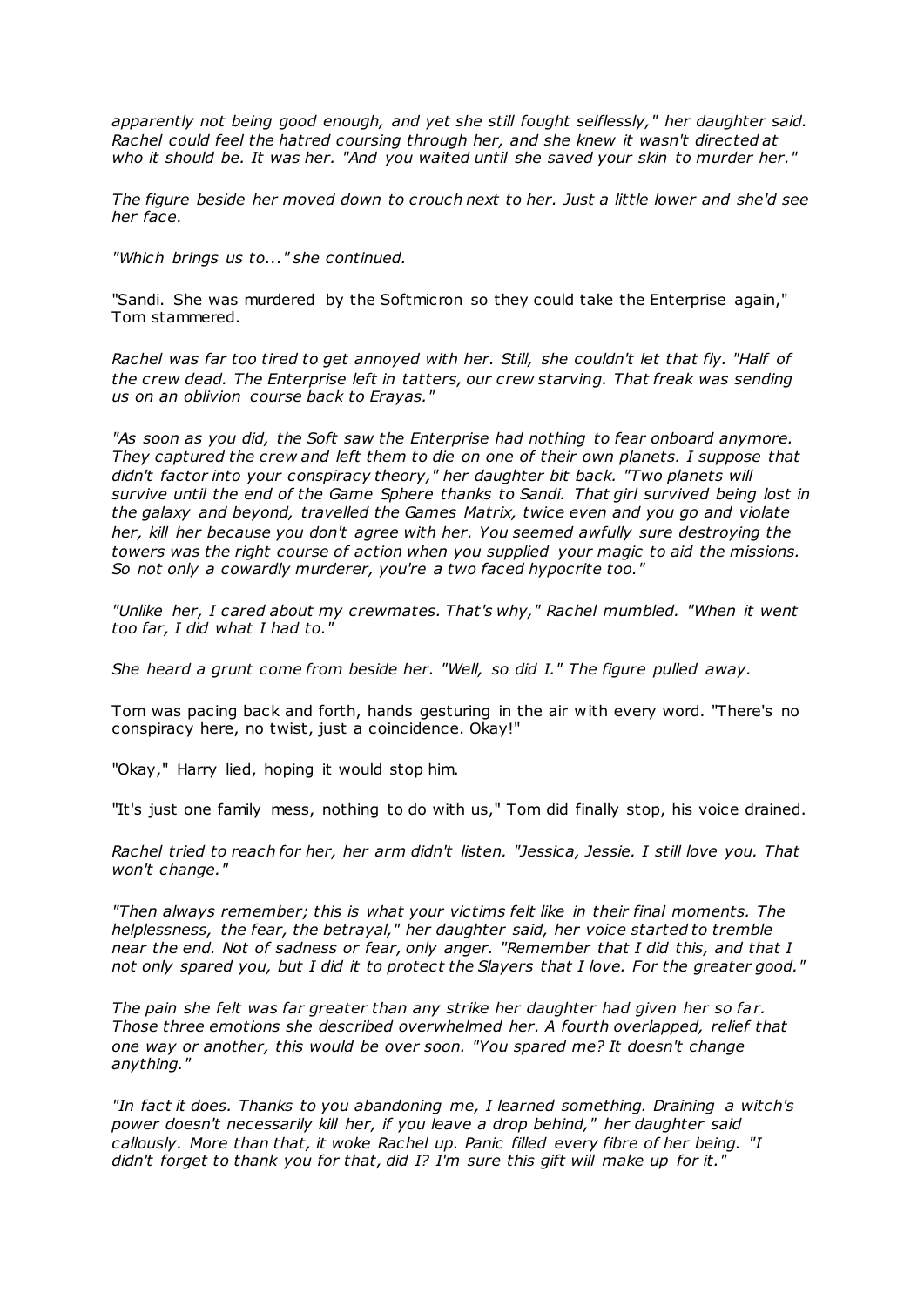*Rachel tried to reach out one more time. By the time her hand finally did move she was alone with her hatred.*

"It has everything to do with us," Craig said. He noticed most of the room were a little irritated that he said that, he didn't let that bother him. "If we're to win this game, we need everyone at their best. We can't be at each other's throats, arguing against each other. One person is hurt and we all feel it. None of us should be alone or we lose."

Harry smiled warmly, then he nodded eagerly. "We're a family."

Tom's outburst was ancient history, his usual chirpy smirk was leaking back onto his face. He noticed B'Elanna laughing behind her hand in the corner of his eye. "You guys are so cliche, I'd never say anything so cheesy," he teased.

The Doctor and Harry were the first to snigger at that obvious lie. B'Elanna was already laughing, it was just a bit more obvious now.

"We're nearly there, I can feel it," Tom said. His eye was brought back to the image of the anomaly and its surrounding planets. He stared at it for a while. "How long until we can return to the anomaly?"

"Maximum warp we'd be there in ten days," B'Elanna replied.

"Ten days," Tom repeated with a reluctant sigh. "Ten days to prepare for battle. No more, no less."

Neelix turned to his nearest companion and whispered, "did I miss the part where we created a plan?"

"We all did," Danny whispered back.

Hours later the same hologrid was filled with gym equipment, and one small table covered in plates. Lena studied it with fervour, until finally deciding on the cake at the back. With a slice in hand she wandered over to the only other occupant of the Holodeck, as he finished on a shoulder press machine.

"So when you said you needed to put on weight, you meant a lot right?" she commented before biting into the slice.

"You said it yourself. A skeleton's no good to anyone," James said.

Lena swallowed her food before replying. "True, but now that I think about it, you were always fatter than me. We're apparently equal in strength. Whether you're a beefcake or just cake, it doesn't matter."

James bit his lip to resist making a comment or laughing, at least until she finished her slice. She was just picking crumbs from her mouth when he got up to move on to the next machine. "Well now's your chance to beat me..."

"I always beat you," Lena smiled.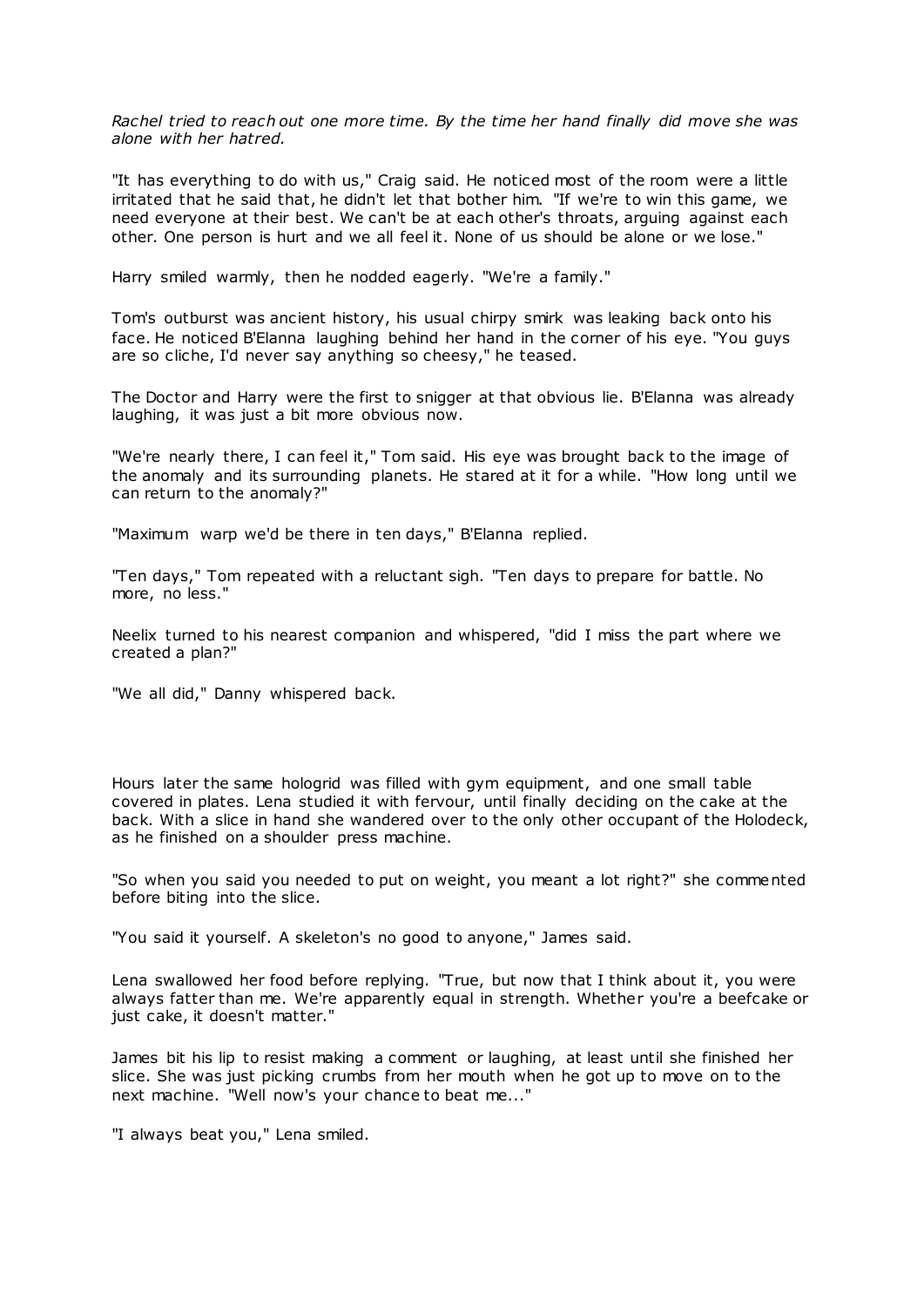"Go ahead. There's plenty of cake," James said, laughing slightly as he stepped onto the treadmill.

Lena briefly glanced toward the table, then at him fake scowling. She rushed over to leap onto the neighbouring one. "Nah, I'll let you have one win. I'm nice like that. Here, you have no chance."

James' head dipped down to double check what machine he was on, and back again. "Lena, it's only a treadmill."

"Race you. First to two miles gets first dibs," Lena said.

James scoffed, "two miles? Those cake cravings must be a bitch."

"Fine four," Lena smiled.

"All right," James said. His finger went to tap in the settings he wanted.

Lena peeked at them so she could match them. As she did she looked a little nervous at the thought that came to her. "The data disk mum gave us. What do you think's in it?"

James momentarily felt it as well. Then he realised there was no point worrying about something they didn't know. It gave him the confidence he thought he lost long ago. "Whatever it is, you and I can handle it. One more hour?" He said as he looked around.

Lena smiled, her head then gestured to the table nearby. "We're going to need more food."

The guard moved away, activating the forcefield again as he returned to his console. He didn't know why the officer even bothered still. It was just a waste of food. It would sit there until he got lost in his thoughts, then it would be gone. He couldn't even starve the monster inside him, any chance he had to harm it was undone, so what was the point?

Nathan could hear the thing laughing at him in his mind. *Laugh all you want, you'll rot in here with me*.

It was then he realised he had a visitor standing by the forcefield. He didn't even hear the door open or the guard say anything to them. Nathan looked up to see who it was, only for his heart to leap up into his throat. If it was another cruel trick court esy of the demon, at least he wasn't laughing anymore.

## **Conference Room:**

The wall computer was the focus of everyone's attention. Harry stood next to it, drawing a few words onto the monitor with his finger. Digital text appeared as he moved onto another word. So far on the screen there were two lines of text which looked like a list.

"Oh, the shield thingy," Neelix suggested, forcing everyone to turn their heads and stare blankly. He looked embarrassed, "you know, the anti shield."

Harry shrugged casually, then turned back to the list. "Portal Defence Shield," he mumbled as he wrote it. Neelix shook his head, mouthing no. "Jessie's undead and demon shields?"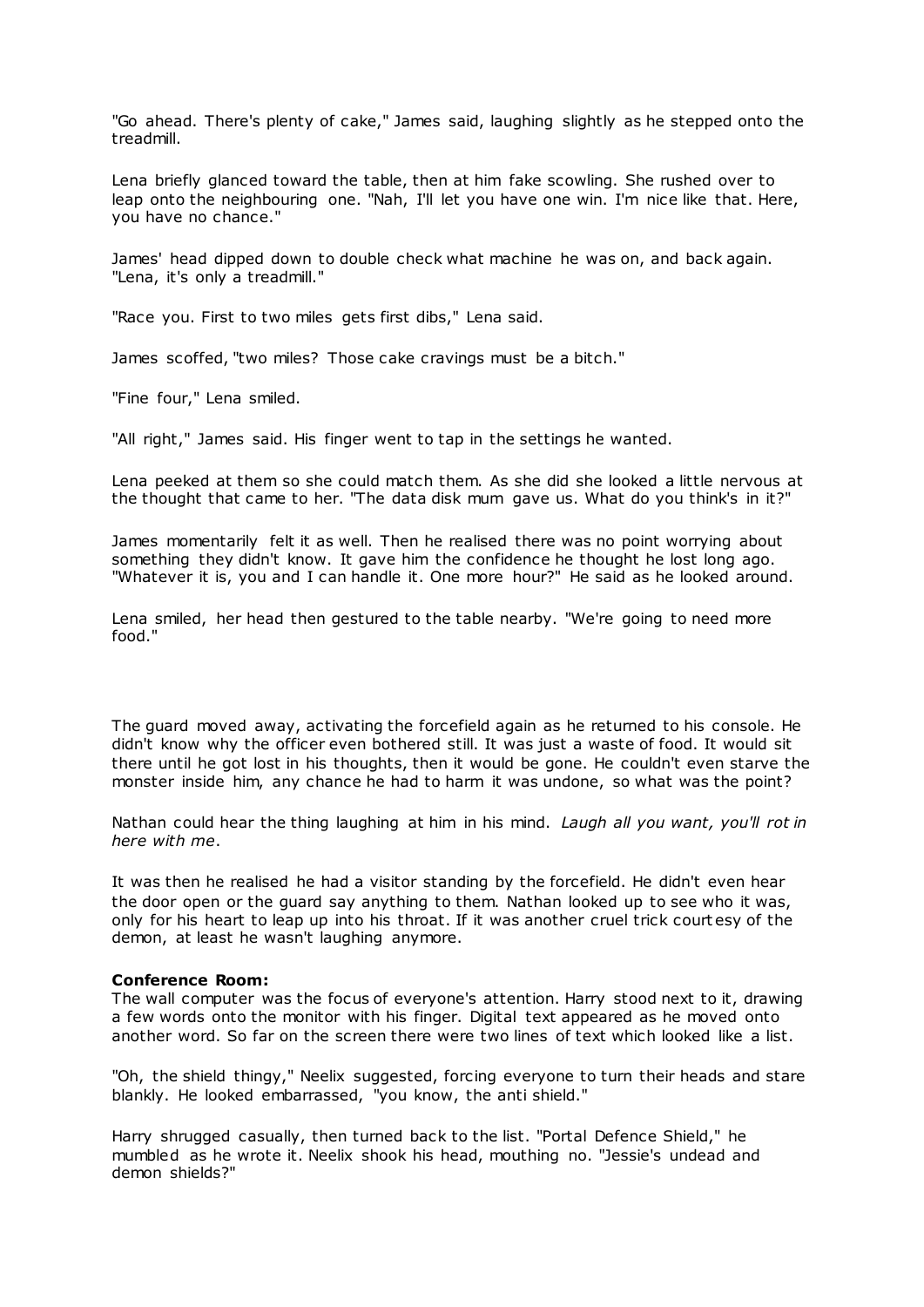"No, the doodad," Neelix said, clicking his fingers. "For the Games you know. It protects you."

"Yes, shields do that," Jessie said in an amused tone.

Tom shook his head. Luckily he had a suggestion that made sense. "Damien's cloak. Could be useful."

Harry nodded and quickly wrote that down once he was done with *demon shield*. "I don't know how useful it will be but..." he said afterward. Everyone waited for him to finish writing his own suggestion so he'd move to one side and they could see it.

"Lifesigns trick? What was that?" Lena asked.

James briefly glanced at her, "we knew Voyager would be attacked by the Soft, so most of the crew evacuated to the Leda. To not draw the attack to the Leda or clue them in that we knew about the attack, we had to make it seem like we hadn't."

"You never know," Harry said with a shrug. "Anymore?"

"It may be a long shot but, what about the frequency we use to stop lost Games from killing the people inside it?" B'Elanna suggested. She noticed Neelix's head snapped toward her, "what?"

"That's your shield thingy?" James sniggered in his direction.

Neelix was more than offended, his cheeks puffed. "At least I thought of it first and I'm not really an expert."

"Okay," Harry said as he quickly jotted down *lost Game frequency*. "So we've got; the commbadge rigging game data from the old days."

"Is that what we're calling pocket monsters in a commbadge?" Tom joked. Everyone shushed him.

Harry continued, "the subspace detector Janeway mentioned. The forcefield that drains opening portals. Anti demonic and undead shields. Cloaking the ship. Fake lifesigns. Something to protect us if this game sphere decides we've lost or crashes."

"Which it's already doing," Kathryn added on. Most of the room turned their attention to the door, which she had just walked through. "Sorry I'm late. I had a few things to sort out first."

Tom couldn't help but share the joke in his head. Everyone groaned before he said it as his face was a big hint to what was coming. He pouted, "all right fine, you're no fun. Only the main stars get to do that, the supporting players just sit on the bench." He smirked afterwards to show he wasn't serious.

"If you want to be a *main star* no one's stopping you," James said with a smile.

Tom laughed nervously, "if I was gonna sub, it wouldn't be you. I'd rather be Neelix than take your place."

"Hey," Neelix complained.